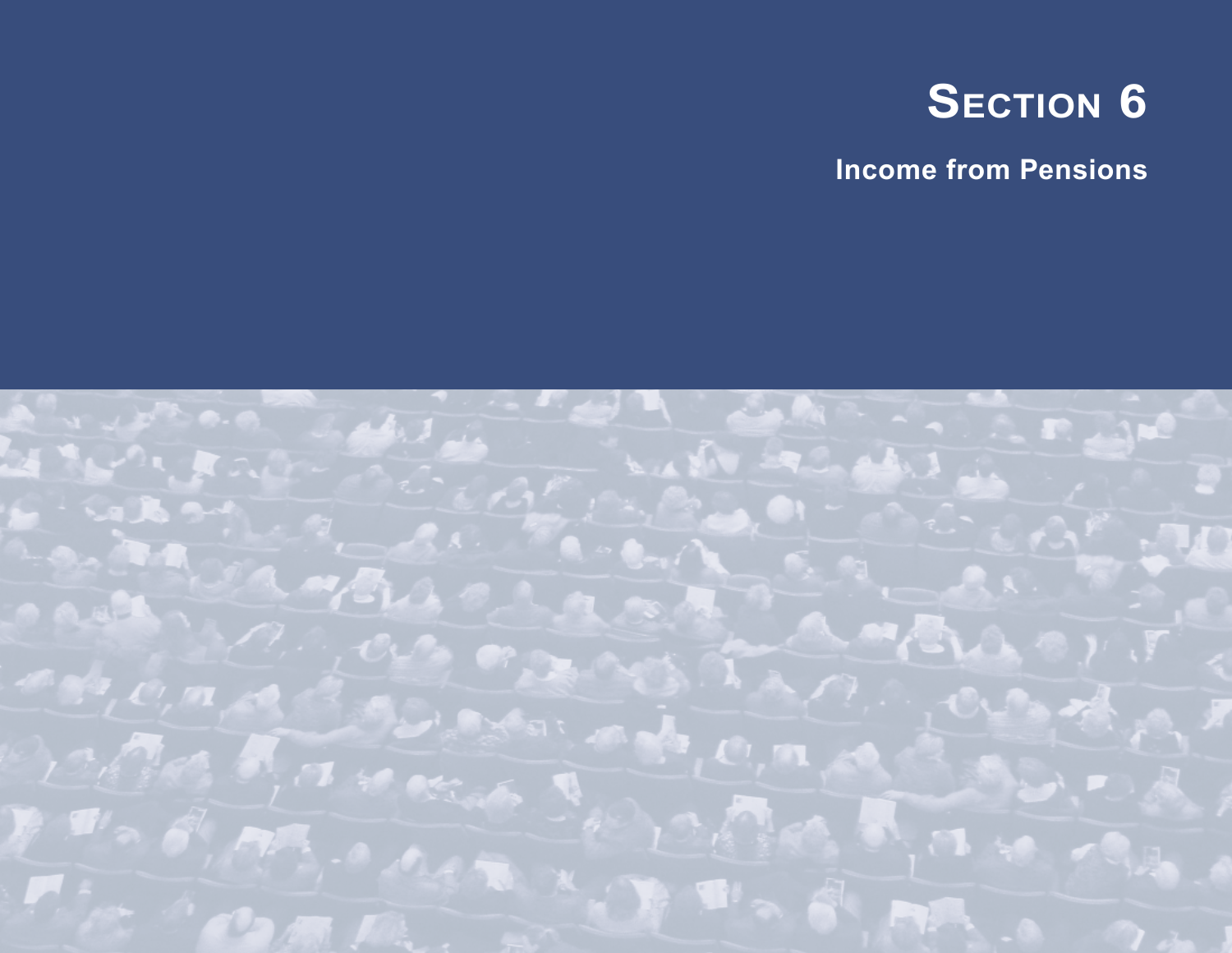# **Key Terms and Concepts for Section 6 1**

**Age**. Age classification is based on the age of the person at his or her last birthday as of March 2015. A married couple's age is defined as the age of the husband—unless he is under age 55 and the wife is 55 or older, in which case it is the age of the wife.

**Aged unit**. With age 55 as the cutoff, aged units are defined as married couples living together at least one of whom is 55 or older—and nonmarried persons 55 or older.

**Marital status**. Married persons are married and living with their spouse. Nonmarried persons may be divorced, widowed, never married, separated, or married but living apart from their spouse.

**Race**. The categories White alone, Black alone, and Asian alone reflect respondents who reported only one race. Because of changes to

the race category, data on race are not directly comparable to editions prior to 2002. A person's race is his or her reported race. A married couple's race is defined as the race of the husband.

**Hispanic origin**. Persons of Hispanic origin may be of any race. A married couple is of Hispanic origin if the husband is of Hispanic origin.

**Family**. A family is a group of two or more people (one of whom is the householder) related by birth, marriage, or adoption and residing together; all such people (including related subfamily members) are considered as members of one family.

**Social Security beneficiary**. A beneficiary may be receiving retired-worker benefits, dependents' or survivor benefits, disability benefits, or transitionally insured benefits.

**Employer pensions**. Employer pensions include pensions from Railroad Retirement, government employee pensions, and private pensions and annuities.

**Government employee pensions**. Government employee pensions include payments from federal government (civil service), military, and state or local governments.

**Private pensions and annuities**. Private pensions and annuities include payments from companies or unions, annuities or paid-up insurance policies, individual retirement accounts (IRAs), Keogh, or 401(k) payments.

1 For more information, consult the Glossary at the front of this publication.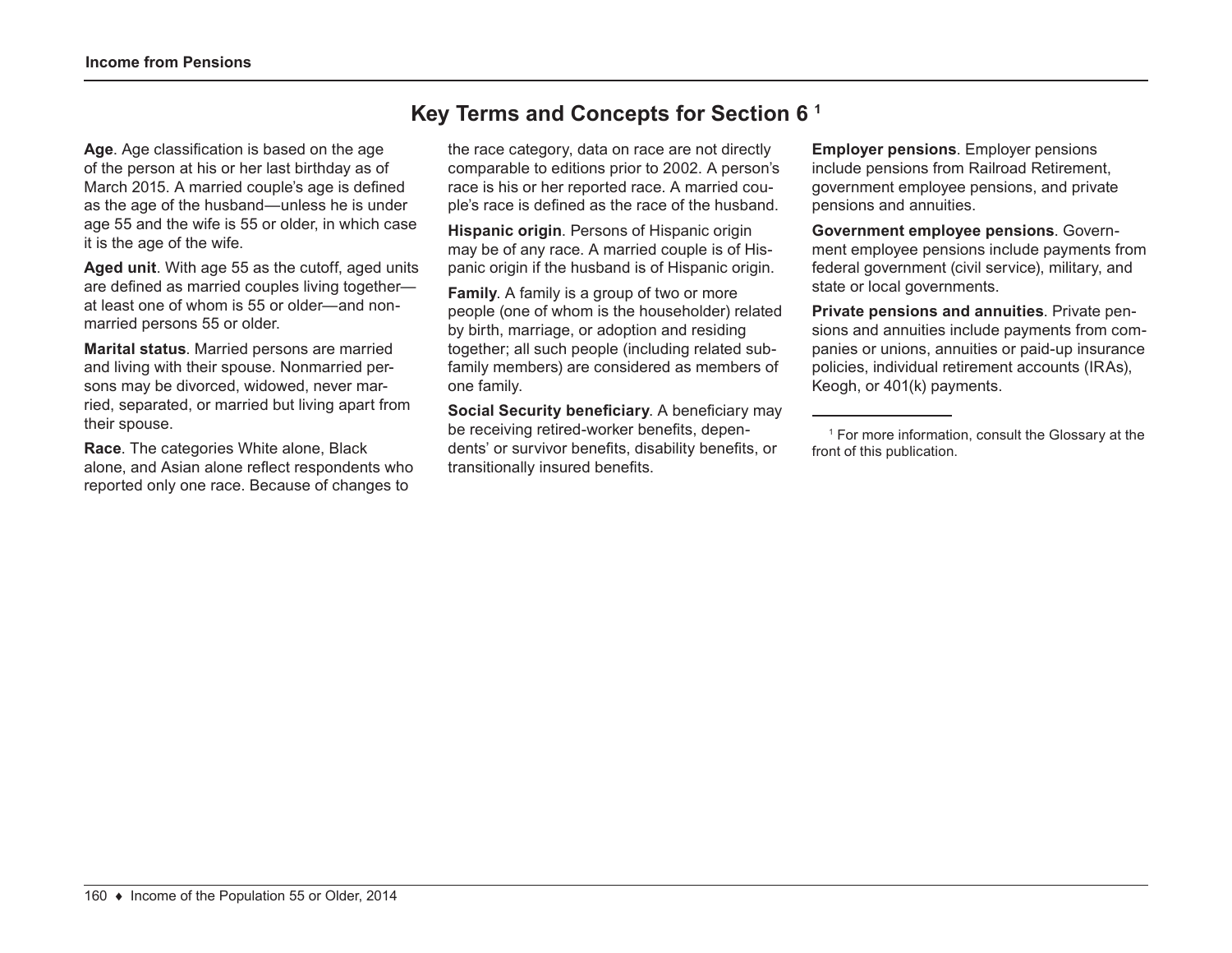# **Table 6.A1 Percentage distribution of recipient units, by type of pension and age, 2014**

|                                    |            |            |        |                         | Aged 65 or older |        |             |
|------------------------------------|------------|------------|--------|-------------------------|------------------|--------|-------------|
| Aged unit pension income (dollars) | Aged 55-61 | Aged 62-64 | Total  | 65-69                   | $70 - 74$        | 75-79  | 80 or older |
|                                    |            |            |        | <b>Employer pension</b> |                  |        |             |
| Total percent                      | 100.0      | 100.0      | 100.0  | 100.0                   | 100.0            | 100.0  | 100.0       |
| $1 - 499$                          | 2.0        | 1.7        | 2.0    | 1.6                     | $2.2\,$          | 2.1    | 2.0         |
| 500-999                            | 2.7        | 1.7        | 2.6    | 2.1                     | 2.7              | 3.2    | 2.4         |
| 1,000-1,499                        | 2.3        | 2.7        | 2.8    | 2.0                     | 3.0              | 3.3    | 3.1         |
| 1,500-1,999                        | 2.1        | 0.5        | 2.3    | 2.0                     | 2.1              | 2.4    | 2.8         |
| 2,000-2,499                        | 2.7        | 3.4        | 2.8    | 2.8                     | 2.2              | 2.7    | 3.5         |
| 2,500-2,999                        | 1.6        | 0.6        | 1.6    | $1.2$                   | 1.6              | 2.4    | 1.5         |
| 3,000-3,999                        | 3.9        | 3.9        | 4.4    | 4.2                     | 3.7              | 3.9    | 5.5         |
| 4,000-4,999                        | 3.3        | 3.3        | 4.1    | 3.8                     | 3.3              | 4.7    | 4.7         |
| 5,000-5,999                        | 3.3        | 2.5        | 3.0    | 2.5                     | 3.0              | 2.5    | 3.9         |
| 6,000-6,999                        | 2.8        | 4.4        | 4.0    | 3.5                     | 4.4              | 4.0    | 4.3         |
| 7,000-7,999                        | 2.9        | 2.1        | 3.8    | 3.5                     | 3.5              | 5.0    | 3.4         |
| 8,000-8,999                        | 2.7        | 2.2        | 2.8    | 2.7                     | 2.3              | 3.2    | 3.2         |
| 9,000-9,999                        | 1.8        | 3.2        | 2.5    | $2.8\,$                 | 2.0              | 2.1    | 2.8         |
| 10,000-10,999                      | 3.3        | 2.6        | 3.1    | 3.7                     | 2.9              | 2.4    | 3.2         |
| 11,000-11,999                      | 1.8        | 1.9        | 1.8    | 2.1                     | 2.0              | 1.6    | 1.6         |
| 12,000-12,999                      | 2.8        | 4.0        | 3.2    | $3.8\,$                 | 2.9              | 2.3    | 3.6         |
| 13,000-13,999                      | 1.5        | 1.8        | 2.2    | 2.0                     | 1.7              | 2.2    | 2.8         |
| 14,000-14,999                      | 2.8        | 1.5        | 2.8    | 3.0                     | 2.8              | 2.8    | 2.8         |
| 15,000-19,999                      | 8.2        | 11.3       | 9.4    | 8.4                     | 9.8              | 9.4    | 10.0        |
| 20,000-24,999                      | 7.7        | 8.1        | 7.4    | $6.9\,$                 | 8.3              | 7.4    | 7.1         |
| 25,000-29,999                      | 3.4        | 5.8        | 4.6    | 4.7                     | 4.5              | 4.7    | 4.6         |
| 30,000-34,999                      | 4.7        | 6.4        | 4.2    | 4.3                     | 4.4              | 4.3    | 4.0         |
| 35,000-39,999                      | 6.3        | 4.5        | 4.1    | 4.6                     | 4.4              | 4.0    | 3.6         |
| 40,000-44,999                      | 4.3        | 2.3        | 2.7    | 3.0                     | 3.4              | 2.4    | 2.1         |
| 45,000-49,999                      | 3.3        | 3.0        | 2.6    | 3.3                     | 2.6              | 1.9    | 2.4         |
| 50,000 or more                     | 15.7       | 14.7       | 12.9   | 15.6                    | 14.3             | 12.8   | 9.1         |
| Median pension income (dollars)    | 16,712     | 17,280     | 14,400 | 15,024                  | 15,780           | 13,868 | 12,216      |
| Number (thousands)                 | 2,443      | 1,939      | 15,174 | 4,197                   | 3,785            | 2,950  | 4,242       |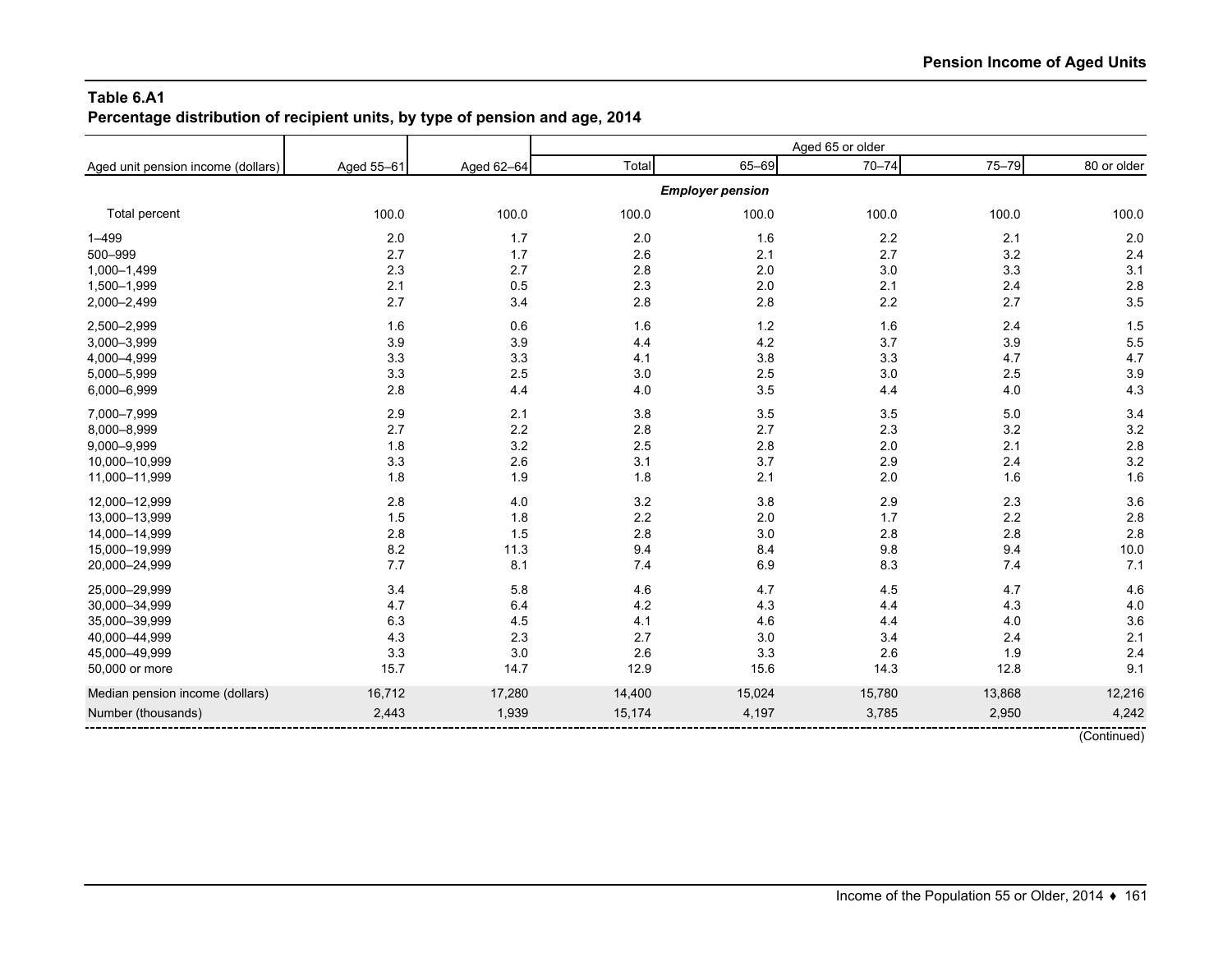# **Percentage distribution of recipient units, by type of pension and age, 2014—***Continued*

|                                    |            |            |        |                             | Aged 65 or older |        |             |
|------------------------------------|------------|------------|--------|-----------------------------|------------------|--------|-------------|
| Aged unit pension income (dollars) | Aged 55-61 | Aged 62-64 | Total  | 65-69                       | $70 - 74$        | 75-79  | 80 or older |
|                                    |            |            |        | Government employee pension |                  |        |             |
| Total percent                      | 100.0      | 100.0      | 100.0  | 100.0                       | 100.0            | 100.0  | 100.0       |
| $1 - 499$                          | 7.4        | 6.6        | 4.4    | 4.6                         | $5.0\,$          | 4.2    | 3.6         |
| 500-999                            | 1.6        | 0.4        | 1.2    | $1.1$                       | 0.8              | $1.2$  | 1.7         |
| 1,000-1,499                        | 0.5        | 2.0        | 2.1    | 1.5                         | 2.0              | 2.0    | 3.0         |
| 1,500-1,999                        | 0.4        | 1.4        | 1.0    | 1.3                         | 0.9              | 0.9    | 0.8         |
| 2,000-2,499                        | 2.3        | 1.8        | 2.2    | 2.0                         | 3.0              | 1.7    | 2.0         |
| 2,500-2,999                        | 1.8        | 0.8        | 1.2    | 1.4                         | 1.9              | 0.9    | 0.5         |
| 3,000-3,999                        | 1.8        | 1.9        | 3.0    | 2.2                         | 2.6              | 3.7    | 3.8         |
| 4,000-4,999                        | 5.7        | 3.1        | 2.9    | 1.5                         | 2.3              | 3.8    | 4.5         |
| 5,000-5,999                        | 1.4        | 1.6        | 1.4    | 0.4                         | 2.4              | 1.6    | 1.6         |
| 6,000-6,999                        | 0.6        | 3.1        | 3.3    | 3.5                         | 3.1              | 3.0    | 3.5         |
| 7,000-7,999                        | 1.6        | 2.9        | 2.7    | 4.4                         | 1.2              | 1.9    | 2.9         |
| 8,000-8,999                        | 2.0        | 1.8        | 2.7    | 3.2                         | 2.2              | 3.2    | 2.4         |
| 9,000-9,999                        | 2.0        | 1.8        | 2.6    | 3.6                         | 3.3              | 1.3    | 1.8         |
| 10,000-10,999                      | 3.7        | 4.0        | 2.8    | 2.7                         | 1.7              | 2.7    | 3.8         |
| 11,000-11,999                      | 1.7        | 0.8        | 2.3    | 1.9                         | 2.1              | 3.1    | 2.3         |
| 12,000-12,999                      | 2.6        | 5.2        | 3.5    | 3.7                         | 3.5              | 2.4    | 4.0         |
| 13,000-13,999                      | 2.1        | 2.5        | 2.3    | 2.2                         | 1.5              | 2.9    | 2.6         |
| 14,000-14,999                      | 2.9        | 3.5        | 3.6    | 4.1                         | 3.0              | 3.1    | 3.8         |
| 15,000-19,999                      | 8.3        | 8.2        | 9.9    | 9.3                         | 8.2              | 12.1   | 10.7        |
| 20,000-24,999                      | 9.6        | 8.7        | 8.2    | 6.9                         | 9.3              | 7.1    | 9.4         |
| 25,000-29,999                      | 3.6        | 5.6        | 4.3    | 3.4                         | 4.9              | 5.6    | 4.0         |
| 30,000-34,999                      | 6.5        | 6.0        | 5.1    | 4.4                         | 6.1              | 4.8    | 5.2         |
| 35,000-39,999                      | 7.5        | 5.9        | 6.3    | 7.7                         | 7.1              | 6.1    | 4.2         |
| 40,000-44,999                      | 5.8        | 2.9        | 4.1    | 3.5                         | 4.5              | 4.0    | 4.6         |
| 45,000-49,999                      | 3.8        | 3.2        | 3.7    | 3.9                         | 3.1              | 3.4    | 4.4         |
| 50,000 or more                     | 12.8       | 14.3       | 13.1   | 15.6                        | 14.6             | 13.3   | 8.9         |
| Median pension income (dollars)    | 19,201     | 18,000     | 17,436 | 17,000                      | 18,780           | 17,232 | 15,600      |
| Number (thousands)                 | 1,116      | 886        | 5,374  | 1,631                       | 1,337            | 965    | 1,442       |
|                                    |            |            |        |                             |                  |        | (Continued) |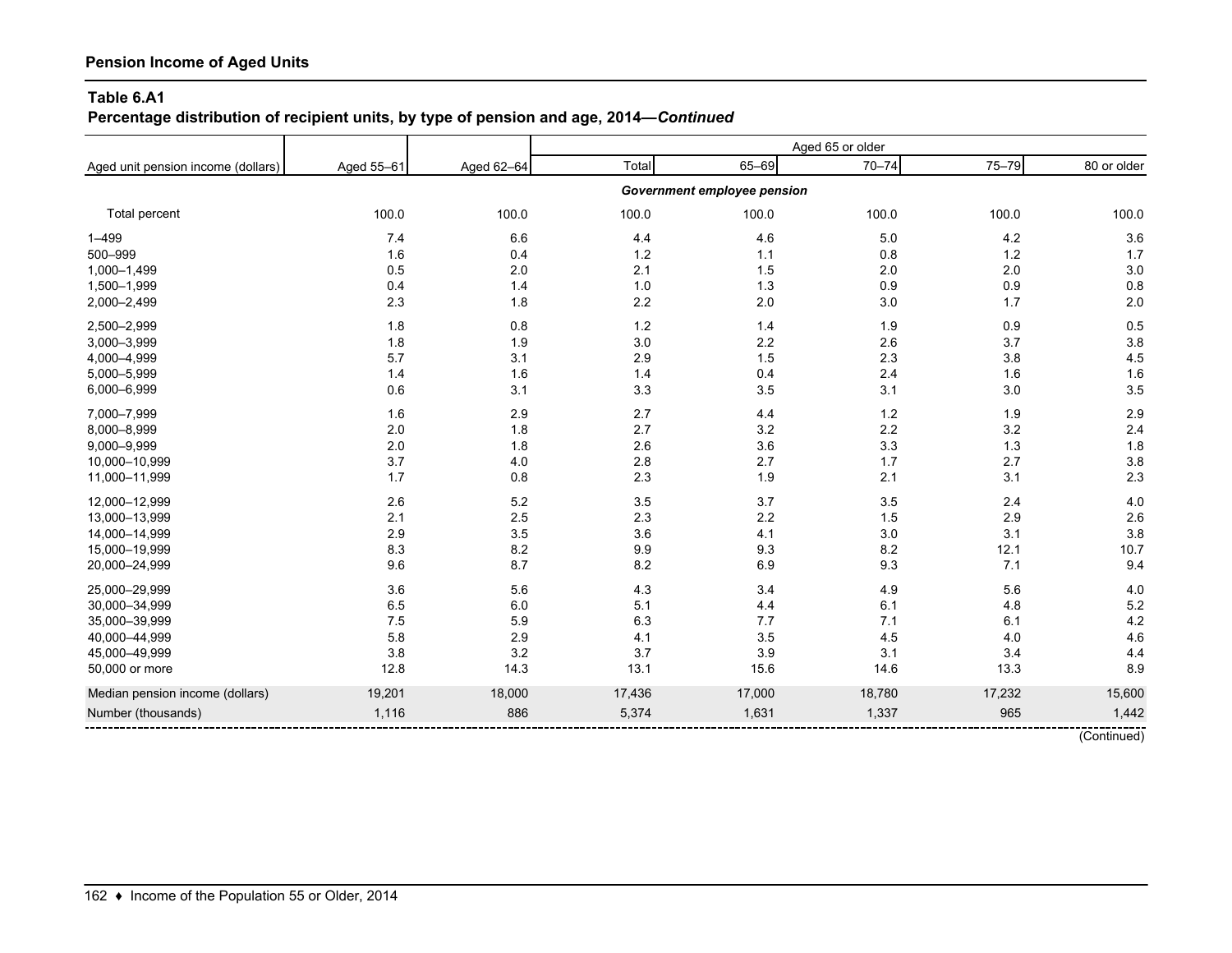### **Table 6.A1 Percentage distribution of recipient units, by type of pension and age, 2014—***Continued*

|                                    |            |            |        |                            | Aged 65 or older |       |             |
|------------------------------------|------------|------------|--------|----------------------------|------------------|-------|-------------|
| Aged unit pension income (dollars) | Aged 55-61 | Aged 62-64 | Total  | 65-69                      | $70 - 74$        | 75-79 | 80 or older |
|                                    |            |            |        | Private pension or annuity |                  |       |             |
| Total percent                      | 100.0      | 100.0      | 100.0  | 100.0                      | 100.0            | 100.0 | 100.0       |
| $1 - 499$                          | $2.2\,$    | 2.5        | 3.2    | 2.3                        | 3.6              | 3.4   | 3.3         |
| 500-999                            | 3.1        | 2.5        | 3.6    | 3.3                        | 3.7              | 4.1   | 3.4         |
| 1,000-1,499                        | 3.7        | 4.3        | 3.6    | 2.5                        | 3.9              | 4.3   | 4.0         |
| 1,500-1,999                        | 2.9        | 1.3        | 3.1    | 2.5                        | 2.6              | 3.2   | 4.2         |
| 2,000-2,499                        | 2.9        | 4.7        | 3.9    | 3.7                        | 2.9              | 3.7   | 5.1         |
| 2,500-2,999                        | 2.6        | 1.3        | 2.0    | 1.4                        | 2.3              | 2.6   | 1.9         |
| 3,000-3,999                        | 5.2        | 5.6        | 5.7    | 5.7                        | 5.3              | 5.0   | 6.5         |
| 4,000-4,999                        | 4.5        | 4.7        | 5.2    | 5.3                        | 4.4              | 5.4   | 5.8         |
| 5,000-5,999                        | 3.9        | 2.9        | 3.8    | 3.9                        | 3.5              | 2.8   | 4.5         |
| 6,000-6,999                        | 3.8        | 7.5        | 5.3    | 3.9                        | 6.0              | 5.6   | 5.9         |
| 7,000-7,999                        | $4.0$      | 2.5        | 4.4    | 4.0                        | 4.4              | 5.2   | 4.0         |
| 8,000-8,999                        | 3.7        | 3.0        | 3.3    | 3.2                        | 2.5              | 3.1   | 4.0         |
| 9,000-9,999                        | 2.7        | 3.8        | 2.9    | 2.8                        | 2.3              | 2.7   | 3.6         |
| 10,000-10,999                      | 4.4        | 3.5        | 3.4    | 4.0                        | 3.3              | 2.8   | 3.3         |
| 11,000-11,999                      | 1.6        | 1.5        | 1.9    | 2.4                        | 1.8              | 1.7   | 1.7         |
| 12,000-12,999                      | 3.5        | 3.6        | 3.4    | 4.3                        | 3.2              | 2.6   | 3.4         |
| 13,000-13,999                      | 1.8        | 3.0        | 2.3    | 2.2                        | 2.1              | 2.2   | 2.5         |
| 14,000-14,999                      | 2.4        | $1.2$      | 2.9    | 3.1                        | 3.0              | 3.1   | 2.5         |
| 15,000-19,999                      | 6.1        | 10.6       | 9.3    | 7.7                        | 10.2             | 9.5   | 9.8         |
| 20,000-24,999                      | 6.6        | 6.1        | 6.9    | 6.7                        | 7.8              | 7.2   | 6.1         |
| 25,000-29,999                      | 2.4        | 4.7        | 3.7    | 4.7                        | 3.5              | 4.0   | 2.7         |
| 30,000-34,999                      | 4.1        | 4.9        | 3.4    | 3.7                        | 3.6              | 3.6   | 2.8         |
| 35,000-39,999                      | 5.3        | 2.4        | 2.5    | 3.3                        | 2.5              | 2.0   | 2.2         |
| 40,000-44,999                      | 4.2        | 1.4        | 1.9    | 2.8                        | 1.7              | 2.1   | 1.2         |
| 45,000-49,999                      | 1.6        | 2.5        | 1.5    | 2.0                        | 2.2              | 1.1   | 0.6         |
| 50,000 or more                     | 10.7       | 7.9        | 7.0    | 8.5                        | 7.9              | 6.8   | 5.0         |
| Median pension income (dollars)    | 11,000     | 10,920     | 10,000 | 11,700                     | 10,800           | 9,480 | 8,340       |
| Number (thousands)                 | 1,748      | 1,460      | 12,931 | 3,425                      | 3,288            | 2,592 | 3,627       |
|                                    |            |            |        |                            |                  |       |             |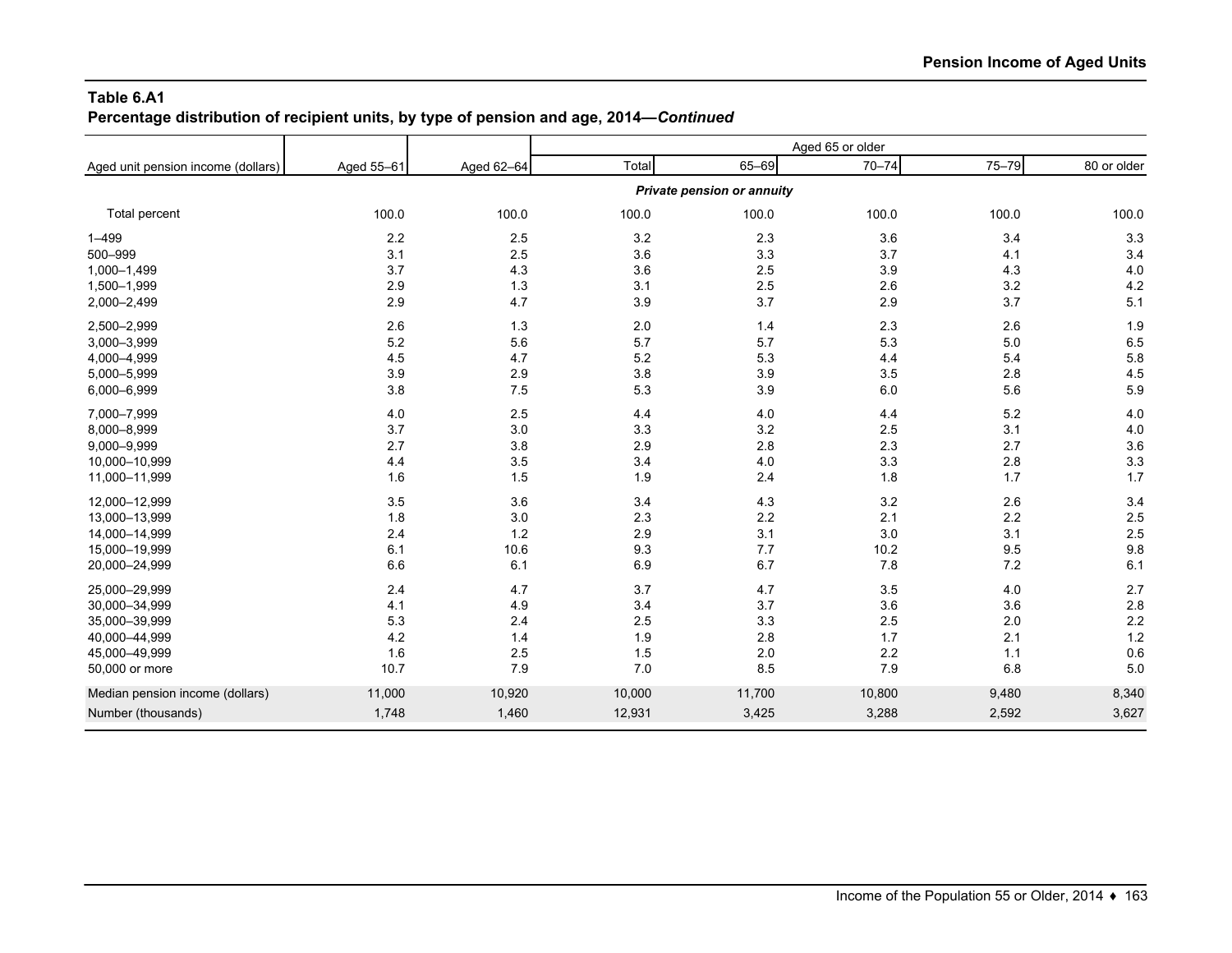**Percentage distribution of recipient units, by type of pension, marital status, and age, 2014**

|                                    |           |           |        | Married couples |                  |           |                         |           |           |        | Nonmarried persons |                  |        |             |
|------------------------------------|-----------|-----------|--------|-----------------|------------------|-----------|-------------------------|-----------|-----------|--------|--------------------|------------------|--------|-------------|
|                                    |           |           |        |                 | Aged 65 or older |           |                         |           |           |        |                    | Aged 65 or older |        |             |
|                                    | Aged      | Aged      |        |                 |                  |           | 80 or                   | Aged      | Aged      |        |                    |                  |        | 80 or       |
| Aged unit pension income (dollars) | $55 - 61$ | $62 - 64$ | Total  | 65-69           | $70 - 74$        | $75 - 79$ | older                   | $55 - 61$ | $62 - 64$ | Total  | 65-69              | $70 - 74$        | 75-79  | older       |
|                                    |           |           |        |                 |                  |           | <b>Employer pension</b> |           |           |        |                    |                  |        |             |
| Total percent                      | 100.0     | 100.0     | 100.0  | 100.0           | 100.0            | 100.0     | 100.0                   | 100.0     | 100.0     | 100.0  | 100.0              | 100.0            | 100.0  | 100.0       |
| $1 - 499$                          | 1.3       | 1.3       | 1.2    | 1.1             | 1.5              | 1.6       | 0.7                     | 3.1       | 2.2       | 2.7    | 2.2                | 3.2              | 2.6    | 2.8         |
| 500-999                            | 2.3       | 1.8       | 1.8    | 1.5             | 2.4              | 1.6       | 1.5                     | 3.3       | 1.7       | 3.4    | 3.0                | 3.2              | 4.9    | 3.0         |
| 1,000-1,499                        | 2.3       | 1.7       | 2.0    | 1.5             | 3.3              | 1.7       | 1.4                     | 2.2       | 3.9       | 3.6    | 2.6                | 2.7              | 5.0    | 4.1         |
| 1,500-1,999                        | 1.7       | 0.6       | 1.7    | 1.5             | 1.3              | 1.7       | 2.5                     | 2.7       | 0.3       | 3.0    | 2.6                | 3.1              | 3.2    | 3.0         |
| 2,000-2,499                        | 2.6       | 1.6       | 2.3    | 2.5             | 1.9              | 2.0       | 2.8                     | 2.9       | 5.8       | 3.4    | 3.4                | 2.6              | 3.6    | 3.9         |
| 2,500-2,999                        | 1.9       | 0.7       | 1.2    | 0.8             | 1.4              | 2.0       | 0.7                     | 1.0       | 0.4       | 2.0    | 1.6                | 1.8              | 2.9    | 1.8         |
| 3,000-3,999                        | 2.9       | 4.0       | 3.8    | 4.0             | 3.4              | 4.4       | 3.5                     | 5.5       | 3.9       | 5.0    | 4.5                | 4.0              | 3.4    | 6.6         |
| 4,000-4,999                        | 1.7       | 2.9       | 3.2    | 3.1             | 3.2              | 4.1       | 2.7                     | 5.6       | 3.9       | 5.0    | 4.8                | 3.5              | 5.3    | 5.8         |
| 5,000-5,999                        | 3.1       | 2.1       | 2.9    | 2.3             | 3.7              | 2.6       | 2.9                     | 3.6       | 3.1       | 3.2    | 2.7                | 2.3              | 2.4    | 4.5         |
| 6,000-6,999                        | 1.6       | 2.8       | 3.2    | 3.3             | 2.4              | 3.4       | 4.1                     | 4.7       | 6.6       | 4.8    | 3.6                | 6.9              | 4.7    | 4.4         |
| 7.000-7.999                        | 2.4       | 2.1       | 2.9    | 3.2             | 2.5              | 3.6       | 2.3                     | 3.5       | 2.1       | 4.6    | 4.1                | 4.7              | 6.5    | 4.0         |
| 8,000-8,999                        | 2.6       | 1.3       | 2.7    | 2.5             | 1.9              | 3.1       | 3.8                     | 2.9       | 3.3       | 3.0    | 2.9                | 2.7              | 3.4    | 2.9         |
| 9,000-9,999                        | 2.0       | 1.8       | 2.6    | 2.7             | 2.2              | 2.1       | 3.1                     | 1.5       | 5.1       | 2.4    | 3.0                | 1.8              | 2.1    | 2.6         |
| 10,000-10,999                      | 3.3       | 2.3       | 2.6    | 3.5             | 2.3              | 1.4       | 2.6                     | 3.3       | 3.0       | 3.6    | 4.0                | 3.5              | 3.5    | 3.5         |
| 11,000-11,999                      | 1.4       | 2.1       | 1.5    | 1.5             | 1.7              | 1.2       | 1.4                     | 2.4       | 1.7       | 2.2    | 3.0                | 2.3              | 2.1    | 1.6         |
| 12,000-12,999                      | 2.7       | 3.8       | 3.0    | 3.6             | 2.5              | 2.2       | 3.7                     | 2.9       | 4.3       | 3.4    | 4.0                | 3.5              | 2.4    | 3.6         |
| 13,000-13,999                      | 1.7       | 1.4       | 1.8    | 2.2             | 1.2              | 2.0       | 2.2                     | 1.2       | 2.3       | 2.5    | 1.8                | 2.3              | 2.4    | 3.1         |
| 14,000-14,999                      | 3.4       | 1.6       | 2.6    | 3.0             | 2.5              | 2.0       | 2.7                     | 2.0       | 1.4       | 3.1    | 2.9                | 3.1              | 3.8    | 2.9         |
| 15,000-19,999                      | 9.1       | 11.7      | 9.1    | 8.2             | 9.2              | 10.0      | 9.7                     | 6.8       | 10.7      | 9.7    | 8.8                | 10.6             | 8.7    | 10.2        |
| 20,000-24,999                      | 6.5       | 8.6       | 7.7    | 6.4             | 9.1              | 7.4       | 8.0                     | 9.5       | 7.4       | 7.1    | 7.7                | 7.3              | 7.5    | 6.5         |
| 25,000-29,999                      | 3.5       | 5.5       | 6.0    | 5.7             | 4.8              | 6.1       | 7.9                     | 3.4       | 6.1       | 3.3    | 3.3                | 4.1              | 3.2    | 2.7         |
| 30,000-34,999                      | 5.0       | 7.8       | 4.8    | 4.3             | 5.0              | 5.4       | 4.6                     | 4.2       | 4.5       | 3.7    | 4.2                | 3.7              | 3.2    | 3.7         |
| 35,000-39,999                      | 6.3       | 4.0       | 4.7    | 5.0             | 4.8              | 4.5       | 4.1                     | 6.4       | 5.1       | 3.6    | 3.9                | 3.8              | 3.5    | 3.4         |
| 40,000-44,999                      | 5.8       | 3.3       | 3.4    | 3.4             | 3.6              | 3.7       | 3.0                     | 2.2       | 1.0       | 2.1    | 2.5                | 3.2              | 1.1    | 1.6         |
| 45.000-49.999                      | 3.0       | 3.0       | 2.9    | 3.6             | 2.9              | 2.0       | 2.8                     | 3.7       | 2.9       | 2.3    | 2.8                | 2.1              | 1.9    | 2.2         |
| 50,000 or more                     | 20.0      | 20.4      | 18.4   | 19.6            | 19.4             | 18.2      | 15.3                    | 9.5       | 7.4       | 7.4    | 10.0               | 8.0              | 6.9    | 5.7         |
| Median pension income (dollars)    | 20,000    | 21,600    | 18,456 | 18,000          | 19,200           | 18,000    | 17,300                  | 12,216    | 12,000    | 11,160 | 12,000             | 12,000           | 10,000 | 10,000      |
| Number (thousands)                 | 1,449     | 1,100     | 7,582  | 2,446           | 2,088            | 1,540     | 1,508                   | 994       | 839       | 7,592  | 1,751              | 1,697            | 1,410  | 2,734       |
|                                    |           |           |        |                 |                  |           |                         |           |           |        |                    |                  |        | (Continued) |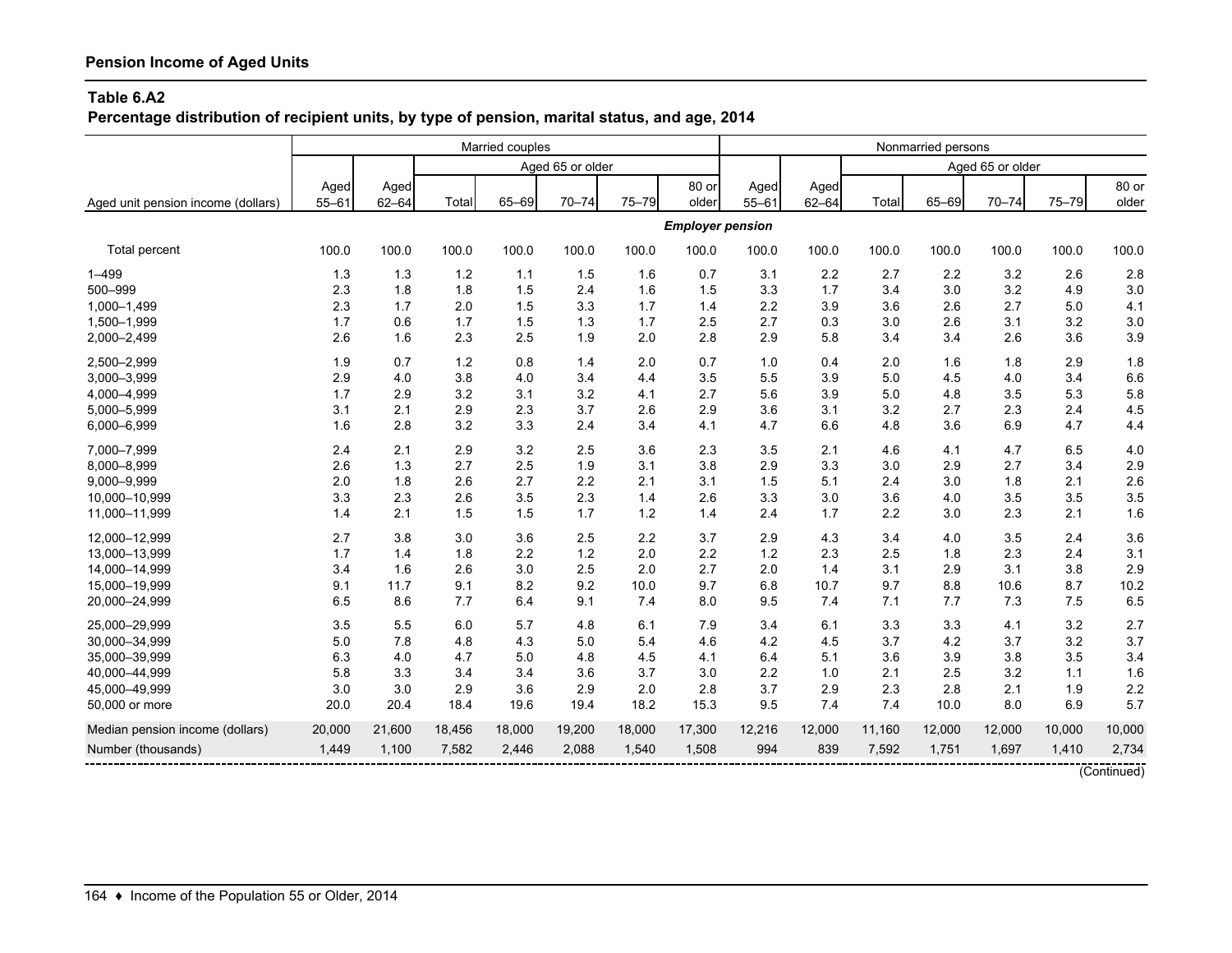**Percentage distribution of recipient units, by type of pension, marital status, and age, 2014—***Continued*

|                                    |                   |                   |        | Married couples |                  |           |                |                             |                   |        | Nonmarried persons |                  |           |                |
|------------------------------------|-------------------|-------------------|--------|-----------------|------------------|-----------|----------------|-----------------------------|-------------------|--------|--------------------|------------------|-----------|----------------|
|                                    |                   |                   |        |                 | Aged 65 or older |           |                |                             |                   |        |                    | Aged 65 or older |           |                |
| Aged unit pension income (dollars) | Aged<br>$55 - 61$ | Aged<br>$62 - 64$ | Total  | 65-69           | $70 - 74$        | $75 - 79$ | 80 or<br>older | Aged<br>$55 - 61$           | Aged<br>$62 - 64$ | Total  | 65-69              | $70 - 74$        | $75 - 79$ | 80 or<br>older |
|                                    |                   |                   |        |                 |                  |           |                | Government employee pension |                   |        |                    |                  |           |                |
| Total percent                      | 100.0             | 100.0             | 100.0  | 100.0           | 100.0            | 100.0     | 100.0          | 100.0                       | 100.0             | 100.0  | 100.0              | 100.0            | 100.0     | 100.0          |
| $1 - 499$                          | 8.0               | 3.7               | 4.8    | 5.3             | 4.3              | 3.2       | 6.3            | 6.3                         | 10.4              | 3.9    | 3.8                | 5.8              | 5.4       | 1.9            |
| 500-999                            | 1.4               | 0.1               | 1.1    | 0.5             | 1.1              | 0.6       | 2.5            | 2.0                         | 0.7               | 1.3    | 1.9                | 0.4              | 1.9       | 1.2            |
| 1,000-1,499                        | 0.8               | 2.8               | 1.7    | 1.2             | 2.4              | 1.6       | 1.9            | 0.0                         | 0.9               | 2.6    | 2.1                | 1.4              | 2.6       | 3.7            |
| 1,500-1,999                        | 0.5               | 0.8               | 1.4    | 2.2             | 1.3              | 0.8       | 1.0            | 0.2                         | 2.3               | 0.5    | 0.0                | 0.4              | 1.0       | 0.6            |
| 2,000-2,499                        | 1.6               | 1.1               | 2.0    | 2.0             | 2.6              | $1.2$     | 1.8            | 3.2                         | 2.8               | 2.5    | 1.9                | 3.5              | 2.4       | 2.2            |
| 2,500-2,999                        | 1.1               | 0.4               | 1.0    | 1.2             | 1.5              | 0.9       | 0.3            | 2.8                         | 1.4               | 1.4    | 1.7                | 2.3              | 0.9       | 0.7            |
| 3,000-3,999                        | 0.4               | 1.9               | 2.4    | 1.7             | 2.3              | 3.5       | 2.5            | 3.9                         | 1.9               | 3.7    | 3.0                | 2.9              | 4.0       | 4.6            |
| 4,000-4,999                        | 3.7               | 3.6               | 2.9    | 1.4             | 3.3              | 4.1       | 3.9            | 8.7                         | 2.4               | 3.0    | 1.8                | 1.0              | 3.5       | 4.9            |
| 5,000-5,999                        | 1.3               | 0.6               | 1.2    | 0.5             | 1.7              | 2.0       | 1.0            | 1.5                         | 3.0               | 1.7    | 0.2                | 3.3              | 1.0       | 2.0            |
| 6,000-6,999                        | 0.3               | 3.7               | 3.5    | 4.4             | 1.5              | 2.9       | 5.1            | 1.1                         | 2.3               | 3.1    | 2.2                | 5.1              | 3.0       | 2.5            |
| 7,000-7,999                        | 0.4               | 1.6               | 2.1    | 3.7             | 1.3              | 0.9       | 1.6            | 3.4                         | 4.7               | 3.4    | 5.4                | 1.0              | 3.2       | 3.7            |
| 8,000-8,999                        | 2.1               | 1.0               | 2.0    | 2.3             | 1.0              | 2.7       | 2.0            | 1.8                         | 3.0               | 3.6    | 4.6                | 3.7              | 3.9       | 2.6            |
| 9,000-9,999                        | 3.1               | 1.2               | 2.5    | 3.3             | 2.9              | 1.9       | 1.4            | 0.4                         | 2.7               | 2.7    | 4.1                | 3.8              | 0.6       | 2.0            |
| 10,000-10,999                      | 2.6               | 4.1               | 2.2    | 2.3             | 1.9              | 1.2       | 3.2            | 5.3                         | 3.8               | 3.4    | 3.2                | 1.5              | 4.6       | 4.2            |
| 11,000-11,999                      | 1.8               | 0.6               | 1.5    | 1.2             | 1.2              | 2.6       | 1.5            | 1.6                         | 1.0               | 3.1    | 2.8                | 3.3              | 3.7       | 2.8            |
| 12,000-12,999                      | 1.9               | 5.2               | 2.3    | 1.4             | 2.1              | 3.2       | 3.3            | 3.6                         | 5.1               | 4.7    | 7.0                | 5.1              | 1.3       | 4.4            |
| 13,000-13,999                      | 2.5               | 2.3               | 2.0    | 2.3             | 0.7              | 3.1       | 2.0            | 1.4                         | 2.8               | 2.5    | 1.9                | 2.4              | 2.7       | 3.0            |
| 14,000-14,999                      | 3.0               | 3.5               | 3.3    | 3.1             | 4.1              | 3.6       | 2.2            | 2.8                         | 3.6               | 3.9    | 5.5                | 1.7              | 2.5       | 4.8            |
| 15,000-19,999                      | 7.8               | 8.7               | 9.3    | 9.4             | 6.8              | 12.6      | 9.3            | 9.1                         | 7.5               | 10.5   | 9.2                | 9.9              | 11.4      | 11.6           |
| 20,000-24,999                      | 8.4               | 6.7               | 6.1    | 5.8             | 7.2              | 3.6       | 7.7            | 11.3                        | 11.5              | 10.5   | 8.6                | 11.9             | 11.5      | 10.6           |
| 25,000-29,999                      | 2.7               | 6.5               | 5.4    | 3.7             | 6.2              | 6.3       | 6.3            | 5.1                         | 4.5               | 3.1    | 3.0                | 3.3              | 4.7       | 2.4            |
| 30,000-34,999                      | 8.9               | 7.2               | 5.7    | 5.2             | 7.7              | 5.4       | 4.4            | 3.0                         | 4.2               | 4.4    | 3.2                | 4.0              | 4.0       | 5.7            |
| 35,000-39,999                      | 6.6               | 5.9               | 6.1    | 7.3             | 6.6              | 3.8       | 5.7            | 8.9                         | 5.9               | 6.5    | 8.2                | 7.7              | 9.1       | 3.3            |
| 40,000-44,999                      | 6.1               | 4.4               | 4.9    | 4.4             | 4.4              | 5.2       | 6.0            | 5.3                         | 0.9               | 3.3    | 2.1                | 4.7              | 2.4       | 3.6            |
| 45.000-49.999                      | 5.1               | 3.2               | 3.6    | 4.6             | 2.8              | 2.8       | 3.7            | 1.8                         | 3.4               | 3.9    | 2.9                | 3.5              | 4.0       | 4.9            |
| 50,000 or more                     | 17.7              | 19.3              | 18.9   | 19.7            | 21.1             | 20.2      | 13.4           | 5.5                         | 7.4               | 6.8    | 9.6                | 6.4              | 4.7       | 6.0            |
| Median pension income (dollars)    | 22,800            | 21,600            | 20,400 | 20,088          | 24,000           | 18,000    | 18,000         | 15,000                      | 13,500            | 14,400 | 14,400             | 15,600           | 15,600    | 14,400         |
| Number (thousands)                 | 668               | 509               | 2,807  | 964             | 742              | 538       | 563            | 448                         | 376               | 2,567  | 667                | 595              | 427       | 879            |
|                                    |                   |                   |        |                 |                  |           |                |                             |                   |        |                    |                  |           | (Continued)    |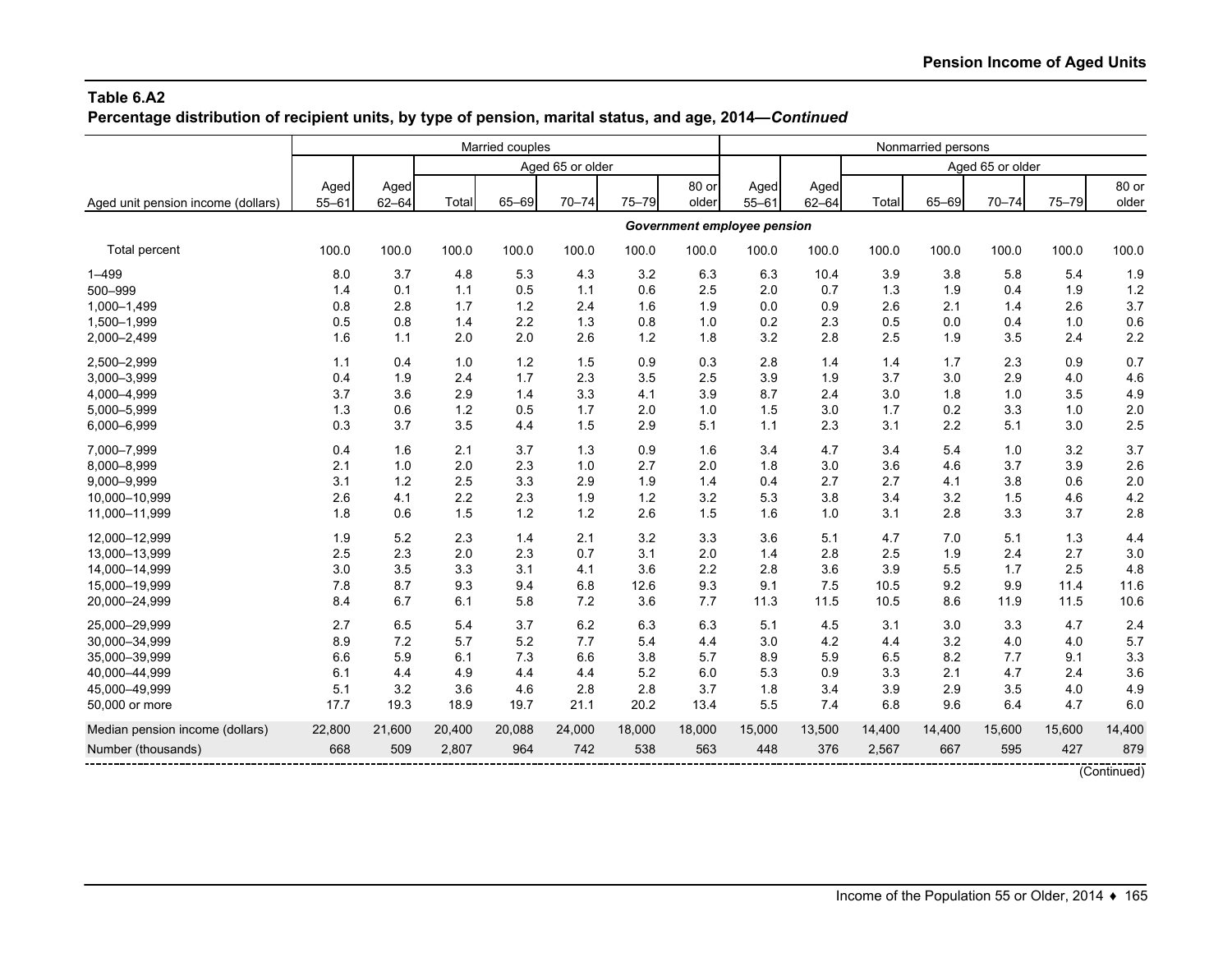**Percentage distribution of recipient units, by type of pension, marital status, and age, 2014—***Continued*

|                                    |                   |                   |        | Married couples |                  |        |                |                            |                   |       | Nonmarried persons |                  |           |                |
|------------------------------------|-------------------|-------------------|--------|-----------------|------------------|--------|----------------|----------------------------|-------------------|-------|--------------------|------------------|-----------|----------------|
|                                    |                   |                   |        |                 | Aged 65 or older |        |                |                            |                   |       |                    | Aged 65 or older |           |                |
| Aged unit pension income (dollars) | Aged<br>$55 - 61$ | Aged<br>$62 - 64$ | Total  | 65-69           | $70 - 74$        | 75-79  | 80 or<br>older | Aged<br>$55 - 61$          | Aged<br>$62 - 64$ | Total | 65-69              | $70 - 74$        | $75 - 79$ | 80 or<br>older |
|                                    |                   |                   |        |                 |                  |        |                | Private pension or annuity |                   |       |                    |                  |           |                |
| Total percent                      | 100.0             | 100.0             | 100.0  | 100.0           | 100.0            | 100.0  | 100.0          | 100.0                      | 100.0             | 100.0 | 100.0              | 100.0            | 100.0     | 100.0          |
| $1 - 499$                          | 1.6               | 2.5               | 2.3    | 1.8             | 2.7              | 3.1    | 1.6            | 3.2                        | 2.6               | 4.1   | 3.1                | 4.9              | 3.8       | 4.3            |
| 500-999                            | 2.9               | 2.3               | 2.6    | 2.7             | 3.0              | 2.1    | 2.4            | 3.5                        | 2.8               | 4.6   | 4.3                | 4.6              | 6.4       | 4.0            |
| 1,000-1,499                        | 3.6               | 3.1               | 2.6    | 2.1             | 3.9              | 2.6    | 1.8            | 3.9                        | 6.1               | 4.7   | 3.2                | 3.9              | 6.1       | 5.3            |
| 1,500-1,999                        | 2.2               | 1.4               | 2.1    | 1.5             | 1.5              | 2.1    | 3.8            | 3.9                        | 1.1               | 4.2   | 4.0                | 3.9              | 4.6       | 4.4            |
| 2,000-2,499                        | 2.6               | 2.7               | 3.4    | 3.5             | 2.8              | 2.8    | 4.9            | 3.4                        | 7.5               | 4.3   | 4.1                | 3.0              | 4.7       | 5.1            |
| 2,500-2,999                        | 3.0               | 1.5               | 1.5    | 1.0             | 1.8              | 2.3    | 1.0            | 2.0                        | 1.2               | 2.6   | 2.0                | 2.9              | 3.0       | 2.5            |
| 3,000-3,999                        | 4.5               | 6.1               | 4.9    | 5.5             | 4.7              | 5.9    | 3.5            | 6.3                        | 5.0               | 6.5   | 6.0                | 6.2              | 4.0       | 8.3            |
| 4,000-4,999                        | 3.2               | 4.6               | 4.2    | 4.3             | 3.6              | 4.9    | 4.2            | 6.5                        | 5.0               | 6.3   | 6.8                | 5.3              | 6.0       | 6.7            |
| 5,000-5,999                        | 4.0               | 3.0               | 3.6    | 3.7             | 4.0              | 2.7    | 3.8            | 3.9                        | 2.7               | 4.0   | 4.2                | 3.0              | 2.9       | 4.9            |
| 6,000-6,999                        | 2.2               | 6.4               | 4.2    | 3.6             | 3.8              | 4.6    | 5.3            | 6.4                        | 9.0               | 6.5   | 4.3                | 8.7              | 6.8       | 6.3            |
| 7,000-7,999                        | 3.8               | 2.9               | 3.5    | 3.0             | 3.6              | 3.7    | 3.7            | 4.3                        | 1.8               | 5.3   | 5.4                | 5.5              | 7.0       | 4.2            |
| 8,000-8,999                        | 4.1               | 2.2               | 3.4    | 3.7             | 2.6              | 3.0    | 4.3            | 3.0                        | 4.0               | 3.2   | 2.6                | 2.5              | 3.3       | 3.8            |
| 9,000-9,999                        | 3.2               | 2.8               | 3.1    | 3.1             | 2.8              | 2.8    | 3.8            | 2.0                        | 5.2               | 2.7   | 2.3                | 1.6              | 2.6       | 3.5            |
| 10,000-10,999                      | 5.5               | 2.9               | 3.0    | 3.9             | 2.7              | 2.0    | 3.0            | 2.6                        | 4.4               | 3.8   | 4.2                | 4.0              | 3.8       | 3.6            |
| 11,000-11,999                      | 1.0               | 1.6               | 1.8    | 1.6             | 1.9              | 1.8    | 1.8            | 2.6                        | 1.4               | 2.1   | 3.6                | 1.8              | 1.6       | 1.6            |
| 12,000-12,999                      | 3.6               | 3.7               | 3.6    | 4.4             | 3.3              | 2.5    | 3.9            | 3.5                        | 3.5               | 3.3   | 4.2                | 3.1              | 2.7       | 3.2            |
| 13,000-13,999                      | 2.2               | 3.1               | 2.3    | 2.7             | 2.3              | 2.4    | 1.9            | 1.2                        | 3.0               | 2.2   | 1.5                | 1.8              | 1.9       | 2.9            |
| 14,000-14,999                      | 3.2               | 1.6               | 3.3    | 4.0             | 3.1              | 2.8    | 2.9            | 1.1                        | 0.6               | 2.5   | 1.6                | 2.8              | 3.4       | 2.3            |
| 15.000-19.999                      | 7.3               | 10.7              | 10.1   | 7.9             | 9.9              | 11.0   | 12.6           | 4.2                        | 10.5              | 8.4   | 7.4                | 10.5             | 7.7       | 8.2            |
| 20,000-24,999                      | 4.8               | 7.2               | 8.3    | 7.3             | 9.6              | 8.2    | 8.3            | 9.5                        | 4.6               | 5.4   | 5.8                | 5.4              | 6.0       | 4.8            |
| 25,000-29,999                      | 2.8               | 4.3               | 4.6    | 5.3             | 3.9              | 5.1    | 4.1            | 1.7                        | 5.2               | 2.7   | 3.7                | 3.0              | 2.7       | 1.8            |
| 30,000-34,999                      | 3.7               | 6.1               | 4.1    | 3.7             | 4.3              | 5.0    | 3.7            | 4.7                        | 3.2               | 2.6   | 3.6                | 2.6              | 1.9       | 2.3            |
| 35,000-39,999                      | 6.2               | 1.7               | 3.1    | 3.5             | 3.1              | 2.8    | 2.9            | 3.9                        | 3.3               | 1.9   | 3.0                | 1.7              | 1.2       | 1.8            |
| 40,000-44,999                      | 4.1               | 1.7               | 2.6    | 3.2             | 1.9              | 3.5    | 1.8            | 4.4                        | 0.9               | 1.2   | 2.2                | 1.3              | 0.6       | 0.8            |
| 45,000-49,999                      | 1.7               | 3.1               | 2.0    | 2.7             | 2.5              | 1.3    | 1.0            | 1.5                        | 1.7               | 0.9   | 0.9                | 1.7              | 0.9       | 0.3            |
| 50,000 or more                     | 13.0              | 10.9              | 9.7    | 10.3            | 10.7             | 9.2    | 8.0            | 6.9                        | 3.7               | 4.3   | 6.0                | 4.3              | 4.1       | 3.3            |
| Median pension income (dollars)    | 12,000            | 13,200            | 13,000 | 13,164          | 13,600           | 13,200 | 12,000         | 8,736                      | 9,000             | 7,200 | 9,000              | 7,272            | 7,200     | 6,408          |
| Number (thousands)                 | 1,076             | 853               | 6,614  | 2,054           | 1,848            | 1,380  | 1,333          | 672                        | 608               | 6,317 | 1,371              | 1,440            | 1,212     | 2,294          |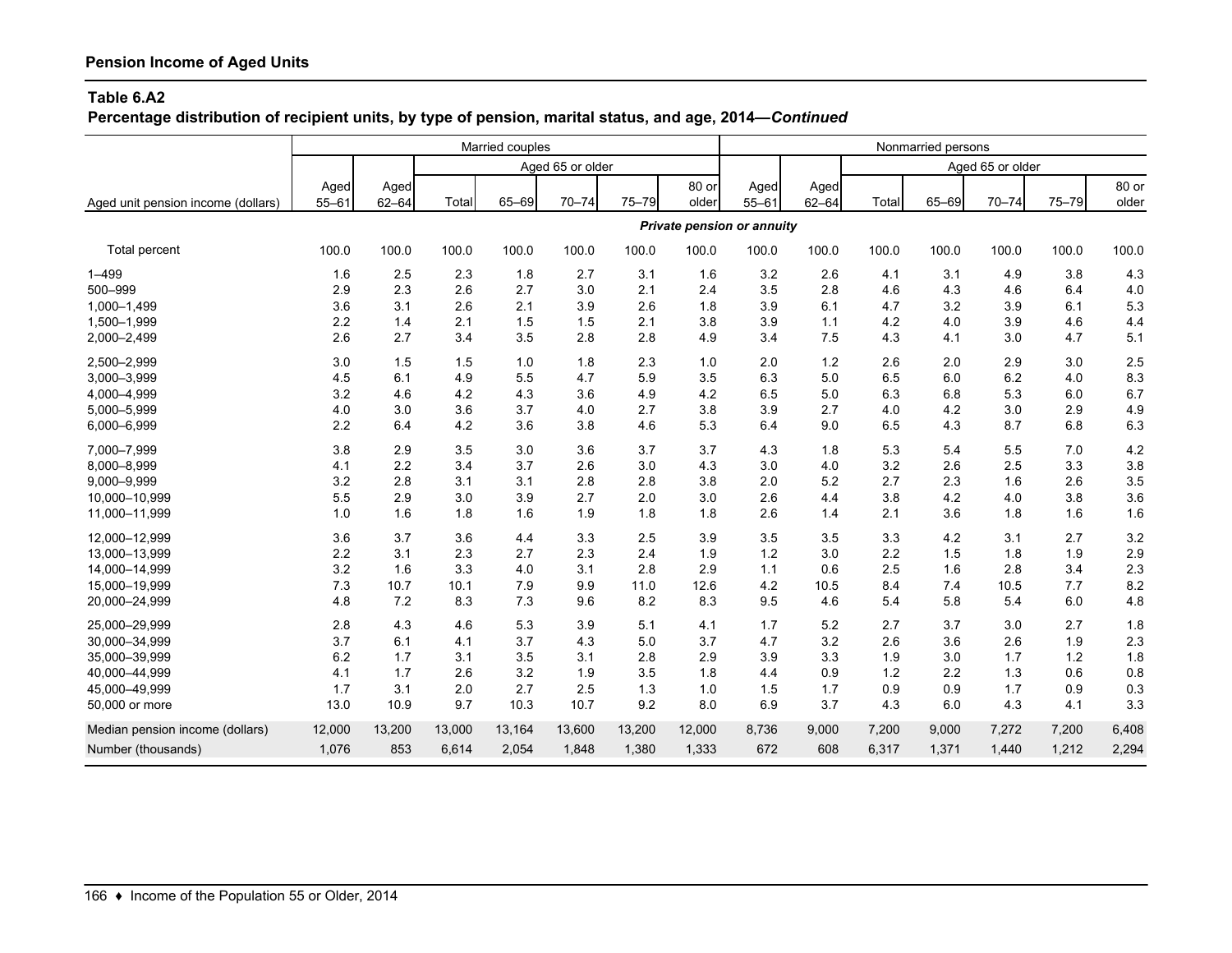**Percentage distribution of recipient units, by type of pension, Social Security beneficiary status, marital status, and age, 2014**

|                          |           |           |              |           | Beneficiary units |        |           |                    |                         |           |           |        |           | Nonbeneficiary units |        |           |                    |             |
|--------------------------|-----------|-----------|--------------|-----------|-------------------|--------|-----------|--------------------|-------------------------|-----------|-----------|--------|-----------|----------------------|--------|-----------|--------------------|-------------|
|                          |           | All units |              |           | Married couples   |        |           | Nonmarried persons |                         |           | All units |        |           | Married couples      |        |           | Nonmarried persons |             |
| Aged unit pension income |           |           | 65 or        |           |                   | 65 or  |           |                    | 65 or                   |           |           | 65 or  |           |                      | 65 or  |           |                    | 65 or       |
| (dollars)                | $55 - 61$ | $62 - 64$ | older        | $55 - 61$ | $62 - 64$         | older  | $55 - 61$ | $62 - 64$          | older                   | $55 - 61$ | $62 - 64$ | older  | $55 - 61$ | $62 - 64$            | older  | $55 - 61$ | $62 - 64$          | older       |
|                          |           |           |              |           |                   |        |           |                    | <b>Employer pension</b> |           |           |        |           |                      |        |           |                    |             |
| Total percent            | 100.0     | 100.0     | 100.0        | 100.0     | 100.0             | 100.0  | 100.0     | 100.0              | 100.0                   | 100.0     | 100.0     | 100.0  | 100.0     | 100.0                | 100.0  | 100.0     | 100.0              | 100.0       |
| $1 - 499$                | 2.5       | 1.4       | 1.8          | 1.9       | 1.4               | 1.2    | 3.5       | 1.4                | 2.5                     | 1.9       | 2.0       | 3.5    | 1.1       | 1.1                  | 1.9    | 3.0       | 3.2                | 4.6         |
| 500-999                  | 2.7       | 1.7       | 2.7          | 1.1       | 1.0               | 1.8    | 5.9       | 2.6                | 3.5                     | 2.7       | 1.8       | 1.6    | 2.8       | 2.8                  | 0.7    | 2.5       | 0.7                | 2.2         |
| 1.000-1.499              | 2.4       | 2.2       | 2.8          | 2.1       | 2.1               | 2.1    | 2.8       | 2.4                | 3.6                     | 2.2       | 3.2       | 2.5    | 2.4       | 1.3                  | 1.1    | 2.0       | 5.5                | 3.5         |
| 1,500-1,999              | 2.3       | 0.4       | 2.4          | 2.9       | 0.6               | 1.7    | 1.2       | 0.2                | 3.1                     | 2.0       | 0.6       | 1.0    | 1.2       | 0.7                  | 0.5    | 3.2       | 0.5                | 1.3         |
| 2,000-2,499              | 5.0       | 4.1       | 2.9          | 4.9       | 2.2               | 2.3    | 5.1       | 6.9                | 3.5                     | 1.9       | 2.5       | 2.2    | 1.7       | 0.8                  | 2.3    | 2.2       | 4.5                | 2.1         |
| 2,500-2,999              | 0.4       | 0.1       | 1.7          | 0.5       | 0.0               | 1.2    | 0.0       | 0.3                | 2.2                     | 2.0       | 1.2       | 0.2    | 2.5       | 1.8                  | 0.5    | 1.3       | 0.5                | 0.0         |
| 3,000-3,999              | 6.7       | 4.4       | 4.6          | 5.0       | 4.4               | 4.0    | 10.0      | 4.4                | 5.2                     | 3.0       | 3.3       | 1.9    | 2.0       | 3.4                  | 1.0    | 4.3       | 3.3                | 2.5         |
| 4,000-4,999              | 3.9       | 3.1       | 4.2          | 1.7       | 2.5               | 3.2    | 8.2       | 4.0                | 5.3                     | 3.1       | 3.5       | 2.8    | 1.8       | 3.4                  | 4.4    | 4.9       | 3.7                | 1.7         |
| 5,000-5,999              | 3.9       | 2.2       | 3.1          | 4.2       | 2.6               | 2.9    | 3.2       | 1.6                | 3.3                     | 3.1       | 3.0       | 1.5    | 2.7       | 1.5                  | 1.5    | 3.7       | 4.7                | 1.4         |
| 6,000-6,999              | 1.5       | 4.1       | 4.1          | 0.9       | 1.3               | 3.2    | 2.5       | 8.0                | 5.0                     | 3.3       | 4.9       | 3.1    | 1.8       | 4.8                  | 3.4    | 5.3       | 5.0                | 3.0         |
| 7,000-7,999              | 6.4       | 0.9       | 3.9          | 4.7       | 1.0               | 3.0    | 9.6       | 0.8                | 4.8                     | 1.7       | 3.6       | 2.4    | 1.6       | 3.8                  | 1.3    | 1.8       | 3.4                | 3.2         |
| 8.000-8.999              | 2.8       | 2.5       | 3.0          | 1.2       | 1.6               | 2.8    | 5.7       | 3.8                | 3.1                     | 2.7       | 1.8       | 1.3    | 3.1       | 1.0                  | 1.6    | 2.1       | 2.8                | 1.1         |
| 9,000-9,999              | 2.7       | 5.0       | 2.5          | 2.7       | 2.6               | 2.6    | 2.7       | 8.5                | 2.5                     | 1.5       | 1.0       | 1.6    | 1.7       | 0.6                  | 1.7    | 1.2       | 1.4                | 1.6         |
| 10.000-10.999            | 3.8       | 3.0       | 3.2          | 4.0       | 3.0               | 2.6    | 3.4       | 3.1                | 3.8                     | 3.1       | 2.0       | 2.1    | 3.0       | 1.3                  | 2.1    | 3.2       | 2.9                | 2.1         |
| 11,000-11,999            | 1.8       | 1.2       | 1.8          | 1.2       | 1.0               | 1.5    | 2.8       | 1.4                | 2.1                     | 1.9       | 2.8       | 2.2    | 1.5       | 3.6                  | 1.0    | 2.3       | 2.0                | 3.0         |
| 12,000-12,999            | 1.2       | 3.2       | 3.4          | 0.7       | 3.3               | 3.1    | 2.1       | 3.0                | 3.6                     | 3.3       | 5.0       | 1.7    | 3.4       | 4.5                  | 1.3    | 3.1       | 5.7                | 1.9         |
| 13,000-13,999            | 3.8       | 1.5       | 2.2          | 3.3       | 1.0               | 1.9    | 4.7       | 2.2                | 2.6                     | 0.7       | 2.2       | 1.4    | 1.0       | 1.9                  | 1.0    | 0.2       | 2.5                | 1.7         |
| 14,000-14,999            | 2.0       | 1.3       | 2.9          | 2.3       | 2.0               | 2.6    | 1.5       | 0.1                | 3.2                     | 3.1       | 1.8       | 2.1    | 3.8       | 0.9                  | 1.9    | 2.1       | 2.9                | 2.3         |
| 15,000-19,999            | 10.3      | 15.1      | 9.5          | 14.6      | 15.4              | 9.1    | 2.4       | 14.7               | 10.0                    | 7.4       | 6.4       | 7.9    | 7.0       | 6.5                  | 10.0   | 8.0       | 6.3                | 6.3         |
| 20,000-24,999            | 6.1       | 7.6       | 7.5          | 5.7       | 9.0               | 7.9    | 6.8       | 5.4                | 7.1                     | 8.3       | 8.7       | 5.7    | 6.9       | 8.0                  | 3.6    | 10.2      | 9.6                | 7.2         |
| 25,000-29,999            | 3.3       | 6.3       | 4.6          | 4.1       | 6.5               | 6.0    | 1.8       | 6.0                | 3.3                     | 3.5       | 5.0       | 4.6    | 3.2       | 4.1                  | 6.5    | 3.8       | 6.2                | 3.3         |
| 30,000-34,999            | 3.4       | 6.2       | 4.2          | 3.7       | 6.4               | 4.8    | 3.0       | 5.9                | 3.6                     | 5.1       | 6.6       | 4.7    | 5.5       | 9.7                  | 4.0    | 4.6       | 3.0                | 5.3         |
| 35,000-39,999            | 4.4       | 5.3       | 4.1          | 5.4       | 5.5               | 4.8    | 2.7       | 5.1                | 3.3                     | 7.0       | 3.4       | 5.1    | 6.6       | 1.9                  | 2.5    | 7.4       | 5.1                | 6.9         |
| 40,000-44,999            | 4.9       | 2.2       | 2.6          | 6.9       | 3.4               | 3.6    | 1.1       | 0.4                | 1.7                     | 4.2       | 2.4       | 4.3    | 5.3       | 3.1                  | 1.1    | 2.6       | 1.5                | 6.5         |
| 45.000-49.999            | 3.4       | 3.9       | 2.3          | 3.4       | 4.0               | 2.7    | 3.4       | 3.8                | 1.9                     | 3.2       | 1.8       | 6.0    | 2.8       | 1.6                  | 5.9    | 3.7       | 2.0                | 6.0         |
| 50,000 or more           | 8.4       | 11.1      | 11.8         | 10.8      | 16.1              | 17.2   | 3.9       | 3.8                | 6.3                     | 18.3      | 19.3      | 26.7   | 23.6      | 26.3                 | 37.1   | 11.1      | 11.2               | 19.2        |
| Median pension income    |           |           |              |           |                   |        |           |                    |                         |           |           |        |           |                      |        |           |                    |             |
| (dollars)                | 13,032    | 17,628    | 13,800       | 16,000    | 20,196            | 18,000 | 7,644     | 12.000             | 10,700                  | 19,201    | 16,800    | 26,400 | 23,532    | 24,000               | 30,400 | 15,216    | 13,200             | 23,544      |
| Number (thousands)       | 629       |           | 1,077 14,079 | 409       | 640               | 7,125  | 220       | 437                | 6,955                   | 1,814     | 862       | 1,094  | 1,040     | 461                  | 457    | 774       | 402                | 637         |
|                          |           |           |              |           |                   |        |           |                    |                         |           |           |        |           |                      |        |           |                    | (Continued) |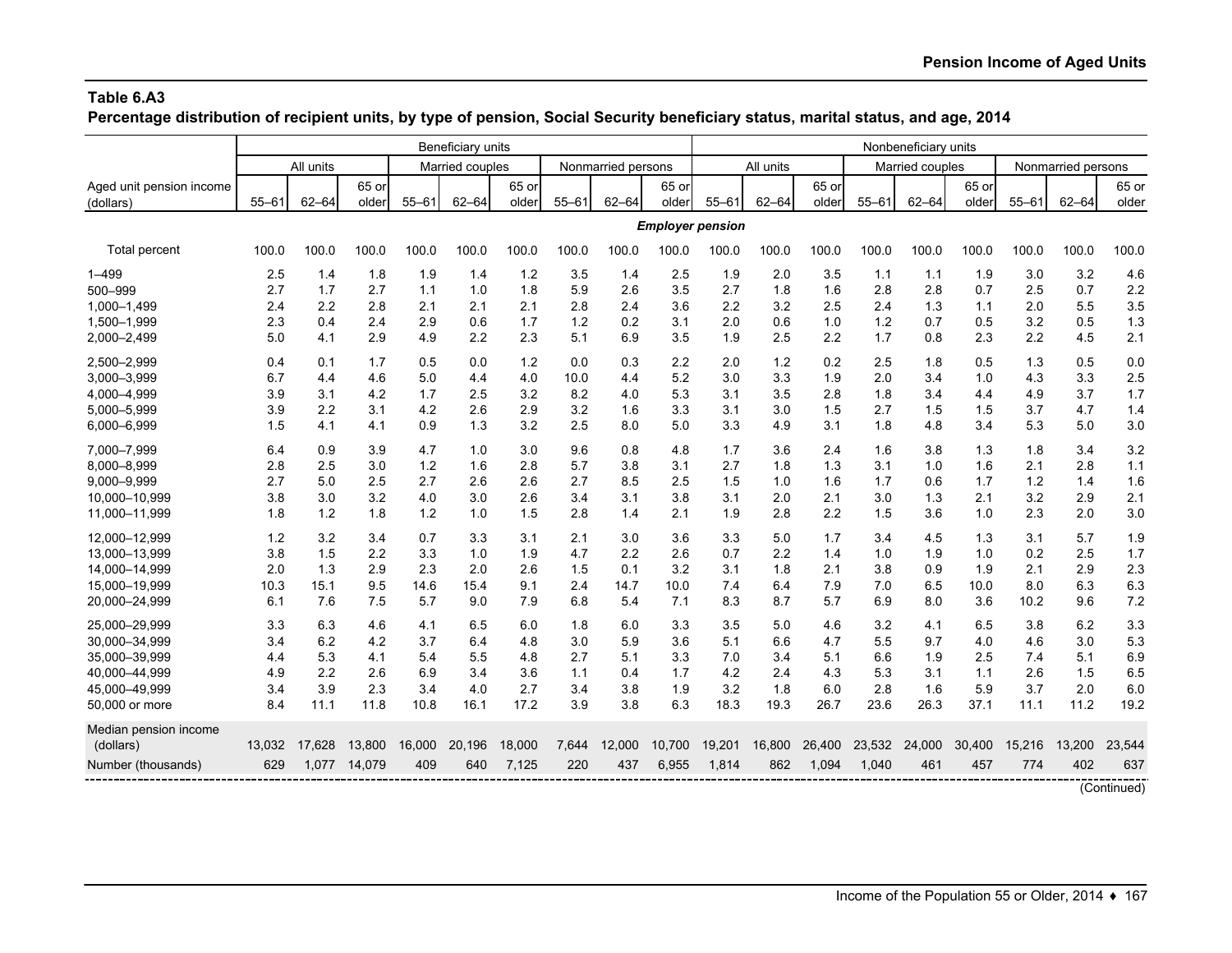**Percentage distribution of recipient units, by type of pension, Social Security beneficiary status, marital status, and age, 2014—***Continued*

| All units<br>Married couples<br>All units<br>Married couples<br>Nonmarried persons<br>Nonmarried persons<br>65 or<br>65 or<br>65 or<br>65 or<br>65 or<br>65 or<br>$55 - 61$<br>$62 - 64$<br>$55 - 61$<br>$62 - 64$<br>older<br>$55 - 61$<br>$62 - 64$<br>$55 - 61$<br>$62 - 64$<br>older<br>$55 - 61$<br>$62 - 64$<br>older<br>$55 - 61$<br>$62 - 64$<br>older<br>older<br>older<br>(dollars)<br>Government employee pension<br>100.0<br>100.0<br>100.0<br>100.0<br>100.0<br>100.0<br>100.0<br>100.0<br>100.0<br>100.0<br>100.0<br>100.0<br>100.0<br>100.0<br>100.0<br>100.0<br>100.0<br>100.0<br>Total percent<br>4.2<br>14.8<br>3.0<br>6.9<br>12.9<br>3.7<br>5.6<br>5.5<br>6.2<br>8.2<br>4.9<br>12.4<br>6.5<br>4.7<br>5.8<br>6.6<br>5.0<br>6.7<br>1.3<br>1.2<br>1.5<br>0.3<br>0.0<br>0.0<br>0.5<br>500-999<br>1.0<br>0.6<br>1.4<br>0.1<br>0.0<br>1.4<br>1.8<br>0.0<br>1.4<br>0.0<br>2.4<br>0.3<br>2.1<br>0.0<br>0.0<br>1.5<br>0.0<br>0.8<br>2.8<br>0.6<br>2.0<br>1.1<br>7.3<br>0.0<br>0.9<br>0.6<br>1,000-1,499<br>0.0<br>4.1<br>4.0<br>1.0<br>0.5<br>0.7<br>0.7<br>1.6<br>0.5<br>1.500-1.999<br>1.6<br>0.0<br>0.8<br>0.0<br>3.1<br>0.5<br>0.9<br>0.3<br>0.0<br>1.4<br>1.2<br>1.4<br>2.7<br>1.0<br>2.3<br>2.3<br>2.2<br>1.0<br>5.4<br>4.5<br>2.0<br>1.2<br>1.6<br>1.4<br>1.3<br>2.8<br>1.2<br>3.2<br>1.9<br>2.3<br>2,500-2,999<br>2.2<br>0.0<br>1.3<br>2.4<br>0.0<br>1.8<br>0.0<br>1.5<br>1.6<br>1.8<br>0.5<br>0.6<br>0.9<br>0.2<br>3.0<br>2.6<br>0.7<br>1.1<br>3.2<br>1.6<br>3,000-3,999<br>3.5<br>2.0<br>0.0<br>2.1<br>2.4<br>11.3<br>1.8<br>4.0<br>1.3<br>1.9<br>1.7<br>0.6<br>1.7<br>1.8<br>2.3<br>2.0<br>3.2<br>0.5<br>4,000-4,999<br>9.6<br>3.2<br>3.1<br>6.7<br>3.2<br>2.9<br>16.2<br>3.3<br>4.6<br>3.0<br>1.3<br>2.7<br>4.3<br>2.5<br>7.1<br>1.7<br>1.6<br>1.1<br>0.7<br>0.0<br>2.4<br>1.9<br>2.0<br>0.1<br>1.3<br>0.3<br>1.8<br>3.6<br>0.1<br>5,000-5,999<br>0.8<br>1.3<br>1.3<br>1.5<br>0.0<br>3.5<br>3.5<br>3.6<br>1.3<br>0.1<br>4.0<br>0.0<br>0.0<br>4.9<br>0.8<br>1.9<br>1.8<br>0.4<br>3.9<br>4.2<br>0.0<br>0.0<br>3.4<br>2.6<br>1.2<br>3.8<br>0.6<br>5.6<br>5.4<br>2.9<br>2.6<br>0.0<br>2.0<br>2.2<br>9.6<br>3.7<br>3.1<br>3.3<br>0.9<br>2.0<br>1.4<br>2.5<br>2.9<br>2.5<br>1.6<br>0.0<br>2.9<br>2.0<br>5.7<br>0.5<br>8.000-8.999<br>1.0<br>1.9<br>2.4<br>4.0<br>1.8<br>1.4<br>0.0<br>2.6<br>1.6<br>2.9<br>8.3<br>0.5<br>4.8<br>0.7<br>1.2<br>0.7<br>1.3<br>5.9<br>3.0<br>2.0<br>2.8<br>3.0<br>0.9<br>0.4<br>0.0<br>0.0<br>0.4<br>9,000-9,999<br>2.9<br>5.2<br>1.5<br>2.6<br>4.9<br>0.7<br>10,000-10,999<br>4.2<br>2.4<br>3.7<br>2.2<br>11.0<br>3.8<br>3.3<br>3.8<br>2.6<br>4.1<br>2.6<br>5.0<br>2.4<br>1.7<br>0.0<br>0.0<br>0.0<br>3.4<br>1.7<br>0.8<br>1.9<br>1.7<br>1.9<br>1.8<br>1.0<br>11,000-11,999<br>1.2<br>0.0<br>1.6<br>1.9<br>0.6<br>12,000-12,999<br>1.9<br>5.5<br>3.7<br>2.1<br>6.9<br>1.5<br>3.2<br>5.1<br>2.8<br>4.7<br>2.0<br>1.8<br>2.4<br>6.9<br>2.4<br>2.4<br>4.1<br>1.4<br>3.2<br>2.7<br>3.7<br>2.2<br>2.4<br>2.2<br>2.7<br>1.8<br>2.9<br>0.8<br>2.3<br>2.1<br>1.4<br>13,000-13,999<br>3.0<br>2.4<br>1.8<br>0.0<br>1.1<br>3.5<br>1.1<br>3.7<br>2.5<br>5.9<br>5.1<br>3.2<br>4.3<br>3.3<br>1.9<br>2.7<br>3.9<br>4.4<br>1.9<br>3.0<br>14,000-14,999<br>3.6<br>4.4<br>3.4<br>6.2<br>7.6<br>10.2<br>0.0<br>8.9<br>9.0<br>7.5<br>7.1<br>7.4<br>8.9<br>15,000-19,999<br>6.3<br>8.6<br>9.1<br>8.5<br>9.6<br>11.0<br>6.4<br>11.0<br>7.9<br>20,000-24,999<br>7.8<br>8.0<br>7.6<br>9.3<br>10.2<br>9.9<br>10.1<br>8.7<br>4.9<br>6.8<br>11.7<br>14.8<br>12.5<br>8.1<br>7.7<br>6.0<br>10.0<br>2.9<br>2.5<br>2.8<br>25,000-29,999<br>5.9<br>4.6<br>5.7<br>5.7<br>3.9<br>6.3<br>3.3<br>3.9<br>5.3<br>2.1<br>7.8<br>5.3<br>2.8<br>2.4<br>1.7<br>10.3<br>7.2<br>30,000-34,999<br>7.2<br>7.3<br>4.9<br>6.9<br>5.8<br>0.0<br>7.9<br>4.0<br>4.3<br>6.2<br>8.4<br>7.8<br>5.0<br>3.7<br>0.9<br>6.4<br>9.5<br>6.3<br>5.2<br>7.5<br>7.8<br>6.3<br>7.1<br>3.2<br>9.3<br>35,000-39,999<br>5.8<br>7.6<br>6.5<br>7.0<br>6.1<br>8.1<br>3.7<br>2.0<br>4.1<br>5.2<br>7.5<br>5.5<br>3.2<br>2.4<br>4.0<br>2.4<br>3.8<br>4.9<br>0.0<br>3.0<br>6.6<br>3.6<br>4.9<br>5.4<br>1.8<br>4.9<br>5.4<br>7.4<br>2.8<br>1.7<br>3.3<br>0.9<br>4.3<br>3.7<br>2.1<br>6.7<br>1.3<br>6.8<br>45.000-49.999<br>4.2<br>3.2<br>4.0<br>3.5<br>4.4<br>8.1<br>1.4<br>50,000 or more<br>6.1<br>12.5<br>11.8<br>8.8<br>18.2<br>17.9<br>0.0<br>2.5<br>4.9<br>24.2<br>21.0<br>21.1<br>29.9<br>6.7<br>11.8<br>20.2<br>14.8<br>16.4<br>Median pension income<br>16,800<br>27,600<br>30,000<br>27,600<br>14.400<br>11,076<br>18,000<br>14,400<br>21,600<br>20,000<br>7,368<br>12,492<br>13,800<br>21,600<br>17,680<br>20,400<br>15,600<br>26,700<br>(dollars)<br>4,809<br>2,239<br>858<br>390<br>566<br>489<br>197<br>329<br>Number (thousands)<br>258<br>496<br>180<br>2,570<br>79<br>179<br>193<br>237<br>369<br>317<br>(Continued) |                          | Beneficiary units<br>Nonbeneficiary units |  |  |  |  |  |  |  |  |  |  |  |  |  |
|----------------------------------------------------------------------------------------------------------------------------------------------------------------------------------------------------------------------------------------------------------------------------------------------------------------------------------------------------------------------------------------------------------------------------------------------------------------------------------------------------------------------------------------------------------------------------------------------------------------------------------------------------------------------------------------------------------------------------------------------------------------------------------------------------------------------------------------------------------------------------------------------------------------------------------------------------------------------------------------------------------------------------------------------------------------------------------------------------------------------------------------------------------------------------------------------------------------------------------------------------------------------------------------------------------------------------------------------------------------------------------------------------------------------------------------------------------------------------------------------------------------------------------------------------------------------------------------------------------------------------------------------------------------------------------------------------------------------------------------------------------------------------------------------------------------------------------------------------------------------------------------------------------------------------------------------------------------------------------------------------------------------------------------------------------------------------------------------------------------------------------------------------------------------------------------------------------------------------------------------------------------------------------------------------------------------------------------------------------------------------------------------------------------------------------------------------------------------------------------------------------------------------------------------------------------------------------------------------------------------------------------------------------------------------------------------------------------------------------------------------------------------------------------------------------------------------------------------------------------------------------------------------------------------------------------------------------------------------------------------------------------------------------------------------------------------------------------------------------------------------------------------------------------------------------------------------------------------------------------------------------------------------------------------------------------------------------------------------------------------------------------------------------------------------------------------------------------------------------------------------------------------------------------------------------------------------------------------------------------------------------------------------------------------------------------------------------------------------------------------------------------------------------------------------------------------------------------------------------------------------------------------------------------------------------------------------------------------------------------------------------------------------------------------------------------------------------------------------------------------------------------------------------------------------------------------------------------------------------------------------------------------------------------------------------------------------------------------------------------------------------------------------------------------------------------------------------------------------------------------------------------------------------------------------------------------------------------------------------------------------------------------------------------------------------------------------------------------------------------------------------------------------------------------------------|--------------------------|-------------------------------------------|--|--|--|--|--|--|--|--|--|--|--|--|--|
|                                                                                                                                                                                                                                                                                                                                                                                                                                                                                                                                                                                                                                                                                                                                                                                                                                                                                                                                                                                                                                                                                                                                                                                                                                                                                                                                                                                                                                                                                                                                                                                                                                                                                                                                                                                                                                                                                                                                                                                                                                                                                                                                                                                                                                                                                                                                                                                                                                                                                                                                                                                                                                                                                                                                                                                                                                                                                                                                                                                                                                                                                                                                                                                                                                                                                                                                                                                                                                                                                                                                                                                                                                                                                                                                                                                                                                                                                                                                                                                                                                                                                                                                                                                                                                                                                                                                                                                                                                                                                                                                                                                                                                                                                                                                                                                                          |                          |                                           |  |  |  |  |  |  |  |  |  |  |  |  |  |
|                                                                                                                                                                                                                                                                                                                                                                                                                                                                                                                                                                                                                                                                                                                                                                                                                                                                                                                                                                                                                                                                                                                                                                                                                                                                                                                                                                                                                                                                                                                                                                                                                                                                                                                                                                                                                                                                                                                                                                                                                                                                                                                                                                                                                                                                                                                                                                                                                                                                                                                                                                                                                                                                                                                                                                                                                                                                                                                                                                                                                                                                                                                                                                                                                                                                                                                                                                                                                                                                                                                                                                                                                                                                                                                                                                                                                                                                                                                                                                                                                                                                                                                                                                                                                                                                                                                                                                                                                                                                                                                                                                                                                                                                                                                                                                                                          | Aged unit pension income |                                           |  |  |  |  |  |  |  |  |  |  |  |  |  |
|                                                                                                                                                                                                                                                                                                                                                                                                                                                                                                                                                                                                                                                                                                                                                                                                                                                                                                                                                                                                                                                                                                                                                                                                                                                                                                                                                                                                                                                                                                                                                                                                                                                                                                                                                                                                                                                                                                                                                                                                                                                                                                                                                                                                                                                                                                                                                                                                                                                                                                                                                                                                                                                                                                                                                                                                                                                                                                                                                                                                                                                                                                                                                                                                                                                                                                                                                                                                                                                                                                                                                                                                                                                                                                                                                                                                                                                                                                                                                                                                                                                                                                                                                                                                                                                                                                                                                                                                                                                                                                                                                                                                                                                                                                                                                                                                          |                          |                                           |  |  |  |  |  |  |  |  |  |  |  |  |  |
|                                                                                                                                                                                                                                                                                                                                                                                                                                                                                                                                                                                                                                                                                                                                                                                                                                                                                                                                                                                                                                                                                                                                                                                                                                                                                                                                                                                                                                                                                                                                                                                                                                                                                                                                                                                                                                                                                                                                                                                                                                                                                                                                                                                                                                                                                                                                                                                                                                                                                                                                                                                                                                                                                                                                                                                                                                                                                                                                                                                                                                                                                                                                                                                                                                                                                                                                                                                                                                                                                                                                                                                                                                                                                                                                                                                                                                                                                                                                                                                                                                                                                                                                                                                                                                                                                                                                                                                                                                                                                                                                                                                                                                                                                                                                                                                                          |                          |                                           |  |  |  |  |  |  |  |  |  |  |  |  |  |
|                                                                                                                                                                                                                                                                                                                                                                                                                                                                                                                                                                                                                                                                                                                                                                                                                                                                                                                                                                                                                                                                                                                                                                                                                                                                                                                                                                                                                                                                                                                                                                                                                                                                                                                                                                                                                                                                                                                                                                                                                                                                                                                                                                                                                                                                                                                                                                                                                                                                                                                                                                                                                                                                                                                                                                                                                                                                                                                                                                                                                                                                                                                                                                                                                                                                                                                                                                                                                                                                                                                                                                                                                                                                                                                                                                                                                                                                                                                                                                                                                                                                                                                                                                                                                                                                                                                                                                                                                                                                                                                                                                                                                                                                                                                                                                                                          |                          |                                           |  |  |  |  |  |  |  |  |  |  |  |  |  |
|                                                                                                                                                                                                                                                                                                                                                                                                                                                                                                                                                                                                                                                                                                                                                                                                                                                                                                                                                                                                                                                                                                                                                                                                                                                                                                                                                                                                                                                                                                                                                                                                                                                                                                                                                                                                                                                                                                                                                                                                                                                                                                                                                                                                                                                                                                                                                                                                                                                                                                                                                                                                                                                                                                                                                                                                                                                                                                                                                                                                                                                                                                                                                                                                                                                                                                                                                                                                                                                                                                                                                                                                                                                                                                                                                                                                                                                                                                                                                                                                                                                                                                                                                                                                                                                                                                                                                                                                                                                                                                                                                                                                                                                                                                                                                                                                          | $1 - 499$                |                                           |  |  |  |  |  |  |  |  |  |  |  |  |  |
|                                                                                                                                                                                                                                                                                                                                                                                                                                                                                                                                                                                                                                                                                                                                                                                                                                                                                                                                                                                                                                                                                                                                                                                                                                                                                                                                                                                                                                                                                                                                                                                                                                                                                                                                                                                                                                                                                                                                                                                                                                                                                                                                                                                                                                                                                                                                                                                                                                                                                                                                                                                                                                                                                                                                                                                                                                                                                                                                                                                                                                                                                                                                                                                                                                                                                                                                                                                                                                                                                                                                                                                                                                                                                                                                                                                                                                                                                                                                                                                                                                                                                                                                                                                                                                                                                                                                                                                                                                                                                                                                                                                                                                                                                                                                                                                                          |                          |                                           |  |  |  |  |  |  |  |  |  |  |  |  |  |
|                                                                                                                                                                                                                                                                                                                                                                                                                                                                                                                                                                                                                                                                                                                                                                                                                                                                                                                                                                                                                                                                                                                                                                                                                                                                                                                                                                                                                                                                                                                                                                                                                                                                                                                                                                                                                                                                                                                                                                                                                                                                                                                                                                                                                                                                                                                                                                                                                                                                                                                                                                                                                                                                                                                                                                                                                                                                                                                                                                                                                                                                                                                                                                                                                                                                                                                                                                                                                                                                                                                                                                                                                                                                                                                                                                                                                                                                                                                                                                                                                                                                                                                                                                                                                                                                                                                                                                                                                                                                                                                                                                                                                                                                                                                                                                                                          |                          |                                           |  |  |  |  |  |  |  |  |  |  |  |  |  |
|                                                                                                                                                                                                                                                                                                                                                                                                                                                                                                                                                                                                                                                                                                                                                                                                                                                                                                                                                                                                                                                                                                                                                                                                                                                                                                                                                                                                                                                                                                                                                                                                                                                                                                                                                                                                                                                                                                                                                                                                                                                                                                                                                                                                                                                                                                                                                                                                                                                                                                                                                                                                                                                                                                                                                                                                                                                                                                                                                                                                                                                                                                                                                                                                                                                                                                                                                                                                                                                                                                                                                                                                                                                                                                                                                                                                                                                                                                                                                                                                                                                                                                                                                                                                                                                                                                                                                                                                                                                                                                                                                                                                                                                                                                                                                                                                          |                          |                                           |  |  |  |  |  |  |  |  |  |  |  |  |  |
|                                                                                                                                                                                                                                                                                                                                                                                                                                                                                                                                                                                                                                                                                                                                                                                                                                                                                                                                                                                                                                                                                                                                                                                                                                                                                                                                                                                                                                                                                                                                                                                                                                                                                                                                                                                                                                                                                                                                                                                                                                                                                                                                                                                                                                                                                                                                                                                                                                                                                                                                                                                                                                                                                                                                                                                                                                                                                                                                                                                                                                                                                                                                                                                                                                                                                                                                                                                                                                                                                                                                                                                                                                                                                                                                                                                                                                                                                                                                                                                                                                                                                                                                                                                                                                                                                                                                                                                                                                                                                                                                                                                                                                                                                                                                                                                                          | 2,000-2,499              |                                           |  |  |  |  |  |  |  |  |  |  |  |  |  |
|                                                                                                                                                                                                                                                                                                                                                                                                                                                                                                                                                                                                                                                                                                                                                                                                                                                                                                                                                                                                                                                                                                                                                                                                                                                                                                                                                                                                                                                                                                                                                                                                                                                                                                                                                                                                                                                                                                                                                                                                                                                                                                                                                                                                                                                                                                                                                                                                                                                                                                                                                                                                                                                                                                                                                                                                                                                                                                                                                                                                                                                                                                                                                                                                                                                                                                                                                                                                                                                                                                                                                                                                                                                                                                                                                                                                                                                                                                                                                                                                                                                                                                                                                                                                                                                                                                                                                                                                                                                                                                                                                                                                                                                                                                                                                                                                          |                          |                                           |  |  |  |  |  |  |  |  |  |  |  |  |  |
|                                                                                                                                                                                                                                                                                                                                                                                                                                                                                                                                                                                                                                                                                                                                                                                                                                                                                                                                                                                                                                                                                                                                                                                                                                                                                                                                                                                                                                                                                                                                                                                                                                                                                                                                                                                                                                                                                                                                                                                                                                                                                                                                                                                                                                                                                                                                                                                                                                                                                                                                                                                                                                                                                                                                                                                                                                                                                                                                                                                                                                                                                                                                                                                                                                                                                                                                                                                                                                                                                                                                                                                                                                                                                                                                                                                                                                                                                                                                                                                                                                                                                                                                                                                                                                                                                                                                                                                                                                                                                                                                                                                                                                                                                                                                                                                                          |                          |                                           |  |  |  |  |  |  |  |  |  |  |  |  |  |
|                                                                                                                                                                                                                                                                                                                                                                                                                                                                                                                                                                                                                                                                                                                                                                                                                                                                                                                                                                                                                                                                                                                                                                                                                                                                                                                                                                                                                                                                                                                                                                                                                                                                                                                                                                                                                                                                                                                                                                                                                                                                                                                                                                                                                                                                                                                                                                                                                                                                                                                                                                                                                                                                                                                                                                                                                                                                                                                                                                                                                                                                                                                                                                                                                                                                                                                                                                                                                                                                                                                                                                                                                                                                                                                                                                                                                                                                                                                                                                                                                                                                                                                                                                                                                                                                                                                                                                                                                                                                                                                                                                                                                                                                                                                                                                                                          |                          |                                           |  |  |  |  |  |  |  |  |  |  |  |  |  |
|                                                                                                                                                                                                                                                                                                                                                                                                                                                                                                                                                                                                                                                                                                                                                                                                                                                                                                                                                                                                                                                                                                                                                                                                                                                                                                                                                                                                                                                                                                                                                                                                                                                                                                                                                                                                                                                                                                                                                                                                                                                                                                                                                                                                                                                                                                                                                                                                                                                                                                                                                                                                                                                                                                                                                                                                                                                                                                                                                                                                                                                                                                                                                                                                                                                                                                                                                                                                                                                                                                                                                                                                                                                                                                                                                                                                                                                                                                                                                                                                                                                                                                                                                                                                                                                                                                                                                                                                                                                                                                                                                                                                                                                                                                                                                                                                          |                          |                                           |  |  |  |  |  |  |  |  |  |  |  |  |  |
|                                                                                                                                                                                                                                                                                                                                                                                                                                                                                                                                                                                                                                                                                                                                                                                                                                                                                                                                                                                                                                                                                                                                                                                                                                                                                                                                                                                                                                                                                                                                                                                                                                                                                                                                                                                                                                                                                                                                                                                                                                                                                                                                                                                                                                                                                                                                                                                                                                                                                                                                                                                                                                                                                                                                                                                                                                                                                                                                                                                                                                                                                                                                                                                                                                                                                                                                                                                                                                                                                                                                                                                                                                                                                                                                                                                                                                                                                                                                                                                                                                                                                                                                                                                                                                                                                                                                                                                                                                                                                                                                                                                                                                                                                                                                                                                                          | 6,000-6,999              |                                           |  |  |  |  |  |  |  |  |  |  |  |  |  |
|                                                                                                                                                                                                                                                                                                                                                                                                                                                                                                                                                                                                                                                                                                                                                                                                                                                                                                                                                                                                                                                                                                                                                                                                                                                                                                                                                                                                                                                                                                                                                                                                                                                                                                                                                                                                                                                                                                                                                                                                                                                                                                                                                                                                                                                                                                                                                                                                                                                                                                                                                                                                                                                                                                                                                                                                                                                                                                                                                                                                                                                                                                                                                                                                                                                                                                                                                                                                                                                                                                                                                                                                                                                                                                                                                                                                                                                                                                                                                                                                                                                                                                                                                                                                                                                                                                                                                                                                                                                                                                                                                                                                                                                                                                                                                                                                          | 7,000-7,999              |                                           |  |  |  |  |  |  |  |  |  |  |  |  |  |
|                                                                                                                                                                                                                                                                                                                                                                                                                                                                                                                                                                                                                                                                                                                                                                                                                                                                                                                                                                                                                                                                                                                                                                                                                                                                                                                                                                                                                                                                                                                                                                                                                                                                                                                                                                                                                                                                                                                                                                                                                                                                                                                                                                                                                                                                                                                                                                                                                                                                                                                                                                                                                                                                                                                                                                                                                                                                                                                                                                                                                                                                                                                                                                                                                                                                                                                                                                                                                                                                                                                                                                                                                                                                                                                                                                                                                                                                                                                                                                                                                                                                                                                                                                                                                                                                                                                                                                                                                                                                                                                                                                                                                                                                                                                                                                                                          |                          |                                           |  |  |  |  |  |  |  |  |  |  |  |  |  |
|                                                                                                                                                                                                                                                                                                                                                                                                                                                                                                                                                                                                                                                                                                                                                                                                                                                                                                                                                                                                                                                                                                                                                                                                                                                                                                                                                                                                                                                                                                                                                                                                                                                                                                                                                                                                                                                                                                                                                                                                                                                                                                                                                                                                                                                                                                                                                                                                                                                                                                                                                                                                                                                                                                                                                                                                                                                                                                                                                                                                                                                                                                                                                                                                                                                                                                                                                                                                                                                                                                                                                                                                                                                                                                                                                                                                                                                                                                                                                                                                                                                                                                                                                                                                                                                                                                                                                                                                                                                                                                                                                                                                                                                                                                                                                                                                          |                          |                                           |  |  |  |  |  |  |  |  |  |  |  |  |  |
|                                                                                                                                                                                                                                                                                                                                                                                                                                                                                                                                                                                                                                                                                                                                                                                                                                                                                                                                                                                                                                                                                                                                                                                                                                                                                                                                                                                                                                                                                                                                                                                                                                                                                                                                                                                                                                                                                                                                                                                                                                                                                                                                                                                                                                                                                                                                                                                                                                                                                                                                                                                                                                                                                                                                                                                                                                                                                                                                                                                                                                                                                                                                                                                                                                                                                                                                                                                                                                                                                                                                                                                                                                                                                                                                                                                                                                                                                                                                                                                                                                                                                                                                                                                                                                                                                                                                                                                                                                                                                                                                                                                                                                                                                                                                                                                                          |                          |                                           |  |  |  |  |  |  |  |  |  |  |  |  |  |
|                                                                                                                                                                                                                                                                                                                                                                                                                                                                                                                                                                                                                                                                                                                                                                                                                                                                                                                                                                                                                                                                                                                                                                                                                                                                                                                                                                                                                                                                                                                                                                                                                                                                                                                                                                                                                                                                                                                                                                                                                                                                                                                                                                                                                                                                                                                                                                                                                                                                                                                                                                                                                                                                                                                                                                                                                                                                                                                                                                                                                                                                                                                                                                                                                                                                                                                                                                                                                                                                                                                                                                                                                                                                                                                                                                                                                                                                                                                                                                                                                                                                                                                                                                                                                                                                                                                                                                                                                                                                                                                                                                                                                                                                                                                                                                                                          |                          |                                           |  |  |  |  |  |  |  |  |  |  |  |  |  |
|                                                                                                                                                                                                                                                                                                                                                                                                                                                                                                                                                                                                                                                                                                                                                                                                                                                                                                                                                                                                                                                                                                                                                                                                                                                                                                                                                                                                                                                                                                                                                                                                                                                                                                                                                                                                                                                                                                                                                                                                                                                                                                                                                                                                                                                                                                                                                                                                                                                                                                                                                                                                                                                                                                                                                                                                                                                                                                                                                                                                                                                                                                                                                                                                                                                                                                                                                                                                                                                                                                                                                                                                                                                                                                                                                                                                                                                                                                                                                                                                                                                                                                                                                                                                                                                                                                                                                                                                                                                                                                                                                                                                                                                                                                                                                                                                          |                          |                                           |  |  |  |  |  |  |  |  |  |  |  |  |  |
|                                                                                                                                                                                                                                                                                                                                                                                                                                                                                                                                                                                                                                                                                                                                                                                                                                                                                                                                                                                                                                                                                                                                                                                                                                                                                                                                                                                                                                                                                                                                                                                                                                                                                                                                                                                                                                                                                                                                                                                                                                                                                                                                                                                                                                                                                                                                                                                                                                                                                                                                                                                                                                                                                                                                                                                                                                                                                                                                                                                                                                                                                                                                                                                                                                                                                                                                                                                                                                                                                                                                                                                                                                                                                                                                                                                                                                                                                                                                                                                                                                                                                                                                                                                                                                                                                                                                                                                                                                                                                                                                                                                                                                                                                                                                                                                                          |                          |                                           |  |  |  |  |  |  |  |  |  |  |  |  |  |
|                                                                                                                                                                                                                                                                                                                                                                                                                                                                                                                                                                                                                                                                                                                                                                                                                                                                                                                                                                                                                                                                                                                                                                                                                                                                                                                                                                                                                                                                                                                                                                                                                                                                                                                                                                                                                                                                                                                                                                                                                                                                                                                                                                                                                                                                                                                                                                                                                                                                                                                                                                                                                                                                                                                                                                                                                                                                                                                                                                                                                                                                                                                                                                                                                                                                                                                                                                                                                                                                                                                                                                                                                                                                                                                                                                                                                                                                                                                                                                                                                                                                                                                                                                                                                                                                                                                                                                                                                                                                                                                                                                                                                                                                                                                                                                                                          |                          |                                           |  |  |  |  |  |  |  |  |  |  |  |  |  |
|                                                                                                                                                                                                                                                                                                                                                                                                                                                                                                                                                                                                                                                                                                                                                                                                                                                                                                                                                                                                                                                                                                                                                                                                                                                                                                                                                                                                                                                                                                                                                                                                                                                                                                                                                                                                                                                                                                                                                                                                                                                                                                                                                                                                                                                                                                                                                                                                                                                                                                                                                                                                                                                                                                                                                                                                                                                                                                                                                                                                                                                                                                                                                                                                                                                                                                                                                                                                                                                                                                                                                                                                                                                                                                                                                                                                                                                                                                                                                                                                                                                                                                                                                                                                                                                                                                                                                                                                                                                                                                                                                                                                                                                                                                                                                                                                          |                          |                                           |  |  |  |  |  |  |  |  |  |  |  |  |  |
|                                                                                                                                                                                                                                                                                                                                                                                                                                                                                                                                                                                                                                                                                                                                                                                                                                                                                                                                                                                                                                                                                                                                                                                                                                                                                                                                                                                                                                                                                                                                                                                                                                                                                                                                                                                                                                                                                                                                                                                                                                                                                                                                                                                                                                                                                                                                                                                                                                                                                                                                                                                                                                                                                                                                                                                                                                                                                                                                                                                                                                                                                                                                                                                                                                                                                                                                                                                                                                                                                                                                                                                                                                                                                                                                                                                                                                                                                                                                                                                                                                                                                                                                                                                                                                                                                                                                                                                                                                                                                                                                                                                                                                                                                                                                                                                                          |                          |                                           |  |  |  |  |  |  |  |  |  |  |  |  |  |
|                                                                                                                                                                                                                                                                                                                                                                                                                                                                                                                                                                                                                                                                                                                                                                                                                                                                                                                                                                                                                                                                                                                                                                                                                                                                                                                                                                                                                                                                                                                                                                                                                                                                                                                                                                                                                                                                                                                                                                                                                                                                                                                                                                                                                                                                                                                                                                                                                                                                                                                                                                                                                                                                                                                                                                                                                                                                                                                                                                                                                                                                                                                                                                                                                                                                                                                                                                                                                                                                                                                                                                                                                                                                                                                                                                                                                                                                                                                                                                                                                                                                                                                                                                                                                                                                                                                                                                                                                                                                                                                                                                                                                                                                                                                                                                                                          |                          |                                           |  |  |  |  |  |  |  |  |  |  |  |  |  |
|                                                                                                                                                                                                                                                                                                                                                                                                                                                                                                                                                                                                                                                                                                                                                                                                                                                                                                                                                                                                                                                                                                                                                                                                                                                                                                                                                                                                                                                                                                                                                                                                                                                                                                                                                                                                                                                                                                                                                                                                                                                                                                                                                                                                                                                                                                                                                                                                                                                                                                                                                                                                                                                                                                                                                                                                                                                                                                                                                                                                                                                                                                                                                                                                                                                                                                                                                                                                                                                                                                                                                                                                                                                                                                                                                                                                                                                                                                                                                                                                                                                                                                                                                                                                                                                                                                                                                                                                                                                                                                                                                                                                                                                                                                                                                                                                          |                          |                                           |  |  |  |  |  |  |  |  |  |  |  |  |  |
|                                                                                                                                                                                                                                                                                                                                                                                                                                                                                                                                                                                                                                                                                                                                                                                                                                                                                                                                                                                                                                                                                                                                                                                                                                                                                                                                                                                                                                                                                                                                                                                                                                                                                                                                                                                                                                                                                                                                                                                                                                                                                                                                                                                                                                                                                                                                                                                                                                                                                                                                                                                                                                                                                                                                                                                                                                                                                                                                                                                                                                                                                                                                                                                                                                                                                                                                                                                                                                                                                                                                                                                                                                                                                                                                                                                                                                                                                                                                                                                                                                                                                                                                                                                                                                                                                                                                                                                                                                                                                                                                                                                                                                                                                                                                                                                                          |                          |                                           |  |  |  |  |  |  |  |  |  |  |  |  |  |
|                                                                                                                                                                                                                                                                                                                                                                                                                                                                                                                                                                                                                                                                                                                                                                                                                                                                                                                                                                                                                                                                                                                                                                                                                                                                                                                                                                                                                                                                                                                                                                                                                                                                                                                                                                                                                                                                                                                                                                                                                                                                                                                                                                                                                                                                                                                                                                                                                                                                                                                                                                                                                                                                                                                                                                                                                                                                                                                                                                                                                                                                                                                                                                                                                                                                                                                                                                                                                                                                                                                                                                                                                                                                                                                                                                                                                                                                                                                                                                                                                                                                                                                                                                                                                                                                                                                                                                                                                                                                                                                                                                                                                                                                                                                                                                                                          | 40,000-44,999            |                                           |  |  |  |  |  |  |  |  |  |  |  |  |  |
|                                                                                                                                                                                                                                                                                                                                                                                                                                                                                                                                                                                                                                                                                                                                                                                                                                                                                                                                                                                                                                                                                                                                                                                                                                                                                                                                                                                                                                                                                                                                                                                                                                                                                                                                                                                                                                                                                                                                                                                                                                                                                                                                                                                                                                                                                                                                                                                                                                                                                                                                                                                                                                                                                                                                                                                                                                                                                                                                                                                                                                                                                                                                                                                                                                                                                                                                                                                                                                                                                                                                                                                                                                                                                                                                                                                                                                                                                                                                                                                                                                                                                                                                                                                                                                                                                                                                                                                                                                                                                                                                                                                                                                                                                                                                                                                                          |                          |                                           |  |  |  |  |  |  |  |  |  |  |  |  |  |
|                                                                                                                                                                                                                                                                                                                                                                                                                                                                                                                                                                                                                                                                                                                                                                                                                                                                                                                                                                                                                                                                                                                                                                                                                                                                                                                                                                                                                                                                                                                                                                                                                                                                                                                                                                                                                                                                                                                                                                                                                                                                                                                                                                                                                                                                                                                                                                                                                                                                                                                                                                                                                                                                                                                                                                                                                                                                                                                                                                                                                                                                                                                                                                                                                                                                                                                                                                                                                                                                                                                                                                                                                                                                                                                                                                                                                                                                                                                                                                                                                                                                                                                                                                                                                                                                                                                                                                                                                                                                                                                                                                                                                                                                                                                                                                                                          |                          |                                           |  |  |  |  |  |  |  |  |  |  |  |  |  |
|                                                                                                                                                                                                                                                                                                                                                                                                                                                                                                                                                                                                                                                                                                                                                                                                                                                                                                                                                                                                                                                                                                                                                                                                                                                                                                                                                                                                                                                                                                                                                                                                                                                                                                                                                                                                                                                                                                                                                                                                                                                                                                                                                                                                                                                                                                                                                                                                                                                                                                                                                                                                                                                                                                                                                                                                                                                                                                                                                                                                                                                                                                                                                                                                                                                                                                                                                                                                                                                                                                                                                                                                                                                                                                                                                                                                                                                                                                                                                                                                                                                                                                                                                                                                                                                                                                                                                                                                                                                                                                                                                                                                                                                                                                                                                                                                          |                          |                                           |  |  |  |  |  |  |  |  |  |  |  |  |  |
|                                                                                                                                                                                                                                                                                                                                                                                                                                                                                                                                                                                                                                                                                                                                                                                                                                                                                                                                                                                                                                                                                                                                                                                                                                                                                                                                                                                                                                                                                                                                                                                                                                                                                                                                                                                                                                                                                                                                                                                                                                                                                                                                                                                                                                                                                                                                                                                                                                                                                                                                                                                                                                                                                                                                                                                                                                                                                                                                                                                                                                                                                                                                                                                                                                                                                                                                                                                                                                                                                                                                                                                                                                                                                                                                                                                                                                                                                                                                                                                                                                                                                                                                                                                                                                                                                                                                                                                                                                                                                                                                                                                                                                                                                                                                                                                                          |                          |                                           |  |  |  |  |  |  |  |  |  |  |  |  |  |
|                                                                                                                                                                                                                                                                                                                                                                                                                                                                                                                                                                                                                                                                                                                                                                                                                                                                                                                                                                                                                                                                                                                                                                                                                                                                                                                                                                                                                                                                                                                                                                                                                                                                                                                                                                                                                                                                                                                                                                                                                                                                                                                                                                                                                                                                                                                                                                                                                                                                                                                                                                                                                                                                                                                                                                                                                                                                                                                                                                                                                                                                                                                                                                                                                                                                                                                                                                                                                                                                                                                                                                                                                                                                                                                                                                                                                                                                                                                                                                                                                                                                                                                                                                                                                                                                                                                                                                                                                                                                                                                                                                                                                                                                                                                                                                                                          |                          |                                           |  |  |  |  |  |  |  |  |  |  |  |  |  |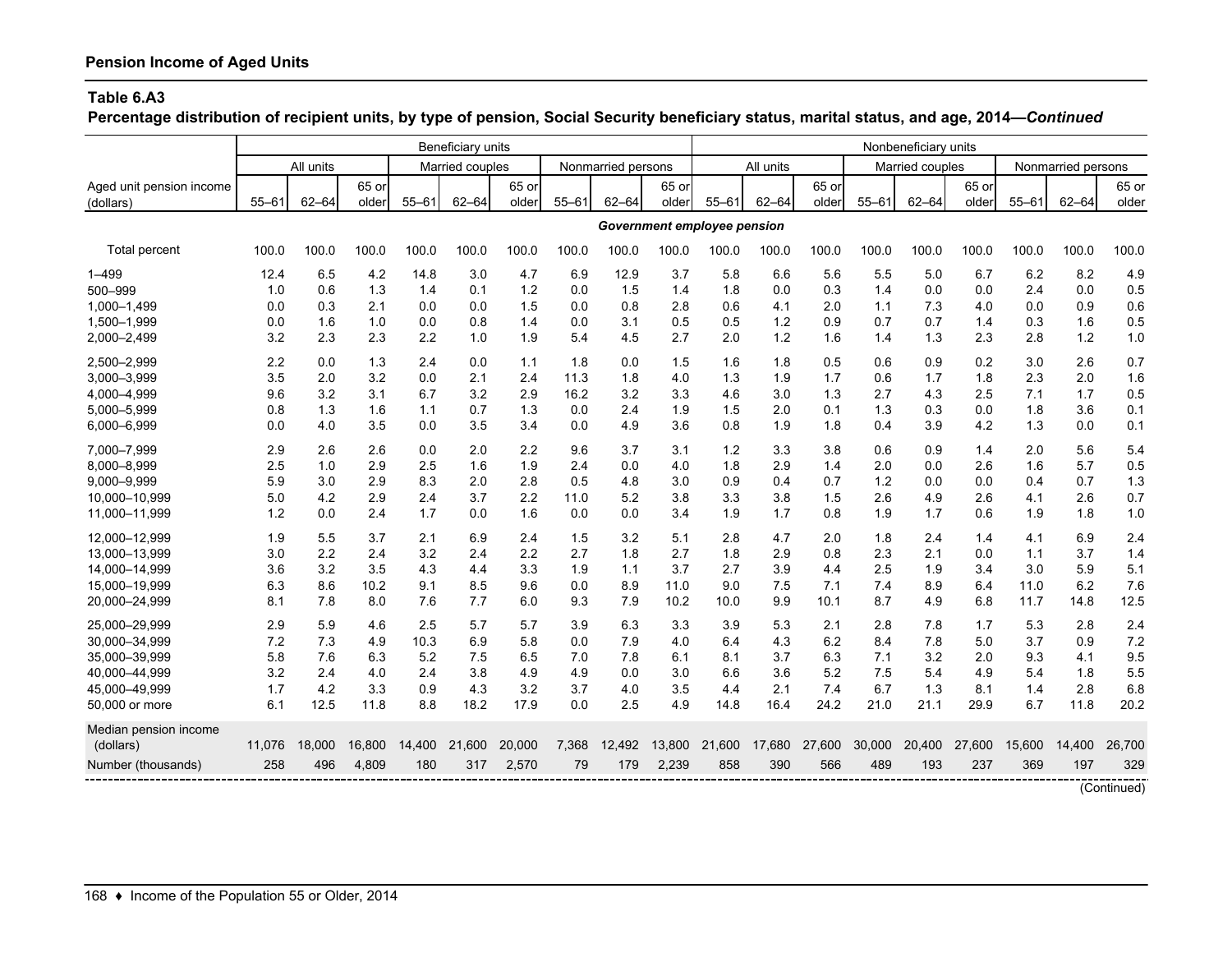**Percentage distribution of recipient units, by type of pension, Social Security beneficiary status, marital status, and age, 2014—***Continued*

|                          |           |           |        |           | Beneficiary units |        |           |                    |       |                            |           |        |           | Nonbeneficiary units |        |           |                    |        |
|--------------------------|-----------|-----------|--------|-----------|-------------------|--------|-----------|--------------------|-------|----------------------------|-----------|--------|-----------|----------------------|--------|-----------|--------------------|--------|
|                          |           | All units |        |           | Married couples   |        |           | Nonmarried persons |       |                            | All units |        |           | Married couples      |        |           | Nonmarried persons |        |
| Aged unit pension income |           |           | 65 or  |           |                   | 65 or  |           |                    | 65 or |                            |           | 65 or  |           |                      | 65 or  |           |                    | 65 or  |
| (dollars)                | $55 - 61$ | $62 - 64$ | older  | $55 - 61$ | $62 - 64$         | older  | $55 - 61$ | $62 - 64$          | older | $55 - 61$                  | $62 - 64$ | older  | $55 - 61$ | $62 - 64$            | older  | $55 - 61$ | $62 - 64$          | older  |
|                          |           |           |        |           |                   |        |           |                    |       | Private pension or annuity |           |        |           |                      |        |           |                    |        |
| Total percent            | 100.0     | 100.0     | 100.0  | 100.0     | 100.0             | 100.0  | 100.0     | 100.0              | 100.0 | 100.0                      | 100.0     | 100.0  | 100.0     | 100.0                | 100.0  | 100.0     | 100.0              | 100.0  |
| $1 - 499$                | 1.3       | 1.8       | 2.9    | 0.7       | 2.0               | 2.2    | 2.6       | 1.7                | 3.7   | 2.5                        | 3.4       | 6.8    | 1.9       | 3.2                  | 4.0    | 3.4       | 3.6                | 8.9    |
| 500-999                  | 4.2       | 2.5       | 3.7    | 2.4       | 1.3               | 2.7    | 7.9       | 4.3                | 4.8   | 2.7                        | 2.5       | 2.4    | 3.1       | 3.7                  | 1.5    | 2.1       | 1.0                | 3.1    |
| 1,000-1,499              | 4.2       | 4.0       | 3.6    | 3.9       | 4.1               | 2.7    | 4.9       | 3.9                | 4.6   | 3.6                        | 4.8       | 4.2    | 3.5       | 1.8                  | 1.5    | 3.6       | 8.7                | 6.4    |
| 1,500-1,999              | 3.1       | 2.0       | 3.2    | 3.7       | 2.1               | 2.2    | 1.7       | 1.9                | 4.3   | 2.8                        | 0.3       | 2.0    | 1.5       | 0.5                  | 0.2    | 4.6       | 0.2                | 3.4    |
| 2,000-2,499              | 3.9       | 4.3       | 3.9    | 3.7       | 3.1               | 3.4    | 4.3       | 6.1                | 4.4   | 2.5                        | 5.2       | 3.8    | 2.1       | 2.1                  | 5.1    | 3.1       | 9.2                | 2.9    |
| 2,500-2,999              | 1.4       | 0.7       | 2.1    | 2.1       | 0.9               | 1.6    | 0.0       | 0.4                | 2.8   | 3.1                        | 2.2       | 0.3    | 3.5       | 2.3                  | 0.5    | 2.6       | 2.1                | 0.2    |
| 3,000-3,999              | 6.9       | 7.1       | 5.8    | 6.3       | 7.5               | 5.1    | 8.0       | 6.4                | 6.6   | 4.5                        | 3.8       | 3.6    | 3.7       | 4.2                  | 2.1    | 5.7       | 3.3                | 4.7    |
| 4,000-4,999              | 3.5       | 4.5       | 5.3    | 2.8       | 5.0               | 4.2    | 5.0       | 3.7                | 6.5   | 4.9                        | 5.1       | 3.6    | 3.4       | 3.9                  | 4.2    | 7.0       | 6.6                | 3.2    |
| 5,000-5,999              | 5.0       | 2.6       | 3.9    | 4.7       | 3.3               | 3.6    | 5.6       | 1.5                | 4.1   | 3.5                        | 3.3       | 2.4    | 3.6       | 2.5                  | 3.1    | 3.4       | 4.2                | 1.9    |
| 6,000-6,999              | 2.9       | 6.7       | 5.3    | 2.3       | 5.2               | 4.3    | 4.2       | 8.9                | 6.5   | 4.2                        | 8.5       | 5.5    | 2.2       | 8.0                  | 3.7    | 7.1       | 9.1                | 6.8    |
| 7.000-7.999              | 8.5       | 1.3       | 4.4    | 6.9       | 1.5               | 3.5    | 11.8      | 1.0                | 5.3   | 2.2                        | 4.0       | 4.0    | 2.4       | 4.9                  | 3.1    | 1.8       | 2.8                | 4.7    |
| 8,000-8,999              | 3.4       | 3.5       | 3.4    | 2.0       | 2.7               | 3.5    | 6.5       | 4.7                | 3.3   | 3.8                        | 2.3       | 1.2    | 5.1       | 1.5                  | 1.2    | 1.8       | 3.3                | 1.2    |
| 9,000-9,999              | 4.9       | 6.0       | 2.9    | 5.7       | 4.3               | 3.1    | 3.4       | 8.4                | 2.7   | 1.8                        | 1.0       | 2.5    | 2.0       | 0.8                  | 2.9    | 1.5       | 1.4                | 2.1    |
| 10.000-10.999            | 5.1       | 3.0       | 3.5    | 7.3       | 2.9               | 3.0    | 0.5       | 3.3                | 3.9   | 4.1                        | 4.1       | 2.5    | 4.7       | 2.9                  | 2.2    | 3.2       | 5.7                | 2.7    |
| 11,000-11,999            | 1.5       | 1.2       | 1.9    | 0.9       | 0.7               | 1.8    | 2.6       | 1.9                | 2.0   | 1.7                        | 2.0       | 1.9    | 1.1       | 2.9                  | 1.3    | 2.5       | 0.7                | 2.4    |
| 12.000-12.999            | 1.8       | 3.8       | 3.4    | 1.3       | 4.4               | 3.6    | 2.9       | 2.8                | 3.2   | 4.3                        | 3.4       | 3.8    | 4.7       | 2.8                  | 3.2    | 3.7       | 4.2                | 4.3    |
| 13,000-13,999            | 3.9       | 3.3       | 2.3    | 3.9       | 3.1               | 2.4    | 3.7       | 3.4                | 2.2   | 0.9                        | 2.8       | 2.0    | 1.3       | 3.0                  | 1.7    | 0.3       | 2.5                | 2.3    |
| 14,000-14,999            | 1.8       | 1.5       | 3.0    | 2.7       | 2.4               | 3.4    | 0.0       | 0.2                | 2.5   | 2.6                        | 0.8       | 1.5    | 3.5       | 0.6                  | 1.5    | 1.4       | 1.1                | 1.4    |
| 15,000-19,999            | 7.8       | 14.7      | 9.3    | 10.3      | 15.1              | 10.2   | 2.6       | 14.1               | 8.4   | 5.4                        | 5.5       | 8.7    | 5.9       | 4.8                  | 7.3    | 4.7       | 6.3                | 9.7    |
| 20,000-24,999            | 7.5       | 5.1       | 7.0    | 4.5       | 7.0               | 8.5    | 13.7      | 2.3                | 5.3   | 6.3                        | 7.4       | 5.9    | 4.9       | 7.3                  | 5.3    | 8.2       | 7.4                | 6.3    |
| 25,000-29,999            | 2.6       | 5.7       | 3.6    | 3.1       | 4.9               | 4.5    | 1.6       | 7.0                | 2.7   | 2.3                        | 3.4       | 4.4    | 2.6       | 3.6                  | 7.6    | 1.8       | 3.1                | 2.0    |
| 30.000-34.999            | 1.4       | 4.7       | 3.3    | 1.0       | 4.1               | 4.1    | 2.2       | 5.8                | 2.4   | 5.2                        | 5.0       | 5.2    | 5.0       | 8.8                  | 5.6    | 5.5       | 0.2                | 4.9    |
| 35.000-39.999            | 3.7       | 1.5       | 2.6    | 5.5       | 1.1               | 3.2    | 0.0       | 2.2                | 1.9   | 6.0                        | 3.5       | 1.8    | 6.5       | 2.5                  | 1.9    | 5.2       | 4.7                | 1.6    |
| 40,000-44,999            | 3.4       | 1.1       | 1.9    | 4.3       | 1.3               | 2.7    | 1.5       | 0.7                | 1.1   | 4.5                        | 1.8       | 2.3    | 4.0       | 2.3                  | 1.1    | 5.3       | 1.1                | 3.2    |
| 45,000-49,999            | 0.2       | 2.8       | 1.3    | 0.3       | 3.1               | 1.9    | 0.0       | 2.3                | 0.7   | 2.2                        | 2.2       | 3.4    | 2.3       | 3.1                  | 3.8    | 2.0       | 1.1                | 3.0    |
| 50,000 or more           | 6.2       | 4.7       | 6.6    | 7.7       | 7.0               | 8.9    | 2.8       | 1.3                | 4.1   | 12.5                       | 11.9      | 14.2   | 15.4      | 16.1                 | 24.3   | 8.2       | 6.4                | 6.6    |
| Median pension income    |           |           |        |           |                   |        |           |                    |       |                            |           |        |           |                      |        |           |                    |        |
| (dollars)                | 9,360     | 11,364    | 9,744  | 10,080    | 12,000            | 12,789 | 7,200     | 9,672              | 7,200 | 12,000                     | 10,800    | 12,000 | 14,000    | 13,800               | 19,500 | 10,000    | 7,500              | 10,000 |
| Number (thousands)       | 505       | 818       | 12,152 | 342       | 490               | 6,278  | 163       | 327                | 5,874 | 1,243                      | 642       | 779    | 735       | 362                  | 336    | 508       | 280                | 444    |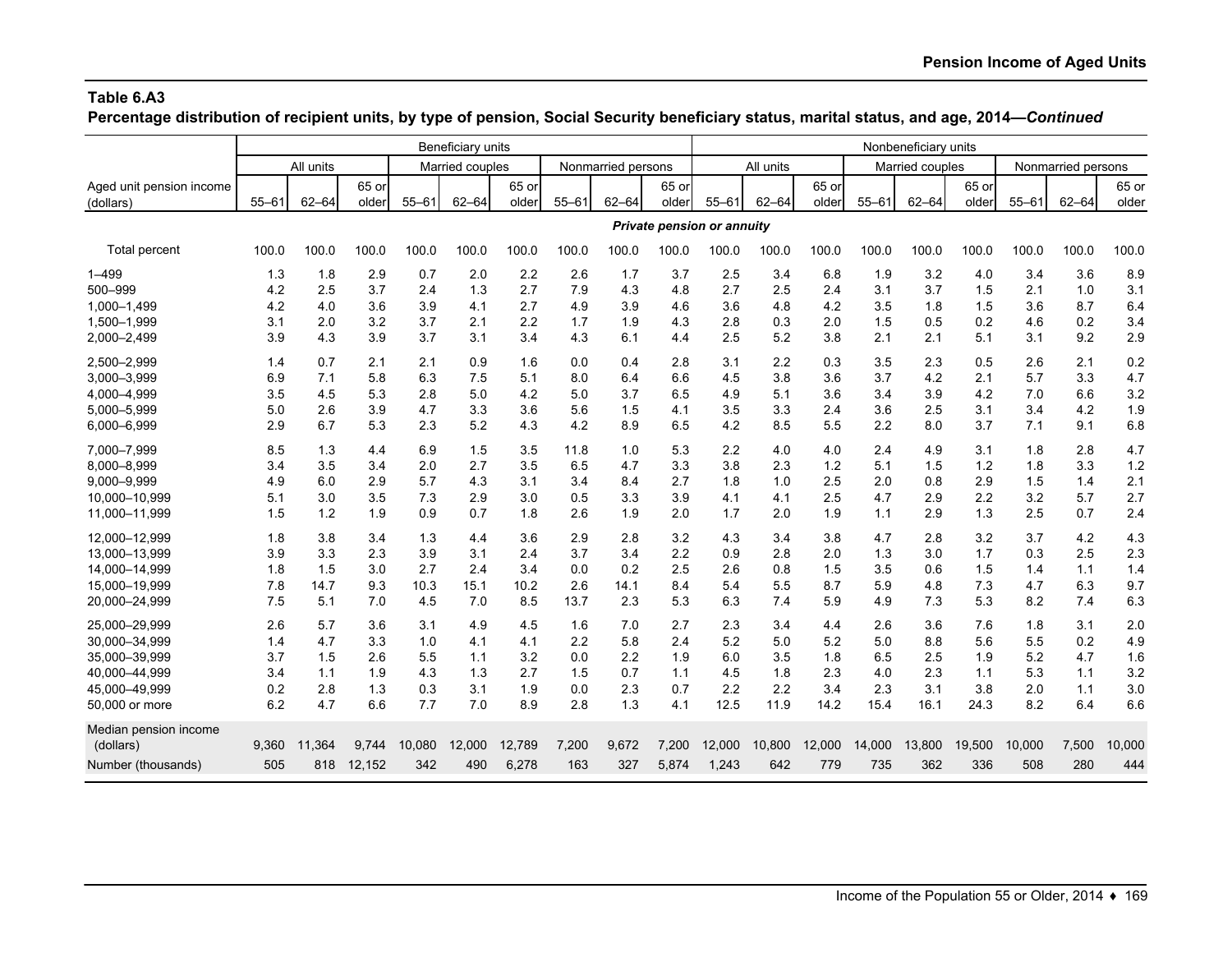**Percentage distribution of recipient units, by type of pension, race, Hispanic origin, and marital status, 2014**

|                                    |           | White alone |                    |           | Black alone |                         |           | Asian alone |                    |           | Hispanic origin |                    |
|------------------------------------|-----------|-------------|--------------------|-----------|-------------|-------------------------|-----------|-------------|--------------------|-----------|-----------------|--------------------|
|                                    |           |             | Married Nonmarried |           |             | Married Nonmarried      |           |             | Married Nonmarried |           |                 | Married Nonmarried |
| Aged unit pension income (dollars) | All units | couples     | persons            | All units | couples     | persons                 | All units | couples     | persons            | All units | couples         | persons            |
|                                    |           |             |                    |           |             | <b>Employer pension</b> |           |             |                    |           |                 |                    |
| <b>Total percent</b>               | 100.0     | 100.0       | 100.0              | 100.0     | 100.0       | 100.0                   | 100.0     | 100.0       | 100.0              | 100.0     | 100.0           | 100.0              |
| $1 - 499$                          | 2.0       | $1.2$       | 2.8                | 1.8       | 0.7         | 2.3                     | 0.2       | 0.4         | 0.0                | 2.2       | 1.5             | 2.8                |
| 500-999                            | 2.7       | 1.8         | 3.6                | 1.1       | 0.6         | 1.4                     | 2.2       | 2.4         | 2.0                | 3.0       | 2.0             | 3.9                |
| 1,000-1,499                        | 2.8       | 2.1         | 3.5                | 3.3       | 1.4         | 4.3                     | 3.0       | 1.6         | 5.0                | 2.8       | 3.2             | 2.4                |
| 1,500-1,999                        | 2.4       | 1.6         | 3.2                | 1.1       | 1.9         | 0.7                     | 2.6       | 1.8         | 3.7                | 4.1       | 4.1             | 4.1                |
| 2,000-2,499                        | 2.9       | 2.2         | 3.6                | 2.6       | 3.8         | 2.0                     | 2.4       | 2.7         | 1.9                | 3.2       | 2.7             | 3.7                |
| 2,500-2,999                        | 1.5       | 1.1         | 1.9                | 2.2       | 1.9         | 2.4                     | 3.5       | 4.0         | 2.8                | 0.8       | 0.3             | 1.2                |
| 3,000-3,999                        | 4.5       | 3.7         | 5.2                | 3.7       | 5.0         | 3.1                     | 4.3       | 3.7         | 5.3                | 6.1       | 6.7             | 5.4                |
| 4,000-4,999                        | 4.1       | 3.1         | 5.2                | 4.4       | 5.2         | 4.0                     | 3.0       | 4.3         | 1.2                | 4.2       | 2.5             | 5.8                |
| 5,000-5,999                        | 3.1       | 3.0         | 3.2                | 2.3       | 1.6         | 2.6                     | 2.5       | 1.0         | 4.7                | 2.9       | 1.8             | 3.9                |
| 6,000-6,999                        | 4.1       | 3.4         | 4.8                | 4.2       | 2.2         | 5.1                     | 1.7       | 0.5         | 3.4                | 3.0       | 2.5             | 3.5                |
| 7,000-7,999                        | 3.8       | 3.0         | 4.7                | 3.0       | 1.1         | 3.9                     | 3.0       | 2.1         | 4.2                | 3.5       | 2.6             | 4.4                |
| 8,000-8,999                        | 2.8       | 2.6         | 3.0                | 3.1       | 3.2         | 3.0                     | 3.3       | 4.4         | 1.7                | 3.1       | 2.6             | 3.6                |
| 9,000-9,999                        | 2.5       | 2.5         | 2.5                | 2.6       | 3.3         | 2.2                     | 1.7       | 2.6         | 0.2                | 3.3       | 4.2             | 2.4                |
| 10,000-10,999                      | 3.0       | 2.6         | 3.4                | 4.3       | 1.7         | 5.5                     | 3.5       | 4.3         | 2.4                | 2.1       | 1.9             | 2.3                |
| 11,000-11,999                      | 1.7       | 1.4         | 2.0                | 3.6       | 3.5         | 3.6                     | 2.1       | 1.9         | 2.4                | 3.3       | 1.6             | 4.9                |
| 12,000-12,999                      | 3.1       | 3.1         | 3.2                | 4.4       | 1.8         | 5.6                     | 4.5       | 3.0         | 6.8                | 1.0       | 0.7             | 1.3                |
| 13,000-13,999                      | 2.2       | 1.9         | 2.5                | 1.4       | 0.3         | 2.0                     | 2.2       | 1.3         | 3.6                | 1.8       | 1.9             | 1.7                |
| 14,000-14,999                      | 2.9       | 2.6         | 3.2                | 2.9       | 2.7         | 3.0                     | 2.5       | 2.4         | 2.6                | 3.2       | 4.2             | 2.3                |
| 15,000-19,999                      | 9.4       | 9.1         | 9.8                | 9.1       | 9.8         | 8.8                     | 10.3      | 8.0         | 13.6               | 12.9      | 14.7            | 11.1               |
| 20,000-24,999                      | 7.2       | 7.5         | 6.9                | 9.2       | 9.3         | 9.2                     | 8.5       | 9.8         | 6.5                | 6.4       | 7.2             | 5.7                |
| 25,000-29,999                      | 4.6       | 6.0         | 3.0                | 4.9       | 6.9         | 3.9                     | 4.9       | 3.8         | 6.5                | 4.7       | 6.4             | 3.0                |
| 30,000-34,999                      | 4.2       | 4.7         | 3.6                | 5.0       | 4.8         | 5.1                     | 3.4       | 4.5         | 1.8                | 4.7       | 3.0             | 6.5                |
| 35,000-39,999                      | 4.2       | 4.8         | 3.5                | 4.3       | 3.6         | 4.7                     | 2.7       | 3.3         | 1.8                | 2.5       | 1.2             | 3.8                |
| 40,000-44,999                      | 2.8       | 3.4         | 2.1                | 2.6       | 3.3         | 2.3                     | 1.7       | 1.6         | 1.9                | 2.2       | 3.2             | 1.2                |
| 45,000-49,999                      | 2.7       | 3.0         | 2.4                | 1.1       | 1.2         | 1.1                     | 3.4       | 4.0         | 2.6                | 3.3       | 3.3             | 3.3                |
| 50,000 or more                     | 13.0      | 18.5        | 7.2                | 11.7      | 19.2        | 8.2                     | 16.7      | 20.4        | 11.2               | 9.9       | 14.0            | 5.8                |
| Median pension income (dollars)    | 14,400    | 18,456      | 10,800             | 14,400    | 19,200      | 12,276                  | 15,600    | 18,600      | 13,200             | 13,944    | 16,800          | 11,000             |
| Number (thousands)                 | 13,524    | 6,923       | 6,601              | 1,080     | 349         | 731                     | 357       | 212         | 144                | 552       | 274             | 277                |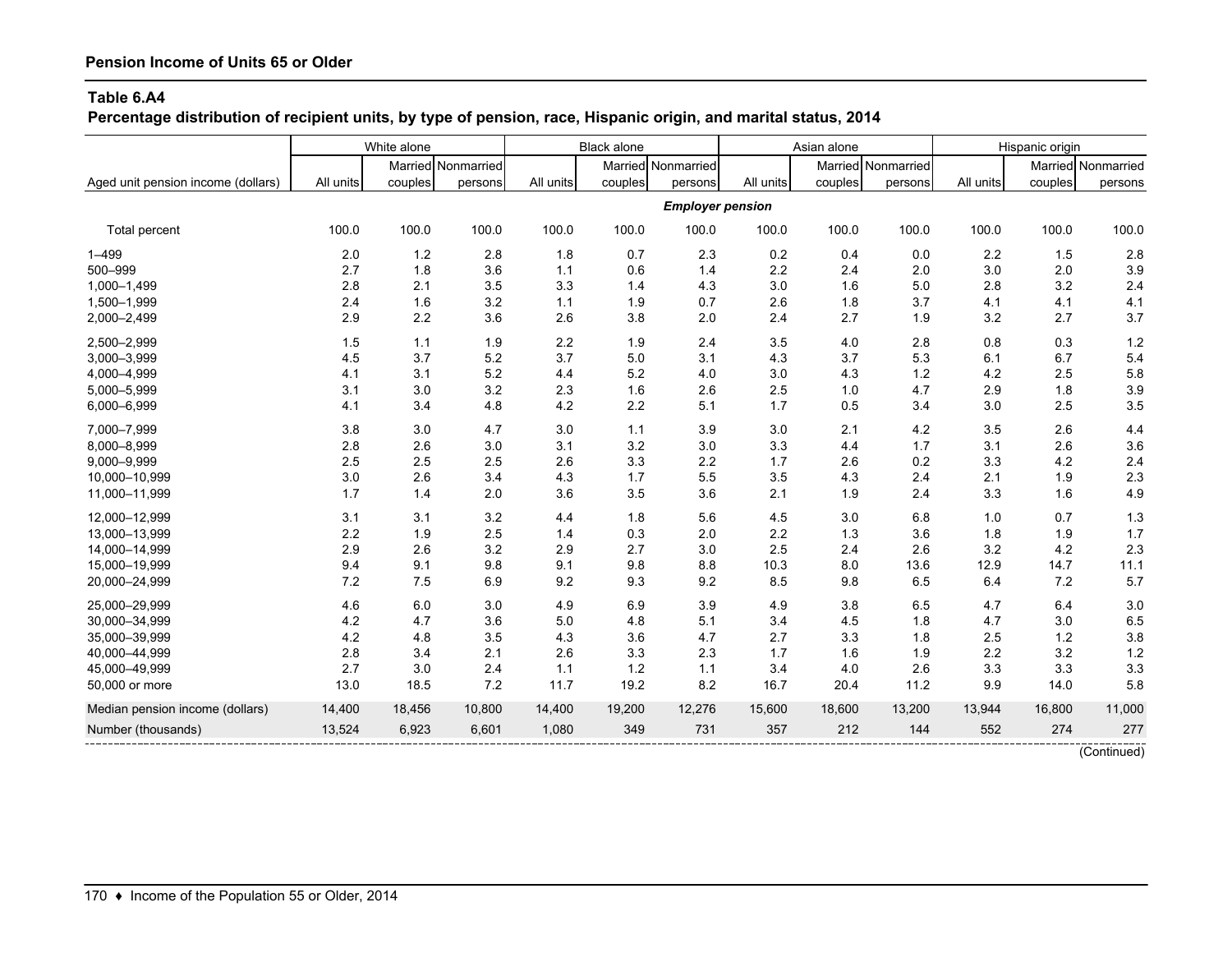**Percentage distribution of recipient units, by type of pension, race, Hispanic origin, and marital status, 2014—***Continued*

|                                    |           | White alone        |         |           | <b>Black alone</b> |                    |                             | Asian alone |                    |           | Hispanic origin |                    |
|------------------------------------|-----------|--------------------|---------|-----------|--------------------|--------------------|-----------------------------|-------------|--------------------|-----------|-----------------|--------------------|
|                                    |           | Married Nonmarried |         |           |                    | Married Nonmarried |                             |             | Married Nonmarried |           |                 | Married Nonmarried |
| Aged unit pension income (dollars) | All units | couples            | persons | All units | couples            | persons            | All units                   | couples     | persons            | All units | couples         | persons            |
|                                    |           |                    |         |           |                    |                    | Government employee pension |             |                    |           |                 |                    |
| <b>Total percent</b>               | 100.0     | 100.0              | 100.0   | 100.0     | 100.0              | 100.0              | 100.0                       | 100.0       | a                  | 100.0     | 100.0           | 100.0              |
| $1 - 499$                          | 4.3       | 4.7                | 3.9     | 5.3       | 6.6                | 4.6                | 2.3                         | 3.4         | a                  | 2.3       | 1.5             | 3.1                |
| 500-999                            | 1.1       | 1.1                | 1.1     | 2.3       | 0.8                | 3.1                | 0.5                         | 0.4         | a                  | 0.8       | 1.5             | 0.0                |
| 1,000-1,499                        | 2.0       | 1.8                | 2.3     | 3.0       | 1.0                | 4.1                | 2.8                         | 0.5         | a                  | 1.8       | 2.2             | 1.5                |
| 1,500-1,999                        | 1.0       | 1.4                | 0.4     | 1.0       | 1.2                | 1.0                | 0.5                         | 0.9         | a                  | 1.8       | 3.6             | 0.0                |
| 2,000-2,499                        | 2.3       | 2.2                | 2.5     | 1.1       | 0.0                | 1.7                | 0.5                         | 0.9         | a                  | 3.8       | 7.1             | 0.5                |
| 2,500-2,999                        | 1.2       | 1.1                | 1.4     | 0.9       | 0.0                | 1.3                | 0.0                         | 0.0         | a                  | 1.1       | 0.5             | 1.7                |
| 3,000-3,999                        | 3.2       | 2.6                | 3.9     | 2.4       | 0.0                | 3.8                | 0.0                         | 0.0         | a                  | 6.5       | 3.3             | 9.7                |
| 4,000-4,999                        | 3.1       | 3.2                | 3.1     | 1.3       | 0.1                | 1.9                | 2.2                         | 2.3         | a                  | 1.0       | 0.8             | 1.2                |
| 5,000-5,999                        | 1.5       | 1.3                | 1.8     | 0.0       | 0.0                | 0.0                | 3.0                         | 2.6         | a                  | 3.1       | 1.7             | 4.4                |
| 6,000-6,999                        | 3.4       | 3.4                | 3.4     | 2.1       | 3.0                | 1.6                | 4.6                         | 7.9         | a                  | 3.2       | 3.0             | 3.5                |
| 7,000-7,999                        | 2.6       | 1.9                | 3.5     | 3.4       | 5.8                | 2.1                | 3.3                         | 3.3         | a                  | 4.1       | 2.8             | 5.4                |
| 8,000-8,999                        | 2.6       | 1.7                | 3.6     | 3.5       | 3.8                | 3.4                | 5.1                         | 5.6         | a                  | 1.5       | 0.0             | 3.0                |
| 9,000-9,999                        | 2.4       | 2.2                | 2.7     | 4.8       | 6.0                | 4.1                | 0.2                         | 0.3         | a                  | 0.9       | 0.0             | 1.9                |
| 10,000-10,999                      | 2.6       | 2.1                | 3.2     | 3.7       | 3.1                | 4.1                | 3.6                         | 3.0         | a                  | 4.0       | 3.4             | 4.7                |
| 11,000-11,999                      | 2.0       | 1.3                | 2.9     | 4.5       | 5.4                | 4.0                | 1.5                         | 2.6         | a                  | 4.3       | 1.5             | 7.0                |
| 12,000-12,999                      | 3.3       | 2.3                | 4.4     | 5.8       | 3.4                | 7.2                | 4.3                         | 2.5         | a                  | 0.0       | 0.0             | 0.0                |
| 13,000-13,999                      | 2.3       | 2.1                | 2.5     | 2.0       | 0.3                | 2.9                | 0.5                         | 0.0         | a                  | 1.4       | 1.5             | 1.4                |
| 14,000-14,999                      | 3.8       | 3.4                | 4.3     | 1.7       | 2.4                | 1.3                | 2.8                         | 0.9         | a                  | 2.3       | 3.0             | 1.5                |
| 15,000-19,999                      | 10.1      | 9.4                | 10.9    | 9.0       | 8.9                | 9.0                | 7.8                         | 8.4         | a                  | 9.9       | 14.8            | 4.9                |
| 20,000-24,999                      | 7.8       | 6.0                | 10.0    | 11.9      | 8.6                | 13.7               | 8.3                         | 3.7         | a                  | 13.8      | 9.3             | 18.3               |
| 25.000-29.999                      | 4.3       | 5.6                | 2.7     | 4.5       | 3.6                | 5.0                | 4.9                         | 2.2         | a                  | 1.5       | 0.9             | 2.0                |
| 30,000-34,999                      | 5.1       | 5.5                | 4.6     | 4.7       | 9.2                | 2.2                | 4.6                         | 6.6         | a                  | 5.6       | 4.7             | 6.6                |
| 35,000-39,999                      | 6.4       | 6.3                | 6.6     | 5.3       | 1.6                | 7.3                | 8.3                         | 12.0        | a                  | 3.9       | 3.9             | 3.9                |
| 40,000-44,999                      | 4.3       | 4.8                | 3.6     | 1.5       | 2.7                | 0.9                | 7.1                         | 8.5         | a                  | 6.4       | 9.7             | 3.0                |
| 45,000-49,999                      | 4.0       | 3.5                | 4.5     | 2.4       | 5.6                | 0.6                | 2.3                         | 3.8         | a                  | 4.7       | 2.8             | 6.5                |
| 50,000 or more                     | 13.2      | 19.3               | 6.0     | 11.9      | 17.0               | 9.2                | 19.0                        | 17.7        | a                  | 10.5      | 16.4            | 4.5                |
| Median pension income (dollars)    | 17,400    | 20,400             | 14,400  | 16,464    | 18,000             | 13,200             | 24,000                      | 26,400      | a                  | 18,000    | 18,504          | 14,400             |
| Number (thousands)                 | 4,664     | 2,523              | 2,140   | 486       | 172                | 314                | 127                         | 75          | 53                 | 205       | 103             | 102                |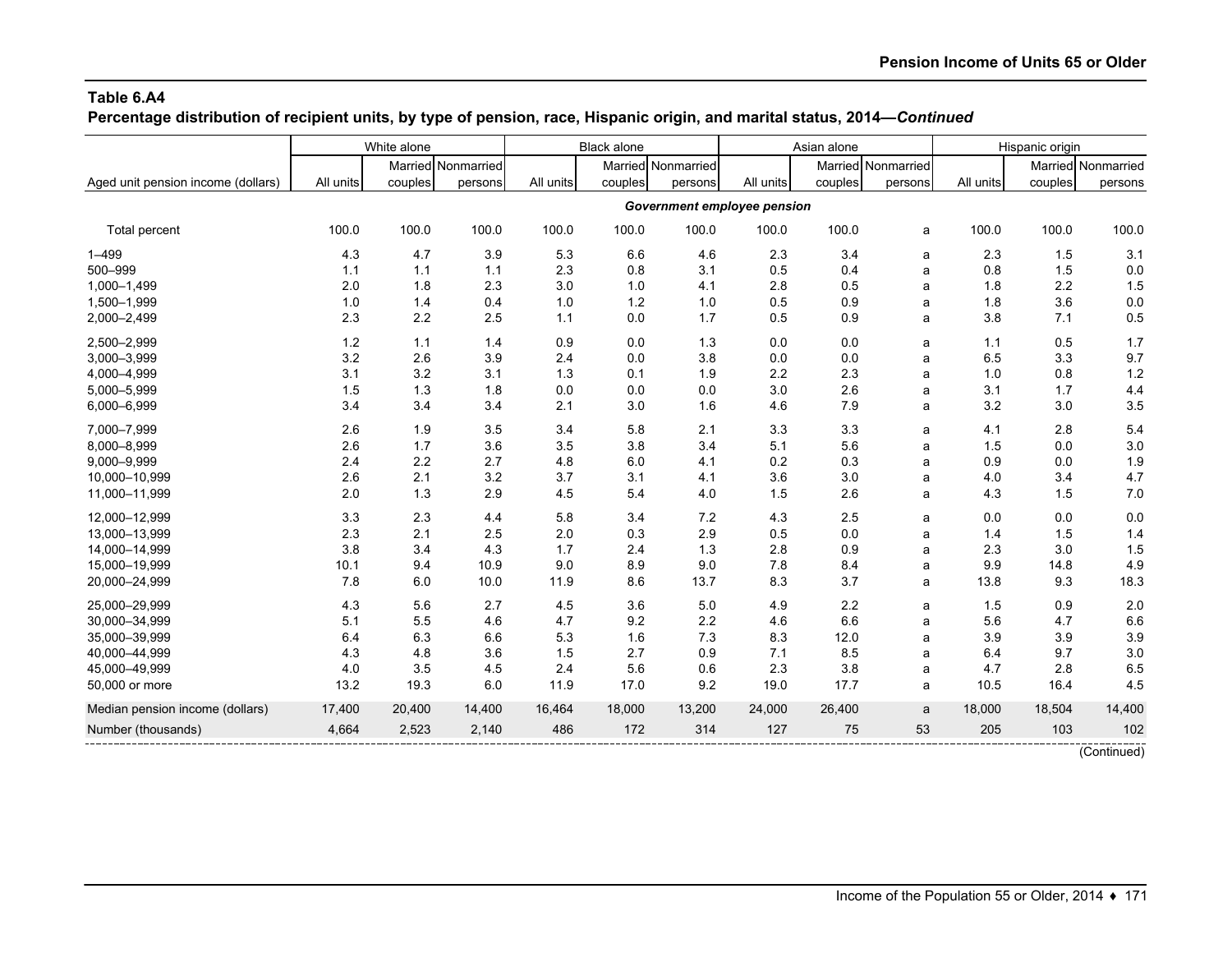**Percentage distribution of recipient units, by type of pension, race, Hispanic origin, and marital status, 2014—***Continued*

|                                    |           | White alone |                    |           | <b>Black alone</b> |                    |                                   | Asian alone |                    |           | Hispanic origin |                    |
|------------------------------------|-----------|-------------|--------------------|-----------|--------------------|--------------------|-----------------------------------|-------------|--------------------|-----------|-----------------|--------------------|
|                                    |           |             | Married Nonmarried |           |                    | Married Nonmarried |                                   |             | Married Nonmarried |           |                 | Married Nonmarried |
| Aged unit pension income (dollars) | All units | couples     | persons            | All units | couples            | persons            | All units                         | couples     | persons            | All units | couples         | persons            |
|                                    |           |             |                    |           |                    |                    | <b>Private pension or annuity</b> |             |                    |           |                 |                    |
| Total percent                      | 100.0     | 100.0       | 100.0              | 100.0     | 100.0              | 100.0              | 100.0                             | 100.0       | 100.0              | 100.0     | 100.0           | 100.0              |
| $1 - 499$                          | 3.2       | 2.3         | 4.3                | 2.3       | 0.7                | 3.1                | 1.9                               | 2.3         | 1.0                | 2.7       | 2.4             | 3.1                |
| 500-999                            | 3.7       | 2.6         | 4.8                | 2.4       | 1.3                | 3.0                | 3.3                               | 3.9         | 2.2                | 4.0       | 3.1             | 5.1                |
| 1,000-1,499                        | 3.6       | 2.7         | 4.7                | 3.7       | 2.0                | 4.6                | 3.8                               | 1.7         | 7.4                | 4.6       | 5.9             | 3.1                |
| 1,500-1,999                        | 3.2       | 2.0         | 4.6                | 1.5       | 2.6                | 0.9                | 3.5                               | 2.7         | 4.8                | 4.7       | 4.0             | 5.5                |
| 2,000-2,499                        | 3.9       | 3.4         | 4.5                | 3.7       | 4.9                | 3.1                | 3.6                               | 4.1         | 2.7                | 4.5       | 3.5             | 5.7                |
| 2,500-2,999                        | 1.9       | 1.4         | 2.4                | 2.9       | 2.2                | 3.2                | 4.7                               | 4.4         | 5.3                | 1.3       | 0.8             | 1.9                |
| 3,000-3,999                        | 5.7       | 4.7         | 6.7                | 5.6       | 9.2                | 3.9                | 6.5                               | 5.0         | 8.9                | 6.0       | 7.6             | 4.2                |
| 4,000-4,999                        | 5.1       | 3.9         | 6.4                | 6.3       | 7.1                | 5.9                | 4.7                               | 6.5         | 1.6                | 5.0       | 2.8             | 7.4                |
| 5,000-5,999                        | 3.9       | 3.8         | 4.0                | 2.5       | 2.0                | 2.8                | 2.9                               | 1.3         | 5.6                | 3.2       | 1.3             | 5.4                |
| 6,000-6,999                        | 5.3       | 4.3         | 6.3                | 6.4       | 3.8                | 7.6                | 5.7                               | 3.2         | 10.1               | 5.0       | 5.2             | 4.8                |
| 7,000-7,999                        | 4.4       | 3.6         | 5.3                | 4.2       | 2.2                | 5.2                | 1.5                               | 1.1         | 2.4                | 5.0       | 4.3             | 5.8                |
| 8,000-8,999                        | 3.2       | 3.3         | 3.2                | 3.2       | 3.1                | 3.2                | 3.8                               | 4.9         | 1.9                | 3.9       | 3.7             | 4.1                |
| 9,000-9,999                        | 2.9       | 3.1         | 2.8                | 2.3       | 3.8                | 1.6                | 2.0                               | 2.9         | 0.3                | 3.9       | 4.2             | 3.6                |
| 10,000-10,999                      | 3.2       | 3.0         | 3.5                | 5.7       | 3.2                | 6.8                | 4.1                               | 4.0         | 4.2                | 2.7       | 2.5             | 2.9                |
| 11,000-11,999                      | 1.8       | 1.8         | 1.9                | 3.4       | 1.4                | 4.3                | 1.0                               | 1.3         | 0.5                | 2.6       | 2.8             | 2.3                |
| 12,000-12,999                      | 3.3       | 3.5         | 3.1                | 3.9       | 3.1                | 4.3                | 5.4                               | 5.0         | 6.1                | 2.0       | 1.5             | 2.4                |
| 13,000-13,999                      | 2.3       | 2.5         | 2.0                | 2.2       | 0.7                | 3.0                | 1.5                               | 0.5         | 3.3                | 2.1       | 1.8             | 2.5                |
| 14,000-14,999                      | 2.9       | 3.3         | 2.4                | 3.2       | 3.8                | 2.9                | 2.6                               | 2.6         | 2.6                | 3.5       | 4.8             | 2.2                |
| 15,000-19,999                      | 9.2       | 10.1        | 8.2                | 10.4      | 10.4               | 10.4               | 7.5                               | 4.9         | 11.9               | 12.5      | 13.6            | 11.3               |
| 20,000-24,999                      | 6.7       | 8.1         | 5.2                | 8.4       | 12.6               | 6.4                | 7.5                               | 9.1         | 4.7                | 4.0       | 7.5             | 0.2                |
| 25,000-29,999                      | 3.6       | 4.7         | 2.4                | 4.1       | 3.9                | 4.2                | 3.9                               | 4.7         | 2.7                | 4.7       | 3.8             | 5.6                |
| 30,000-34,999                      | 3.4       | 4.1         | 2.6                | 3.7       | 5.2                | 2.9                | 3.5                               | 4.2         | 2.2                | 2.8       | 3.4             | 2.3                |
| 35,000-39,999                      | 2.6       | 3.2         | 2.0                | 2.0       | 2.3                | 1.9                | 0.8                               | 1.2         | 0.3                | 2.1       | 0.8             | 3.5                |
| 40,000-44,999                      | 2.0       | 2.7         | 1.2                | 1.6       | 1.4                | 1.7                | 1.0                               | 1.6         | 0.0                | 1.1       | 1.3             | 0.9                |
| 45,000-49,999                      | 1.5       | 2.0         | 0.9                | 0.5       | 1.0                | 0.3                | 4.3                               | 5.7         | 1.9                | 1.2       | 2.4             | 0.0                |
| 50,000 or more                     | 7.3       | 9.8         | 4.5                | 3.8       | 6.1                | 2.7                | 9.0                               | 11.2        | 5.3                | 4.7       | 5.0             | 4.4                |
| Median pension income (dollars)    | 9,876     | 13,164      | 7,200              | 10,800    | 12,000             | 10,548             | 10,800                            | 12,000      | 7,000              | 9,000     | 10,000          | 7,350              |
| Number (thousands)                 | 11,609    | 6,059       | 5,549              | 866       | 282                | 584                | 308                               | 195         | 112                | 444       | 231             | 213                |

a. Fewer than 75,000 weighted cases.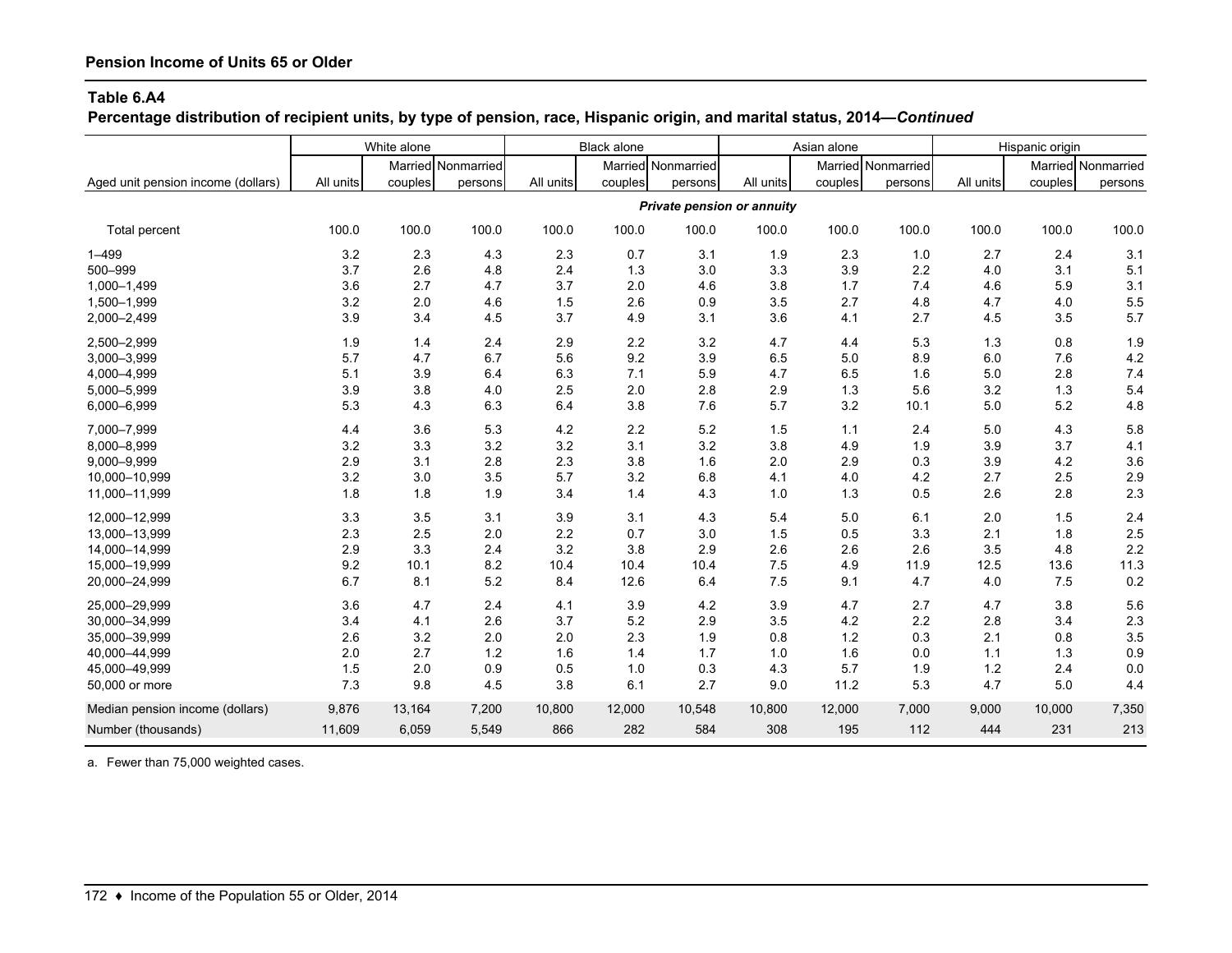**Percentage distribution of recipient units, by type of pension, marital status, and quintile of total money income, 2014**

|                                    |       |        | All units |        |        |       |        | Married couples         |        |        |       |        | Nonmarried persons |        |             |
|------------------------------------|-------|--------|-----------|--------|--------|-------|--------|-------------------------|--------|--------|-------|--------|--------------------|--------|-------------|
| Aged unit pension income (dollars) | First | Second | Third     | Fourth | Fifth  | First | Second | Third                   | Fourth | Fifth  | First | Second | Third              | Fourth | Fifth       |
|                                    |       |        |           |        |        |       |        | <b>Employer pension</b> |        |        |       |        |                    |        |             |
| Total percent                      | 100.0 | 100.0  | 100.0     | 100.0  | 100.0  | 100.0 | 100.0  | 100.0                   | 100.0  | 100.0  | 100.0 | 100.0  | 100.0              | 100.0  | 100.0       |
| $1 - 499$                          | 11.9  | 5.3    | 1.8       | 0.8    | 0.9    | 4.5   | 1.3    | 0.8                     | 0.7    | 1.4    | 17.4  | 7.5    | 4.4                | 1.7    | 0.4         |
| 500-999                            | 12.7  | 6.6    | 2.9       | 1.4    | 0.9    | 11.6  | 2.6    | 1.3                     | 0.9    | 0.5    | 9.9   | 12.2   | 4.9                | 1.8    | 1.5         |
| 1,000-1,499                        | 15.7  | 7.9    | 3.2       | 1.3    | 0.6    | 6.3   | 4.7    | 1.6                     | 1.1    | 0.5    | 18.0  | 11.9   | 7.3                | 1.6    | 0.5         |
| 1,500-1,999                        | 4.8   | 6.7    | 2.8       | 1.1    | 1.1    | 7.1   | 2.8    | 1.2                     | 0.9    | 1.0    | 4.2   | 9.6    | 4.7                | 2.1    | 1.1         |
| 2,000-2,499                        | 8.9   | 7.2    | 3.9       | 1.5    | 1.0    | 9.9   | 4.0    | 1.5                     | 1.5    | 0.9    | 3.1   | 12.1   | 6.0                | 2.3    | 1.1         |
| 2,500-2,999                        | 2.6   | 4.9    | 2.2       | 0.7    | 0.5    | 2.0   | 2.5    | 1.4                     | 0.4    | 0.6    | 2.5   | 3.9    | 5.2                | 1.4    | 0.4         |
| 3,000-3,999                        | 8.5   | 12.2   | 5.1       | 2.5    | 1.9    | 14.0  | 7.5    | 2.7                     | 2.4    | 1.3    | 9.9   | 11.4   | 10.5               | 3.1    | 1.9         |
| 4,000-4,999                        | 5.2   | 11.1   | 6.0       | 2.5    | 1.2    | 8.1   | 9.2    | 2.1                     | 0.7    | 1.5    | 6.1   | 7.0    | 11.8               | 4.1    | 1.5         |
| 5,000-5,999                        | 3.8   | 5.6    | 4.5       | 2.5    | 1.2    | 5.9   | 6.0    | 2.3                     | 2.2    | 1.1    | 4.3   | 1.7    | 6.6                | 3.6    | 1.2         |
| 6,000-6,999                        | 5.1   | 7.8    | 6.5       | 2.7    | 1.8    | 6.3   | 7.2    | 2.4                     | 1.5    | 2.3    | 8.5   | 3.2    | 9.1                | 5.5    | 1.9         |
| 7,000-7,999                        | 7.0   | 5.9    | 5.7       | 3.0    | 1.8    | 6.0   | 4.8    | 2.9                     | 2.2    | 1.5    | 9.8   | 4.8    | 6.4                | 5.6    | 2.3         |
| 8,000-8,999                        | 3.0   | 3.7    | 4.9       | 2.4    | 1.3    | 1.9   | 5.8    | 3.2                     | 1.2    | 1.7    | 2.6   | 2.2    | 4.6                | 4.3    | 0.9         |
| 9,000-9,999                        | 2.9   | 1.6    | 4.1       | 2.9    | 1.0    | 1.1   | 4.7    | 4.0                     | 1.7    | 0.6    | 3.1   | 1.4    | 2.3                | 3.4    | 1.7         |
| 10,000-10,999                      | 1.2   | 2.7    | 5.7       | 3.0    | 1.4    | 2.2   | 4.7    | 3.7                     | 1.0    | 1.5    | 0.6   | 1.6    | 3.6                | 6.3    | 1.8         |
| 11,000-11,999                      | 2.9   | 1.1    | 3.4       | 1.7    | 1.0    | 0.0   | 3.1    | 1.6                     | 1.3    | 0.6    | 0.0   | 2.3    | 1.5                | 4.0    | 0.9         |
| 12,000-12,999                      | 1.8   | 2.8    | 5.6       | 3.4    | 1.5    | 2.7   | 4.6    | 4.1                     | 2.4    | 1.4    | 0.0   | 2.8    | 3.5                | 6.0    | 1.4         |
| 13,000-13,999                      | 1.8   | 1.3    | 3.1       | 3.0    | 0.9    | 0.7   | 2.1    | 3.2                     | 1.9    | 0.4    | 0.0   | 2.0    | 1.2                | 4.4    | 1.8         |
| 14,000-14,999                      | 0.0   | 1.5    | 4.6       | 3.6    | 1.5    | 0.9   | 4.4    | 3.5                     | 2.0    | 1.3    | 0.0   | 1.6    | 1.4                | 5.7    | 2.2         |
| 15,000-19,999                      | 0.0   | 2.5    | 14.0      | 13.1   | 5.7    | 5.1   | 10.0   | 14.9                    | 6.9    | 5.7    | 0.0   | 0.8    | 2.8                | 17.9   | 8.5         |
| 20,000-24,999                      | 0.0   | 1.4    | 5.8       | 13.3   | 5.9    | 2.9   | 3.8    | 14.6                    | 7.3    | 4.7    | 0.0   | 0.0    | 2.3                | 8.7    | 10.6        |
| 25,000-29,999                      | 0.0   | 0.0    | 2.2       | 8.6    | 4.9    | 0.8   | 2.7    | 10.4                    | 7.4    | 3.5    | 0.0   | 0.0    | 0.0                | 3.2    | 6.0         |
| 30,000-34,999                      | 0.0   | 0.0    | 1.5       | 7.9    | 4.9    | 0.0   | 1.1    | 6.6                     | 7.7    | 3.6    | 0.0   | 0.0    | 0.0                | 2.1    | 8.5         |
| 35,000-39,999                      | 0.0   | 0.0    | 0.6       | 7.2    | 6.0    | 0.0   | 0.3    | 4.5                     | 9.6    | 4.0    | 0.0   | 0.0    | 0.0                | 0.9    | 9.3         |
| 40,000-44,999                      | 0.0   | 0.0    | 0.0       | 4.0    | 5.1    | 0.0   | 0.2    | 2.6                     | 6.9    | 3.9    | 0.0   | 0.0    | 0.0                | 0.4    | 5.5         |
| 45,000-49,999                      | 0.0   | 0.0    | 0.0       | 3.2    | 5.4    | 0.0   | 0.0    | $1.2$                   | 5.6    | 4.8    | 0.0   | 0.0    | 0.0                | 0.0    | 6.4         |
| 50,000 or more                     | 0.0   | 0.0    | 0.0       | 2.6    | 40.5   | 0.0   | 0.0    | 1.7                     | 22.5   | 50.0   | 0.0   | 0.0    | 0.0                | 0.0    | 20.8        |
| Median pension income (dollars)    | 2,400 | 3,924  | 9,000     | 18,583 | 40,680 | 3,384 | 7,500  | 17,280                  | 31,200 | 49,812 | 2,160 | 2,400  | 4,800              | 11,833 | 30,000      |
| Number (thousands)                 | 441   | 1,900  | 3,665     | 4,629  | 4,538  | 398   | 1,433  | 1,934                   | 1,976  | 1,841  | 209   | 619    | 1,493              | 2,566  | 2,705       |
|                                    |       |        |           |        |        |       |        |                         |        |        |       |        |                    |        | (Continued) |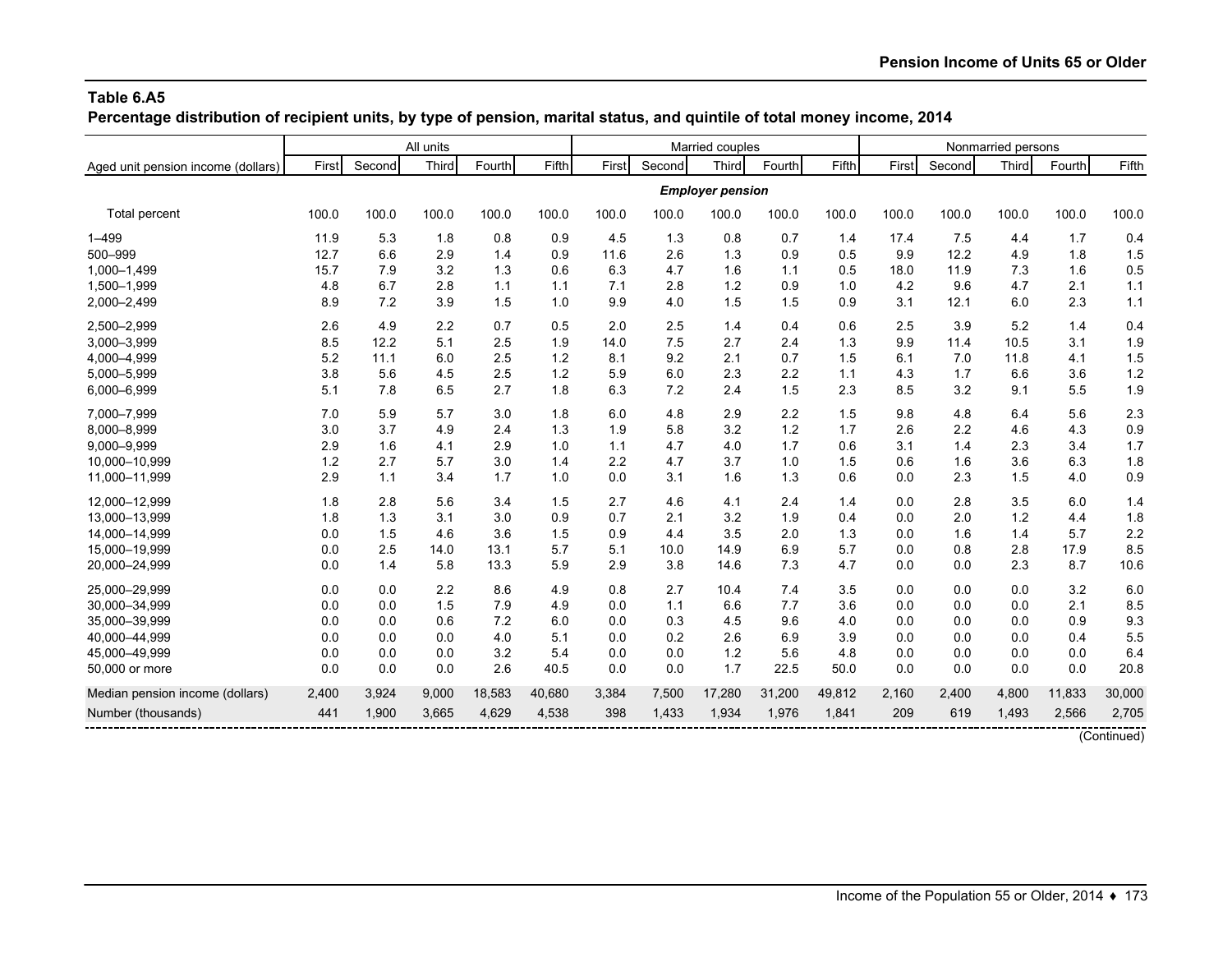**Percentage distribution of recipient units, by type of pension, marital status, and quintile of total money income, 2014—***Continued*

|                                    |       |            | All units |                     |        |                    |                             | Married couples |        |        |       |          | Nonmarried persons |        |             |
|------------------------------------|-------|------------|-----------|---------------------|--------|--------------------|-----------------------------|-----------------|--------|--------|-------|----------|--------------------|--------|-------------|
| Aged unit pension income (dollars) | First | Second     | Third     | Fourth              | Fifth  | First              | Second                      | Third           | Fourth | Fifth  | First | Second   | <b>Third</b>       | Fourth | Fifth       |
|                                    |       |            |           |                     |        |                    | Government employee pension |                 |        |        |       |          |                    |        |             |
| Total percent                      | 100.0 | 100.0      | 100.0     | 100.0               | 100.0  | 100.0              | 100.0                       | 100.0           | 100.0  | 100.0  | a     | 100.0    | 100.0              | 100.0  | 100.0       |
| $1 - 499$                          | 10.7  | 3.6        | 6.8       | 4.5                 | 3.0    | 12.3               | 9.9                         | 4.0             | 4.0    | 3.5    | a     | 5.1      | 2.2                | 4.9    | 2.9         |
| 500-999                            | 6.0   | 3.8        | 2.5       | 0.5                 | 0.5    | 3.7                | 4.2                         | 0.5             | 0.5    | 0.6    | a     | 5.9      | 3.5                | 1.3    | 0.2         |
| 1,000-1,499                        | 11.5  | 3.8        | 3.9       | 1.9                 | 0.8    | 5.0                | 4.4                         | 2.1             | 0.8    | 1.0    | a     | 6.1      | 3.7                | 3.3    | 1.0         |
| 1,500-1,999                        | 6.4   | 1.3        | 1.3       | 0.9                 | 0.7    | 2.7                | 5.0                         | 1.0             | 0.9    | 0.7    | a     | 2.2      | 1.0                | 0.4    | 0.0         |
| 2,000-2,499                        | 12.9  | 7.5        | 3.0       | 1.8                 | 0.7    | 15.1               | 3.9                         | 1.8             | 1.0    | 1.1    | a     | 20.9     | 5.2                | 1.6    | 0.6         |
| 2,500-2,999                        | 0.0   | 4.2        | 1.2       | 1.0                 | 0.9    | 0.0                | 1.3                         | 1.6             | 1.1    | 0.7    | a     | 2.9      | 3.9                | 1.2    | 0.7         |
| 3,000-3,999                        | 2.0   | 12.2       | 5.1       | 2.3                 | 0.9    | 10.9               | 5.0                         | 4.6             | 0.9    | 0.6    | a     | 6.9      | 10.7               | 4.4    | 1.3         |
| 4,000-4,999                        | 3.7   | 8.5        | 3.9       | 2.9                 | 1.5    | 15.2               | 5.4                         | 2.8             | 2.4    | 1.4    | a     | 3.1      | 7.6                | 3.3    | 1.6         |
| 5,000-5,999                        | 0.7   | 5.6        | 2.8       | 0.9                 | 0.5    | 8.0                | 1.9                         | 1.9             | 0.3    | 0.8    | a     | 2.7      | 3.9                | 3.1    | 0.2         |
| 6,000-6,999                        | 2.5   | 6.6        | 4.4       | 3.4                 | 2.2    | 4.7                | 7.2                         | 4.5             | 2.2    | 2.6    | a     | 5.4      | 7.5                | 3.4    | 1.7         |
| 7,000-7,999                        | 20.3  | 6.2        | 4.4       | 2.3                 | 0.9    | 0.0                | 4.0                         | 4.2             | 1.7    | 0.8    | a     | 13.6     | 5.9                | 4.6    | 0.7         |
| 8,000-8,999                        | 7.2   | 5.5        | 5.6       | 1.5                 | 1.7    | 4.2                | 4.9                         | 2.2             | 0.9    | 1.5    | a     | 7.0      | 4.9                | 5.6    | 1.7         |
| 9,000-9,999                        | 8.4   | 3.5        | 3.6       | 2.5                 | 1.9    | 1.9                | 4.7                         | 4.1             | 1.8    | 1.5    | a     | 3.3      | 4.1                | 2.8    | 2.0         |
| 10.000-10.999                      | 0.2   | 6.4        | 3.9       | 2.6                 | 1.8    | 3.1                | 2.9                         | 2.7             | 2.2    | 1.5    | a     | 2.0      | 7.1                | 3.7    | 2.4         |
| 11,000-11,999                      | 1.4   | 3.6        | 4.1       | 2.1                 | 1.3    | 0.0                | 2.2                         | 2.0             | 2.2    | 0.6    | a     | 1.2      | 5.3                | 4.7    | 1.7         |
| 12,000-12,999                      | 4.0   | 4.0        | 6.0       | 3.5                 | 2.2    | 0.0                | 5.4                         | 1.8             | 2.6    | 1.5    | a     | 4.6      | 7.7                | 5.6    | 3.6         |
| 13,000-13,999                      | 1.9   | 3.3        | 3.9       | 2.4                 | 1.2    | 3.5                | 4.9                         | 1.4             | 1.7    | 1.4    | a     | 2.3      | 2.7                | 3.9    | 1.7         |
| 14,000-14,999                      | 0.0   | 3.5        | 4.4       | 4.3                 | 2.8    | 0.0                | 1.1                         | 5.1             | 3.5    | 3.1    | a     | 4.8      | 4.3                | 5.1    | 3.1         |
| 15,000-19,999                      | 0.0   | 4.4        | 14.6      | 13.3                | 6.5    | 6.0                | 13.2                        | 16.5            | 8.0    | 5.2    | a     | 0.0      | 4.3                | 17.7   | 8.9         |
| 20,000-24,999                      | 0.0   | 2.3        | 9.8       | 11.2                | 6.6    | 3.6                | 3.9                         | 8.8             | 6.8    | 4.9    | a     | 0.0      | 4.6                | 12.3   | 12.2        |
| 25,000-29,999                      | 0.0   | 0.0        | 1.3       | 7.1                 | 4.5    | 0.0                | 1.7                         | 10.0            | 6.5    | 3.5    | a     | 0.0      | 0.0                | 2.2    | 5.0         |
| 30,000-34,999                      | 0.0   | 0.0        | 2.2       | 7.2                 | 6.0    | 0.0                | 2.2                         | 3.5             | 8.9    | 5.9    | a     | 0.0      | 0.0                | 3.4    | 6.6         |
| 35,000-39,999                      | 0.0   | 0.0        | 1.2       | 8.2                 | 8.7    | 0.0                | 0.0                         | 4.4             | 10.4   | 6.0    | a     | 0.0      | 0.0                | 1.6    | 12.1        |
| 40,000-44,999                      | 0.0   | 0.0        | 0.0       | 4.4                 | 6.7    | 0.0                | 0.9                         | 4.1             | 6.3    | 6.0    | a     | 0.0      | 0.0                | 0.0    | 6.6         |
| 45,000-49,999                      | 0.0   | 0.0        | 0.0       | 3.8                 | 6.3    | 0.0                | 0.0                         | 1.4             | 4.9    | 5.3    | a     | 0.0      | 0.0                | 0.0    | 7.8         |
| 50,000 or more                     | 0.0   | 0.0        | 0.0       | 3.7                 | 29.3   | 0.0                | 0.0                         | 2.9             | 17.6   | 38.1   | a     | 0.0      | 0.0                | 0.0    | 13.7        |
| Median pension income (dollars)    | 4,020 | 5,976      | 10,344    | 18,000              | 36,000 | 4,176              | 7,200                       | 15,600          | 27,240 | 39,600 | a     | 3,852    | 7,200              | 12,000 | 26,400      |
| Number (thousands)                 | 88    | 392        | 1,028     | 1,667               | 2,201  | 83                 | 355                         | 549             | 867    | 953    | 35    | 116      | 336                | 802    | 1,278       |
|                                    |       | ---------- |           | ------------------- |        | ------------------ |                             |                 |        |        |       | -------- |                    |        | (Continued) |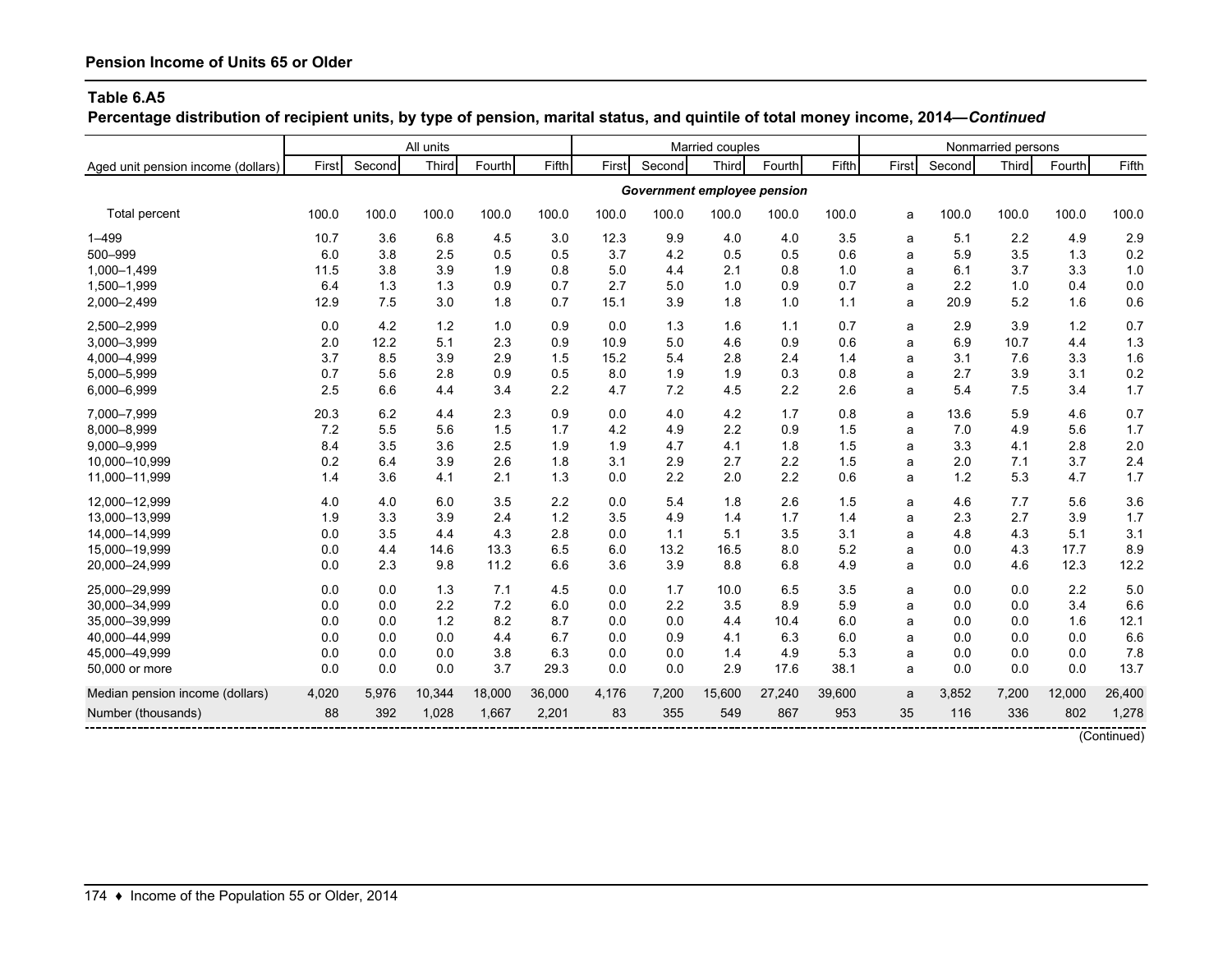**Percentage distribution of recipient units, by type of pension, marital status, and quintile of total money income, 2014—***Continued*

|                                    |       |        | All units |        |        |       |                                   | Married couples |        |        |       |        | Nonmarried persons |        |        |
|------------------------------------|-------|--------|-----------|--------|--------|-------|-----------------------------------|-----------------|--------|--------|-------|--------|--------------------|--------|--------|
| Aged unit pension income (dollars) | First | Second | Third     | Fourth | Fifth  | First | Second                            | Third           | Fourth | Fifth  | First | Second | Third              | Fourth | Fifth  |
|                                    |       |        |           |        |        |       | <b>Private pension or annuity</b> |                 |        |        |       |        |                    |        |        |
| Total percent                      | 100.0 | 100.0  | 100.0     | 100.0  | 100.0  | 100.0 | 100.0                             | 100.0           | 100.0  | 100.0  | 100.0 | 100.0  | 100.0              | 100.0  | 100.0  |
| $1 - 499$                          | 14.9  | 6.4    | 3.0       | 1.9    | 2.0    | 4.7   | 2.3                               | 1.9             | 1.7    | 2.7    | 20.5  | 8.6    | 6.0                | 3.0    | 1.7    |
| 500-999                            | 14.5  | 8.2    | 3.8       | 2.5    | 1.6    | 14.7  | 3.1                               | 2.1             | 1.8    | 1.1    | 10.2  | 13.9   | 6.1                | 3.1    | 2.7    |
| 1,000-1,499                        | 17.2  | 10.3   | 4.3       | 1.7    | 1.1    | 8.0   | 5.7                               | 1.9             | 1.6    | 0.9    | 17.5  | 14.7   | 9.3                | 2.6    | 0.6    |
| 1,500-1,999                        | 5.0   | 8.2    | 4.2       | 1.8    | 1.3    | 7.7   | 3.5                               | 1.6             | 1.3    | 1.1    | 4.9   | 11.3   | 6.1                | 3.8    | 1.9    |
| 2,000-2,499                        | 8.7   | 7.8    | 4.7       | 3.0    | 2.0    | 8.6   | 6.4                               | 2.5             | 2.3    | 2.0    | 2.9   | 10.7   | 7.5                | 2.8    | 2.6    |
| 2,500-2,999                        | 3.1   | 5.2    | 3.2       | 1.0    | 0.7    | 2.3   | 3.4                               | 1.6             | 0.6    | 0.6    | 2.8   | 4.4    | 5.7                | 2.1    | 0.9    |
| 3,000-3,999                        | 10.5  | 12.6   | 6.2       | 4.1    | 3.5    | 14.0  | 7.7                               | 4.0             | 3.7    | 3.1    | 11.1  | 12.1   | 11.2               | 4.5    | 4.0    |
| 4,000-4,999                        | 4.9   | 11.4   | 7.2       | 4.0    | 2.3    | 6.6   | 9.7                               | 3.4             | 1.3    | 3.1    | 6.5   | 7.4    | 12.5               | 5.3    | 3.4    |
| 5,000-5,999                        | 4.4   | 5.2    | 5.4       | 3.5    | 2.0    | 5.9   | 6.2                               | 3.2             | 3.3    | 1.7    | 4.7   | 1.8    | 6.8                | 4.5    | 2.3    |
| 6,000-6,999                        | 6.2   | 8.1    | 8.1       | 4.5    | 2.7    | 5.3   | 8.0                               | 3.9             | 2.7    | 2.9    | 10.5  | 3.2    | 10.1               | 7.2    | 4.2    |
| 7,000-7,999                        | 2.8   | 5.6    | 6.0       | 3.9    | 3.0    | 6.6   | 5.0                               | 3.0             | 3.5    | 2.1    | 4.7   | 3.4    | 5.7                | 6.4    | 4.4    |
| 8,000-8,999                        | 1.9   | 2.9    | 4.8       | 3.4    | 2.1    | 2.0   | 5.7                               | 3.8             | 2.3    | 2.4    | 2.9   | 0.5    | 4.0                | 4.6    | 1.9    |
| 9,000-9,999                        | 1.5   | 1.2    | 4.1       | 3.6    | 1.9    | 0.9   | 4.6                               | 4.2             | 2.9    | 1.3    | 0.6   | 0.3    | 2.1                | 3.5    | 2.9    |
| 10,000-10,999                      | 1.0   | 1.8    | 5.5       | 3.8    | 2.2    | 2.4   | 4.1                               | 4.1             | 1.1    | 3.0    | 0.0   | 1.4    | 2.4                | 7.0    | 2.4    |
| 11,000-11,999                      | 0.5   | 0.4    | 3.3       | 2.2    | 1.3    | 0.0   | 3.1                               | 2.3             | 1.5    | 0.8    | 0.0   | 0.8    | 0.3                | 4.2    | 1.4    |
| 12,000-12,999                      | 1.2   | 2.2    | 4.8       | 4.0    | 2.5    | 2.4   | 3.9                               | 4.9             | 3.3    | 2.4    | 0.0   | 3.1    | 1.7                | 5.8    | 2.0    |
| 13,000-13,999                      | 1.7   | 0.5    | 2.8       | 3.1    | 1.8    | 0.0   | 2.1                               | 3.8             | 2.5    | 1.3    | 0.0   | 1.5    | 0.6                | 3.7    | 1.9    |
| 14,000-14,999                      | 0.0   | 0.2    | 3.7       | 4.2    | 2.3    | 1.0   | 4.6                               | 3.9             | 3.2    | 2.1    | 0.0   | 0.3    | 0.0                | 4.7    | 2.3    |
| 15,000-19,999                      | 0.0   | 1.1    | 10.4      | 13.8   | 8.0    | 3.6   | 7.5                               | 15.7            | 10.8   | 6.5    | 0.0   | 0.7    | 1.2                | 13.8   | 9.9    |
| 20,000-24,999                      | 0.0   | 0.8    | 2.9       | 11.9   | 8.2    | 2.5   | 1.8                               | 13.4            | 10.7   | 6.9    | 0.0   | 0.0    | 0.8                | 5.1    | 10.0   |
| 25,000-29,999                      | 0.0   | 0.0    | 1.1       | 6.2    | 5.1    | 0.9   | 1.4                               | 6.1             | 6.9    | 4.1    | 0.0   | 0.0    | 0.0                | 1.5    | 6.2    |
| 30,000-34,999                      | 0.0   | 0.0    | 0.4       | 5.0    | 5.9    | 0.0   | 0.1                               | 4.3             | 7.7    | 4.4    | 0.0   | 0.0    | 0.0                | 0.6    | 6.8    |
| 35,000-39,999                      | 0.0   | 0.0    | 0.1       | 3.8    | 4.5    | 0.0   | 0.1                               | 2.5             | 6.9    | 2.8    | 0.0   | 0.0    | 0.0                | 0.1    | 5.4    |
| 40,000-44,999                      | 0.0   | 0.0    | 0.0       | 1.7    | 4.8    | 0.0   | 0.0                               | 1.1             | 5.1    | 4.4    | 0.0   | 0.0    | 0.0                | 0.0    | 3.5    |
| 45,000-49,999                      | 0.0   | 0.0    | 0.0       | 0.8    | 4.2    | 0.0   | 0.0                               | 0.5             | 3.3    | 4.5    | 0.0   | 0.0    | 0.0                | 0.0    | 2.5    |
| 50,000 or more                     | 0.0   | 0.0    | 0.0       | 0.5    | 23.4   | 0.0   | 0.0                               | 0.5             | 8.0    | 32.0   | 0.0   | 0.0    | 0.0                | 0.0    | 12.4   |
| Median pension income (dollars)    | 1,680 | 3,172  | 6,972     | 13,200 | 23,000 | 3,042 | 6,000                             | 13,200          | 19,200 | 27,324 | 1,600 | 2,124  | 3,660              | 9,000  | 18,000 |
| Number (thousands)                 | 363   | 1,619  | 3,156     | 3,984  | 3,809  | 340   | 1,292                             | 1,746           | 1,683  | 1,553  | 185   | 525    | 1,243              | 2,178  | 2,186  |

NOTE: Quintile limits are \$13,499, \$23,592, \$39,298, and \$72,129 for all units; \$27,538, \$44,424, \$67,621, and \$108,703 for married couples; and \$10,859, \$16,552, \$24,400, and \$41,151 for nonmarried persons.

a. Fewer than 75,000 weighted cases.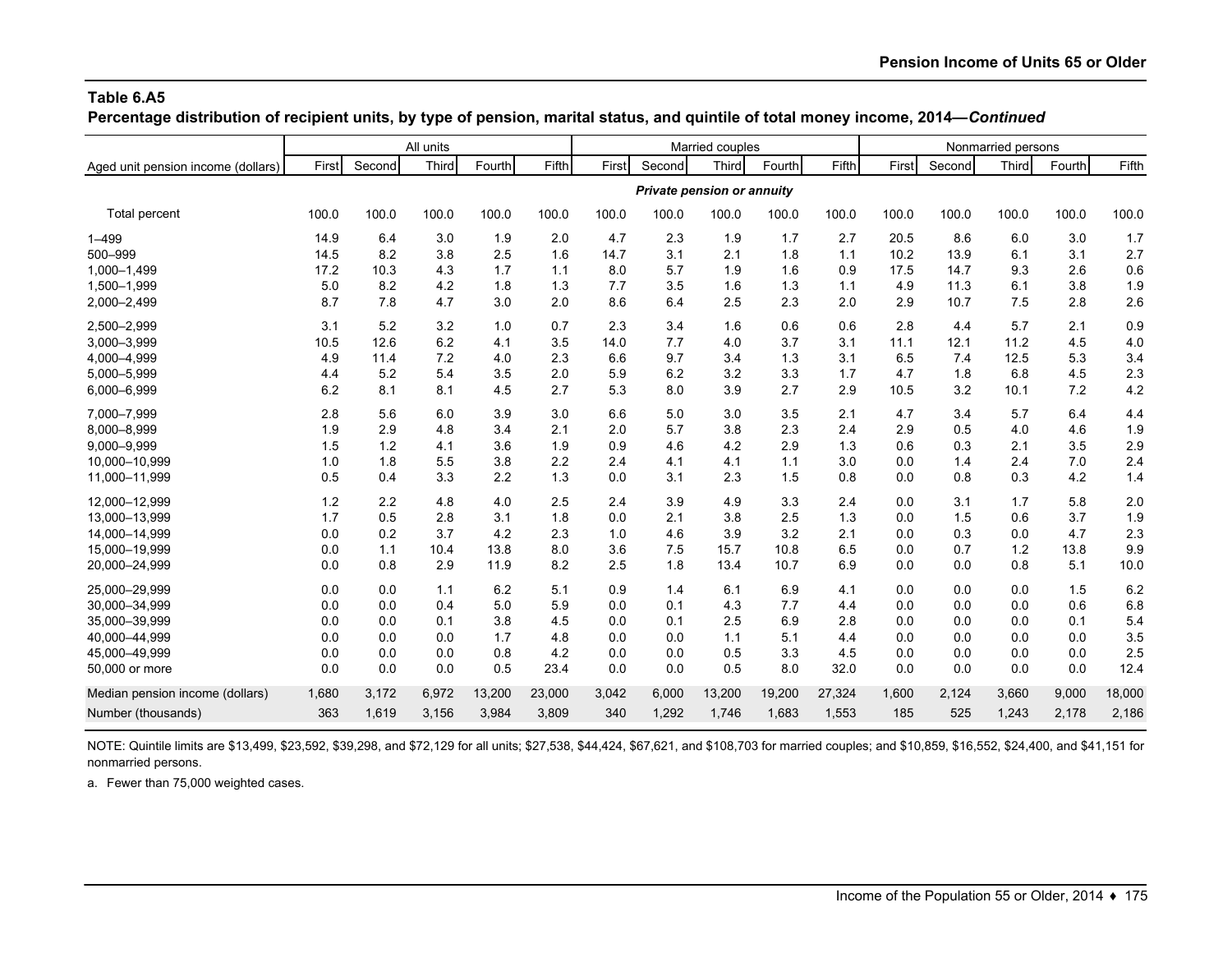# **Family Pension Income of Aged Persons**

#### **Table 6.B1**

**Percentage distribution of persons in recipient families, by sex, type of pension, and age, 2014**

|                                 |           | All persons |             |           | Men                     |             |           | Women     |             |
|---------------------------------|-----------|-------------|-------------|-----------|-------------------------|-------------|-----------|-----------|-------------|
| Family pension income (dollars) | $55 - 61$ | $62 - 64$   | 65 or older | $55 - 61$ | $62 - 64$               | 65 or older | $55 - 61$ | $62 - 64$ | 65 or older |
|                                 |           |             |             |           | <b>Employer pension</b> |             |           |           |             |
| Total percent                   | 100.0     | 100.0       | 100.0       | 100.0     | 100.0                   | 100.0       | 100.0     | 100.0     | 100.0       |
| $1 - 499$                       | 1.9       | 1.3         | 1.7         | 1.8       | 1.5                     | 1.5         | 1.9       | 1.1       | 2.0         |
| 500-999                         | 2.3       | 1.7         | 2.4         | 2.0       | 1.5                     | 1.9         | 2.4       | 1.9       | 2.8         |
| 1,000-1,499                     | 2.4       | 1.9         | 2.6         | 2.9       | 1.6                     | 2.3         | 2.0       | 2.1       | 2.9         |
| 1,500-1,999                     | 2.0       | 0.8         | 2.1         | 1.9       | 0.4                     | 1.6         | 2.1       | 1.0       | 2.6         |
| 2,000-2,499                     | 2.5       | 2.8         | 2.7         | 2.3       | 2.0                     | 2.3         | 2.7       | 3.6       | 3.0         |
| 2,500-2,999                     | 1.3       | 0.8         | 1.5         | 1.4       | 0.7                     | 1.3         | 1.2       | 1.0       | 1.6         |
| 3,000-3,999                     | 4.1       | 3.6         | 4.2         | 4.5       | 4.3                     | 3.9         | 3.8       | 3.0       | 4.4         |
| 4,000-4,999                     | 3.0       | 3.4         | 3.7         | 2.1       | 2.6                     | 3.3         | 3.7       | 4.1       | 4.1         |
| 5,000-5,999                     | 3.2       | 2.7         | 3.0         | 3.3       | 2.5                     | 2.8         | 3.2       | 2.9       | 3.2         |
| 6,000-6,999                     | 2.9       | 4.1         | 3.8         | 2.8       | 4.1                     | 3.5         | 2.9       | 4.1       | 3.9         |
| 7,000-7,999                     | 3.0       | 2.7         | 3.4         | 2.7       | 2.5                     | 3.2         | 3.2       | 2.8       | 3.6         |
| 8,000-8,999                     | 2.5       | 2.3         | 2.8         | 2.9       | 1.3                     | 2.5         | 2.2       | 3.0       | 3.1         |
| 9,000-9,999                     | 1.9       | 2.6         | 2.5         | 1.8       | 1.9                     | 2.4         | 2.0       | 3.2       | 2.6         |
| 10,000-10,999                   | 3.3       | 2.3         | 2.9         | 3.3       | 2.1                     | 2.6         | 3.3       | 2.4       | 3.2         |
| 11,000-11,999                   | 1.7       | 1.8         | 1.8         | 1.5       | 2.2                     | 1.5         | 1.9       | 1.4       | 2.0         |
| 12,000-12,999                   | 3.2       | 4.1         | 3.1         | 3.0       | 4.2                     | 3.1         | 3.4       | 3.9       | 3.1         |
| 13,000-13,999                   | 1.9       | 2.0         | $2.2\,$     | 2.0       | 2.0                     | 2.2         | 1.9       | 1.9       | 2.1         |
| 14,000-14,999                   | 2.6       | 1.9         | 2.8         | 2.8       | 1.5                     | 2.7         | 2.4       | 2.3       | 2.8         |
| 15,000-19,999                   | 8.0       | 10.0        | 9.5         | 8.2       | 12.2                    | 9.3         | 7.9       | 8.3       | 9.6         |
| 20,000-24,999                   | 8.1       | 7.7         | $7.5\,$     | 7.8       | 8.8                     | 7.7         | 8.4       | 6.8       | 7.3         |
| 25,000-29,999                   | 3.5       | 6.1         | 5.1         | 2.7       | 5.5                     | 5.7         | 4.0       | 6.7       | 4.5         |
| 30,000-34,999                   | $5.0\,$   | 5.7         | 4.3         | 4.4       | 6.8                     | 4.7         | 5.4       | 4.9       | 4.1         |
| 35,000-39,999                   | 5.9       | 5.0         | 4.2         | $6.2\,$   | 4.1                     | 4.7         | 5.7       | 5.7       | 3.8         |
| 40,000-44,999                   | 4.8       | 2.5         | 2.9         | 5.4       | 3.0                     | 3.3         | 4.3       | 2.2       | 2.7         |
| 45,000-49,999                   | 3.1       | 2.9         | 2.7         | 2.8       | 3.3                     | 3.1         | 3.3       | 2.5       | 2.3         |
| 50,000 or more                  | 16.1      | 17.3        | 14.7        | 17.4      | 17.4                    | 17.0        | 15.2      | 17.3      | 12.7        |
| Median family pension income    |           |             |             |           |                         |             |           |           |             |
| (dollars)                       | 17,500    | 18,000      | 15,396      | 17,412    | 19,176                  | 18,000      | 17,500    | 17,316    | 13,860      |
| Number (thousands)              | 4,739     | 3,247       | 21,922      | 2,029     | 1,439                   | 10,127      | 2,710     | 1,809     | 11,795      |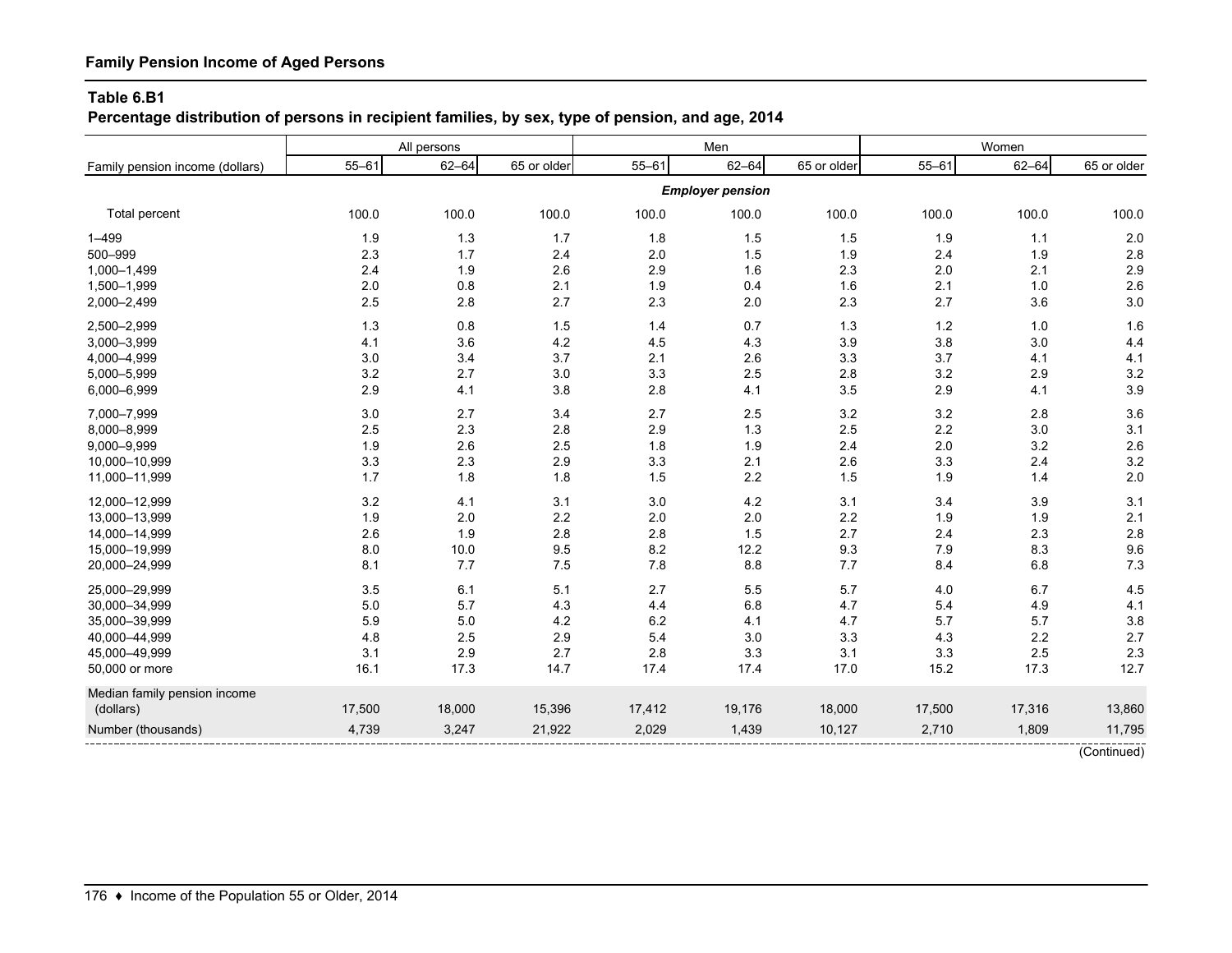**Percentage distribution of persons in recipient families, by sex, type of pension, and age, 2014—***Continued*

|                                 |           | All persons |             |           | Men                         |             |           | Women     |             |
|---------------------------------|-----------|-------------|-------------|-----------|-----------------------------|-------------|-----------|-----------|-------------|
| Family pension income (dollars) | $55 - 61$ | $62 - 64$   | 65 or older | $55 - 61$ | $62 - 64$                   | 65 or older | $55 - 61$ | $62 - 64$ | 65 or older |
|                                 |           |             |             |           | Government employee pension |             |           |           |             |
| Total percent                   | 100.0     | 100.0       | 100.0       | 100.0     | 100.0                       | 100.0       | 100.0     | 100.0     | 100.0       |
| $1 - 499$                       | 5.9       | 6.3         | 4.7         | 6.5       | 3.9                         | 4.5         | 5.4       | 8.4       | 4.8         |
| 500-999                         | 1.3       | 0.6         | 1.2         | 1.1       | 0.6                         | 1.2         | 1.4       | 0.6       | $1.2$       |
| 1,000-1,499                     | 1.3       | 2.4         | 2.0         | 1.4       | 2.1                         | 1.8         | 1.2       | 2.6       | 2.1         |
| 1,500-1,999                     | 0.9       | 1.4         | 1.0         | 0.7       | 0.8                         | 1.2         | 1.0       | 2.0       | 0.8         |
| 2,000-2,499                     | 2.3       | 1.4         | 2.2         | 0.9       | 1.9                         | 2.0         | 3.3       | 1.1       | 2.5         |
| 2,500-2,999                     | 1.4       | 0.5         | $1.2$       | $1.2$     | 1.0                         | 1.0         | 1.6       | 0.0       | 1.3         |
| 3,000-3,999                     | 2.1       | 2.0         | 2.7         | 1.8       | 2.5                         | 2.6         | 2.4       | 1.6       | 2.9         |
| 4,000-4,999                     | 4.2       | 2.9         | 3.0         | 5.2       | 3.3                         | 2.6         | 3.5       | 2.6       | 3.3         |
| 5,000-5,999                     | $1.2$     | 1.3         | 1.5         | 1.6       | 1.1                         | 1.0         | 1.0       | 1.4       | 1.8         |
| 6,000-6,999                     | 1.2       | 3.9         | 3.4         | 1.5       | 3.4                         | 3.1         | 1.0       | 4.4       | 3.6         |
| 7,000-7,999                     | 1.7       | 3.0         | 2.3         | 0.9       | 2.3                         | 2.2         | 2.3       | 3.6       | 2.3         |
| 8,000-8,999                     | 2.3       | 1.4         | 2.6         | 2.5       | 2.2                         | 2.0         | 2.2       | 0.7       | 3.1         |
| 9,000-9,999                     | 2.4       | 1.2         | 2.6         | 2.3       | 0.9                         | 2.6         | 2.5       | 1.4       | 2.7         |
| 10,000-10,999                   | 3.1       | 4.0         | 2.5         | 2.6       | 3.9                         | 2.1         | 3.5       | 4.1       | 2.7         |
| 11,000-11,999                   | 1.4       | $1.2$       | 2.1         | 1.4       | 1.1                         | 1.4         | 1.5       | 1.3       | 2.7         |
| 12,000-12,999                   | 2.7       | 4.1         | 3.1         | 1.3       | 5.4                         | 2.7         | 3.8       | 2.9       | 3.3         |
| 13,000-13,999                   | 2.5       | 2.1         | 2.3         | 2.3       | 2.8                         | 2.4         | 2.7       | 1.4       | 2.3         |
| 14,000-14,999                   | 2.3       | 3.9         | 3.5         | 2.3       | 3.6                         | 3.0         | 2.3       | 4.1       | 3.9         |
| 15,000-19,999                   | 8.5       | 8.0         | 9.8         | 8.6       | 8.2                         | 9.5         | 8.4       | 7.9       | 10.0        |
| 20,000-24,999                   | 9.0       | 8.2         | 7.4         | 9.7       | 7.7                         | 7.2         | 8.5       | 8.7       | 7.5         |
| 25,000-29,999                   | 3.1       | 5.3         | 4.9         | 2.4       | 6.0                         | 4.7         | 3.7       | 4.6       | 5.0         |
| 30,000-34,999                   | 7.0       | 6.1         | 5.2         | 7.7       | 6.4                         | 5.3         | 6.5       | 5.9       | 5.2         |
| 35,000-39,999                   | 7.7       | 5.7         | 5.9         | 7.1       | 5.0                         | 7.0         | 8.1       | 6.3       | $5.0$       |
| 40,000-44,999                   | 5.6       | 3.2         | 4.4         | 6.5       | 3.8                         | 5.0         | 4.9       | 2.8       | 3.8         |
| 45,000-49,999                   | 3.8       | 3.5         | 3.8         | 4.6       | 3.0                         | 4.4         | 3.2       | 4.0       | 3.3         |
| 50,000 or more                  | 15.0      | 16.2        | 14.8        | 15.9      | 17.2                        | 17.2        | 14.3      | 15.3      | 12.8        |
| Median family pension income    |           |             |             |           |                             |             |           |           |             |
| (dollars)                       | 20,400    | 18,001      | 18,000      | 21,000    | 19,200                      | 20,400      | 19,680    | 18,000    | 16,356      |
| Number (thousands)              | 2,063     | 1,425       | 7,993       | 884       | 665                         | 3,654       | 1,179     | 760       | 4,338       |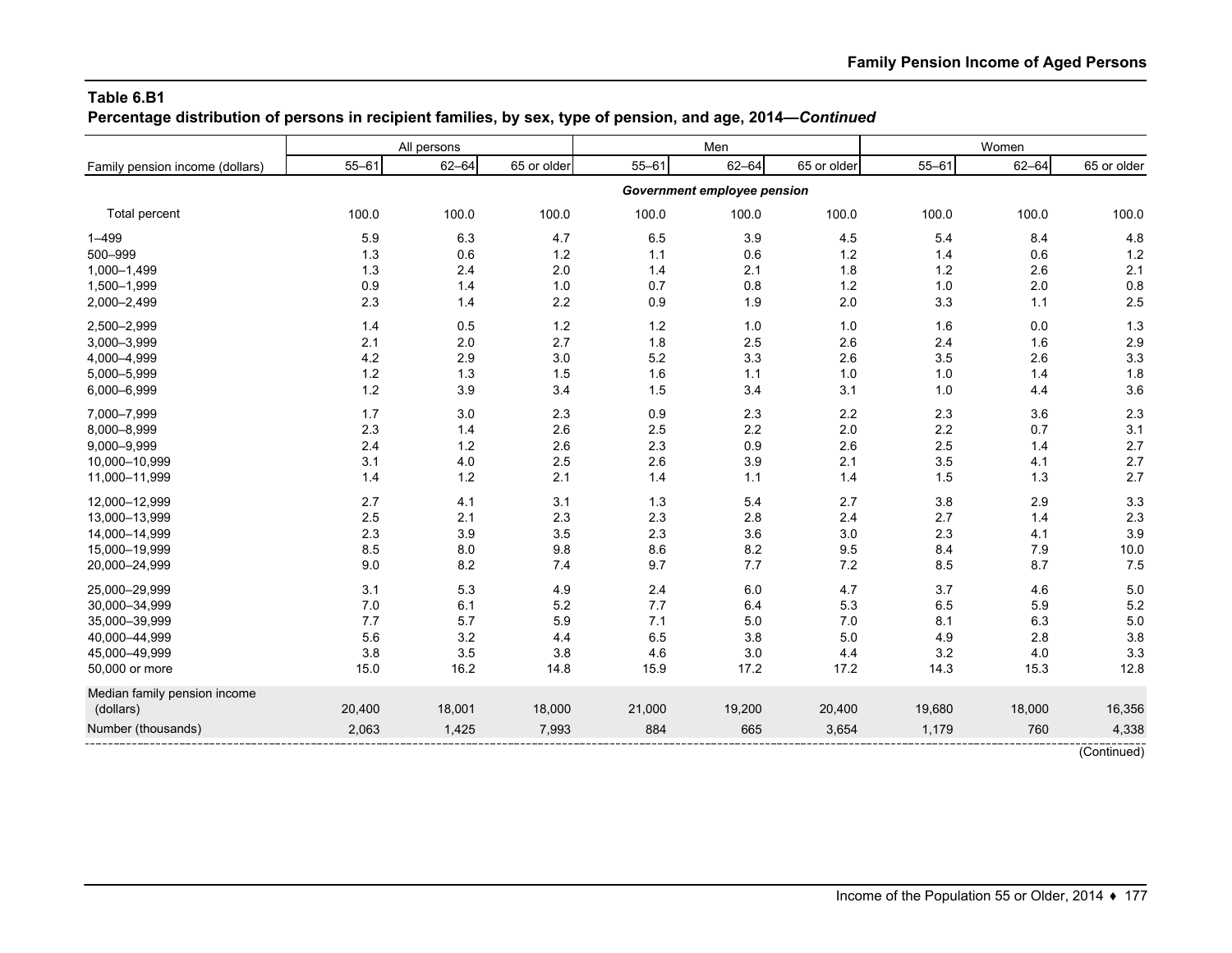# **Family Pension Income of Aged Persons**

#### **Table 6.B1**

**Percentage distribution of persons in recipient families, by sex, type of pension, and age, 2014—***Continued*

|                                 |           | All persons |             |           | Men                               |             |           | Women     |             |
|---------------------------------|-----------|-------------|-------------|-----------|-----------------------------------|-------------|-----------|-----------|-------------|
| Family pension income (dollars) | $55 - 61$ | $62 - 64$   | 65 or older | $55 - 61$ | $62 - 64$                         | 65 or older | $55 - 61$ | $62 - 64$ | 65 or older |
|                                 |           |             |             |           | <b>Private pension or annuity</b> |             |           |           |             |
| Total percent                   | 100.0     | 100.0       | 100.0       | 100.0     | 100.0                             | 100.0       | 100.0     | 100.0     | 100.0       |
| 1-499                           | 2.7       | 1.9         | 2.9         | 2.2       | 2.9                               | 2.4         | 3.1       | 1.1       | 3.3         |
| 500-999                         | 3.0       | 2.3         | 3.3         | 2.6       | 1.8                               | 2.6         | 3.2       | 2.6       | 3.8         |
| 1,000-1,499                     | 3.6       | 3.0         | 3.4         | 3.9       | 3.1                               | $2.8\,$     | 3.4       | 2.9       | 3.8         |
| 1,500-1,999                     | 2.6       | $1.2$       | 2.9         | 2.4       | 1.1                               | 2.1         | 2.7       | 1.3       | 3.6         |
| 2,000-2,499                     | 3.0       | 3.8         | 3.7         | 2.7       | 3.3                               | 3.4         | 3.3       | 4.2       | 3.9         |
| 2,500-2,999                     | 1.9       | 1.6         | 1.9         | 2.4       | 1.5                               | 1.7         | 1.5       | 1.7       | 2.0         |
| 3,000-3,999                     | 5.3       | 5.3         | 5.5         | 6.0       | 6.0                               | 5.1         | 4.9       | 4.7       | 5.9         |
| 4,000-4,999                     | 4.5       | 4.7         | 4.8         | 4.3       | 3.9                               | 4.2         | 4.7       | 5.2       | 5.3         |
| 5,000-5,999                     | 4.0       | 3.6         | 3.7         | 3.8       | 3.0                               | 3.5         | 4.1       | 4.1       | 3.9         |
| 6,000-6,999                     | 4.3       | 6.2         | 5.0         | 3.1       | 7.5                               | 4.7         | 5.2       | 5.1       | 5.2         |
| 7,000-7,999                     | 3.8       | 3.1         | 4.0         | 3.9       | 2.5                               | $3.9\,$     | 3.8       | 3.5       | 4.1         |
| 8,000-8,999                     | 3.0       | 3.2         | 3.3         | 3.5       | 2.0                               | 3.1         | 2.7       | 4.1       | 3.4         |
| 9,000-9,999                     | 2.6       | 3.4         | 3.0         | 2.5       | 2.9                               | 3.0         | 2.6       | 3.7       | 3.0         |
| 10,000-10,999                   | 4.4       | 3.1         | 3.3         | 4.9       | 3.0                               | $3.2\,$     | 4.0       | 3.2       | 3.4         |
| 11,000-11,999                   | 1.5       | 1.5         | 1.9         | 1.4       | 1.6                               | 1.8         | 1.5       | 1.4       | 2.1         |
| 12,000-12,999                   | 3.9       | 4.4         | 3.4         | 4.1       | 3.6                               | 3.7         | 3.8       | 5.1       | 3.1         |
| 13,000-13,999                   | 2.2       | 2.9         | 2.4         | 2.5       | 4.1                               | 2.2         | 2.0       | 1.9       | 2.5         |
| 14,000-14,999                   | 2.6       | 1.6         | 3.0         | 2.7       | 1.3                               | $3.2\,$     | 2.4       | 1.9       | 2.8         |
| 15,000-19,999                   | 7.0       | 10.0        | 9.6         | 6.9       | 11.8                              | 9.9         | 7.0       | 8.6       | 9.4         |
| 20,000-24,999                   | 7.0       | 6.6         | 7.4         | 6.2       | 7.5                               | 8.4         | 7.6       | 5.9       | 6.6         |
| 25,000-29,999                   | 2.8       | 4.7         | 3.9         | 2.0       | 4.5                               | 4.5         | 3.4       | 4.8       | 3.5         |
| 30,000-34,999                   | 3.8       | 4.6         | 3.6         | 4.0       | 5.0                               | 3.9         | 3.7       | 4.3       | 3.3         |
| 35,000-39,999                   | 4.9       | 3.2         | 2.6         | 5.2       | 2.2                               | 2.9         | 4.8       | 3.9       | 2.3         |
| 40,000-44,999                   | 3.7       | 1.8         | $2.2\,$     | 4.8       | 1.6                               | 2.7         | 2.9       | 1.9       | 1.7         |
| 45,000-49,999                   | 1.7       | 2.5         | 1.6         | 1.3       | 2.8                               | 1.8         | 2.1       | 2.3       | 1.4         |
| 50,000 or more                  | 10.1      | 10.0        | 7.8         | 10.9      | 9.4                               | 9.3         | 9.5       | 10.5      | 6.6         |
| Median family pension income    |           |             |             |           |                                   |             |           |           |             |
| (dollars)                       | 11,775    | 12,000      | 10,800      | 12,000    | 13,200                            | 12,000      | 11,500    | 12,000    | 9,515       |
| Number (thousands)              | 3,547     | 2,529       | 18,793      | 1,510     | 1,095                             | 8,727       | 2,037     | 1,434     | 10,066      |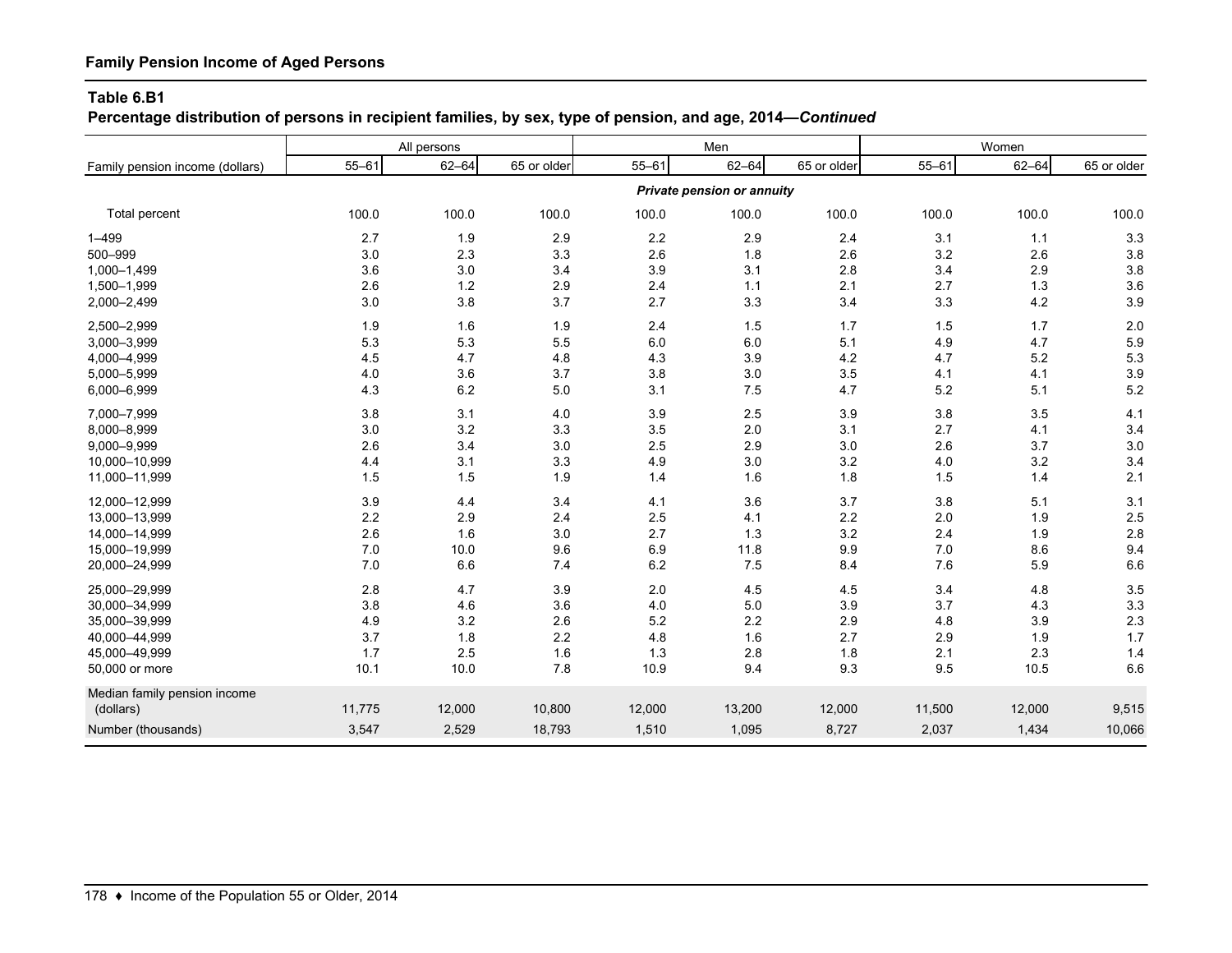**Percentage distribution of persons in recipient families, by type of pension, sex, and age, 2014**

|                                 |        | All persons |        |             |        | Men                     |        |             |        | Women     |        |             |
|---------------------------------|--------|-------------|--------|-------------|--------|-------------------------|--------|-------------|--------|-----------|--------|-------------|
| Family pension income (dollars) | 65-69  | $70 - 74$   | 75-79  | 80 or older | 65-69  | $70 - 74$               | 75-79  | 80 or older | 65-69  | $70 - 74$ | 75-79  | 80 or older |
|                                 |        |             |        |             |        | <b>Employer pension</b> |        |             |        |           |        |             |
| Total percent                   | 100.0  | 100.0       | 100.0  | 100.0       | 100.0  | 100.0                   | 100.0  | 100.0       | 100.0  | 100.0     | 100.0  | 100.0       |
| $1 - 499$                       | 1.5    | 1.9         | 2.1    | 1.7         | 1.3    | 1.9                     | 1.9    | 0.9         | 1.6    | 1.8       | 2.3    | 2.2         |
| 500-999                         | 2.1    | 2.5         | 2.7    | 2.2         | 1.8    | 2.2                     | 1.8    | 1.6         | 2.4    | 2.8       | 3.4    | 2.6         |
| 1,000-1,499                     | 2.1    | 3.0         | 2.9    | 2.6         | 1.6    | 3.0                     | 2.5    | 2.2         | 2.5    | 3.0       | 3.3    | 2.9         |
| 1,500-1,999                     | 1.9    | 1.9         | 2.1    | 2.7         | 1.3    | 1.4                     | 1.4    | 2.3         | 2.3    | 2.3       | 2.7    | 3.0         |
| 2,000-2,499                     | 2.8    | 2.1         | 2.5    | 3.3         | 2.5    | 1.9                     | 2.0    | 2.6         | 3.0    | 2.2       | 2.9    | 3.7         |
| 2,500-2,999                     | 0.9    | 1.8         | 2.2    | 1.3         | 0.9    | 1.4                     | 1.9    | 1.0         | 0.9    | 2.1       | 2.4    | 1.5         |
| 3,000-3,999                     | 4.0    | 3.7         | 3.9    | 5.2         | 3.9    | 3.8                     | 3.8    | 4.1         | 4.0    | 3.7       | 4.0    | 6.0         |
| 4,000-4,999                     | 3.4    | 3.6         | 4.0    | 4.0         | 2.8    | 2.9                     | 4.4    | 3.5         | 3.8    | 4.2       | 3.6    | 4.5         |
| 5,000-5,999                     | 2.8    | 3.1         | 2.8    | 3.6         | 2.4    | 3.2                     | 2.5    | 3.1         | 3.1    | 2.9       | 3.0    | 3.9         |
| 6,000-6,999                     | 3.2    | 3.9         | 3.9    | 4.3         | 3.3    | 2.9                     | 4.3    | 4.0         | 3.0    | 4.8       | 3.5    | 4.5         |
| 7,000-7,999                     | 3.1    | 3.2         | 4.2    | 3.3         | 3.3    | 3.0                     | 4.1    | 2.4         | 3.0    | 3.3       | 4.4    | 4.0         |
| 8,000-8,999                     | 2.4    | 2.5         | 3.0    | 3.4         | 2.6    | 1.9                     | 2.6    | 3.1         | 2.3    | 3.1       | 3.4    | 3.7         |
| 9,000-9,999                     | 2.6    | 2.0         | 2.5    | 2.9         | 2.8    | 2.1                     | 1.9    | 2.8         | 2.5    | 2.0       | 3.0    | 3.0         |
| 10,000-10,999                   | 3.5    | 2.6         | 2.6    | 2.9         | 3.5    | 2.3                     | 1.6    | 2.5         | 3.4    | 2.8       | 3.4    | 3.3         |
| 11,000-11,999                   | 1.8    | 1.9         | 1.6    | 1.6         | 1.5    | 1.8                     | $1.1$  | 1.3         | 2.1    | 2.0       | 2.1    | 1.9         |
| 12,000-12,999                   | 3.2    | 2.9         | 2.5    | 3.6         | 3.7    | 2.8                     | 2.7    | 2.9         | 2.7    | 3.0       | 2.3    | 4.1         |
| 13,000-13,999                   | 2.0    | 1.7         | 1.9    | 2.9         | 2.4    | 1.5                     | 1.9    | 3.0         | 1.7    | 1.9       | 1.9    | 2.9         |
| 14,000-14,999                   | 2.8    | 2.7         | 2.6    | 2.9         | 3.5    | 2.3                     | 2.1    | 2.5         | 2.3    | 3.0       | 3.1    | 3.2         |
| 15,000-19,999                   | 9.2    | 9.1         | 9.8    | 10.0        | 8.0    | 9.6                     | 10.1   | 10.2        | 10.3   | 8.8       | 9.6    | 9.8         |
| 20,000-24,999                   | 7.2    | 8.2         | 7.0    | 7.6         | 6.7    | 9.0                     | 7.7    | 7.7         | 7.6    | 7.5       | 6.4    | 7.5         |
| 25,000-29,999                   | 4.7    | 4.9         | 5.6    | 5.2         | 5.0    | 5.3                     | 5.8    | 7.1         | 4.5    | 4.5       | 5.5    | 3.8         |
| 30,000-34,999                   | 4.7    | 4.3         | 4.7    | 3.6         | 4.7    | 4.9                     | 4.9    | 4.1         | 4.8    | 3.7       | 4.6    | 3.2         |
| 35,000-39,999                   | 4.5    | 4.5         | 4.2    | 3.7         | 5.2    | 4.8                     | 4.6    | 4.1         | 3.8    | 4.3       | 3.7    | 3.3         |
| 40,000-44,999                   | 3.3    | 3.1         | 2.8    | 2.4         | 3.5    | 3.5                     | 3.2    | 2.9         | 3.1    | 2.9       | 2.5    | 2.1         |
| 45,000-49,999                   | 3.3    | 2.5         | 2.0    | 2.6         | 3.3    | 3.1                     | 2.1    | 3.8         | 3.4    | 2.1       | 1.9    | 1.7         |
| 50,000 or more                  | 17.1   | 16.3        | 13.9   | 10.5        | 18.6   | 17.5                    | 17.1   | 14.2        | 15.7   | 15.2      | 11.1   | 7.7         |
| Median family pension income    |        |             |        |             |        |                         |        |             |        |           |        |             |
| (dollars)                       | 16,800 | 16,800      | 15,000 | 13,200      | 18,000 | 18,600                  | 17,628 | 16,800      | 16,752 | 14,400    | 13,077 | 11,616      |
| Number (thousands)              | 6,771  | 5,709       | 4,140  | 5,303       | 3,180  | 2,677                   | 1,974  | 2,295       | 3,590  | 3,031     | 2,166  | 3,007       |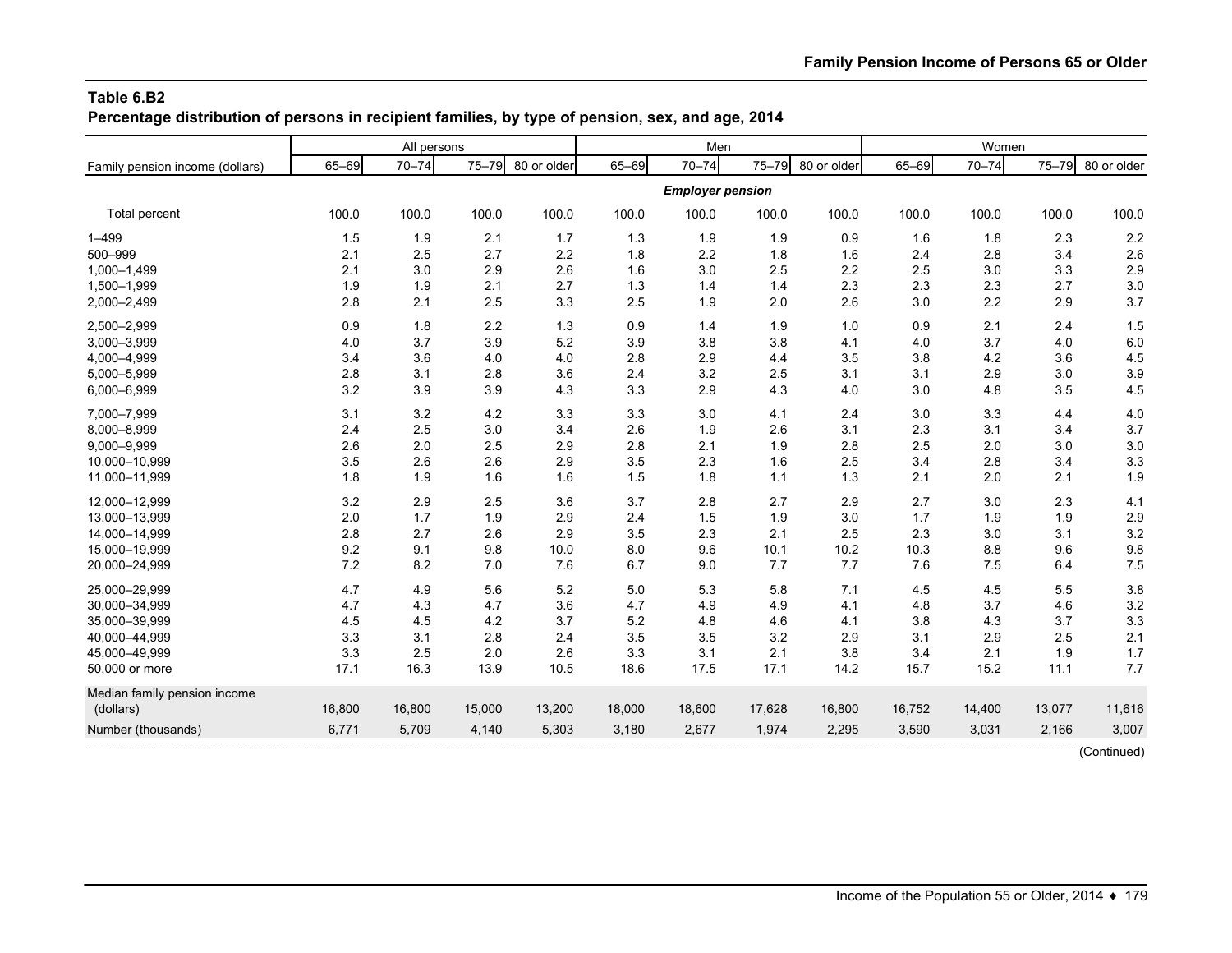**Percentage distribution of persons in recipient families, by type of pension, sex, and age, 2014—***Continued*

|                                 |        | All persons |        |             |        | Men                         |        |             |        | Women     |        |             |
|---------------------------------|--------|-------------|--------|-------------|--------|-----------------------------|--------|-------------|--------|-----------|--------|-------------|
| Family pension income (dollars) | 65-69  | $70 - 74$   | 75-79  | 80 or older | 65-69  | $70 - 74$                   | 75-79  | 80 or older | 65-69  | $70 - 74$ | 75-79  | 80 or older |
|                                 |        |             |        |             |        | Government employee pension |        |             |        |           |        |             |
| Total percent                   | 100.0  | 100.0       | 100.0  | 100.0       | 100.0  | 100.0                       | 100.0  | 100.0       | 100.0  | 100.0     | 100.0  | 100.0       |
| $1 - 499$                       | 5.0    | 4.7         | 4.9    | 3.8         | 5.4    | 4.0                         | 3.3    | 4.7         | 4.7    | 5.4       | 6.5    | 3.1         |
| 500-999                         | 0.8    | 1.0         | 1.2    | 2.0         | 0.8    | 1.1                         | 0.8    | 2.0         | 0.8    | 0.9       | 1.5    | 1.9         |
| 1,000-1,499                     | 1.5    | 2.1         | 1.8    | 2.7         | 1.5    | 1.9                         | 1.8    | 2.4         | 1.4    | 2.2       | 1.8    | 2.9         |
| 1,500-1,999                     | 1.3    | 1.1         | 0.9    | 0.7         | 1.6    | 1.3                         | 0.7    | 0.9         | 1.0    | 0.8       | 1.0    | 0.5         |
| 2,000-2,499                     | 2.2    | 2.7         | 1.9    | 2.1         | 1.9    | 2.8                         | 1.0    | 1.9         | 2.4    | 2.6       | 2.7    | 2.3         |
| 2,500-2,999                     | 1.4    | 1.6         | 1.0    | 0.4         | 1.2    | 1.5                         | 0.9    | 0.2         | 1.6    | 1.7       | 1.1    | 0.6         |
| 3,000-3,999                     | 2.0    | 2.3         | 3.7    | 3.5         | 2.2    | 2.1                         | 4.0    | 2.7         | 1.9    | 2.5       | 3.4    | 4.2         |
| 4,000-4,999                     | 2.4    | 2.2         | 3.8    | 4.0         | 1.3    | 2.5                         | 4.5    | 3.1         | 3.4    | 1.9       | 3.2    | 4.7         |
| 5,000-5,999                     | 0.9    | 2.2         | 1.4    | 1.5         | 0.4    | 1.5                         | 1.8    | 0.7         | 1.4    | 2.7       | 1.0    | 2.1         |
| 6,000-6,999                     | 3.3    | 2.9         | 3.0    | 4.3         | 3.6    | 1.6                         | 3.3    | 3.6         | 3.0    | 3.9       | 2.7    | 4.9         |
| 7,000-7,999                     | 3.3    | 1.1         | 1.6    | 2.7         | 4.0    | 1.1                         | 1.5    | 1.4         | 2.7    | 1.0       | 1.7    | 3.6         |
| 8,000-8,999                     | 2.9    | 2.3         | 2.7    | 2.4         | 2.9    | 1.2                         | 2.4    | 1.4         | 2.9    | 3.2       | 3.0    | 3.2         |
| 9,000-9,999                     | 3.4    | 3.1         | 1.9    | 1.6         | 3.5    | 2.8                         | 1.8    | 1.5         | 3.4    | 3.3       | 1.9    | 1.6         |
| 10,000-10,999                   | 2.2    | 1.6         | 2.6    | 3.8         | 2.1    | 1.9                         | 1.8    | 2.9         | 2.3    | 1.3       | 3.3    | 4.4         |
| 11,000-11,999                   | 1.8    | 2.1         | 2.4    | 2.4         | $1.2$  | $1.2$                       | 2.3    | 1.1         | 2.3    | 2.9       | 2.4    | 3.3         |
| 12,000-12,999                   | 2.7    | 3.2         | 2.7    | 3.8         | 2.7    | 2.1                         | 2.6    | 3.6         | 2.7    | 4.1       | 2.7    | 3.9         |
| 13,000-13,999                   | 2.5    | 1.6         | 2.7    | 2.7         | 2.4    | 1.1                         | 3.4    | 3.0         | 2.6    | 2.0       | 2.0    | 2.4         |
| 14,000-14,999                   | 4.2    | 3.0         | 3.4    | 3.2         | 3.2    | 3.6                         | 2.9    | 2.3         | 5.1    | 2.5       | 3.9    | 3.8         |
| 15,000-19,999                   | 8.9    | 9.0         | 12.2   | 10.1        | 8.7    | 7.4                         | 12.1   | 11.2        | 9.2    | 10.3      | 12.3   | 9.4         |
| 20,000-24,999                   | 6.0    | 8.3         | 5.9    | 9.6         | 6.7    | 8.8                         | 5.0    | 8.0         | 5.3    | 7.8       | 6.8    | 10.8        |
| 25,000-29,999                   | 4.3    | 5.1         | 5.7    | 4.9         | 3.7    | 5.6                         | 5.1    | 5.0         | 4.8    | 4.7       | 6.2    | 4.8         |
| 30,000-34,999                   | 5.3    | 6.0         | 5.3    | 4.3         | 4.7    | 7.6                         | 5.0    | 3.9         | 5.7    | 4.7       | 5.6    | 4.6         |
| 35,000-39,999                   | 6.9    | 6.4         | 5.1    | 4.8         | 8.5    | 7.6                         | 5.6    | 5.4         | 5.4    | 5.4       | 4.6    | 4.4         |
| 40,000-44,999                   | 4.1    | 4.3         | 4.8    | 4.5         | 3.9    | 5.0                         | 5.1    | 6.8         | 4.3    | 3.6       | 4.5    | 2.7         |
| 45,000-49,999                   | 4.2    | 2.9         | 3.7    | 4.3         | 3.9    | 3.7                         | 3.4    | 7.1         | 4.4    | 2.2       | 4.1    | 2.2         |
| 50,000 or more                  | 16.5   | 17.6        | 13.9   | 10.1        | 18.1   | 19.0                        | 18.0   | 13.2        | 15.2   | 16.4      | 10.1   | 7.7         |
| Median family pension income    |        |             |        |             |        |                             |        |             |        |           |        |             |
| (dollars)                       | 18,000 | 20,400      | 17,700 | 16,600      | 19,796 | 24,000                      | 18,240 | 19,800      | 17,093 | 17,436    | 16,356 | 14,400      |
| Number (thousands)              | 2,695  | 2,017       | 1,419  | 1,861       | 1,244  | 926                         | 680    | 804         | 1,451  | 1,092     | 739    | 1,057       |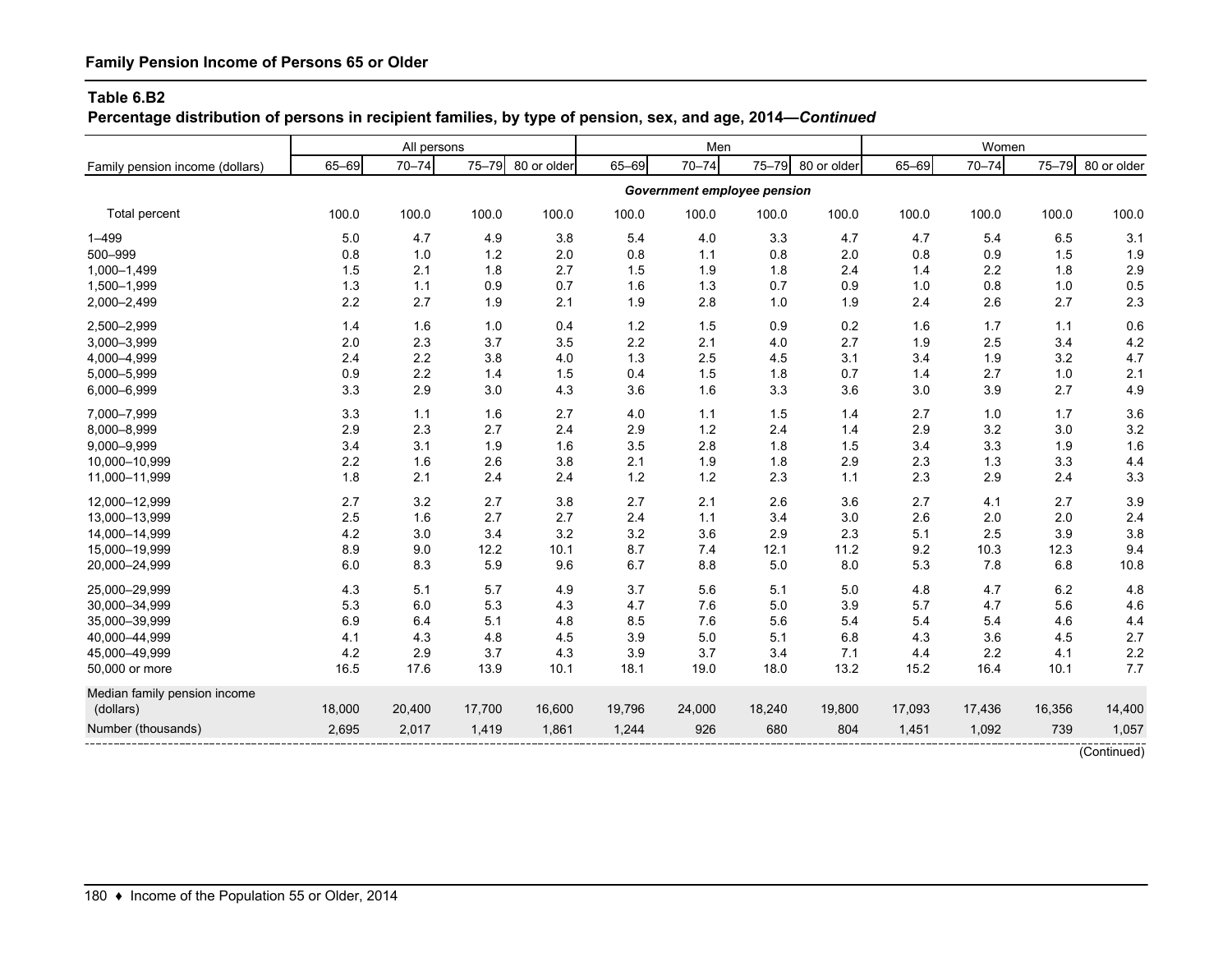**Percentage distribution of persons in recipient families, by type of pension, sex, and age, 2014—***Continued*

|                                 |        | All persons |        |             |        | Men                        |           |             |        | Women     |           |             |
|---------------------------------|--------|-------------|--------|-------------|--------|----------------------------|-----------|-------------|--------|-----------|-----------|-------------|
| Family pension income (dollars) | 65-69  | $70 - 74$   | 75-79  | 80 or older | 65-69  | $70 - 74$                  | $75 - 79$ | 80 or older | 65-69  | $70 - 74$ | $75 - 79$ | 80 or older |
|                                 |        |             |        |             |        | Private pension or annuity |           |             |        |           |           |             |
| Total percent                   | 100.0  | 100.0       | 100.0  | 100.0       | 100.0  | 100.0                      | 100.0     | 100.0       | 100.0  | 100.0     | 100.0     | 100.0       |
| $1 - 499$                       | 2.3    | 3.2         | 3.3    | 2.9         | 1.9    | 3.0                        | 3.2       | 1.8         | 2.6    | 3.5       | 3.4       | 3.8         |
| 500-999                         | 3.2    | 3.5         | 3.3    | 3.1         | 2.9    | 2.9                        | 2.3       | 2.2         | 3.4    | 4.1       | 4.3       | 3.8         |
| 1,000-1,499                     | 2.7    | 3.9         | 3.7    | 3.3         | 2.1    | 3.7                        | 3.3       | 2.4         | 3.3    | 4.0       | 4.1       | 4.1         |
| 1,500-1,999                     | 2.5    | 2.3         | 2.8    | 4.1         | 1.6    | 1.6                        | 2.0       | 3.3         | 3.4    | 2.8       | 3.5       | 4.8         |
| 2,000-2,499                     | 3.8    | 2.7         | 3.5    | 4.8         | 3.5    | 2.6                        | 2.8       | 4.8         | 4.0    | 2.8       | 4.2       | 4.8         |
| 2,500-2,999                     | 1.1    | 2.5         | 2.4    | 1.7         | 1.2    | 2.2                        | 2.4       | 1.3         | 1.1    | 2.8       | 2.5       | 2.0         |
| 3,000-3,999                     | 5.6    | 5.1         | 5.3    | 6.1         | 5.0    | 5.4                        | 5.2       | 4.7         | 6.1    | 4.8       | 5.5       | 7.2         |
| 4,000-4,999                     | 4.5    | 4.7         | 4.8    | 5.3         | 4.0    | 3.7                        | 4.8       | 4.6         | 4.9    | 5.6       | 4.7       | 5.9         |
| 5,000-5,999                     | 3.7    | 3.6         | 3.1    | 4.3         | 3.5    | 3.5                        | 2.6       | 4.1         | 3.8    | 3.7       | 3.6       | 4.5         |
| 6,000-6,999                     | 3.8    | 5.3         | 5.5    | 5.7         | 3.8    | 4.7                        | 5.4       | 5.5         | 3.8    | 5.8       | 5.6       | 5.8         |
| 7,000-7,999                     | 3.7    | 3.9         | 4.5    | 4.1         | 3.7    | 4.0                        | 4.6       | 3.6         | 3.7    | 3.9       | 4.5       | 4.6         |
| 8,000-8,999                     | 3.0    | 2.9         | 3.2    | 4.0         | 3.4    | 2.4                        | 2.6       | 4.0         | 2.7    | 3.3       | 3.7       | 4.0         |
| 9,000-9,999                     | 2.8    | 2.4         | 3.3    | 3.7         | 3.0    | 2.6                        | 2.5       | 3.6         | 2.5    | 2.1       | 4.0       | 3.8         |
| 10,000-10,999                   | 4.0    | 2.9         | 3.0    | 3.2         | 4.0    | 2.8                        | 2.4       | 3.2         | 3.9    | 3.0       | 3.6       | 3.2         |
| 11,000-11,999                   | 2.1    | 1.9         | 1.9    | 1.8         | 1.8    | 1.9                        | 1.5       | 1.7         | 2.3    | 1.8       | 2.2       | 1.9         |
| 12.000-12.999                   | 3.9    | 3.1         | 2.8    | 3.6         | 4.6    | 3.5                        | 3.1       | 3.2         | 3.2    | 2.7       | 2.5       | 3.9         |
| 13,000-13,999                   | 2.6    | 2.2         | 1.8    | 2.7         | 2.6    | 1.9                        | 2.0       | 2.4         | 2.6    | 2.5       | 1.6       | 2.9         |
| 14,000-14,999                   | 3.2    | 3.1         | 3.1    | 2.6         | 3.9    | 2.8                        | 2.8       | 3.0         | 2.5    | 3.3       | 3.4       | 2.3         |
| 15,000-19,999                   | 8.8    | 9.4         | 10.6   | 10.2        | 7.7    | 10.3                       | 10.9      | 11.7        | 9.7    | 8.7       | 10.3      | 9.0         |
| 20,000-24,999                   | 7.5    | 8.1         | 6.7    | 7.1         | 7.4    | 9.7                        | 8.2       | 8.5         | 7.7    | 6.8       | 5.4       | 6.0         |
| 25,000-29,999                   | 4.4    | 3.8         | 4.6    | 2.9         | 4.6    | 4.2                        | 5.1       | 4.1         | 4.3    | 3.5       | 4.2       | 1.9         |
| 30,000-34,999                   | 4.0    | 3.8         | 3.7    | 2.7         | 4.0    | 4.0                        | 4.4       | 3.1         | 4.0    | 3.7       | 3.0       | 2.4         |
| 35,000-39,999                   | 3.0    | 3.0         | 2.0    | 2.1         | 3.9    | 2.7                        | 2.6       | 2.3         | 2.2    | 3.2       | 1.4       | 2.0         |
| 40,000-44,999                   | 2.8    | 1.8         | 2.6    | 1.5         | 3.4    | 2.0                        | 3.0       | 2.2         | 2.3    | 1.6       | 2.2       | 0.9         |
| 45,000-49,999                   | 2.1    | 2.1         | 1.0    | 0.7         | 2.5    | 2.5                        | 1.0       | 0.6         | 1.7    | 1.9       | 1.1       | 0.7         |
| 50,000 or more                  | 9.0    | 8.7         | 7.3    | 5.8         | 10.0   | 9.4                        | 9.3       | 8.1         | 8.2    | 8.1       | 5.5       | 4.0         |
| Median family pension income    |        |             |        |             |        |                            |           |             |        |           |           |             |
| (dollars)                       | 12,000 | 11,504      | 10,560 | 9,000       | 12,960 | 12,600                     | 12,492    | 11,400      | 11,500 | 10,128    | 9,000     | 7,696       |
| Number (thousands)              | 5,608  | 4,979       | 3,654  | 4,552       | 2,631  | 2,353                      | 1,736     | 2,007       | 2,977  | 2,626     | 1,918     | 2,545       |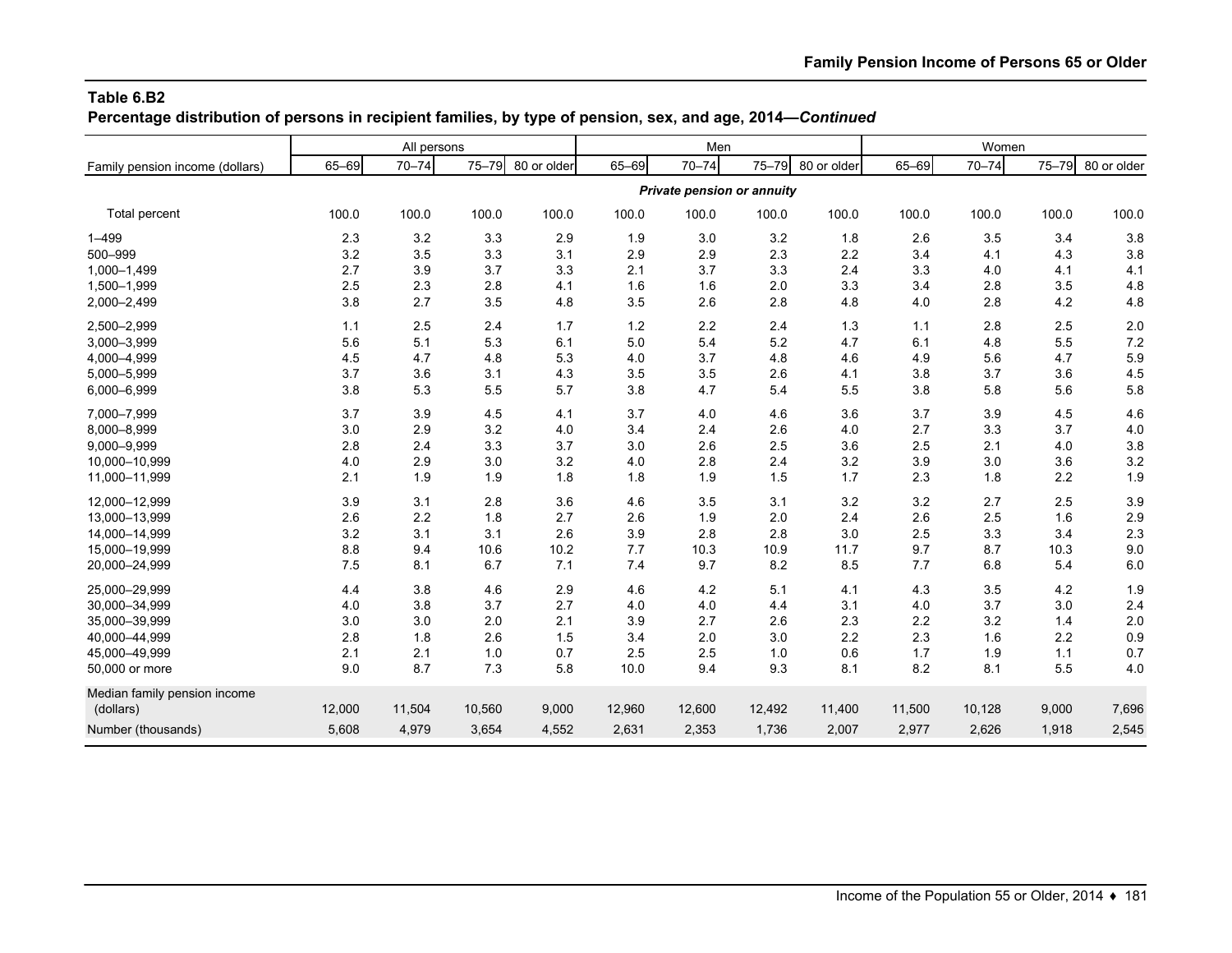**Percentage distribution of persons in recipient families, by type of pension, sex, and marital status, 2014**

|                                 |         |        | All persons      |        |         |         |        | Men                           |        |         |         |        | Women         |            |             |
|---------------------------------|---------|--------|------------------|--------|---------|---------|--------|-------------------------------|--------|---------|---------|--------|---------------|------------|-------------|
|                                 |         |        | Nonmarried       |        |         |         |        | Nonmarried                    |        |         |         |        |               | Nonmarried |             |
|                                 |         |        |                  |        | Never   |         |        |                               |        | Never   |         |        |               |            | Never       |
| Family pension income (dollars) | Married | Total  | Widowed Divorced |        | married | Married |        | <b>Total Widowed Divorced</b> |        | married | Married |        | Total Widowed | Divorced   | married     |
|                                 |         |        |                  |        |         |         |        | <b>Employer pension</b>       |        |         |         |        |               |            |             |
| Total percent                   | 100.0   | 100.0  | 100.0            | 100.0  | 100.0   | 100.0   | 100.0  | 100.0                         | 100.0  | 100.0   | 100.0   | 100.0  | 100.0         | 100.0      | 100.0       |
| $1 - 499$                       | 1.3     | 2.6    | 2.5              | 3.0    | 1.1     | 1.3     | 2.2    | 1.9                           | 3.4    | 1.6     | 1.3     | 2.7    | 2.6           | 2.7        | 0.6         |
| 500-999                         | 1.8     | 3.3    | 3.5              | 3.4    | 2.1     | 1.8     | 2.1    | 1.8                           | 3.2    | 1.2     | 1.8     | 3.9    | 4.1           | 3.6        | 2.8         |
| 1.000-1.499                     | 2.1     | 3.4    | 3.3              | 3.9    | 2.6     | 2.0     | 3.1    | 3.6                           | 3.1    | 1.2     | 2.3     | 3.6    | 3.2           | 4.4        | 3.9         |
| 1,500-1,999                     | 1.7     | 2.9    | 3.1              | 2.9    | 2.4     | 1.6     | 1.5    | 2.0                           | 1.6    | 0.0     | 1.8     | 3.5    | 3.4           | 3.8        | 4.6         |
| 2,000-2,499                     | 2.3     | 3.3    | 3.6              | 2.5    | 3.3     | 2.2     | 2.5    | 2.2                           | 2.0    | 5.7     | 2.3     | 3.7    | 4.1           | 2.8        | 1.2         |
| 2,500-2,999                     | 1.2     | 1.9    | 1.8              | 2.1    | 1.2     | 1.2     | 1.5    | 1.5                           | 2.0    | 0.0     | 1.2     | 2.1    | 1.9           | 2.3        | 2.3         |
| 3,000-3,999                     | 3.9     | 4.7    | 5.2              | 3.7    | 2.2     | 3.9     | 4.0    | 4.4                           | 2.4    | 2.9     | 3.9     | 5.0    | 5.5           | 4.7        | 1.5         |
| 4,000-4,999                     | 3.1     | 4.7    | 5.0              | 4.0    | 4.5     | 3.2     | 3.6    | 3.7                           | 1.1    | 5.8     | 3.0     | 5.3    | 5.4           | 6.0        | 3.4         |
| 5,000-5,999                     | 2.9     | 3.3    | 3.4              | 3.1    | 4.0     | 2.9     | 2.4    | 2.7                           | 1.7    | 2.5     | 2.8     | 3.7    | 3.6           | 4.2        | 5.3         |
| 6,000-6,999                     | 3.2     | 4.7    | 4.9              | 4.7    | 3.7     | 3.2     | 4.6    | 4.6                           | 5.1    | 3.0     | 3.2     | 4.8    | $5.0\,$       | 4.4        | 4.3         |
| 7,000-7,999                     | 2.8     | 4.5    | 4.9              | 4.2    | 3.1     | 2.9     | 4.0    | 4.1                           | 4.0    | 4.1     | 2.7     | 4.7    | 5.2           | 4.3        | 2.2         |
| 8,000-8,999                     | 2.7     | 3.0    | 3.2              | 3.0    | 1.4     | 2.7     | 1.9    | 1.8                           | 2.1    | 2.2     | 2.7     | 3.5    | 3.7           | 3.7        | 0.7         |
| 9,000-9,999                     | 2.6     | 2.5    | 2.4              | 2.9    | 2.3     | 2.5     | 2.1    | 1.8                           | 2.7    | 1.9     | 2.6     | 2.7    | 2.6           | 2.9        | 2.6         |
| 10.000-10.999                   | 2.6     | 3.6    | 3.4              | 4.2    | 2.7     | 2.6     | 2.7    | 2.5                           | 3.4    | 0.5     | 2.6     | 4.0    | 3.7           | 4.7        | 4.6         |
| 11,000-11,999                   | 1.4     | 2.3    | 2.0              | 3.2    | 2.6     | 1.5     | 1.4    | 0.7                           | 1.7    | 1.9     | 1.4     | 2.8    | 2.4           | 4.2        | 3.2         |
| 12,000-12,999                   | 2.8     | 3.5    | 3.3              | 4.4    | 3.3     | 3.0     | 3.3    | 2.4                           | 5.3    | 3.2     | 2.6     | 3.6    | 3.7           | 3.8        | 3.4         |
| 13,000-13,999                   | 1.9     | 2.6    | 2.9              | 2.1    | 2.1     | 1.9     | 3.0    | 3.9                           | 2.3    | 2.0     | 1.9     | 2.4    | 2.6           | 2.0        | 2.2         |
| 14,000-14,999                   | 2.6     | 3.1    | 3.4              | 2.6    | 3.4     | 2.6     | 3.1    | 2.7                           | 3.7    | 4.0     | 2.7     | 3.1    | 3.6           | 1.9        | 3.0         |
| 15,000-19,999                   | 9.4     | 9.6    | 10.6             | 7.8    | 7.4     | 9.0     | 10.1   | 11.2                          | 7.4    | 9.9     | 9.9     | 9.3    | 10.4          | 8.1        | 5.2         |
| 20,000-24,999                   | 7.7     | 7.3    | 6.9              | 8.0    | 8.0     | 7.7     | 7.9    | 7.3                           | 9.0    | 7.9     | 7.6     | 7.0    | 6.7           | 7.4        | 8.1         |
| 25,000-29,999                   | 5.9     | 3.6    | 3.2              | 3.8    | 6.1     | 5.9     | 5.2    | 5.6                           | 5.1    | 6.4     | 5.9     | 2.8    | 2.5           | 3.0        | 5.8         |
| 30,000-34,999                   | 4.8     | 3.6    | 3.4              | 3.0    | 5.6     | 4.8     | 4.1    | 4.4                           | 3.4    | 5.3     | 4.7     | 3.3    | 3.1           | 2.8        | 5.9         |
| 35,000-39,999                   | 4.5     | 3.7    | 3.2              | 3.4    | 7.0     | 4.7     | 4.9    | 4.0                           | 5.2    | 7.5     | 4.4     | 3.1    | 3.0           | 2.0        | 6.5         |
| 40,000-44,999                   | 3.4     | 2.1    | 1.9              | 2.0    | 2.6     | 3.5     | 2.7    | 2.0                           | 3.1    | 2.5     | 3.4     | 1.8    | 1.8           | 1.2        | 2.6         |
| 45,000-49,999                   | 2.9     | 2.4    | 2.1              | 2.9    | 3.2     | 2.9     | 3.8    | 4.3                           | 4.0    | 2.9     | 2.9     | 1.7    | 1.4           | 2.1        | 3.5         |
| 50,000 or more                  | 18.5    | 8.0    | 6.9              | 9.1    | 12.2    | 18.5    | 12.6   | 12.9                          | 11.9   | 13.9    | 18.4    | 5.8    | 4.9           | 7.1        | 10.6        |
| Median family pension income    |         |        |                  |        |         |         |        |                               |        |         |         |        |               |            |             |
| (dollars)                       | 18,360  | 11,784 | 10,800           | 11,856 | 16,800  | 18,508  | 15,600 | 15,600                        | 14,400 | 18,000  | 18,124  | 10,020 | 9,864         | 10,000     | 14,400      |
| Number (thousands)              | 14,035  | 7,887  | 4,756            | 2,042  | 746     | 7,589   | 2,538  | 1,163                         | 843    | 352     | 6,446   | 5,349  | 3,593         | 1,199      | 394         |
|                                 |         |        |                  |        |         |         |        |                               |        |         |         |        |               |            | (Continued) |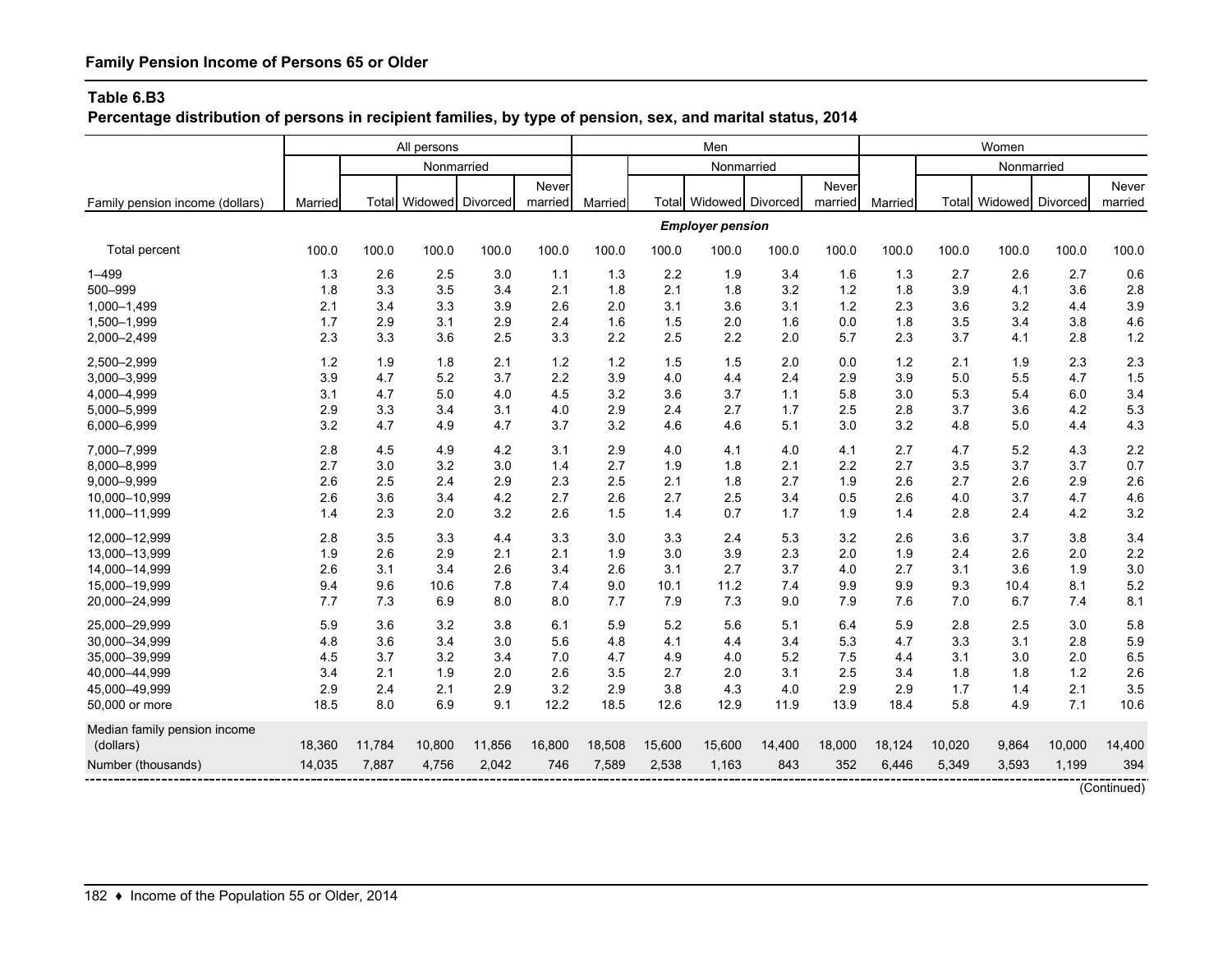**Percentage distribution of persons in recipient families, by type of pension, sex, and marital status, 2014—***Continued*

|                                 |         |        | All persons            |        |         |         |        | Men                                |        |         |         |        | Women                  |        |             |
|---------------------------------|---------|--------|------------------------|--------|---------|---------|--------|------------------------------------|--------|---------|---------|--------|------------------------|--------|-------------|
|                                 |         |        | Nonmarried             |        |         |         |        | Nonmarried                         |        |         |         |        | Nonmarried             |        |             |
|                                 |         |        |                        |        | Never   |         |        |                                    |        | Never   |         |        |                        |        | Never       |
| Family pension income (dollars) | Married |        | Total Widowed Divorced |        | married | Married |        | Total Widowed Divorced             |        | married | Married |        | Total Widowed Divorced |        | married     |
|                                 |         |        |                        |        |         |         |        | <b>Government employee pension</b> |        |         |         |        |                        |        |             |
| Total percent                   | 100.0   | 100.0  | 100.0                  | 100.0  | 100.0   | 100.0   | 100.0  | 100.0                              | 100.0  | 100.0   | 100.0   | 100.0  | 100.0                  | 100.0  | 100.0       |
| $1 - 499$                       | 5.0     | 4.0    | 4.3                    | 2.6    | 5.7     | 5.0     | 2.7    | 1.9                                | 2.2    | 5.3     | 4.9     | 4.6    | 5.0                    | 2.9    | 5.9         |
| 500-999                         | 1.2     | 1.3    | 1.1                    | 1.6    | 1.3     | 1.2     | 1.2    | 0.5                                | 1.2    | 2.5     | 1.1     | 1.3    | 1.3                    | 1.9    | 0.5         |
| 1,000-1,499                     | 1.6     | 2.6    | 2.9                    | 2.3    | 1.8     | 1.7     | 2.2    | 3.0                                | 2.5    | 0.0     | 1.5     | 2.7    | 2.9                    | 2.1    | 3.1         |
| 1,500-1,999                     | 1.3     | 0.4    | 0.5                    | 0.5    | 0.1     | 1.4     | 0.6    | 1.2                                | 0.2    | 0.0     | 1.2     | 0.4    | 0.3                    | 0.8    | 0.2         |
| 2,000-2,499                     | 2.1     | 2.5    | 2.3                    | 3.2    | 1.5     | 2.1     | 1.5    | 2.5                                | 0.1    | 2.3     | 2.1     | 2.9    | 2.2                    | 5.6    | 0.9         |
| 2,500-2,999                     | 1.1     | 1.3    | 1.3                    | 1.6    | 0.8     | 1.1     | 0.7    | 0.8                                | 0.8    | 0.0     | 1.1     | 1.5    | 1.4                    | 2.2    | 1.4         |
| 3,000-3,999                     | 2.3     | 3.6    | 4.1                    | 2.7    | 1.5     | 2.5     | 3.2    | 3.4                                | 2.8    | 2.1     | 2.1     | 3.8    | 4.3                    | 2.6    | 1.1         |
| 4,000-4,999                     | 3.1     | 2.8    | 4.0                    | 1.2    | 1.5     | 2.8     | 1.9    | 2.8                                | 1.1    | 1.7     | 3.3     | 3.2    | 4.3                    | 1.2    | 1.3         |
| 5,000-5,999                     | 1.3     | 1.7    | 2.1                    | 1.3    | 1.1     | 1.2     | 0.2    | 0.0                                | 0.0    | 1.1     | 1.4     | 2.3    | 2.7                    | 2.3    | 1.2         |
| 6,000-6,999                     | 3.4     | 3.2    | 3.2                    | 3.3    | 3.5     | 3.5     | 1.6    | 1.2                                | 2.1    | 2.0     | 3.4     | 3.9    | 3.8                    | 4.3    | 4.6         |
| 7,000-7,999                     | 1.8     | 3.2    | 3.6                    | 2.7    | 2.4     | 2.1     | 2.7    | 1.0                                | 3.7    | 3.3     | 1.5     | 3.4    | 4.3                    | 1.9    | 1.7         |
| 8,000-8,999                     | 2.1     | 3.4    | 4.0                    | 2.1    | 3.0     | 2.0     | 2.3    | 1.5                                | 0.8    | 4.5     | 2.4     | 4.0    | 4.7                    | 3.0    | 1.9         |
| 9.000-9.999                     | 2.4     | 3.0    | 2.3                    | 4.8    | 3.4     | 2.5     | 2.8    | 1.9                                | 3.8    | 3.3     | 2.3     | 3.1    | 2.4                    | 5.5    | 3.4         |
| 10,000-10,999                   | 2.1     | 3.3    | 3.6                    | 3.7    | 1.0     | 2.0     | 2.5    | 2.3                                | 3.5    | 0.0     | 2.1     | 3.6    | 3.9                    | 3.9    | 1.7         |
| 11,000-11,999                   | 1.6     | 3.2    | 2.9                    | 3.4    | 5.4     | 1.5     | 0.9    | 0.1                                | 0.6    | 3.7     | 1.6     | 4.2    | 3.6                    | 5.4    | 6.6         |
| 12,000-12,999                   | 2.4     | 4.4    | 4.3                    | 5.2    | 4.0     | 2.3     | 4.1    | 4.0                                | 4.8    | 4.3     | 2.5     | 4.5    | 4.4                    | 5.5    | 3.7         |
| 13,000-13,999                   | 2.2     | 2.6    | 2.5                    | 3.4    | 1.1     | 2.0     | 3.6    | 4.5                                | 4.1    | 1.1     | 2.4     | 2.2    | 1.9                    | 2.9    | 1.0         |
| 14,000-14,999                   | 3.3     | 3.9    | 3.5                    | 4.3    | 5.3     | 3.2     | 2.4    | 1.9                                | 3.2    | 3.1     | 3.4     | 4.6    | 4.0                    | 5.1    | 6.9         |
| 15,000-19,999                   | 9.4     | 10.5   | 12.0                   | 9.2    | 7.4     | 9.3     | 10.4   | 12.4                               | 11.1   | 4.5     | 9.6     | 10.6   | 11.9                   | 7.8    | 9.4         |
| 20,000-24,999                   | 5.8     | 10.5   | 9.3                    | 12.4   | 12.6    | 6.1     | 11.0   | 9.0                                | 12.3   | 15.5    | 5.4     | 10.2   | 9.4                    | 12.5   | 10.6        |
| 25.000-29.999                   | 5.6     | 3.4    | 3.2                    | 2.0    | 5.9     | 5.4     | 2.6    | 2.1                                | 2.3    | 3.5     | 5.9     | 3.8    | 3.5                    | 1.7    | 7.7         |
| 30,000-34,999                   | 5.7     | 4.3    | 4.6                    | 2.8    | 4.4     | 5.8     | 3.8    | 4.2                                | 2.7    | 4.2     | 5.7     | 4.5    | 4.7                    | 2.9    | 4.5         |
| 35,000-39,999                   | 5.8     | 6.3    | 5.4                    | 7.1    | 7.6     | 6.1     | 10.1   | 8.2                                | 11.3   | 10.7    | 5.4     | 4.6    | 4.7                    | 4.1    | 5.4         |
| 40,000-44,999                   | 4.8     | 3.5    | 2.7                    | 3.0    | 6.8     | 4.8     | 5.9    | 8.5                                | 3.1    | 6.4     | 4.9     | 2.4    | 1.1                    | 2.9    | 7.1         |
| 45,000-49,999                   | 3.7     | 4.0    | 3.8                    | 4.9    | 3.8     | 3.6     | 7.4    | 10.2                               | 6.0    | 5.5     | 3.9     | 2.5    | 2.0                    | 4.1    | 2.5         |
| 50,000 or more                  | 18.8    | 7.2    | 6.4                    | 8.6    | 7.2     | 18.8    | 11.8   | 11.2                               | 13.5   | 9.4     | 18.8    | 5.2    | 5.1                    | 5.1    | 5.6         |
| Median family pension income    |         |        |                        |        |         |         |        |                                    |        |         |         |        |                        |        |             |
| (dollars)                       | 20,088  | 14,400 | 14,400                 | 15,000 | 18,000  | 20,124  | 20,822 | 21,600                             | 20,400 | 20,822  | 20,000  | 13,200 | 12,216                 | 12,564 | 17,400      |
| Number (thousands)              | 5,247   | 2,745  | 1,573                  | 718    | 350     | 2,818   | 836    | 346                                | 303    | 145     | 2,430   | 1,909  | 1,227                  | 415    | 205         |
|                                 |         |        |                        |        |         |         |        |                                    |        |         |         |        |                        |        | (Continued) |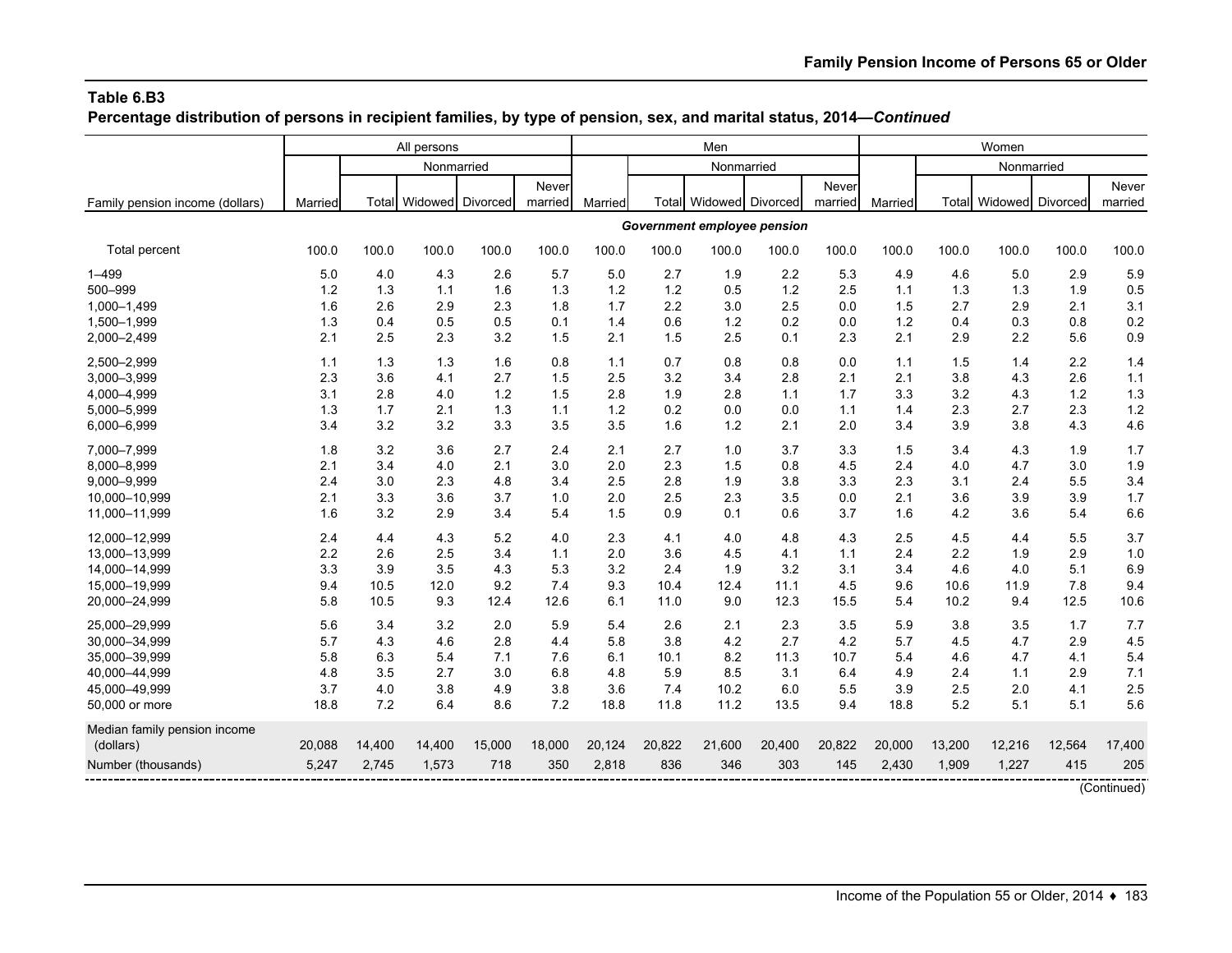**Percentage distribution of persons in recipient families, by type of pension, sex, and marital status, 2014—***Continued*

|                                 |         |       | All persons            |       |         |         |        | Men                               |        |         |         |       | Women            |       |         |
|---------------------------------|---------|-------|------------------------|-------|---------|---------|--------|-----------------------------------|--------|---------|---------|-------|------------------|-------|---------|
|                                 |         |       | Nonmarried             |       |         |         |        | Nonmarried                        |        |         |         |       | Nonmarried       |       |         |
|                                 |         |       |                        |       | Never   |         |        |                                   |        | Never   |         |       |                  |       | Never   |
| Family pension income (dollars) | Married |       | Total Widowed Divorced |       | married | Married |        | <b>Total Widowed Divorced</b>     |        | married | Married | Total | Widowed Divorced |       | married |
|                                 |         |       |                        |       |         |         |        | <b>Private pension or annuity</b> |        |         |         |       |                  |       |         |
| <b>Total percent</b>            | 100.0   | 100.0 | 100.0                  | 100.0 | 100.0   | 100.0   | 100.0  | 100.0                             | 100.0  | 100.0   | 100.0   | 100.0 | 100.0            | 100.0 | 100.0   |
| $1 - 499$                       | 2.3     | 4.0   | 4.0                    | 4.6   | 1.6     | 2.3     | 2.9    | 2.5                               | 4.6    | 2.0     | 2.4     | 4.5   | 4.5              | 4.6   | 1.2     |
| 500-999                         | 2.6     | 4.5   | 4.6                    | 5.0   | 3.0     | 2.6     | 2.6    | 2.1                               | 4.3    | 1.5     | 2.6     | 5.4   | 5.5              | 5.5   | 4.4     |
| 1,000-1,499                     | 2.8     | 4.4   | 4.4                    | 5.0   | 3.3     | 2.6     | 3.4    | 3.7                               | 3.7    | 1.7     | 3.0     | 4.9   | 4.6              | 5.8   | 4.7     |
| 1,500-1,999                     | 2.2     | 4.2   | 4.5                    | 3.8   | 5.2     | 2.0     | 2.2    | 3.0                               | 2.3    | 0.0     | 2.4     | 5.2   | 5.0              | 4.8   | 10.0    |
| 2,000-2,499                     | 3.4     | 4.2   | 4.4                    | 3.7   | 4.4     | 3.4     | 3.6    | 3.6                               | 3.2    | 6.8     | 3.5     | 4.5   | 4.6              | 4.1   | 2.3     |
| 2,500-2,999                     | 1.5     | 2.6   | 2.4                    | 2.8   | 3.0     | 1.5     | 2.4    | 1.7                               | 3.4    | 2.6     | 1.5     | 2.7   | 2.6              | 2.3   | 3.3     |
| 3,000-3,999                     | 5.1     | 6.3   | 7.1                    | 4.4   | 5.4     | 5.0     | 5.3    | 6.1                               | 2.3    | 6.2     | 5.2     | 6.8   | 7.4              | 5.9   | 4.7     |
| 4,000-4,999                     | 4.1     | 6.1   | 6.2                    | 5.0   | 7.3     | 4.2     | 4.5    | 3.6                               | 1.7    | 10.2    | 4.0     | 6.9   | 7.1              | 7.3   | 4.6     |
| 5,000-5,999                     | 3.5     | 4.1   | 3.9                    | 4.1   | 5.8     | 3.6     | 3.1    | 3.2                               | 2.4    | 3.6     | 3.4     | 4.5   | 4.1              | 5.3   | 7.8     |
| 6,000-6,999                     | 4.2     | 6.3   | 6.6                    | 6.2   | 5.0     | 4.2     | 6.3    | 6.3                               | 7.4    | 4.3     | 4.2     | 6.4   | 6.7              | 5.4   | 5.7     |
| 7.000-7.999                     | 3.5     | 5.1   | 5.3                    | 5.3   | 3.1     | 3.5     | 5.3    | 5.1                               | 5.7    | 3.6     | 3.5     | 5.0   | 5.4              | 5.0   | 2.6     |
| 8,000-8,999                     | 3.3     | 3.2   | 3.4                    | 2.9   | 1.7     | 3.3     | 2.3    | 2.4                               | 2.4    | 2.5     | 3.3     | 3.5   | 3.8              | 3.3   | 0.9     |
| 9,000-9,999                     | 3.2     | 2.7   | 3.0                    | 2.3   | 1.5     | 3.1     | 2.6    | 2.9                               | 2.5    | 1.7     | 3.2     | 2.7   | 3.1              | 2.1   | 1.3     |
| 10.000-10.999                   | 3.1     | 3.7   | 3.3                    | 4.5   | 4.0     | 3.1     | 3.6    | 3.9                               | 3.8    | 0.6     | 3.1     | 3.8   | 3.1              | 4.9   | 7.1     |
| 11,000-11,999                   | 1.7     | 2.3   | 2.0                    | 3.0   | 2.0     | 1.8     | 1.7    | 0.8                               | 2.7    | 1.9     | 1.7     | 2.5   | 2.4              | 3.2   | 2.1     |
| 12,000-12,999                   | 3.3     | 3.5   | 3.3                    | 4.3   | 3.0     | 3.5     | 4.1    | 3.0                               | 6.8    | 3.1     | 3.1     | 3.1   | 3.3              | 2.7   | 2.8     |
| 13,000-13,999                   | 2.4     | 2.2   | 2.8                    | 1.3   | 0.8     | 2.4     | 1.7    | 2.8                               | 0.3    | 0.6     | 2.5     | 2.5   | 2.8              | 2.1   | 1.0     |
| 14,000-14,999                   | 3.3     | 2.5   | 2.8                    | 2.2   | 2.1     | 3.2     | 3.1    | 3.2                               | 4.1    | 2.1     | 3.3     | 2.2   | 2.7              | 0.9   | 2.1     |
| 15.000-19.999                   | 10.3    | 8.4   | 9.0                    | 6.9   | 8.0     | 10.0    | 9.7    | 11.5                              | 6.1    | 11.8    | 10.7    | 7.7   | 8.1              | 7.4   | 4.6     |
| 20,000-24,999                   | 8.3     | 5.7   | 5.3                    | 6.4   | 7.0     | 8.4     | 8.3    | 8.1                               | 8.7    | 9.6     | 8.2     | 4.5   | 4.4              | 4.9   | 4.6     |
| 25,000-29,999                   | 4.5     | 2.8   | 2.3                    | 4.1   | 4.2     | 4.6     | 4.2    | 4.2                               | 6.2    | 1.8     | 4.5     | 2.2   | 1.6              | 2.7   | 6.5     |
| 30,000-34,999                   | 4.1     | 2.6   | 2.4                    | 2.6   | 3.8     | 4.1     | 3.1    | 3.2                               | 2.9    | 4.4     | 4.0     | 2.4   | 2.1              | 2.5   | 3.2     |
| 35,000-39,999                   | 2.9     | 1.9   | 1.5                    | 1.8   | 5.4     | 3.1     | 2.4    | 1.7                               | 2.5    | 5.9     | 2.7     | 1.7   | 1.5              | 1.3   | 4.9     |
| 40,000-44,999                   | 2.7     | 1.3   | 0.9                    | 1.8   | 1.0     | 2.7     | 2.6    | 1.9                               | 3.3    | 2.0     | 2.6     | 0.6   | 0.6              | 0.8   | 0.1     |
| 45,000-49,999                   | 1.9     | 0.9   | 0.8                    | 1.2   | 0.8     | 2.0     | 1.1    | 1.3                               | 1.0    | 0.8     | 1.8     | 0.8   | 0.6              | 1.4   | 0.7     |
| 50,000 or more                  | 9.6     | 4.5   | 3.9                    | 4.6   | 7.5     | 9.8     | 7.7    | 8.2                               | 5.6    | 8.4     | 9.3     | 3.1   | 2.5              | 3.9   | 6.7     |
| Median family pension income    |         |       |                        |       |         |         |        |                                   |        |         |         |       |                  |       |         |
| (dollars)                       | 13,000  | 7,300 | 7,200                  | 8,000 | 9,600   | 13,030  | 10,860 | 10,860                            | 11,000 | 12,000  | 12,804  | 6,612 | 6,600            | 6,768 | 7,236   |
| Number (thousands)              | 12,255  | 6,537 | 4,006                  | 1,674 | 583     | 6,620   | 2,106  | 996                               | 675    | 279     | 5,635   | 4,431 | 3,010            | 999   | 304     |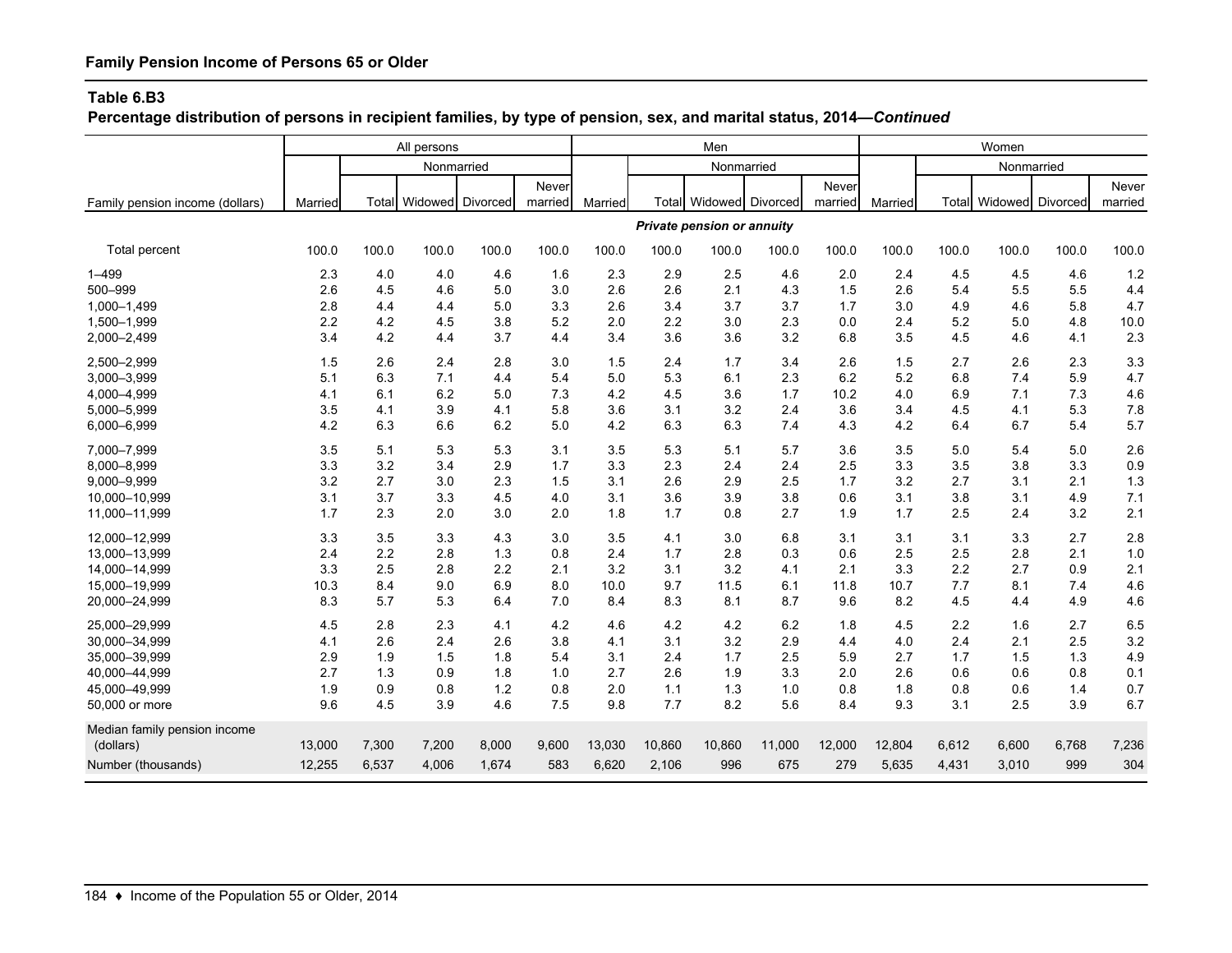**Percentage distribution of persons in recipient families, by type of pension, Social Security beneficiary status, sex, and marital status, 2014**

|                       |        | <b>Beneficiaries</b>         |        |        |                 |        |        | Nonbeneficiaries      |       |                         |                       |        |        |                 |        |        |                       |             |
|-----------------------|--------|------------------------------|--------|--------|-----------------|--------|--------|-----------------------|-------|-------------------------|-----------------------|--------|--------|-----------------|--------|--------|-----------------------|-------------|
|                       |        | All persons                  |        |        | Men             |        |        | Women                 |       |                         | All persons           |        |        | Men             |        |        | Women                 |             |
| Family pension income |        |                              | Non-   |        |                 | Non-   |        |                       | Non-  |                         |                       | Non-   |        |                 | Non-   |        |                       | Non-        |
| (dollars)             |        | <b>Total Married married</b> |        | Totall | Married married |        |        | Total Married married |       |                         | Total Married married |        | Total  | Married married |        |        | Total Married married |             |
|                       |        |                              |        |        |                 |        |        |                       |       | <b>Employer pension</b> |                       |        |        |                 |        |        |                       |             |
| Total percent         | 100.0  | 100.0                        | 100.0  | 100.0  | 100.0           | 100.0  | 100.0  | 100.0                 | 100.0 | 100.0                   | 100.0                 | 100.0  | 100.0  | 100.0           | 100.0  | 100.0  | 100.0                 | 100.0       |
| $1 - 499$             | 1.6    | 1.2                          | 2.4    | 1.3    | 1.1             | 1.9    | 1.9    | 1.2                   | 2.7   | 2.8                     | 2.3                   | 4.0    | 3.2    | 2.5             | 5.7    | 2.5    | 2.0                   | 3.3         |
| 500-999               | 2.4    | 1.9                          | 3.4    | 1.9    | 1.8             | 2.0    | 3.0    | 2.0                   | 4.1   | 1.5                     | 1.3                   | 2.1    | 2.0    | 1.8             | 2.7    | 1.2    | 0.8                   | 1.9         |
| 1,000-1,499           | 2.7    | 2.3                          | 3.4    | 2.4    | 2.1             | 3.3    | 2.9    | 2.4                   | 3.5   | 1.8                     | 1.2                   | 3.1    | 0.8    | 1.0             | 0.4    | 2.6    | 1.5                   | 4.3         |
| 1,500-1,999           | 2.2    | 1.7                          | 3.0    | 1.6    | 1.6             | 1.6    | 2.7    | 1.8                   | 3.7   | 1.3                     | 1.3                   | 1.2    | 1.2    | 1.5             | 0.3    | 1.3    | 1.1                   | 1.6         |
| 2,000-2,499           | 2.7    | 2.3                          | 3.4    | 2.3    | 2.3             | 2.4    | 3.1    | 2.4                   | 3.9   | 2.0                     | 2.0                   | 2.1    | 2.2    | 2.0             | 3.1    | 1.9    | 2.1                   | 1.7         |
| 2,500-2,999           | 1.6    | 1.3                          | 2.1    | 1.3    | 1.2             | 1.6    | 1.8    | 1.3                   | 2.4   | 0.4                     | 0.6                   | 0.0    | 0.5    | 0.6             | 0.0    | 0.4    | 0.6                   | 0.0         |
| 3,000-3,999           | 4.4    | 4.1                          | 4.9    | 4.2    | 4.1             | 4.4    | 4.5    | 4.0                   | 5.2   | 2.6                     | 2.5                   | 2.6    | 1.4    | 1.8             | 0.0    | 3.5    | 3.3                   | 3.7         |
| 4,000-4,999           | 3.8    | 3.1                          | 5.0    | 3.4    | 3.2             | 3.9    | 4.1    | 2.9                   | 5.5   | 3.0                     | 3.3                   | 2.2    | 2.1    | 2.7             | 0.0    | 3.6    | 4.0                   | 3.1         |
| 5,000-5,999           | 3.2    | 3.1                          | 3.5    | 2.9    | 3.1             | 2.5    | 3.5    | 3.0                   | 4.0   | 1.3                     | 1.2                   | 1.5    | 1.3    | 1.2             | 1.6    | 1.3    | 1.3                   | 1.4         |
| 6,000-6,999           | 3.8    | 3.2                          | 4.9    | 3.6    | 3.2             | 4.7    | 4.0    | 3.3                   | 5.0   | 3.0                     | 2.9                   | 3.1    | 2.9    | 3.0             | 2.7    | 3.0    | 2.8                   | 3.2         |
| 7,000-7,999           | 3.5    | 2.9                          | 4.6    | 3.3    | 3.1             | 4.1    | 3.7    | 2.8                   | 4.8   | 2.3                     | 1.8                   | 3.3    | 1.7    | 1.5             | 2.4    | 2.8    | 2.1                   | 3.7         |
| 8,000-8,999           | 3.0    | 2.9                          | 3.1    | 2.6    | 2.8             | 2.0    | 3.3    | 2.9                   | 3.7   | 1.5                     | 1.5                   | 1.5    | 1.7    | 1.9             | 0.7    | 1.4    | 1.1                   | 1.8         |
| 9,000-9,999           | 2.6    | 2.7                          | 2.6    | 2.6    | 2.7             | 2.3    | 2.7    | 2.7                   | 2.7   | 1.5                     | 1.5                   | 1.5    | 1.2    | 1.5             | 0.0    | 1.7    | 1.4                   | 2.1         |
| 10,000-10,999         | 3.0    | 2.6                          | 3.6    | 2.6    | 2.6             | 2.4    | 3.4    | 2.7                   | 4.2   | 2.3                     | 2.1                   | 2.9    | 2.9    | 2.2             | 5.4    | 1.9    | 1.9                   | 1.9         |
| 11,000-11,999         | 1.8    | 1.5                          | 2.3    | 1.5    | 1.6             | 1.2    | 2.1    | 1.5                   | 2.8   | 1.5                     | 0.8                   | 3.1    | 1.2    | 0.8             | 2.7    | 1.8    | 0.8                   | 3.2         |
| 12,000-12,999         | 3.2    | 3.0                          | 3.5    | 3.2    | 3.1             | 3.4    | 3.2    | 2.9                   | 3.6   | 1.9                     | 1.4                   | 3.0    | 2.0    | 1.9             | 2.1    | 1.9    | 0.8                   | 3.4         |
| 13.000-13.999         | 2.2    | 2.0                          | 2.7    | 2.3    | 2.0             | 3.2    | 2.2    | 1.9                   | 2.5   | 1.3                     | 1.3                   | 1.5    | 1.1    | 1.2             | 0.9    | 1.5    | 1.4                   | 1.8         |
| 14,000-14,999         | 2.8    | 2.6                          | 3.1    | 2.6    | 2.5             | 2.9    | 2.9    | 2.7                   | 3.2   | 2.7                     | 2.8                   | 2.5    | 3.4    | 3.1             | 4.5    | 2.1    | 2.5                   | 1.6         |
| 15,000-19,999         | 9.5    | 9.3                          | 9.9    | 9.4    | 9.0             | 10.3   | 9.7    | 9.7                   | 9.7   | 9.0                     | 10.3                  | 6.4    | 8.9    | 9.1             | 8.4    | 9.1    | 11.5                  | 5.5         |
| 20,000-24,999         | 7.7    | 7.9                          | 7.3    | 8.1    | 8.0             | 8.3    | 7.3    | 7.7                   | 6.8   | 6.4                     | 5.9                   | 7.3    | 4.6    | 5.0             | 3.0    | 7.7    | 6.9                   | 9.0         |
| 25,000-29,999         | 5.0    | 5.8                          | 3.6    | 5.7    | 5.8             | 5.5    | 4.4    | 5.9                   | 2.7   | 5.4                     | 6.1                   | 3.8    | 5.6    | 6.4             | 2.5    | 5.2    | 5.8                   | 4.3         |
| 30,000-34,999         | 4.4    | 4.9                          | 3.4    | 4.8    | 4.9             | 4.2    | 4.1    | 5.0                   | 3.0   | 3.9                     | 3.4                   | 4.9    | 3.7    | 4.0             | 2.7    | 4.0    | 2.8                   | 5.8         |
| 35,000-39,999         | 4.2    | 4.7                          | 3.4    | 4.7    | 4.8             | 4.3    | 3.8    | 4.6                   | 3.0   | 4.4                     | 3.5                   | 6.4    | 5.4    | 3.7             | 11.3   | 3.7    | 3.3                   | 4.4         |
| 40,000-44,999         | 2.9    | 3.6                          | 1.7    | 3.1    | 3.6             | 1.8    | 2.7    | 3.6                   | 1.7   | 3.3                     | 2.1                   | 5.9    | 4.6    | 2.4             | 13.0   | 2.2    | 1.7                   | 2.9         |
| 45,000-49,999         | 2.4    | 2.6                          | 2.1    | 2.9    | 2.7             | 3.6    | 2.0    | 2.5                   | 1.4   | 5.3                     | 5.2                   | 5.4    | 5.1    | 4.9             | 5.9    | 5.3    | 5.5                   | 5.1         |
| 50,000 or more        | 13.2   | 16.8                         | 6.9    | 15.7   | 16.9            | 12.1   | 11.1   | 16.7                  | 4.4   | 27.6                    | 31.6                  | 18.9   | 29.2   | 32.3            | 17.9   | 26.3   | 30.9                  | 19.2        |
| Median family pension |        |                              |        |        |                 |        |        |                       |       |                         |                       |        |        |                 |        |        |                       |             |
| income (dollars)      | 14.436 | 18,000                       | 10.828 | 17.164 | 18,000          | 15,000 | 13,000 | 17,868                | 9,600 | 24,072                  | 26,400                | 21.756 | 27.600 | 27.600          | 30,000 | 22.283 | 25,000                | 20,400      |
| Number (thousands)    |        | 19,676 12,499                | 7,176  | 9,149  | 6,821           | 2,329  | 10,526 | 5,679                 | 4,848 | 2,246                   | 1,536                 | 710    | 977    | 768             | 209    | 1,269  | 768                   | 501         |
|                       |        |                              |        |        |                 |        |        |                       |       |                         |                       |        |        |                 |        |        |                       | (Continued) |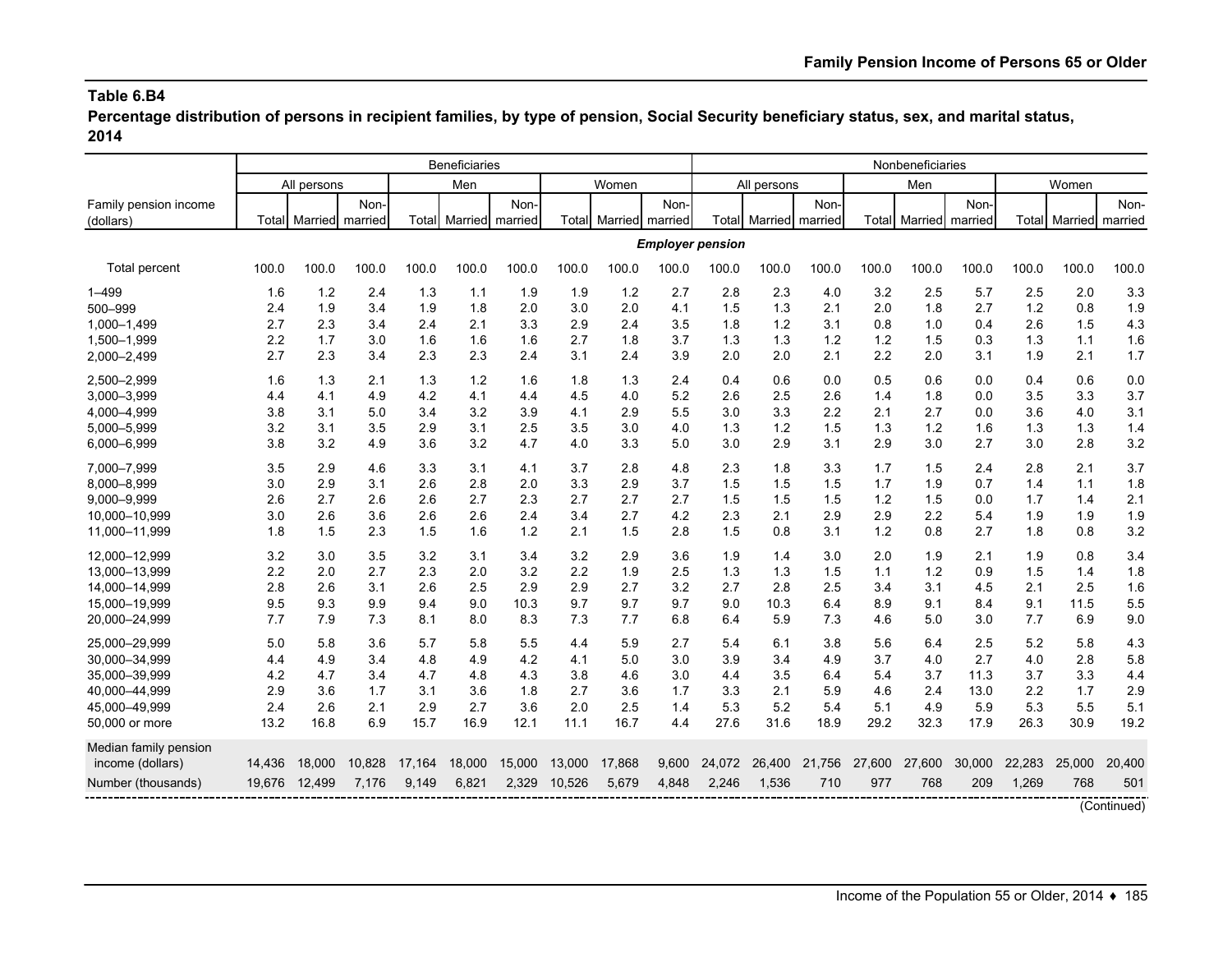**Percentage distribution of persons in recipient families, by type of pension, Social Security beneficiary status, sex, and marital status, 2014—***Continued*

|                       |        | <b>Beneficiaries</b> |        |        |                 |        |        |                 | Nonbeneficiaries            |        |                       |        |        |        |                       |        |                       |             |
|-----------------------|--------|----------------------|--------|--------|-----------------|--------|--------|-----------------|-----------------------------|--------|-----------------------|--------|--------|--------|-----------------------|--------|-----------------------|-------------|
|                       |        | All persons          |        |        | Men             |        |        | Women           |                             |        | All persons           |        |        | Men    |                       |        | Women                 |             |
| Family pension income |        |                      | Non-   |        |                 | Non-   |        |                 | Non-                        |        |                       | Non-   |        |        | Non-                  |        |                       | Non-        |
| (dollars)             | Total  | Married married      |        | Totall | Married married |        | Total  | Married married |                             |        | Total Married married |        |        |        | Total Married married |        | Total Married married |             |
|                       |        |                      |        |        |                 |        |        |                 | Government employee pension |        |                       |        |        |        |                       |        |                       |             |
| Total percent         | 100.0  | 100.0                | 100.0  | 100.0  | 100.0           | 100.0  | 100.0  | 100.0           | 100.0                       | 100.0  | 100.0                 | 100.0  | 100.0  | 100.0  | 100.0                 | 100.0  | 100.0                 | 100.0       |
| $1 - 499$             | 4.6    | 5.0                  | 3.9    | 4.4    | 5.0             | 2.5    | 4.8    | 5.1             | 4.5                         | 4.8    | 4.6                   | 5.1    | 5.1    | 5.3    | 4.2                   | 4.5    | 3.9                   | 5.5         |
| 500-999               | 1.2    | 1.1                  | 1.3    | 1.2    | 1.2             | 1.0    | 1.2    | 1.0             | 1.5                         | 1.1    | 1.2                   | 0.7    | 1.0    | 0.8    | 1.9                   | 1.1    | 1.6                   | 0.2         |
| 1,000-1,499           | 2.0    | 1.5                  | 2.8    | 1.7    | 1.4             | 2.5    | 2.2    | 1.6             | 2.9                         | 2.0    | 2.3                   | 1.4    | 2.8    | 3.4    | 0.4                   | 1.4    | 1.2                   | 1.8         |
| 1,500-1,999           | 1.0    | 1.2                  | 0.4    | 1.1    | 1.3             | 0.4    | 0.8    | 1.1             | 0.5                         | 1.3    | 1.6                   | 0.5    | 1.8    | 1.8    | 1.6                   | 0.9    | 1.5                   | 0.0         |
| 2,000-2,499           | 2.2    | 2.0                  | 2.7    | 1.7    | 1.8             | 1.3    | 2.7    | 2.2             | 3.3                         | 2.3    | 2.7                   | 1.4    | 3.6    | 3.8    | 3.1                   | 1.3    | 1.6                   | 0.7         |
| 2,500-2,999           | 1.2    | 1.2                  | 1.4    | 1.0    | 1.0             | 0.9    | 1.5    | 1.4             | 1.6                         | 0.8    | 0.8                   | 0.6    | 1.3    | 1.6    | 0.0                   | 0.4    | 0.0                   | 0.9         |
| 3,000-3,999           | 2.9    | 2.4                  | 3.9    | 2.7    | 2.4             | 3.6    | 3.1    | 2.4             | 3.9                         | 1.8    | 1.8                   | 1.9    | 2.1    | 2.7    | 0.0                   | 1.6    | 0.8                   | 2.7         |
| 4,000-4,999           | 3.0    | 3.0                  | 3.2    | 2.8    | 3.0             | 2.1    | 3.2    | 3.0             | 3.6                         | 2.6    | 3.6                   | 0.4    | 1.5    | 1.9    | 0.0                   | 3.5    | 5.3                   | 0.6         |
| 5,000-5,999           | 1.6    | 1.5                  | 1.9    | 1.1    | 1.5             | 0.0    | 2.1    | 1.5             | 2.7                         | 0.5    | 0.4                   | 0.5    | 0.3    | 0.0    | 1.4                   | 0.6    | 0.9                   | 0.1         |
| 6,000-6,999           | 3.5    | 3.5                  | 3.6    | 3.1    | 3.5             | 1.8    | 3.9    | 3.5             | 4.4                         | 2.4    | 3.1                   | 0.9    | 2.5    | 3.2    | 0.2                   | 2.3    | 3.0                   | 1.2         |
| 7.000-7.999           | 2.2    | 1.8                  | 2.9    | 2.1    | 2.3             | 1.3    | 2.3    | 1.2             | 3.6                         | 2.9    | 1.9                   | 5.1    | 3.1    | 0.8    | 11.6                  | 2.7    | 3.0                   | 2.3         |
| 8,000-8,999           | 2.7    | 2.1                  | 3.9    | 1.9    | 1.8             | 2.4    | 3.4    | 2.5             | 4.5                         | 1.9    | 2.4                   | 0.9    | 2.8    | 3.2    | 1.4                   | 1.2    | 1.6                   | 0.7         |
| 9,000-9,999           | 2.9    | 2.8                  | 3.3    | 2.9    | 2.8             | 3.2    | 3.0    | 2.7             | 3.3                         | 0.9    | 0.6                   | 1.5    | 0.6    | 0.8    | 0.0                   | 1.1    | 0.3                   | 2.1         |
| 10,000-10,999         | 2.7    | 2.2                  | 3.6    | 2.2    | 2.1             | 2.6    | 3.1    | 2.3             | 4.0                         | 1.3    | 1.2                   | 1.5    | 1.5    | 1.5    | 1.6                   | 1.1    | 0.8                   | 1.4         |
| 11,000-11,999         | 2.4    | 1.7                  | 3.6    | 1.6    | 1.7             | 1.0    | 3.0    | 1.7             | 4.7                         | 0.7    | 0.7                   | 0.9    | 0.3    | 0.4    | 0.3                   | 1.0    | 1.0                   | 1.2         |
| 12,000-12,999         | 3.1    | 2.3                  | 4.6    | 2.9    | 2.3             | 4.8    | 3.3    | 2.3             | 4.6                         | 2.8    | 2.8                   | 2.7    | 1.8    | 2.3    | 0.0                   | 3.5    | 3.3                   | 3.9         |
| 13,000-13,999         | 2.4    | 2.2                  | 2.8    | 2.7    | 2.3             | 4.1    | 2.2    | 2.1             | 2.2                         | 1.7    | 1.8                   | 1.5    | 0.0    | 0.0    | 0.0                   | 3.0    | 3.6                   | 2.1         |
| 14,000-14,999         | 3.4    | 3.3                  | 3.8    | 2.9    | 3.1             | 2.1    | 3.9    | 3.4             | 4.5                         | 4.1    | 3.7                   | 4.9    | 4.0    | 3.8    | 4.6                   | 4.1    | 3.5                   | 5.0         |
| 15,000-19,999         | 10.2   | 9.8                  | 11.0   | 10.3   | 9.9             | 11.8   | 10.2   | 9.8             | 10.6                        | 7.3    | 7.1                   | 7.8    | 5.0    | 5.8    | 1.8                   | 9.2    | 8.4                   | 10.4        |
| 20,000-24,999         | 7.2    | 5.7                  | 10.1   | 7.4    | 6.1             | 11.6   | 7.1    | 5.3             | 9.4                         | 8.3    | 6.1                   | 13.0   | 6.2    | 5.9    | 7.3                   | 9.8    | 6.2                   | 15.4        |
| 25,000-29,999         | 5.2    | 6.1                  | 3.5    | 5.1    | 5.9             | 2.4    | 5.2    | 6.2             | 4.0                         | 3.2    | 3.3                   | 3.0    | 2.5    | 2.2    | 3.6                   | 3.8    | 4.5                   | 2.7         |
| 30.000-34.999         | 5.4    | 6.1                  | 4.0    | 5.5    | 5.9             | 4.2    | 5.2    | 6.4             | 3.9                         | 4.5    | 3.7                   | 6.3    | 4.1    | 4.9    | 1.2                   | 4.9    | 2.5                   | 8.4         |
| 35,000-39,999         | 6.1    | 6.2                  | 5.9    | 7.3    | 6.5             | 10.0   | 5.1    | 6.0             | 4.1                         | 4.9    | 3.3                   | 8.3    | 5.7    | 4.2    | 11.2                  | 4.3    | 2.5                   | 7.1         |
| 40,000-44,999         | 4.2    | 4.8                  | 3.1    | 4.6    | 4.6             | 4.8    | 3.8    | 5.0             | 2.4                         | 5.2    | 5.2                   | 5.4    | 7.5    | 6.0    | 13.3                  | 3.5    | 4.4                   | 2.0         |
| 45,000-49,999         | 3.5    | 3.5                  | 3.6    | 4.2    | 3.1             | 8.0    | 2.9    | 3.9             | 1.7                         | 5.5    | 5.2                   | 6.0    | 5.8    | 6.6    | 2.9                   | 5.2    | 3.8                   | 7.3         |
| 50,000 or more        | 13.0   | 17.0                 | 5.5    | 15.7   | 17.5            | 9.6    | 10.7   | 16.4            | 3.7                         | 25.4   | 28.9                  | 17.8   | 26.9   | 27.0   | 26.3                  | 24.3   | 30.8                  | 14.2        |
| Median family pension |        |                      |        |        |                 |        |        |                 |                             |        |                       |        |        |        |                       |        |                       |             |
| income (dollars)      | 17.436 | 19,200               | 14,280 | 19,800 | 19,800          | 20,400 | 15,000 | 19,200          | 12,000                      | 24,000 | 24,000                | 24,000 | 30.000 | 25,200 | 36.000                | 24.000 | 24,000                | 23,544      |
| Number (thousands)    | 6,814  | 4,441                | 2,372  | 3,141  | 2,415           | 726    | 3,673  | 2,026           | 1,646                       | 1,179  | 806                   | 373    | 513    | 403    | 111                   | 666    | 403                   | 262         |
|                       |        |                      |        |        |                 |        |        |                 |                             |        |                       |        |        |        |                       |        |                       | (Continued) |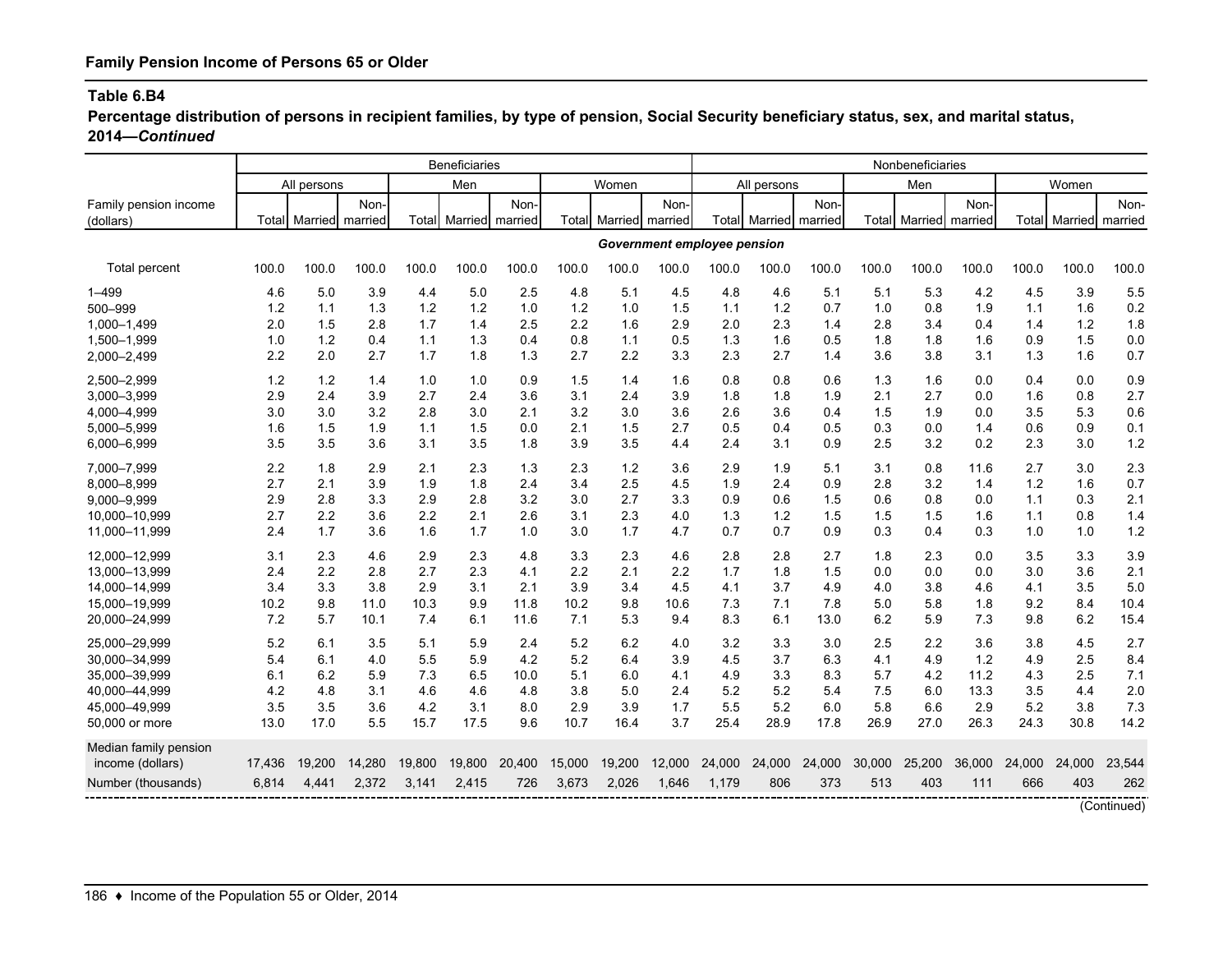**Percentage distribution of persons in recipient families, by type of pension, Social Security beneficiary status, sex, and marital status, 2014—***Continued*

|                       |        | <b>Beneficiaries</b>  |       |        |                 |        |        |         | Nonbeneficiaries                  |        |                       |        |        |                      |         |        |                       |       |
|-----------------------|--------|-----------------------|-------|--------|-----------------|--------|--------|---------|-----------------------------------|--------|-----------------------|--------|--------|----------------------|---------|--------|-----------------------|-------|
|                       |        | All persons           |       |        | Men             |        |        | Women   |                                   |        | All persons           |        |        | Men                  |         |        | Women                 |       |
| Family pension income |        |                       | Non-  |        |                 | Non-   |        |         | Non-                              |        |                       | Non-   |        |                      | Non-    |        |                       | Non-  |
| (dollars)             |        | Total Married married |       | Totall | Married married |        | Totall | Married | married                           |        | Total Married married |        |        | <b>Total</b> Married | married |        | Total Married married |       |
|                       |        |                       |       |        |                 |        |        |         | <b>Private pension or annuity</b> |        |                       |        |        |                      |         |        |                       |       |
| Total percent         | 100.0  | 100.0                 | 100.0 | 100.0  | 100.0           | 100.0  | 100.0  | 100.0   | 100.0                             | 100.0  | 100.0                 | 100.0  | 100.0  | 100.0                | 100.0   | 100.0  | 100.0                 | 100.0 |
| $1 - 499$             | 2.7    | 2.1                   | 3.6   | 2.2    | 2.1             | 2.6    | 3.1    | 2.2     | 4.2                               | 5.3    | 4.2                   | 7.9    | 5.3    | 4.7                  | 7.9     | 5.3    | 3.7                   | 7.9   |
| 500-999               | 3.4    | 2.7                   | 4.7   | 2.6    | 2.6             | 2.7    | 4.1    | 2.8     | 5.6                               | 2.1    | 1.9                   | 2.8    | 2.7    | 2.8                  | 2.5     | 1.7    | 1.0                   | 2.9   |
| 1,000-1,499           | 3.4    | 2.9                   | 4.3   | 2.9    | 2.7             | 3.6    | 3.8    | 3.1     | 4.6                               | 3.2    | 1.8                   | 6.5    | 1.6    | 1.8                  | 0.9     | 4.4    | 1.9                   | 8.6   |
| 1,500-1,999           | 3.0    | 2.2                   | 4.3   | 2.1    | 2.1             | 2.3    | 3.7    | 2.4     | 5.3                               | 2.2    | 1.8                   | 3.1    | 1.4    | 1.7                  | 0.5     | 2.7    | 2.0                   | 4.0   |
| 2,000-2,499           | 3.7    | 3.4                   | 4.3   | 3.3    | 3.3             | 3.6    | 4.1    | 3.6     | 4.6                               | 3.4    | 3.4                   | 3.2    | 4.3    | 4.2                  | 4.5     | 2.7    | 2.6                   | 2.8   |
| 2,500-2,999           | 2.0    | 1.6                   | 2.8   | 1.8    | 1.6             | 2.6    | 2.2    | 1.6     | 2.9                               | 0.5    | 0.6                   | 0.1    | 0.3    | 0.4                  | 0.0     | 0.6    | 0.8                   | 0.2   |
| 3,000-3,999           | 5.7    | 5.2                   | 6.5   | 5.4    | 5.3             | 5.6    | 5.9    | 5.1     | 6.9                               | 4.1    | 4.1                   | 4.4    | 1.6    | 2.0                  | 0.0     | 6.0    | 6.0                   | 6.0   |
| 4,000-4,999           | 4.9    | 4.1                   | 6.3   | 4.3    | 4.2             | 4.7    | 5.4    | 4.0     | 7.1                               | 4.1    | 4.3                   | 3.5    | 3.6    | 4.0                  | 1.9     | 4.4    | 4.6                   | 4.1   |
| 5,000-5,999           | 3.8    | 3.6                   | 4.3   | 3.5    | 3.7             | 3.2    | 4.1    | 3.5     | 4.8                               | 2.3    | 2.6                   | 1.8    | 2.7    | 3.0                  | 1.3     | 2.1    | 2.2                   | 1.9   |
| 6,000-6,999           | 5.0    | 4.3                   | 6.3   | 4.8    | 4.3             | 6.1    | 5.3    | 4.3     | 6.4                               | 4.4    | 3.3                   | 7.0    | 4.4    | 3.1                  | 9.5     | 4.4    | 3.4                   | 6.0   |
| 7,000-7,999           | 4.1    | 3.5                   | 5.2   | 4.0    | 3.5             | 5.4    | 4.2    | 3.5     | 5.0                               | 3.5    | 3.1                   | 4.4    | 3.0    | 2.8                  | 3.6     | 3.9    | 3.4                   | 4.7   |
| 8,000-8,999           | 3.4    | 3.4                   | 3.3   | 3.2    | 3.4             | 2.5    | 3.5    | 3.4     | 3.7                               | 2.2    | 2.5                   | 1.6    | 2.4    | 2.9                  | 0.0     | 2.1    | 2.1                   | 2.2   |
| 9,000-9,999           | 3.1    | 3.3                   | 2.7   | 3.1    | 3.2             | 2.6    | 3.1    | 3.4     | 2.8                               | 1.8    | 1.8                   | 1.9    | 1.6    | 1.7                  | 1.3     | 1.9    | 1.8                   | 2.1   |
| 10,000-10,999         | 3.4    | 3.1                   | 3.8   | 3.2    | 3.1             | 3.3    | 3.5    | 3.1     | 4.0                               | 2.9    | 2.7                   | 3.2    | 3.5    | 2.6                  | 7.3     | 2.4    | 2.8                   | 1.6   |
| 11,000-11,999         | 2.0    | 1.8                   | 2.2   | 1.7    | 1.8             | 1.4    | 2.2    | 1.8     | 2.6                               | 1.6    | 1.1                   | 2.7    | 2.1    | 1.0                  | 6.3     | 1.2    | 1.1                   | 1.4   |
| 12,000-12,999         | 3.3    | 3.3                   | 3.3   | 3.6    | 3.5             | 4.0    | 3.1    | 3.2     | 3.0                               | 3.9    | 3.4                   | 5.2    | 4.4    | 4.1                  | 6.0     | 3.5    | 2.7                   | 4.8   |
| 13,000-13,999         | 2.4    | 2.5                   | 2.2   | 2.3    | 2.5             | 1.8    | 2.4    | 2.4     | 2.4                               | 2.3    | 2.4                   | 2.1    | 1.5    | 1.8                  | 0.0     | 2.9    | 2.9                   | 2.8   |
| 14,000-14,999         | 3.1    | 3.3                   | 2.6   | 3.2    | 3.2             | 3.1    | 3.0    | 3.5     | 2.4                               | 2.0    | 2.4                   | 1.3    | 3.0    | 2.9                  | 3.4     | 1.3    | 1.8                   | 0.5   |
| 15,000-19,999         | 9.6    | 10.4                  | 8.3   | 10.0   | 10.1            | 9.5    | 9.3    | 10.7    | 7.7                               | 9.8    | 10.1                  | 9.3    | 9.5    | 8.8                  | 12.6    | 10.1   | 11.3                  | 8.1   |
| 20,000-24,999         | 7.4    | 8.4                   | 5.6   | 8.6    | 8.7             | 8.2    | 6.4    | 8.0     | 4.4                               | 7.6    | 7.9                   | 6.9    | 6.2    | 5.2                  | 10.3    | 8.6    | 10.5                  | 5.5   |
| 25,000-29,999         | 3.8    | 4.4                   | 2.9   | 4.4    | 4.3             | 4.4    | 3.4    | 4.4     | 2.2                               | 4.8    | 6.1                   | 1.8    | 5.7    | 6.9                  | 0.7     | 4.1    | 5.2                   | 2.2   |
| 30,000-34,999         | 3.5    | 4.1                   | 2.4   | 3.9    | 4.1             | 3.0    | 3.2    | 4.0     | 2.2                               | 4.4    | 4.3                   | 4.7    | 4.2    | 4.2                  | 4.5     | 4.6    | 4.5                   | 4.8   |
| 35.000-39.999         | 2.6    | 3.0                   | 1.9   | 2.9    | 3.2             | 2.2    | 2.4    | 2.9     | 1.7                               | 2.0    | 1.9                   | 2.5    | 2.9    | 2.2                  | 5.9     | 1.4    | 1.5                   | 1.1   |
| 40,000-44,999         | 2.1    | 2.7                   | 1.1   | 2.6    | 2.7             | 2.2    | 1.7    | 2.6     | 0.6                               | 2.6    | 2.4                   | 2.9    | 3.4    | 2.1                  | 9.0     | 1.9    | 2.7                   | 0.6   |
| 45,000-49,999         | 1.4    | 1.7                   | 0.8   | 1.6    | 1.8             | 1.2    | 1.2    | 1.7     | 0.6                               | 3.1    | 3.5                   | 2.1    | 3.2    | 4.0                  | 0.0     | 3.0    | 3.0                   | 2.9   |
| 50,000 or more        | 7.2    | 8.8                   | 4.3   | 8.7    | 8.9             | 8.2    | 5.9    | 8.7     | 2.4                               | 13.9   | 16.7                  | 7.2    | 15.3   | 19.0                 | 0.0     | 12.9   | 14.6                  | 10.0  |
| Median family pension |        |                       |       |        |                 |        |        |         |                                   |        |                       |        |        |                      |         |        |                       |       |
| income (dollars)      | 10,600 | 12,456                | 7,200 | 12.000 | 12,600          | 10,800 | 9,015  | 12,000  | 6,415                             | 14,316 | 15,600                | 10,380 | 15,000 | 15.228               | 12,000  | 13,200 | 15,780                | 8,088 |
| Number (thousands)    | 17,132 | 11,087                | 6,045 | 8,020  | 6,049           | 1,970  | 9,113  | 5.038   | 4,075                             | 1,661  | 1,168                 | 493    | 707    | 571                  | 136     | 954    | 597                   | 357   |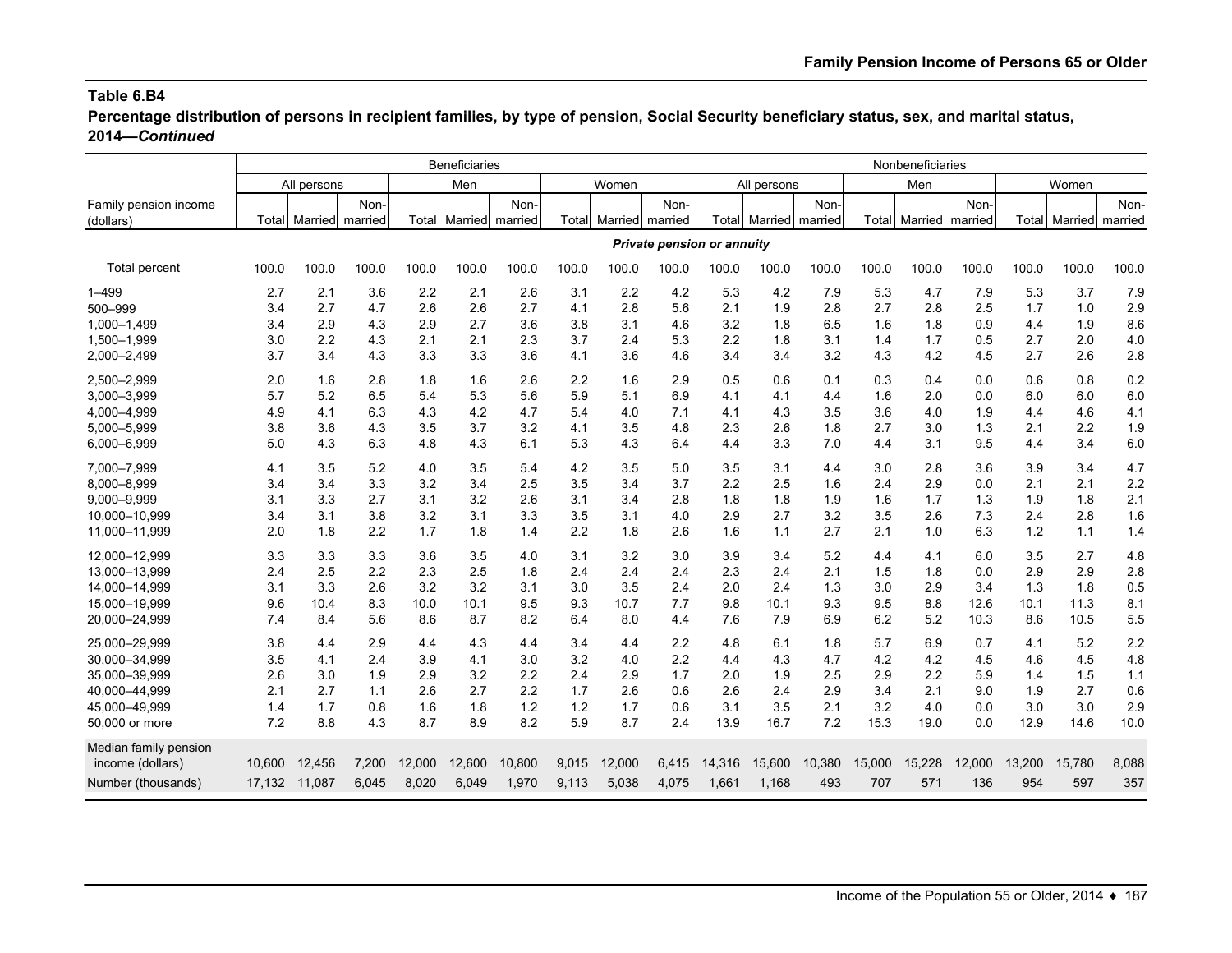# **Family Pension Income of Persons 65 or Older**

#### **Table 6.B5**

**Percentage distribution of persons in recipient families, by type of pension, race, Hispanic origin, and sex, 2014**

|                                 | White alone |        |        | Black alone       |        |                         | Asian alone |         |        | Hispanic origin |        |        |
|---------------------------------|-------------|--------|--------|-------------------|--------|-------------------------|-------------|---------|--------|-----------------|--------|--------|
| Family pension income (dollars) | All persons | Men    |        | Women All persons | Men    | Women                   | All persons | Men     | Women  | All persons     | Men    | Women  |
|                                 |             |        |        |                   |        | <b>Employer pension</b> |             |         |        |                 |        |        |
| <b>Total percent</b>            | 100.0       | 100.0  | 100.0  | 100.0             | 100.0  | 100.0                   | 100.0       | 100.0   | 100.0  | 100.0           | 100.0  | 100.0  |
| $1 - 499$                       | 1.8         | 1.5    | 2.0    | 1.4               | 0.8    | 1.8                     | 0.1         | 0.3     | 0.0    | 1.8             | 1.5    | 2.1    |
| 500-999                         | 2.4         | 1.9    | 2.9    | 1.0               | 1.0    | 1.0                     | 2.7         | 2.7     | 2.7    | 2.7             | 2.6    | 2.7    |
| 1,000-1,499                     | 2.6         | 2.3    | 2.9    | 2.9               | 2.5    | 3.2                     | 2.0         | 1.5     | 2.5    | 2.7             | 2.7    | 2.7    |
| 1,500-1,999                     | 2.2         | 1.6    | 2.7    | 1.2               | 1.3    | $1.1$                   | 2.9         | 1.5     | 3.9    | 3.5             | 4.3    | 2.8    |
| 2,000-2,499                     | 2.6         | 2.3    | 3.0    | 3.0               | 3.4    | 2.8                     | 2.5         | 2.1     | 2.7    | 2.8             | 3.2    | 2.3    |
| 2,500-2,999                     | 1.4         | 1.2    | 1.5    | 1.9               | $1.1$  | 2.4                     | 3.2         | 3.3     | 3.1    | 0.5             | 0.6    | 0.4    |
| 3,000-3,999                     | 4.2         | 3.8    | 4.6    | 3.5               | 5.4    | 2.3                     | 4.8         | 3.9     | 5.5    | 6.0             | 6.1    | 5.9    |
| 4,000-4,999                     | 3.7         | 3.2    | 4.0    | 4.4               | 3.5    | 5.0                     | 3.5         | 3.6     | 3.4    | 3.5             | 2.3    | 4.6    |
| 5,000-5,999                     | 3.1         | 2.9    | 3.4    | 2.2               | 2.3    | 2.1                     | 1.9         | 1.5     | 2.2    | 3.2             | 1.5    | 4.7    |
| 6,000-6,999                     | 3.9         | 3.7    | 4.0    | 3.4               | 3.0    | 3.7                     | 1.5         | 0.5     | 2.2    | 2.9             | 3.3    | 2.6    |
| 7,000-7,999                     | 3.5         | 3.2    | 3.7    | 2.6               | 1.8    | 3.2                     | 3.0         | 2.7     | 3.3    | 2.7             | 3.3    | 2.2    |
| 8,000-8,999                     | 2.7         | 2.5    | 3.0    | 3.1               | 2.3    | 3.6                     | 3.4         | 3.6     | 3.2    | 2.6             | 3.4    | 2.0    |
| 9,000-9,999                     | 2.5         | 2.4    | 2.6    | 2.4               | 2.4    | 2.4                     | 2.1         | $2.2\,$ | 2.1    | 3.2             | 3.7    | 2.7    |
| 10,000-10,999                   | 2.8         | 2.7    | 3.0    | 4.2               | 1.8    | 5.7                     | 3.2         | 3.5     | 3.0    | 2.3             | 1.7    | 3.0    |
| 11,000-11,999                   | 1.6         | 1.3    | 1.8    | 4.2               | 4.5    | 4.0                     | 1.9         | 1.6     | 2.2    | 3.1             | 2.3    | 3.8    |
| 12,000-12,999                   | 3.0         | 3.1    | 2.9    | 3.5               | 2.3    | 4.3                     | 3.8         | 3.1     | 4.3    | $1.2$           | 0.5    | 1.8    |
| 13,000-13,999                   | 2.2         | 2.2    | 2.2    | $1.2$             | 0.8    | 1.4                     | 1.6         | 1.5     | 1.6    | 2.3             | 1.8    | 2.7    |
| 14,000-14,999                   | 2.8         | 2.6    | 3.0    | 2.9               | 4.3    | 1.9                     | 2.3         | 2.4     | 2.2    | 3.4             | 3.7    | 3.2    |
| 15,000-19,999                   | 9.4         | 9.4    | 9.4    | 9.7               | 8.2    | 10.7                    | 11.5        | 10.5    | 12.3   | 12.5            | 14.3   | 10.9   |
| 20,000-24,999                   | 7.4         | 7.6    | 7.3    | 8.5               | 9.2    | 7.9                     | 8.1         | 8.9     | 7.5    | 7.8             | 7.5    | 8.1    |
| 25,000-29,999                   | 5.1         | 5.7    | 4.5    | 5.1               | 5.9    | 4.6                     | 4.3         | 4.8     | 3.9    | 5.1             | 6.4    | 3.9    |
| 30,000-34,999                   | 4.3         | 4.5    | 4.1    | 4.6               | 5.4    | 4.1                     | 4.2         | 5.5     | 3.2    | 4.0             | 2.2    | 5.7    |
| 35,000-39,999                   | 4.2         | 4.7    | 3.8    | 5.0               | 5.2    | 4.8                     | 3.1         | 3.8     | 2.6    | 1.8             | 2.1    | 1.6    |
| 40,000-44,999                   | 3.0         | 3.3    | 2.8    | 2.5               | 3.6    | 1.8                     | 1.4         | 1.4     | 1.4    | 2.2             | 2.5    | 2.0    |
| 45,000-49,999                   | 2.8         | 3.2    | 2.4    | 1.5               | 1.4    | 1.6                     | 3.0         | 3.9     | 2.4    | 4.2             | 4.0    | 4.5    |
| 50,000 or more                  | 14.7        | 17.1   | 12.6   | 14.3              | 16.7   | 12.7                    | 17.9        | 19.7    | 16.6   | 11.9            | 12.4   | 11.4   |
| Median family pension income    |             |        |        |                   |        |                         |             |         |        |                 |        |        |
| (dollars)                       | 15,300      | 18,000 | 13,800 | 15,600            | 19,188 | 14,400                  | 16,416      | 18,600  | 14,700 | 14,776          | 15,600 | 14,400 |
| Number (thousands)              | 19,644      | 9,166  | 10,478 | 1,387             | 552    | 835                     | 603         | 259     | 344    | 843             | 401    | 442    |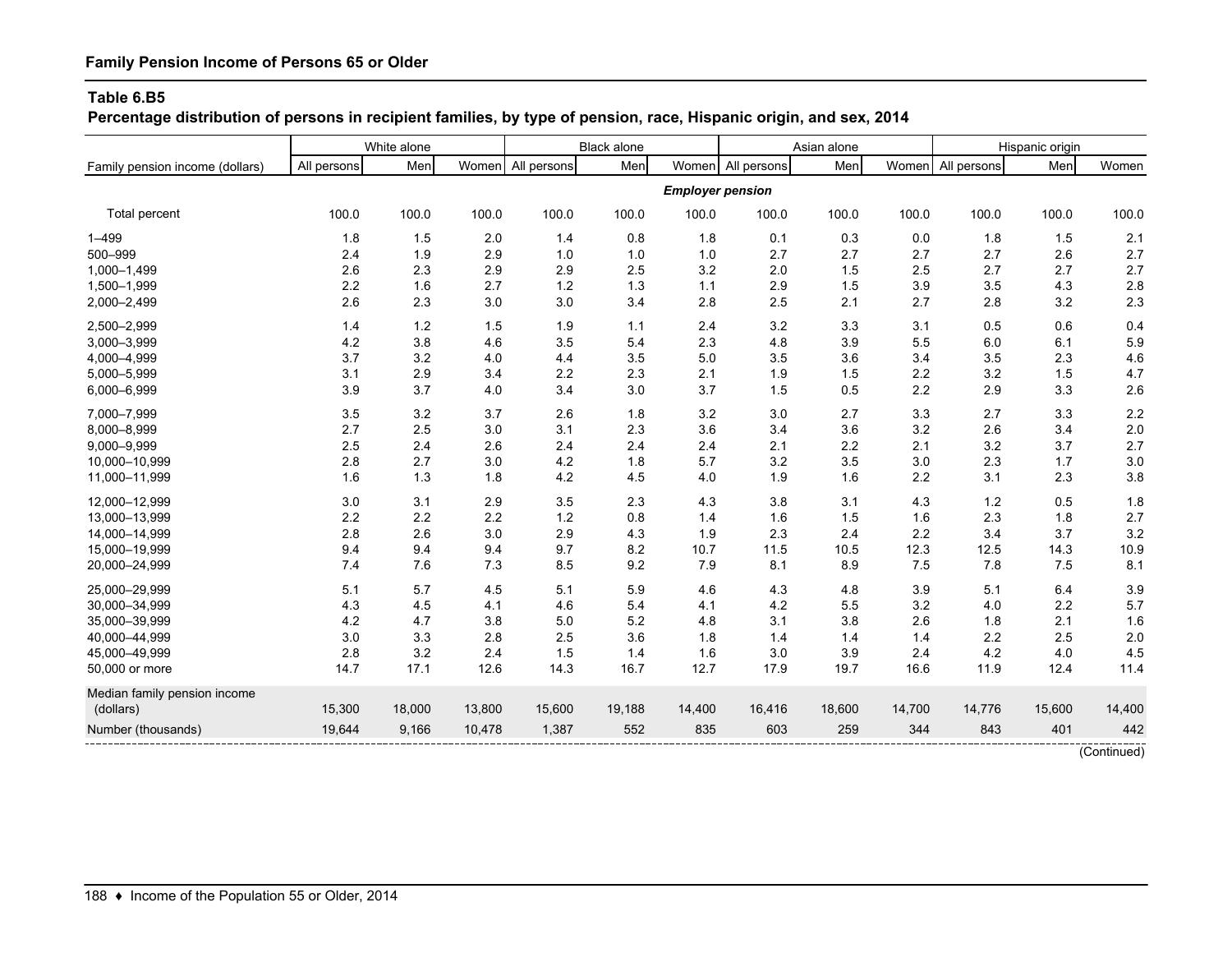**Percentage distribution of persons in recipient families, by type of pension, race, Hispanic origin, and sex, 2014—***Continued*

|                                 | White alone |        |        | <b>Black alone</b> |        | Asian alone |                             |        | Hispanic origin |                   |        |        |
|---------------------------------|-------------|--------|--------|--------------------|--------|-------------|-----------------------------|--------|-----------------|-------------------|--------|--------|
| Family pension income (dollars) | All persons | Men    |        | Women All persons  | Men    |             | Women All persons           | Men    |                 | Women All persons | Men    | Women  |
|                                 |             |        |        |                    |        |             | Government employee pension |        |                 |                   |        |        |
| <b>Total percent</b>            | 100.0       | 100.0  | 100.0  | 100.0              | 100.0  | 100.0       | 100.0                       | 100.0  | 100.0           | 100.0             | 100.0  | 100.0  |
| $1 - 499$                       | 4.7         | 4.4    | 5.0    | 5.0                | 6.5    | 4.1         | 2.3                         | 2.6    | 2.1             | 2.1               | 1.4    | 2.6    |
| 500-999                         | 1.1         | 1.1    | 1.1    | 1.9                | 1.3    | 2.2         | 2.3                         | 2.4    | 2.1             | 0.5               | 1.0    | 0.0    |
| 1,000-1,499                     | 1.9         | 1.8    | 2.0    | 2.7                | 3.1    | 2.4         | 1.6                         | 0.4    | 2.6             | 2.3               | 2.4    | 2.3    |
| 1,500-1,999                     | 1.0         | 1.1    | 0.9    | 0.9                | 1.9    | 0.3         | 0.5                         | 0.7    | 0.3             | 1.5               | 1.5    | 1.5    |
| 2,000-2,499                     | 2.4         | 2.1    | 2.7    | 1.1                | 1.3    | 0.9         | 0.3                         | 0.3    | 0.3             | 3.6               | 5.2    | 2.4    |
| 2,500-2,999                     | 1.2         | 1.1    | 1.4    | 0.6                | 0.0    | 1.0         | 0.6                         | 0.0    | 1.0             | 0.7               | 1.5    | 0.0    |
| 3,000-3,999                     | 2.9         | 2.8    | 3.0    | 2.0                | 1.4    | 2.4         | 0.0                         | 0.0    | 0.0             | 6.1               | 5.0    | 6.9    |
| 4,000-4,999                     | 3.2         | 2.7    | 3.6    | 0.9                | 1.6    | 0.5         | 2.3                         | 2.0    | 2.5             | 0.6               | 0.8    | 0.4    |
| 5,000-5,999                     | 1.5         | 1.0    | 1.9    | 0.2                | 0.0    | 0.3         | 3.3                         | 3.6    | 3.0             | 3.6               | 2.0    | 4.9    |
| 6,000-6,999                     | 3.4         | 3.0    | 3.7    | 2.3                | 2.1    | 2.5         | 5.3                         | 6.0    | 4.7             | 3.3               | 2.1    | 4.3    |
| 7,000-7,999                     | 2.2         | 2.0    | 2.3    | 3.4                | 4.1    | 2.9         | 1.6                         | 2.5    | 0.9             | 2.5               | 5.4    | 0.0    |
| 8,000-8,999                     | 2.4         | 1.9    | 2.8    | 3.4                | 2.5    | 3.9         | 4.7                         | 4.2    | 5.1             | 1.8               | 3.0    | 0.8    |
| 9,000-9,999                     | 2.4         | 2.3    | 2.4    | 5.0                | 4.9    | 5.0         | 1.4                         | 0.2    | 2.4             | 1.4               | 1.3    | 1.5    |
| 10,000-10,999                   | 2.4         | 2.1    | 2.6    | 3.7                | 2.7    | 4.4         | 3.1                         | 3.6    | 2.7             | 4.6               | 3.4    | 5.7    |
| 11,000-11,999                   | 1.9         | 1.1    | 2.5    | 4.8                | 4.5    | 5.1         | 1.8                         | 2.0    | 1.6             | 4.3               | 1.9    | 6.2    |
| 12.000-12.999                   | 2.9         | 2.8    | 3.1    | 4.5                | 3.1    | 5.4         | 3.5                         | 1.9    | 4.8             | 0.0               | 0.0    | 0.0    |
| 13,000-13,999                   | 2.4         | 2.5    | 2.3    | 1.8                | 0.2    | 2.9         | 0.4                         | 0.0    | 0.8             | 1.9               | 1.0    | 2.7    |
| 14,000-14,999                   | 3.7         | 3.1    | 4.2    | 1.9                | 1.7    | 2.0         | 3.4                         | 3.6    | 3.2             | 3.3               | 3.1    | 3.4    |
| 15,000-19,999                   | 9.9         | 9.7    | 10.2   | 9.4                | 7.4    | 10.7        | 8.2                         | 8.2    | 8.3             | 10.1              | 12.5   | 8.2    |
| 20,000-24,999                   | 7.1         | 6.9    | 7.3    | 10.4               | 11.6   | 9.6         | 6.5                         | 3.1    | 9.2             | 11.0              | 10.9   | 11.0   |
| 25,000-29,999                   | 4.9         | 4.9    | 5.0    | 4.2                | 2.9    | 5.1         | 4.9                         | 4.9    | 4.9             | 1.9               | 1.5    | 2.3    |
| 30,000-34,999                   | 5.1         | 5.0    | 5.2    | 6.1                | 7.1    | 5.5         | 5.2                         | 8.9    | 2.3             | 5.1               | 3.2    | 6.7    |
| 35,000-39,999                   | 6.1         | 7.2    | 5.1    | 5.0                | 4.8    | 5.2         | 6.0                         | 10.8   | 2.3             | 2.5               | 3.9    | 1.4    |
| 40,000-44,999                   | 4.5         | 5.1    | 3.9    | 1.9                | 2.8    | 1.3         | 8.3                         | 9.2    | 7.5             | 6.8               | 7.6    | 6.2    |
| 45,000-49,999                   | 3.9         | 4.5    | 3.4    | 3.5                | 4.5    | 2.9         | 1.6                         | 2.9    | 0.5             | 5.4               | 6.2    | 4.7    |
| 50,000 or more                  | 14.8        | 17.5   | 12.5   | 13.2               | 16.1   | 11.3        | 20.9                        | 15.9   | 24.9            | 13.1              | 12.0   | 14.0   |
| Median family pension income    |             |        |        |                    |        |             |                             |        |                 |                   |        |        |
| (dollars)                       | 18,000      | 20,400 | 16,140 | 18,000             | 19,200 | 16,464      | 23,400                      | 26,400 | 21,600          | 16,800            | 18,000 | 16,800 |
| Number (thousands)              | 6,966       | 3,234  | 3,732  | 666                | 262    | 404         | 224                         | 99     | 125             | 341               | 154    | 187    |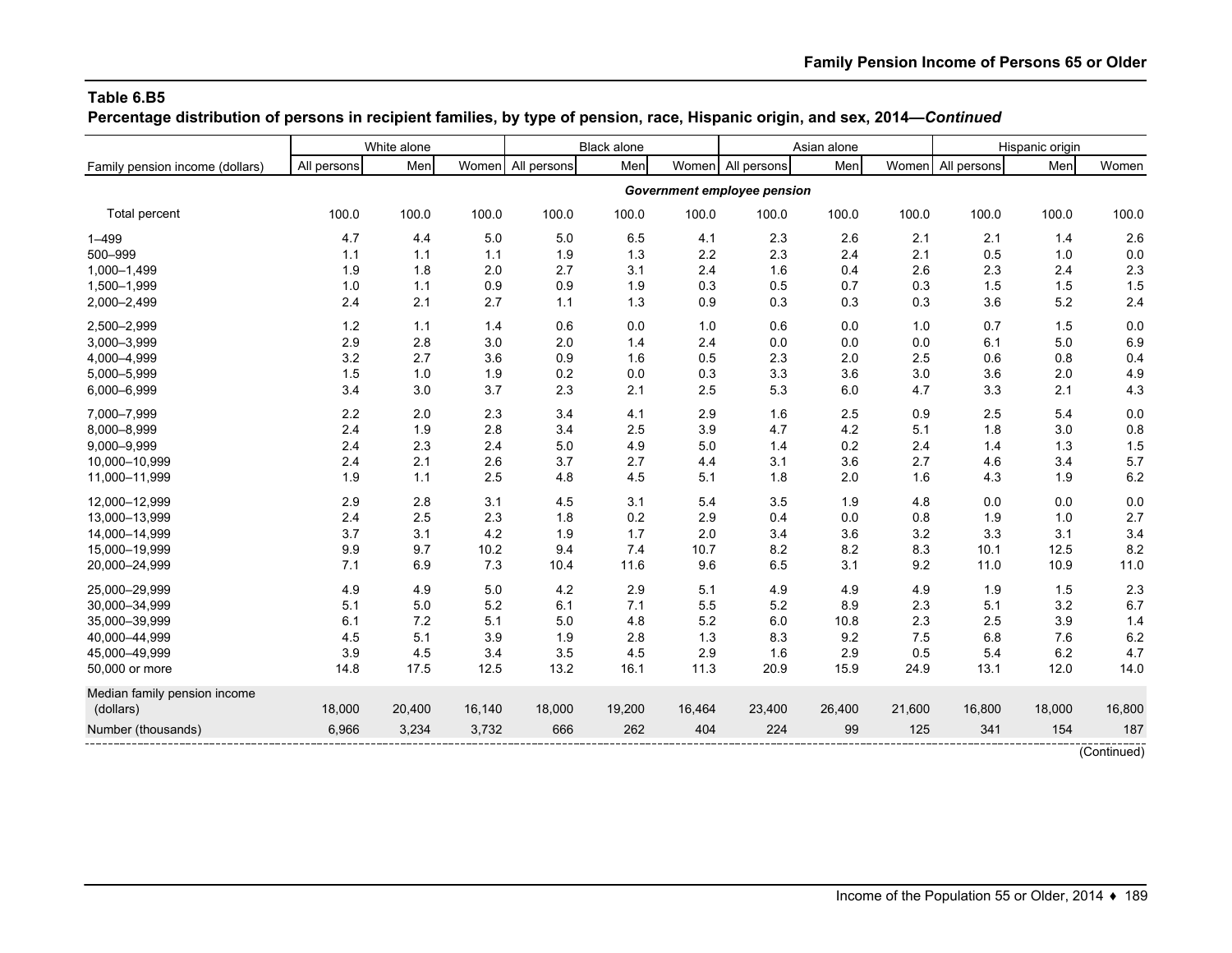# **Family Pension Income of Persons 65 or Older**

#### **Table 6.B5**

**Percentage distribution of persons in recipient families, by type of pension, race, Hispanic origin, and sex, 2014—***Continued*

|                                 |             | White alone |       | <b>Black alone</b> |        | Asian alone |                            |        | Hispanic origin |                   |        |       |
|---------------------------------|-------------|-------------|-------|--------------------|--------|-------------|----------------------------|--------|-----------------|-------------------|--------|-------|
| Family pension income (dollars) | All persons | Men         |       | Women All persons  | Men    |             | Women All persons          | Men    |                 | Women All persons | Men    | Women |
|                                 |             |             |       |                    |        |             | Private pension or annuity |        |                 |                   |        |       |
| Total percent                   | 100.0       | 100.0       | 100.0 | 100.0              | 100.0  | 100.0       | 100.0                      | 100.0  | 100.0           | 100.0             | 100.0  | 100.0 |
| $1 - 499$                       | 3.0         | 2.5         | 3.4   | 2.0                | 0.4    | 3.1         | 1.8                        | 2.5    | 1.3             | 2.6               | 2.1    | 3.1   |
| 500-999                         | 3.3         | 2.6         | 3.9   | 2.3                | 2.2    | 2.3         | 3.0                        | 3.3    | 2.7             | 3.7               | 3.7    | 3.8   |
| 1,000-1,499                     | 3.4         | 2.9         | 3.8   | 3.3                | 2.0    | 4.2         | 2.6                        | 1.7    | 3.4             | 5.0               | 4.9    | 5.1   |
| 1,500-1,999                     | 3.0         | 2.0         | 3.8   | 1.8                | 2.2    | 1.5         | 3.6                        | 2.3    | 4.5             | 4.5               | 5.2    | 3.9   |
| 2,000-2,499                     | 3.7         | 3.4         | 3.9   | 4.4                | 4.9    | 4.1         | 3.9                        | 3.6    | 4.1             | 3.8               | 4.0    | 3.6   |
| 2,500-2,999                     | 1.8         | 1.7         | 1.9   | 2.4                | 1.4    | 3.1         | 3.8                        | 3.8    | 3.8             | 1.0               | 1.1    | 0.8   |
| 3,000-3,999                     | 5.5         | 4.9         | 6.0   | 5.8                | 8.1    | 4.3         | 7.2                        | 5.4    | 8.5             | 6.2               | 6.4    | 6.0   |
| 4,000-4,999                     | 4.7         | 4.1         | 5.2   | 6.2                | 5.0    | 6.9         | 5.7                        | 5.6    | 5.7             | 4.6               | 2.6    | 6.4   |
| 5,000-5,999                     | 3.8         | 3.6         | 4.0   | 2.4                | 2.3    | 2.4         | 2.2                        | 1.7    | 2.6             | 3.4               | 1.2    | 5.5   |
| 6,000-6,999                     | 4.9         | 4.8         | 5.1   | 6.0                | 5.4    | 6.3         | 4.5                        | 3.1    | 5.6             | 5.0               | 5.9    | 4.2   |
| 7,000-7,999                     | 4.1         | 4.0         | 4.1   | 4.0                | 2.9    | 4.8         | 2.9                        | 2.0    | 3.7             | 4.1               | 4.3    | 3.8   |
| 8,000-8,999                     | 3.2         | 3.1         | 3.3   | 3.2                | 2.4    | 3.8         | 3.9                        | 4.3    | 3.7             | 3.1               | 3.8    | 2.6   |
| 9,000-9,999                     | 3.1         | 2.9         | 3.2   | 2.1                | 3.3    | 1.4         | 2.1                        | 2.5    | 1.7             | 3.6               | 4.0    | 3.2   |
| 10,000-10,999                   | 3.2         | 3.2         | 3.1   | 5.3                | 3.1    | 6.8         | 3.4                        | 3.5    | 3.4             | 3.0               | 2.3    | 3.7   |
| 11,000-11,999                   | 1.9         | 1.7         | 2.0   | 3.5                | 3.6    | 3.4         | 1.1                        | 1.1    | 1.1             | 2.3               | 3.0    | 1.6   |
| 12,000-12,999                   | 3.3         | 3.7         | 3.0   | 3.8                | 3.1    | 4.3         | 4.7                        | 5.0    | 4.5             | 2.2               | 1.6    | 2.8   |
| 13,000-13,999                   | 2.4         | 2.3         | 2.6   | 1.6                | 1.6    | 1.7         | 0.8                        | 0.9    | 0.8             | 2.3               | 1.9    | 2.7   |
| 14,000-14,999                   | 3.0         | 3.1         | 2.9   | 3.2                | 5.2    | 1.9         | 3.1                        | 2.2    | 3.8             | 2.7               | 4.0    | 1.5   |
| 15,000-19,999                   | 9.6         | 10.1        | 9.1   | 10.7               | 8.4    | 12.2        | 9.2                        | 7.6    | 10.5            | 13.4              | 13.8   | 13.0  |
| 20,000-24,999                   | 7.3         | 8.1         | 6.6   | 8.9                | 12.2   | 6.8         | 7.4                        | 8.8    | 6.2             | 5.6               | 6.0    | 5.2   |
| 25,000-29,999                   | 3.9         | 4.5         | 3.4   | 3.8                | 3.2    | 4.2         | 3.9                        | 5.0    | 3.0             | 5.1               | 4.5    | 5.6   |
| 30,000-34,999                   | 3.5         | 3.8         | 3.3   | 4.3                | 5.0    | 3.8         | 4.0                        | 4.4    | 3.7             | 2.9               | 2.7    | 3.2   |
| 35.000-39.999                   | 2.7         | 3.0         | 2.4   | 2.4                | 3.5    | 1.7         | 0.7                        | 1.4    | 0.2             | 2.2               | 1.4    | 3.0   |
| 40.000-44.999                   | 2.3         | 2.8         | 1.8   | 1.4                | 1.8    | $1.2$       | 0.9                        | 1.4    | 0.6             | 1.0               | 1.4    | 0.6   |
| 45,000-49,999                   | 1.5         | 1.7         | 1.4   | 0.5                | 1.1    | 0.1         | 4.7                        | 5.9    | 3.7             | 1.9               | 1.7    | 2.1   |
| 50,000 or more                  | 8.0         | 9.5         | 6.8   | 4.6                | 5.8    | 3.8         | 8.9                        | 10.9   | 7.3             | 4.8               | 6.6    | 3.1   |
| Median family pension income    |             |             |       |                    |        |             |                            |        |                 |                   |        |       |
| (dollars)                       | 10,800      | 12,001      | 9,492 | 10,800             | 12,000 | 10,500      | 10,800                     | 12,600 | 9,015           | 9,600             | 10,000 | 9,600 |
| Number (thousands)              | 16,970      | 7,954       | 9,016 | 1,100              | 433    | 667         | 522                        | 226    | 296             | 667               | 320    | 347   |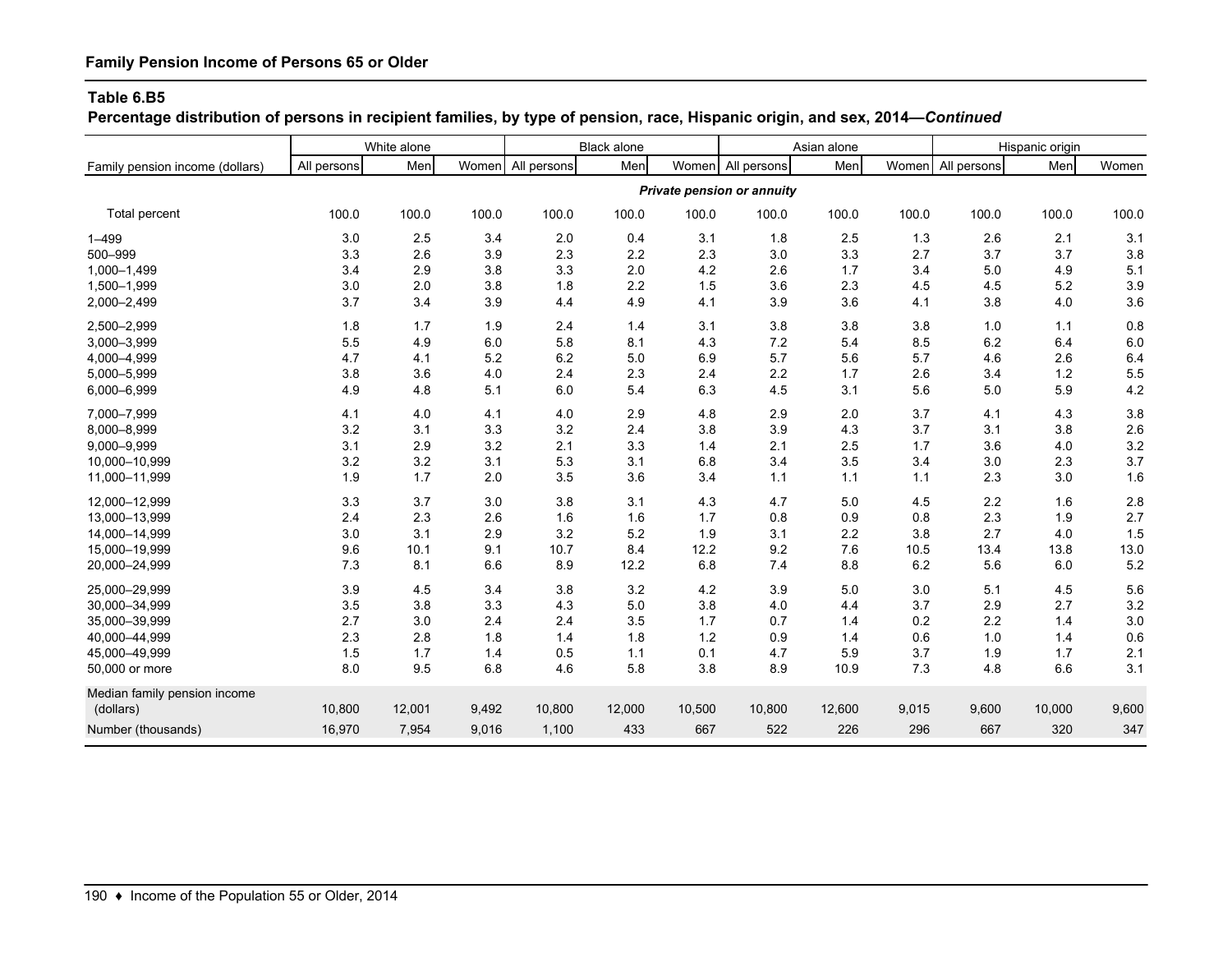**Percentage distribution of persons in recipient families, by type of pension and quintiles of per-capita total family money income, 2014**

| Family pension income (dollars)        | Total   | First | Second                  | Third  | Fourth | Fifth  |
|----------------------------------------|---------|-------|-------------------------|--------|--------|--------|
|                                        |         |       | <b>Employer pension</b> |        |        |        |
| Total percent                          | 100.0   | 100.0 | 100.0                   | 100.0  | 100.0  | 100.0  |
| $1 - 499$                              | 1.7     | 8.2   | 2.6                     | 1.5    | 1.1    | 1.0    |
| 500-999                                | 2.4     | 8.1   | 5.5                     | 2.2    | 1.5    | 0.8    |
| 1,000-1,499                            | 2.6     | 8.3   | 7.4                     | 2.3    | 1.4    | 0.7    |
| 1,500-1,999                            | 2.1     | 5.9   | 5.0                     | 1.7    | 1.6    | 0.9    |
| 2,000-2,499                            | 2.7     | 7.5   | 6.7                     | 2.6    | 1.5    | 1.0    |
| 2,500-2,999                            | 1.5     | 1.1   | 4.6                     | 1.7    | 0.6    | 0.5    |
| 3,000-3,999                            | 4.2     | 10.3  | 10.5                    | 4.2    | 2.5    | 1.7    |
| 4,000-4,999                            | 3.7     | 6.2   | 8.5                     | 5.6    | 1.6    | 1.2    |
| 5,000-5,999                            | 3.0     | 5.3   | 4.5                     | 4.4    | 2.4    | $1.3$  |
| 6,000-6,999                            | 3.8     | 5.6   | 7.2                     | 5.7    | 1.8    | 1.9    |
| 7,000-7,999                            | 3.4     | 6.8   | 4.2                     | 4.7    | 3.1    | 1.6    |
| 8,000-8,999                            | 2.8     | 1.8   | 4.4                     | 4.7    | 1.9    | 1.5    |
| 9,000-9,999                            | 2.5     | 3.9   | 3.2                     | 4.2    | 1.9    | 1.1    |
| 10,000-10,999                          | $2.9\,$ | 3.3   | 3.3                     | 4.9    | 2.8    | 1.2    |
| 11,000-11,999                          | 1.8     | 0.9   | 1.6                     | 3.1    | 1.6    | 1.0    |
| 12,000-12,999                          | 3.1     | 3.2   | 3.5                     | 4.9    | 3.1    | $1.2$  |
| 13,000-13,999                          | 2.2     | 1.3   | 1.3                     | 3.3    | 3.1    | 0.7    |
| 14,000-14,999                          | 2.8     | 2.0   | 2.5                     | 3.1    | 3.4    | 2.1    |
| 15,000-19,999                          | 9.5     | 5.0   | 6.4                     | 12.9   | 13.4   | 5.0    |
| 20,000-24,999                          | $7.5\,$ | 3.6   | 3.2                     | 8.4    | 11.1   | 6.0    |
| 25,000-29,999                          | 5.1     | 0.9   | 1.1                     | 6.6    | 6.8    | 4.8    |
| 30,000-34,999                          | 4.3     | 0.4   | 1.2                     | 2.7    | 6.9    | 5.4    |
| 35,000-39,999                          | 4.2     | 0.0   | 0.6                     | 1.6    | 7.0    | 6.2    |
| 40,000-44,999                          | 2.9     | 0.2   | 0.3                     | 1.3    | 4.6    | 4.5    |
| 45,000-49,999                          | 2.7     | 0.0   | 0.3                     | 0.7    | 3.9    | 5.0    |
| 50,000 or more                         | 14.7    | 0.0   | 0.2                     | 1.0    | 9.4    | 41.5   |
| Median family pension income (dollars) | 15,396  | 4,140 | 4,800                   | 10,800 | 19,764 | 41,480 |
| Number (thousands)                     | 21,922  | 1,049 | 3,116                   | 5,360  | 6,183  | 6,213  |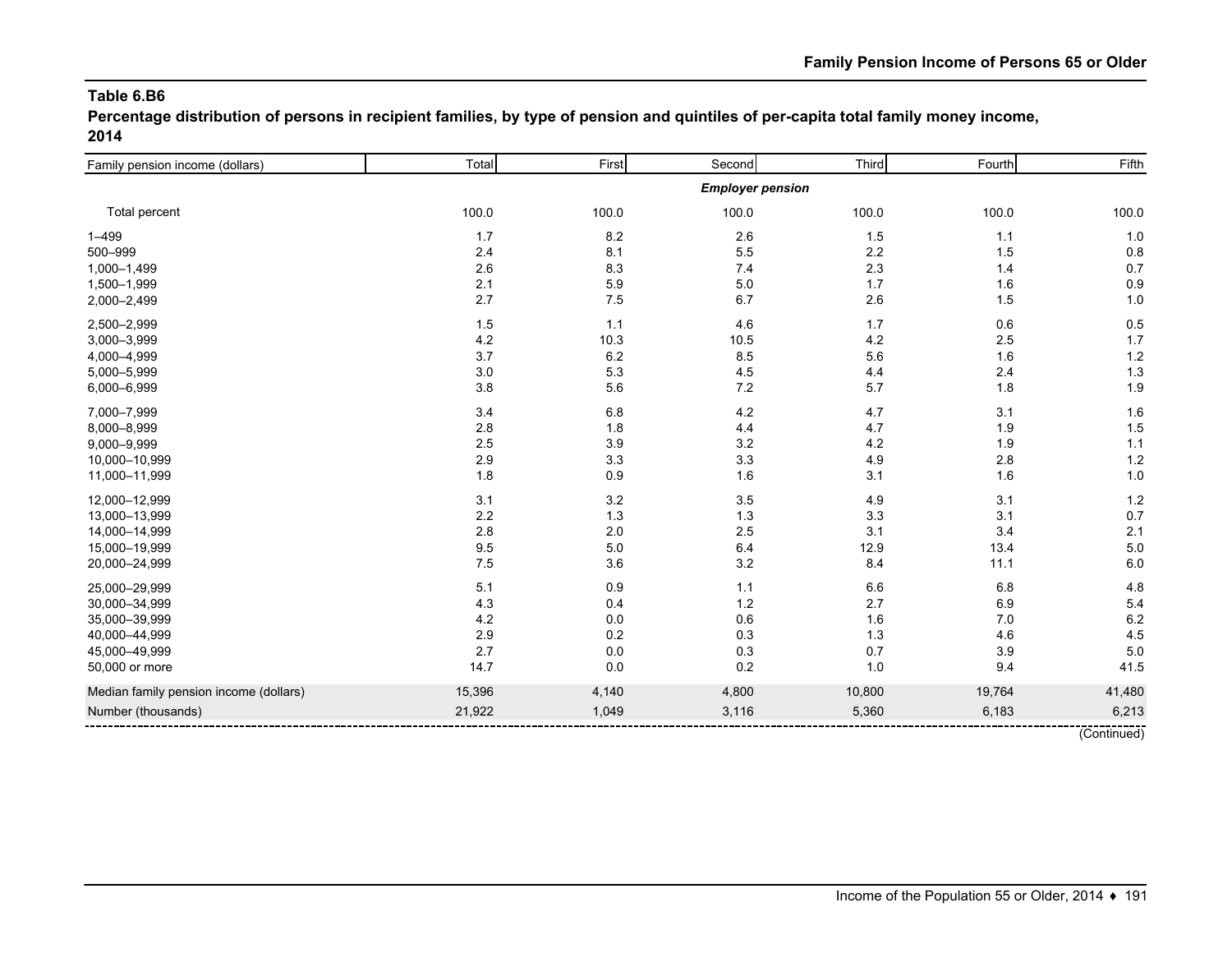**Percentage distribution of persons in recipient families, by type of pension and quintiles of per-capita total family money income, 2014—***Continued*

| Family pension income (dollars)        | Total   | First | Second                      | Third   | Fourth | Fifth  |
|----------------------------------------|---------|-------|-----------------------------|---------|--------|--------|
|                                        |         |       | Government employee pension |         |        |        |
| Total percent                          | 100.0   | 100.0 | 100.0                       | 100.0   | 100.0  | 100.0  |
| $1 - 499$                              | 4.7     | 10.6  | 7.3                         | 5.8     | 3.7    | 3.7    |
| 500-999                                | 1.2     | 3.9   | 3.5                         | 1.5     | 1.0    | 0.4    |
| 1,000-1,499                            | 2.0     | 8.5   | 4.9                         | 2.3     | 1.7    | 0.8    |
| 1,500-1,999                            | 1.0     | 3.4   | 2.8                         | 1.4     | 0.7    | 0.5    |
| 2,000-2,499                            | $2.2\,$ | 4.8   | 6.1                         | $2.2\,$ | 2.2    | 1.2    |
| 2,500-2,999                            | $1.2$   | 1.5   | 1.8                         | 1.8     | 1.6    | 0.4    |
| 3,000-3,999                            | 2.7     | 5.3   | 8.0                         | 3.8     | 2.5    | 1.0    |
| 4,000-4,999                            | 3.0     | 8.5   | 5.3                         | 4.6     | 2.6    | 1.5    |
| 5,000-5,999                            | 1.5     | 6.2   | 3.6                         | 2.7     | 0.6    | 0.6    |
| 6,000-6,999                            | 3.4     | 6.3   | 6.3                         | 5.2     | 2.2    | 2.4    |
| 7,000-7,999                            | 2.3     | 4.8   | 4.8                         | 3.5     | 2.6    | 0.7    |
| 8,000-8,999                            | 2.6     | 3.7   | 5.4                         | 4.3     | 2.4    | 1.2    |
| 9,000-9,999                            | 2.6     | 5.7   | 5.5                         | 4.7     | 1.6    | 1.6    |
| 10,000-10,999                          | 2.5     | 5.3   | 3.3                         | 3.3     | 2.7    | 1.5    |
| 11,000-11,999                          | 2.1     | 1.3   | 3.0                         | 3.8     | 2.3    | 1.1    |
| 12,000-12,999                          | 3.1     | 0.6   | 5.7                         | 3.3     | 3.8    | 2.0    |
| 13,000-13,999                          | $2.3\,$ | 2.4   | 4.1                         | 3.7     | 1.8    | 1.7    |
| 14,000-14,999                          | 3.5     | 3.6   | 1.1                         | 5.9     | 3.0    | 3.3    |
| 15,000-19,999                          | $9.8\,$ | 9.0   | 7.7                         | 17.1    | 11.2   | 5.9    |
| 20,000-24,999                          | 7.4     | 3.8   | 5.5                         | 4.6     | 9.8    | 7.6    |
| 25,000-29,999                          | 4.9     | 0.8   | 1.6                         | $3.8\,$ | 7.3    | 4.7    |
| 30,000-34,999                          | 5.2     | 0.1   | 1.0                         | 3.5     | 7.2    | 6.0    |
| 35,000-39,999                          | 5.9     | 0.0   | 0.4                         | 3.5     | 8.0    | 7.3    |
| 40,000-44,999                          | 4.4     | 0.0   | 0.0                         | 1.3     | 5.0    | 6.7    |
| 45,000-49,999                          | 3.8     | 0.0   | 0.5                         | 1.0     | 3.6    | 6.3    |
| 50,000 or more                         | 14.8    | 0.0   | 0.5                         | 1.3     | 8.9    | 29.9   |
| Median family pension income (dollars) | 18,000  | 5,000 | 7,152                       | 11,450  | 19,920 | 35,000 |
| Number (thousands)                     | 7,993   | 243   | 730                         | 1,515   | 2,295  | 3,210  |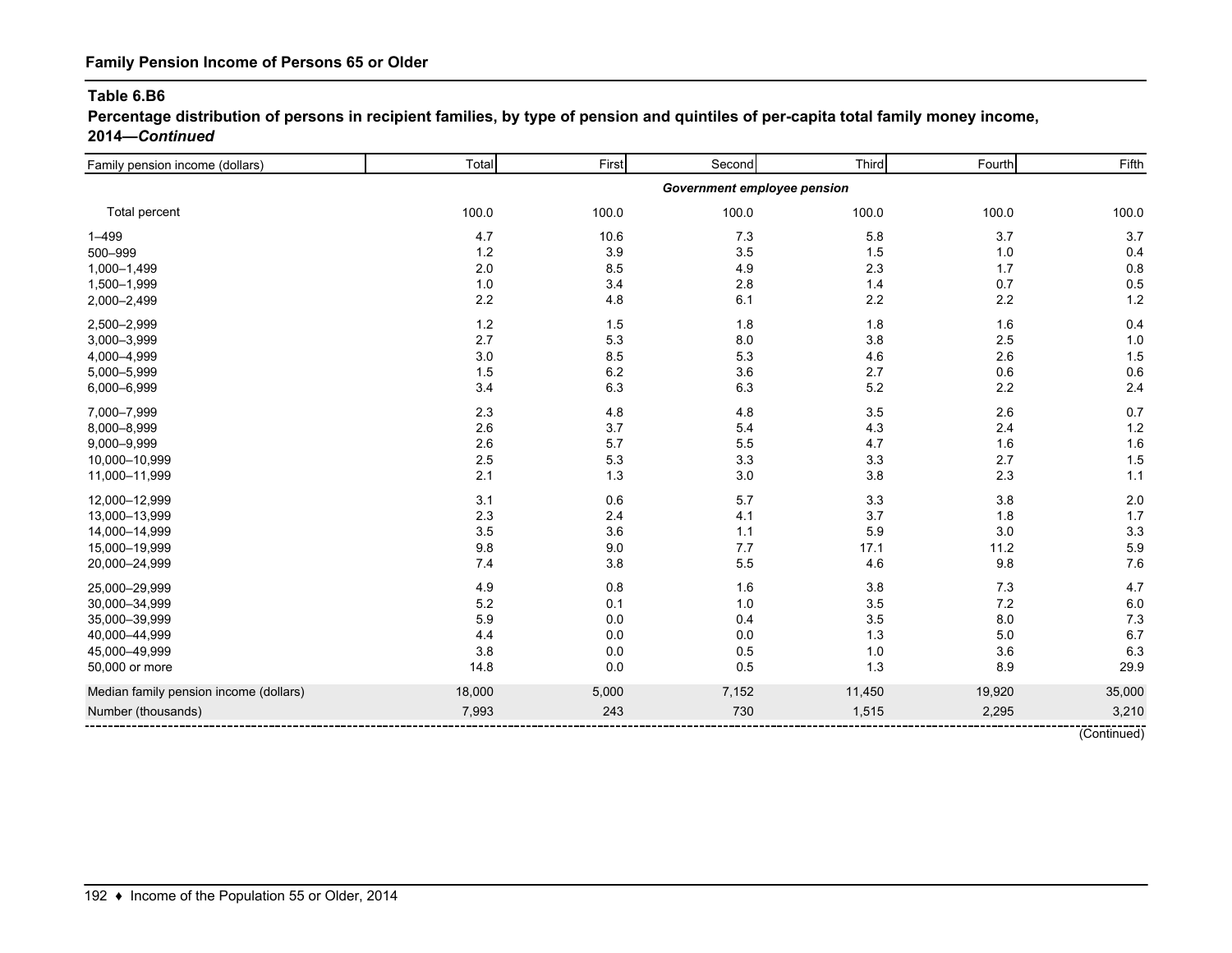**Percentage distribution of persons in recipient families, by type of pension and quintiles of per-capita total family money income, 2014—***Continued*

| Family pension income (dollars)        | Total  | First | Second                     | Third   | Fourth | Fifth  |
|----------------------------------------|--------|-------|----------------------------|---------|--------|--------|
|                                        |        |       | Private pension or annuity |         |        |        |
| Total percent                          | 100.0  | 100.0 | 100.0                      | 100.0   | 100.0  | 100.0  |
| $1 - 499$                              | 2.9    | 9.4   | 3.6                        | 2.6     | 2.2    | 2.5    |
| 500-999                                | 3.3    | 10.0  | 6.4                        | 3.2     | 2.6    | 1.3    |
| 1,000-1,499                            | 3.4    | 10.1  | 8.9                        | 2.9     | 2.1    | 1.1    |
| 1,500-1,999                            | 2.9    | 6.7   | 6.0                        | 2.7     | 2.5    | 1.2    |
| 2,000-2,499                            | 3.7    | 7.9   | 7.6                        | 3.7     | 2.5    | 2.1    |
| 2,500-2,999                            | 1.9    | 1.3   | 5.5                        | 2.3     | 1.0    | 0.6    |
| 3,000-3,999                            | 5.5    | 12.0  | 10.6                       | 5.5     | 3.9    | 3.5    |
| 4,000-4,999                            | 4.8    | 5.1   | 9.5                        | 6.6     | 2.6    | 2.9    |
| 5,000-5,999                            | 3.7    | 4.6   | 4.8                        | 5.2     | 3.3    | 2.0    |
| 6,000-6,999                            | 5.0    | 6.3   | 8.0                        | 6.9     | 3.0    | 3.3    |
| 7,000-7,999                            | 4.0    | 6.9   | 3.8                        | 5.2     | 4.1    | 2.5    |
| 8,000-8,999                            | 3.3    | 1.9   | 3.8                        | 5.1     | 2.5    | 2.3    |
| 9,000-9,999                            | 3.0    | 2.7   | 3.0                        | 4.2     | 2.7    | 2.3    |
| 10,000-10,999                          | 3.3    | 2.7   | 2.8                        | 4.8     | 3.3    | 2.4    |
| 11,000-11,999                          | 1.9    | 0.3   | 1.0                        | 3.3     | 2.2    | 1.1    |
| 12,000-12,999                          | 3.4    | 3.4   | 2.7                        | 4.4     | 4.1    | 2.1    |
| 13,000-13,999                          | 2.4    | 0.7   | 1.1                        | 3.0     | 3.4    | 1.6    |
| 14,000-14,999                          | 3.0    | 1.2   | 2.3                        | 2.8     | 3.7    | 3.1    |
| 15,000-19,999                          | 9.6    | 3.1   | 5.0                        | 10.9    | 15.2   | 6.4    |
| 20,000-24,999                          | 7.4    | 2.5   | 2.1                        | 7.1     | 10.8   | 7.9    |
| 25,000-29,999                          | 3.9    | 0.7   | 0.3                        | 4.5     | 5.0    | 4.8    |
| 30,000-34,999                          | 3.6    | 0.4   | 0.3                        | 1.3     | 5.4    | 6.0    |
| 35,000-39,999                          | 2.6    | 0.0   | 0.3                        | 0.4     | 4.5    | 4.3    |
| 40,000-44,999                          | 2.2    | 0.2   | 0.3                        | $0.8\,$ | 2.4    | 4.6    |
| 45,000-49,999                          | 1.6    | 0.0   | 0.1                        | $0.0\,$ | 1.8    | 3.7    |
| 50,000 or more                         | 7.8    | 0.0   | 0.0                        | 0.4     | 3.3    | 24.6   |
| Median family pension income (dollars) | 10,800 | 3,149 | 4,008                      | 8,628   | 14,400 | 23,000 |
| Number (thousands)                     | 18,793 | 872   | 2,734                      | 4,687   | 5,319  | 5,180  |
|                                        |        |       |                            |         |        |        |

NOTE: Per-capita family total money income quintile limits are \$12,492, \$19,245, \$29,027, and \$47,129.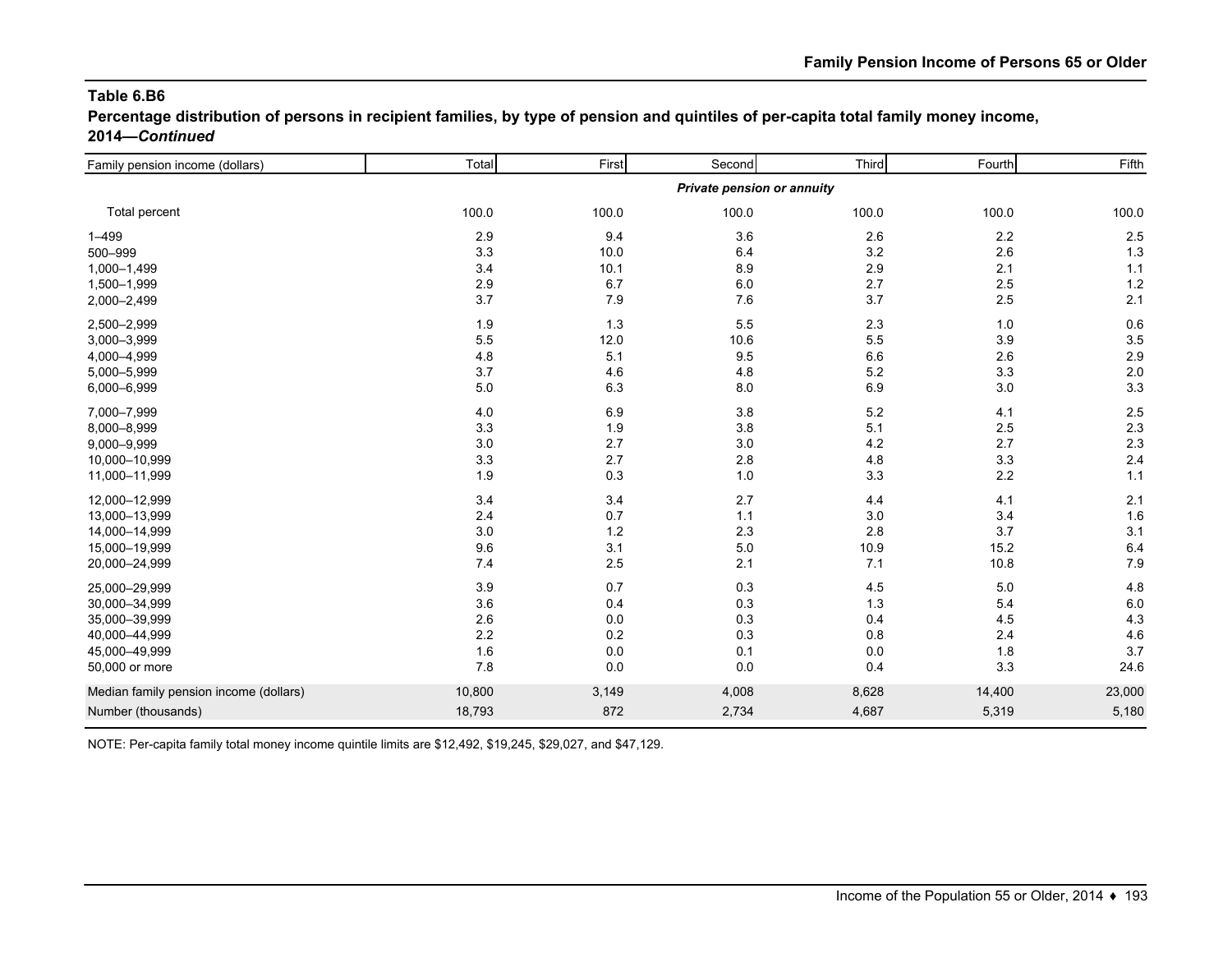**Percentage distribution of persons in recipient families, by type of pension, number of persons in family, and quintiles of per-capita total family money income, 2014**

| Family pension income (dollars)        | Total  | First | Second                                                  | Third   | Fourth | Fifth       |
|----------------------------------------|--------|-------|---------------------------------------------------------|---------|--------|-------------|
|                                        |        |       | <b>Employer pension</b><br>Persons in 1-person families |         |        |             |
| Total percent                          | 100.0  | 100.0 | 100.0                                                   | 100.0   | 100.0  | 100.0       |
| $1 - 499$                              | 2.7    | 17.0  | 6.1                                                     | 3.2     | 1.5    | 0.2         |
| 500-999                                | 3.6    | 12.1  | 10.2                                                    | 3.3     | 2.1    | 1.5         |
| 1,000-1,499                            | 3.3    | 15.6  | 10.7                                                    | 3.8     | 0.7    | 0.8         |
| 1,500-1,999                            | 2.9    | 4.7   | 9.3                                                     | 2.5     | 2.4    | 0.7         |
| 2,000-2,499                            | 3.2    | 6.0   | 10.3                                                    | 4.5     | 0.9    | 0.9         |
| 2,500-2,999                            | 2.3    | 3.1   | 7.1                                                     | 3.1     | 1.2    | 0.5         |
| 3,000-3,999                            | 4.9    | 11.0  | 14.1                                                    | 5.8     | 2.4    | 1.8         |
| 4,000-4,999                            | 4.9    | 5.3   | 9.1                                                     | 10.0    | 1.9    | 1.8         |
| 5,000-5,999                            | 3.2    | 3.0   | 4.3                                                     | 6.3     | 2.7    | 0.6         |
| 6,000-6,999                            | 5.0    | 8.0   | 4.6                                                     | 11.4    | 2.2    | 2.2         |
| 7,000-7,999                            | 4.5    | 8.0   | 3.7                                                     | 7.8     | 4.2    | 2.0         |
| 8,000-8,999                            | 3.0    | 0.6   | 1.8                                                     | 6.2     | 3.2    | 1.0         |
| 9,000-9,999                            | 2.1    | 1.6   | 0.3                                                     | 3.4     | 2.2    | 1.9         |
| 10,000-10,999                          | 3.8    | 1.0   | 1.4                                                     | 6.6     | 5.4    | 1.4         |
| 11,000-11,999                          | 2.0    | 1.8   | 1.0                                                     | 3.4     | 2.5    | 1.0         |
| 12,000-12,999                          | 3.3    | 1.4   | 2.6                                                     | 5.4     | 4.5    | 1.1         |
| 13,000-13,999                          | 2.4    | 0.0   | 0.5                                                     | 2.6     | 4.9    | 0.9         |
| 14,000-14,999                          | 3.1    | 0.0   | 1.3                                                     | 1.9     | 6.7    | 1.9         |
| 15,000-19,999                          | 9.4    | 0.0   | 1.4                                                     | 5.6     | 21.3   | 5.9         |
| 20,000-24,999                          | 7.1    | 0.0   | 0.0                                                     | 2.5     | 14.0   | 8.2         |
| 25,000-29,999                          | 3.7    | 0.0   | 0.0                                                     | 0.7     | 4.9    | 6.9         |
| 30,000-34,999                          | 3.7    | 0.0   | 0.0                                                     | $0.0\,$ | 4.8    | 7.8         |
| 35,000-39,999                          | 3.9    | 0.0   | 0.0                                                     | $0.0\,$ | 2.4    | 10.4        |
| 40,000-44,999                          | 2.2    | 0.0   | 0.0                                                     | $0.0\,$ | 1.0    | 6.3         |
| 45,000-49,999                          | 2.2    | 0.0   | 0.0                                                     | $0.0\,$ | 0.2    | 7.0         |
| 50,000 or more                         | 7.8    | 0.0   | 0.0                                                     | 0.0     | 0.0    | 25.4        |
| Median family pension income (dollars) | 11,400 | 2,304 | 2,616                                                   | 6,573   | 14,544 | 33,996      |
| Number (thousands)                     | 6,112  | 224   | 791                                                     | 1,495   | 1,731  | 1,871       |
|                                        |        |       |                                                         |         |        | (Continued) |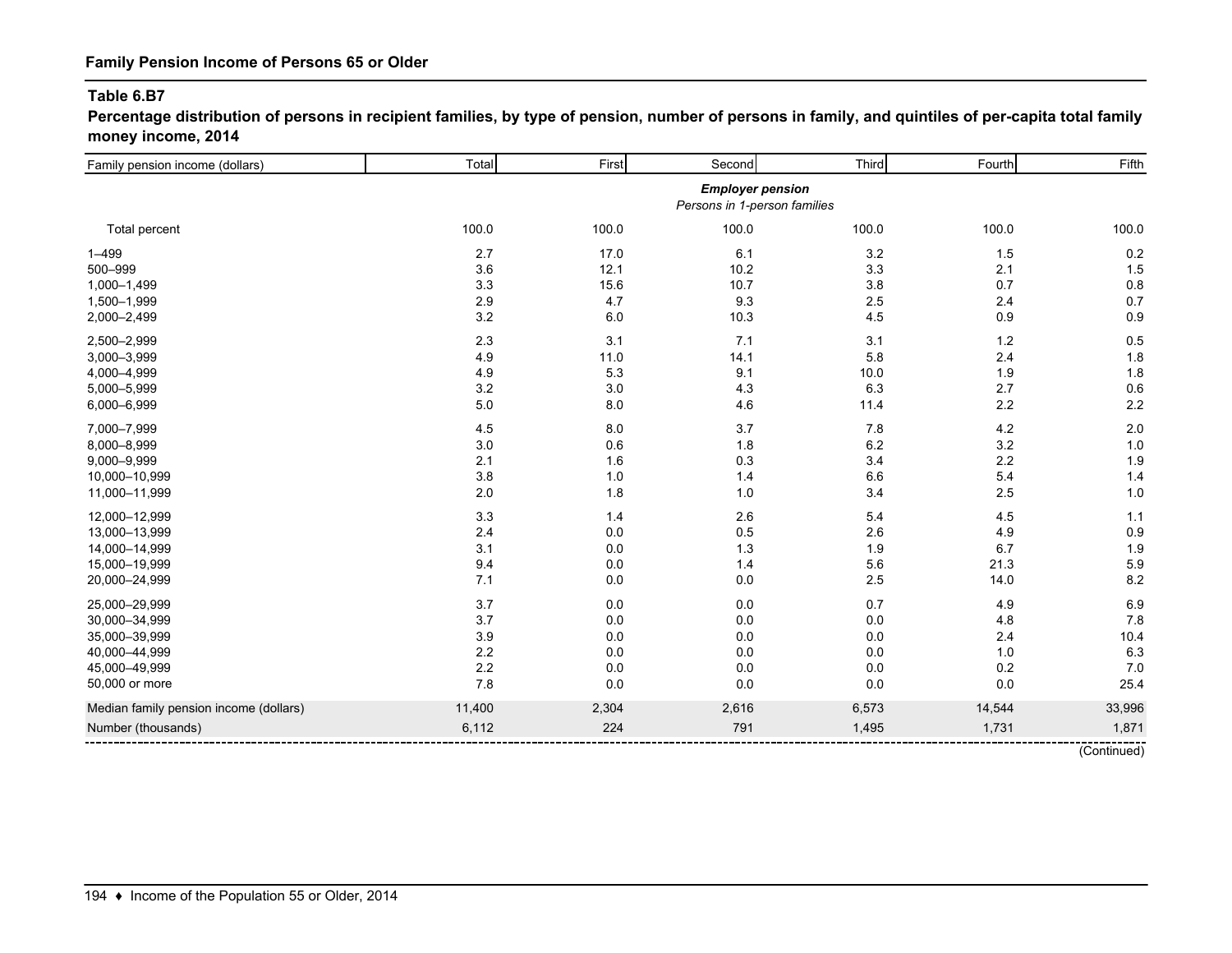**Percentage distribution of persons in recipient families, by type of pension, number of persons in family, and quintiles of per-capita total family money income, 2014—***Continued*

| Family pension income (dollars)        | Total  | First | Second                                                          | Third   | Fourth | Fifth  |
|----------------------------------------|--------|-------|-----------------------------------------------------------------|---------|--------|--------|
|                                        |        |       | <b>Employer pension (cont.)</b><br>Persons in 2-person families |         |        |        |
| Total percent                          | 100.0  | 100.0 | 100.0                                                           | 100.0   | 100.0  | 100.0  |
| $1 - 499$                              | 1.4    | 7.6   | 1.3                                                             | 0.9     | $1.1$  | 1.4    |
| 500-999                                | 1.7    | 9.2   | 4.3                                                             | 1.5     | 0.9    | 0.5    |
| 1,000-1,499                            | 2.4    | 7.1   | 7.4                                                             | 1.8     | 1.5    | 0.7    |
| 1,500-1,999                            | 1.8    | 6.5   | 3.6                                                             | 1.4     | 1.5    | 1.1    |
| 2,000-2,499                            | 2.6    | 10.3  | 6.6                                                             | 2.0     | 1.8    | 0.9    |
| 2,500-2,999                            | $1.2$  | 0.6   | 4.7                                                             | 1.4     | 0.2    | 0.3    |
| 3,000-3,999                            | 3.9    | 9.9   | 10.7                                                            | 3.6     | 2.4    | 1.4    |
| 4,000-4,999                            | 3.1    | 5.8   | 9.5                                                             | 3.8     | 1.4    | 0.7    |
| 5,000-5,999                            | 2.9    | 6.6   | $5.0\,$                                                         | 3.6     | 2.3    | 1.4    |
| 6,000-6,999                            | 3.2    | 5.2   | 8.6                                                             | 3.6     | 1.6    | 1.6    |
| 7,000-7,999                            | 2.7    | 6.1   | 3.8                                                             | 3.6     | 2.3    | 1.4    |
| 8,000-8,999                            | 2.8    | 1.5   | 5.5                                                             | 4.4     | $1.2$  | 1.8    |
| 9,000-9,999                            | 2.5    | 4.2   | 4.3                                                             | 4.5     | 1.6    | 0.8    |
| 10,000-10,999                          | 2.4    | 2.8   | 3.9                                                             | 4.3     | 1.5    | 0.8    |
| 11,000-11,999                          | 1.7    | 0.0   | 1.6                                                             | 3.0     | 1.3    | 1.1    |
| 12,000-12,999                          | 3.0    | 4.2   | 3.2                                                             | $5.0\,$ | 2.7    | 1.3    |
| 13,000-13,999                          | 2.0    | 1.9   | 0.8                                                             | $4.0\,$ | 2.2    | 0.6    |
| 14,000-14,999                          | 2.6    | 1.3   | 3.0                                                             | 3.7     | 1.9    | 2.3    |
| 15,000-19,999                          | 9.5    | 5.8   | 7.7                                                             | 15.8    | 10.2   | 4.8    |
| 20,000-24,999                          | 7.6    | 3.3   | 2.4                                                             | 10.6    | 10.6   | 5.2    |
| 25,000-29,999                          | 6.0    | 0.0   | 1.5                                                             | 9.2     | 8.1    | 4.0    |
| 30,000-34,999                          | 4.7    | 0.0   | 0.7                                                             | 3.7     | 8.3    | 4.4    |
| 35,000-39,999                          | 4.5    | 0.0   | $0.0\,$                                                         | 1.7     | 9.5    | 4.7    |
| 40,000-44,999                          | 3.1    | 0.0   | 0.0                                                             | 1.5     | 5.9    | 3.6    |
| 45,000-49,999                          | 2.9    | 0.0   | 0.0                                                             | $0.8\,$ | 5.6    | 3.9    |
| 50,000 or more                         | 18.0   | 0.0   | 0.0                                                             | 0.5     | 12.6   | 49.3   |
| Median family pension income (dollars) | 18,000 | 3,600 | 5,280                                                           | 13,200  | 24,936 | 48,496 |
| Number (thousands)                     | 13,127 | 520   | 1,808                                                           | 3,231   | 3,755  | 3,813  |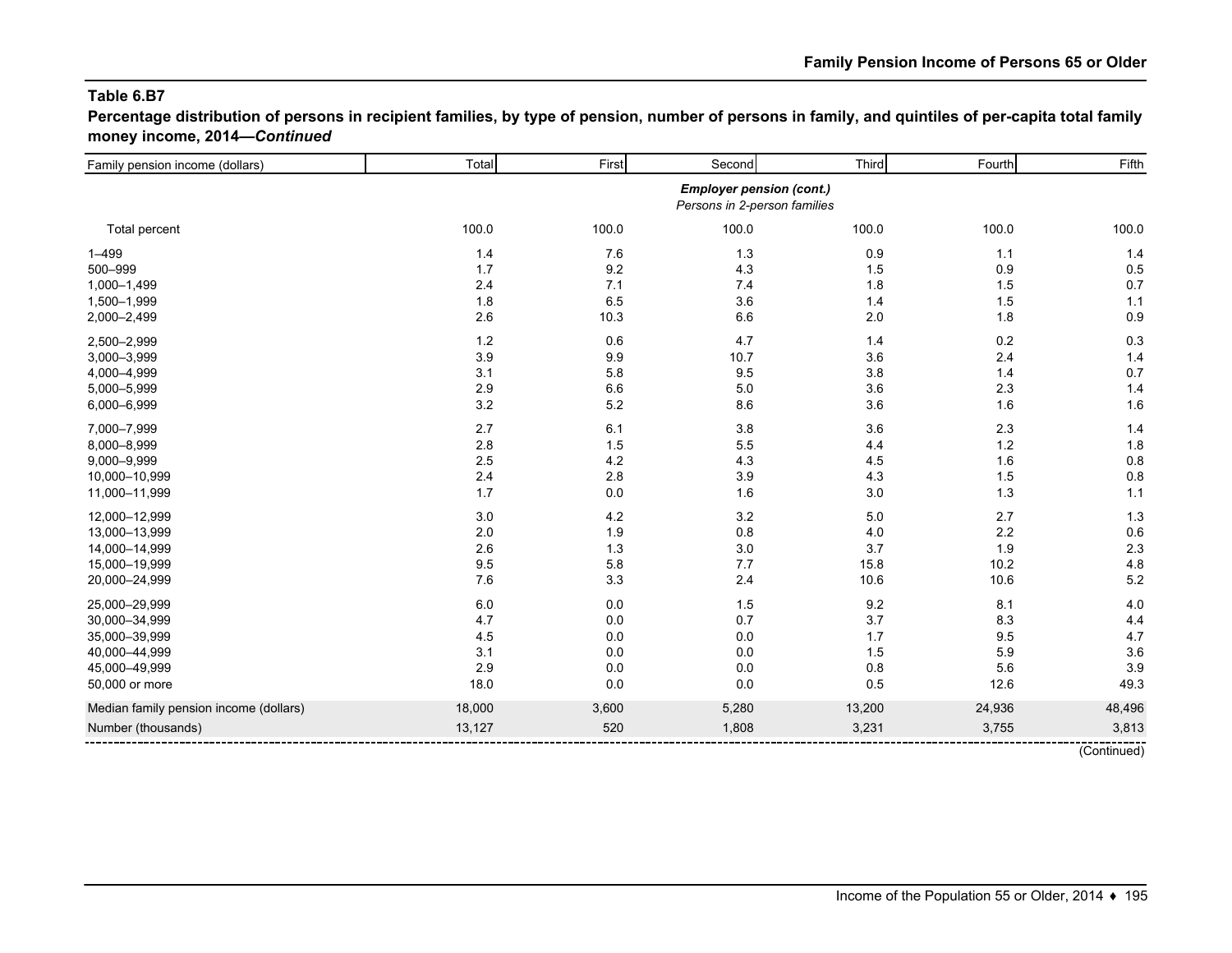**Percentage distribution of persons in recipient families, by type of pension, number of persons in family, and quintiles of per-capita total family money income, 2014—***Continued*

| Family pension income (dollars)        | Total  | First | Second                                                              | Third   | Fourth | Fifth       |
|----------------------------------------|--------|-------|---------------------------------------------------------------------|---------|--------|-------------|
|                                        |        |       | <b>Employer pension (cont.)</b><br>Persons in families of 3 or more |         |        |             |
| Total percent                          | 100.0  | 100.0 | 100.0                                                               | 100.0   | 100.0  | 100.0       |
| $1 - 499$                              | $1.2$  | 3.0   | 1.6                                                                 | 0.8     | 0.2    | 1.6         |
| 500-999                                | 2.6    | 3.4   | 2.9                                                                 | 2.6     | 3.4    | 0.7         |
| 1,000-1,499                            | 2.1    | 5.0   | 2.5                                                                 | 1.3     | 2.6    | 0.3         |
| 1,500-1,999                            | 1.7    | 5.8   | 3.3                                                                 | 1.4     | 0.3    | 0.0         |
| 2,000-2,499                            | 1.9    | 4.1   | 1.7                                                                 | $1.2$   | 1.6    | 2.2         |
| 2,500-2,999                            | $1.1$  | 0.6   | 0.9                                                                 | 0.1     | 0.9    | 2.8         |
| 3,000-3,999                            | 4.3    | 10.7  | 4.0                                                                 | 3.6     | 3.2    | 3.0         |
| 4,000-4,999                            | 4.1    | 7.5   | 4.3                                                                 | 4.6     | 2.7    | 3.0         |
| 5,000-5,999                            | 3.3    | 4.8   | 3.3                                                                 | 4.0     | 2.1    | 3.2         |
| 6,000-6,999                            | 3.7    | 4.5   | 6.3                                                                 | 2.7     | 2.2    | 3.6         |
| 7,000-7,999                            | 4.2    | 7.2   | 6.3                                                                 | 3.2     | 4.6    | 1.1         |
| 8,000-8,999                            | 2.7    | 3.2   | 4.9                                                                 | 2.4     | 2.4    | 1.0         |
| 9,000-9,999                            | 3.3    | 5.1   | 3.9                                                                 | 5.0     | 2.5    | 0.8         |
| 10,000-10,999                          | 3.7    | 5.7   | 3.9                                                                 | 3.7     | 3.3    | 3.0         |
| 11,000-11,999                          | 1.7    | 1.9   | 2.6                                                                 | $3.0\,$ | 0.6    | 0.5         |
| 12,000-12,999                          | 2.9    | 2.9   | 5.7                                                                 | 2.7     | 2.3    | 1.3         |
| 13,000-13,999                          | 2.4    | 1.2   | 4.5                                                                 | 1.6     | 3.2    | 1.2         |
| 14,000-14,999                          | 2.9    | 4.5   | 2.8                                                                 | 2.6     | 3.5    | 1.8         |
| 15,000-19,999                          | 9.7    | 7.3   | 9.4                                                                 | 15.4    | 10.5   | 3.4         |
| 20,000-24,999                          | 8.1    | 6.7   | 10.9                                                                | 11.6    | 6.8    | 3.9         |
| 25,000-29,999                          | 3.8    | 3.1   | 1.3                                                                 | 7.0     | 3.9    | 2.4         |
| 30,000-34,999                          | 4.1    | 1.3   | 4.6                                                                 | 4.2     | 5.1    | 4.0         |
| 35,000-39,999                          | 3.7    | 0.0   | 3.7                                                                 | 4.6     | 5.5    | 2.3         |
| 40,000-44,999                          | 3.9    | 0.5   | 1.9                                                                 | 3.4     | 6.9    | 4.6         |
| 45,000-49,999                          | 2.8    | 0.0   | 1.6                                                                 | 1.7     | 3.9    | 5.5         |
| 50,000 or more                         | 14.1   | 0.0   | 1.3                                                                 | 5.8     | 15.6   | 42.7        |
| Median family pension income (dollars) | 15,000 | 7,140 | 11,340                                                              | 15,600  | 19,200 | 42,000      |
| Number (thousands)                     | 2,684  | 305   | 518                                                                 | 634     | 697    | 529         |
|                                        |        |       |                                                                     |         |        | (Continued) |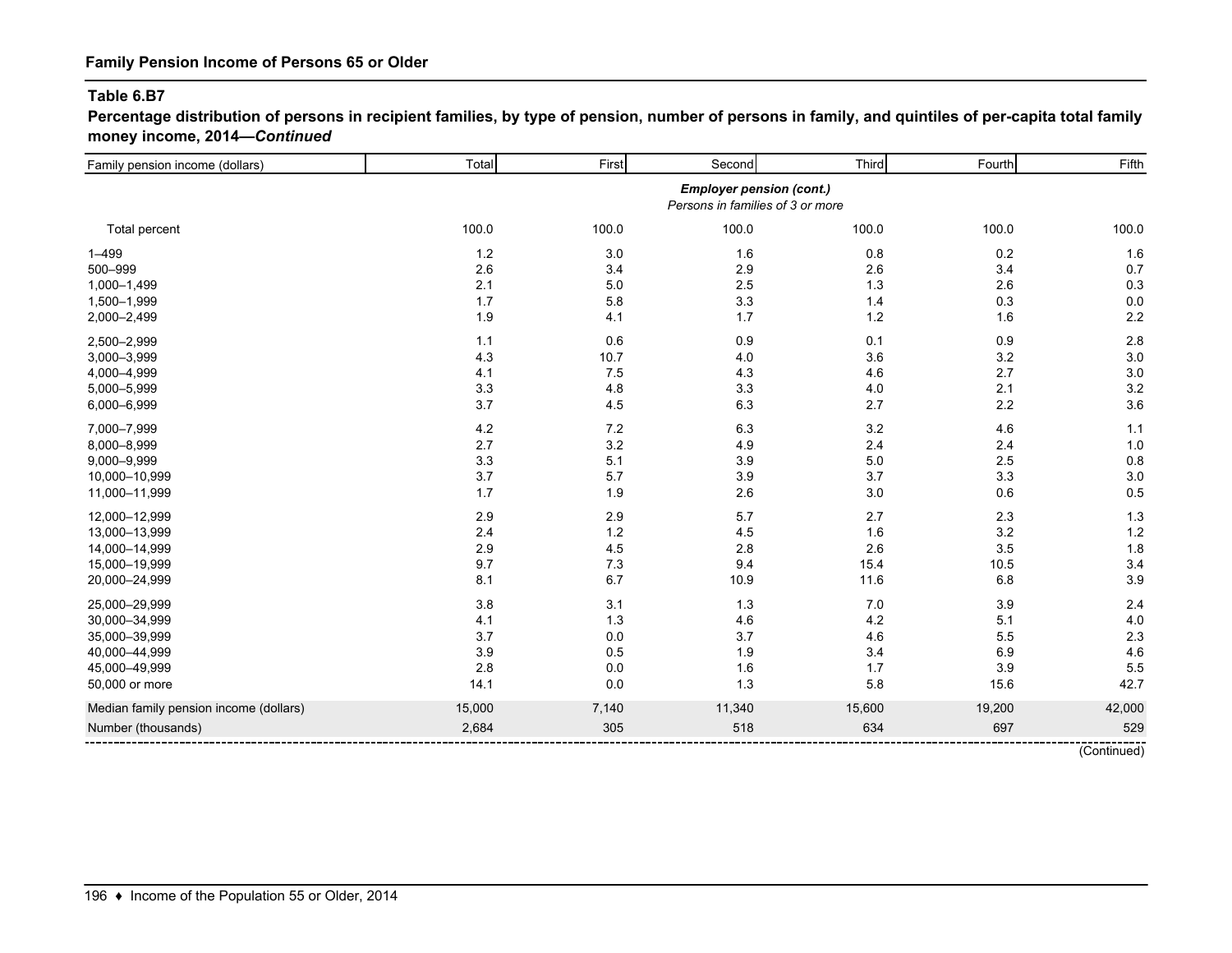**Percentage distribution of persons in recipient families, by type of pension, number of persons in family, and quintiles of per-capita total family money income, 2014—***Continued*

| Family pension income (dollars)        | Total                                                       | First | Second  | Third   | Fourth  | Fifth  |
|----------------------------------------|-------------------------------------------------------------|-------|---------|---------|---------|--------|
|                                        | Government employee pension<br>Persons in 1-person families |       |         |         |         |        |
| Total percent                          | 100.0                                                       | a     | 100.0   | 100.0   | 100.0   | 100.0  |
| $1 - 499$                              | 3.8                                                         | a     | 6.0     | 3.6     | 4.9     | 2.1    |
| 500-999                                | 1.0                                                         | a     | 3.6     | 0.5     | 1.9     | 0.0    |
| 1,000-1,499                            | 2.5                                                         | a     | 3.6     | 3.4     | 3.5     | 1.1    |
| 1,500-1,999                            | 0.5                                                         | a     | 1.7     | 0.3     | 0.5     | 0.0    |
| 2,000-2,499                            | 2.1                                                         | a     | 13.1    | 1.9     | $1.2$   | 0.3    |
| 2,500-2,999                            | 1.4                                                         | a     | 4.4     | 2.7     | 1.4     | 0.4    |
| 3,000-3,999                            | 3.7                                                         | a     | 16.5    | 3.5     | 4.4     | 1.3    |
| 4,000-4,999                            | 3.4                                                         | a     | 5.3     | 7.7     | 3.8     | 1.1    |
| 5,000-5,999                            | 1.9                                                         | a     | 8.6     | 4.9     | 0.8     | 0.3    |
| 6,000-6,999                            | 3.0                                                         | a     | 2.0     | 6.4     | 2.9     | 1.9    |
| 7,000-7,999                            | 3.2                                                         | a     | 8.8     | 5.0     | 4.1     | 0.3    |
| 8,000-8,999                            | 3.6                                                         | a     | 5.8     | 6.0     | 3.9     | 2.1    |
| 9,000-9,999                            | 2.1                                                         | a     | $1.2$   | 3.7     | $1.0$   | 2.0    |
| 10,000-10,999                          | 3.1                                                         | a     | $6.2\,$ | 5.6     | $5.0\,$ | 0.6    |
| 11,000-11,999                          | 3.2                                                         | a     | 2.9     | 7.6     | 3.9     | 1.0    |
| 12,000-12,999                          | 4.7                                                         | a     | 5.5     | $6.0\,$ | 7.3     | 2.6    |
| 13,000-13,999                          | 2.4                                                         | a     | 2.8     | 4.5     | 3.1     | 1.0    |
| 14,000-14,999                          | 3.7                                                         | a     | 0.9     | 7.2     | 3.7     | 2.8    |
| 15,000-19,999                          | 9.9                                                         | a     | 1.1     | 11.3    | 14.6    | 8.0    |
| 20,000-24,999                          | 10.8                                                        | a     | 0.0     | 8.0     | 12.3    | 13.1   |
| 25,000-29,999                          | 3.5                                                         | a     | 0.0     | 0.2     | 3.4     | 5.6    |
| 30,000-34,999                          | 4.3                                                         | a     | 0.0     | $0.0\,$ | 5.8     | 6.1    |
| 35,000-39,999                          | 7.7                                                         | a     | 0.0     | $0.0\,$ | 5.3     | 14.0   |
| 40,000-44,999                          | 3.5                                                         | a     | 0.0     | 0.0     | 0.7     | 7.4    |
| 45,000-49,999                          | $4.0$                                                       | a     | 0.0     | 0.0     | 0.5     | 8.7    |
| 50,000 or more                         | 7.1                                                         | a     | 0.0     | $0.0\,$ | 0.0     | 16.1   |
| Median family pension income (dollars) | 15,600                                                      | a     | 4,308   | 10,200  | 12,696  | 31,200 |
| Number (thousands)                     | 2,065                                                       | 37    | 148     | 383     | 584     | 913    |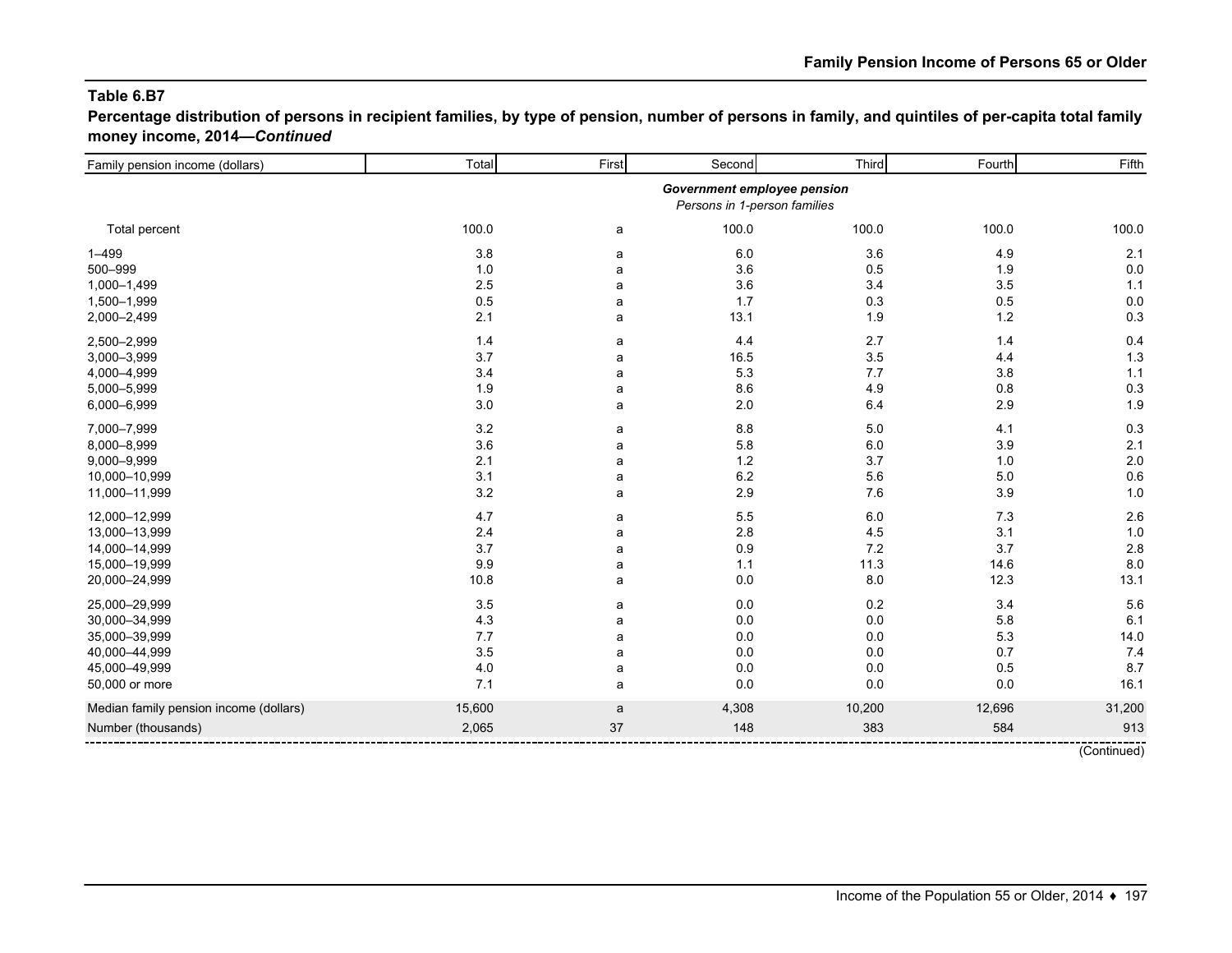**Percentage distribution of persons in recipient families, by type of pension, number of persons in family, and quintiles of per-capita total family money income, 2014—***Continued*

| Family pension income (dollars)        | Total   | First | Second                                                              | Third  | Fourth | Fifth       |
|----------------------------------------|---------|-------|---------------------------------------------------------------------|--------|--------|-------------|
|                                        |         |       | Government employee pension (cont.)<br>Persons in 2-person families |        |        |             |
| Total percent                          | 100.0   | 100.0 | 100.0                                                               | 100.0  | 100.0  | 100.0       |
| $1 - 499$                              | $5.3\,$ | 8.4   | 9.4                                                                 | 7.0    | 3.4    | 4.8         |
| 500-999                                | $1.2$   | 1.8   | 3.6                                                                 | 2.1    | 0.6    | 0.6         |
| 1,000-1,499                            | $1.8$   | 9.4   | 7.1                                                                 | 1.9    | 1.2    | 0.7         |
| 1,500-1,999                            | $1.2$   | 2.9   | 3.4                                                                 | 1.9    | 0.9    | 0.7         |
| 2,000-2,499                            | 2.0     | 3.8   | 5.3                                                                 | 2.8    | 1.9    | 1.0         |
| 2,500-2,999                            | 1.1     | 3.1   | 1.2                                                                 | 1.1    | 1.9    | 0.5         |
| 3,000-3,999                            | 2.4     | 7.0   | 7.9                                                                 | 3.9    | 1.6    | 0.9         |
| 4,000-4,999                            | 2.8     | 10.9  | 6.0                                                                 | 3.8    | 2.0    | 1.8         |
| 5,000-5,999                            | 1.4     | 9.9   | 2.4                                                                 | 2.4    | 0.5    | 0.8         |
| 6,000-6,999                            | 3.6     | 8.8   | 8.5                                                                 | 5.3    | 1.7    | 2.9         |
| 7,000-7,999                            | 1.9     | 0.0   | 3.3                                                                 | 2.7    | 2.4    | 1.0         |
| 8,000-8,999                            | $2.2\,$ | 4.0   | 7.2                                                                 | 3.9    | 1.2    | 1.0         |
| 9,000-9,999                            | 2.7     | 4.4   | 6.1                                                                 | 5.8    | 1.4    | 1.5         |
| 10,000-10,999                          | 1.7     | 5.9   | $1.2$                                                               | 1.9    | 1.6    | 1.6         |
| 11,000-11,999                          | 1.6     | 0.0   | 2.5                                                                 | 2.4    | 1.9    | 0.9         |
| 12,000-12,999                          | 2.5     | 0.6   | 4.3                                                                 | 2.8    | 2.7    | 2.0         |
| 13,000-13,999                          | 2.4     | 4.9   | 4.4                                                                 | 3.5    | 1.6    | 2.0         |
| 14,000-14,999                          | 3.3     | 1.4   | 0.5                                                                 | 5.2    | 2.8    | 3.4         |
| 15,000-19,999                          | 9.7     | 7.8   | 9.7                                                                 | 19.8   | 9.8    | 5.1         |
| 20,000-24,999                          | $6.2\,$ | 4.9   | 3.3                                                                 | 3.8    | 9.4    | 5.6         |
| 25,000-29,999                          | 5.5     | 0.0   | 1.7                                                                 | 6.1    | 8.5    | 4.1         |
| 30,000-34,999                          | 5.7     | 0.0   | 0.9                                                                 | 4.5    | 8.4    | 5.8         |
| 35,000-39,999                          | 5.4     | 0.0   | 0.0                                                                 | 3.6    | 9.3    | 4.9         |
| 40,000-44,999                          | 4.5     | 0.0   | 0.0                                                                 | 1.3    | 6.5    | 5.6         |
| 45,000-49,999                          | 3.8     | 0.0   | 0.0                                                                 | 0.6    | 4.7    | 5.6         |
| 50,000 or more                         | 18.0    | 0.0   | 0.0                                                                 | 0.0    | 12.1   | 35.3        |
| Median family pension income (dollars) | 19,200  | 5,000 | 6,348                                                               | 12,000 | 24,480 | 36,000      |
| Number (thousands)                     | 4,986   | 119   | 433                                                                 | 927    | 1,461  | 2,045       |
|                                        |         |       |                                                                     |        |        | (Continued) |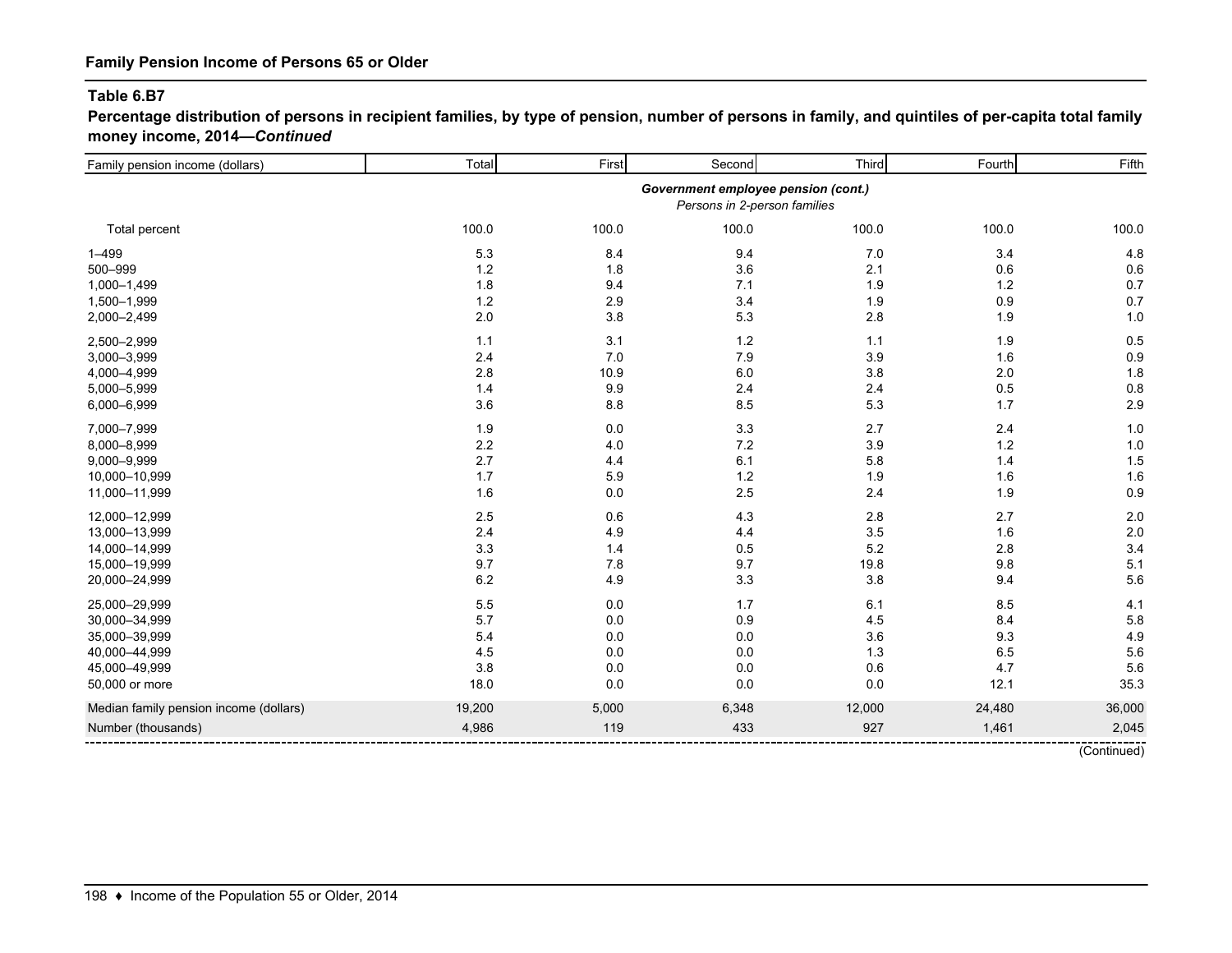**Percentage distribution of persons in recipient families, by type of pension, number of persons in family, and quintiles of per-capita total family money income, 2014—***Continued*

| Family pension income (dollars)        | Total                                                                   | First | Second | Third   | Fourth | Fifth  |
|----------------------------------------|-------------------------------------------------------------------------|-------|--------|---------|--------|--------|
|                                        | Government employee pension (cont.)<br>Persons in families of 3 or more |       |        |         |        |        |
| Total percent                          | 100.0                                                                   | 100.0 | 100.0  | 100.0   | 100.0  | 100.0  |
| $1 - 499$                              | 3.3                                                                     | 8.6   | 2.6    | 4.9     | 3.2    | 0.5    |
| 500-999                                | 1.7                                                                     | 6.4   | 3.2    | 1.0     | 1.4    | 0.0    |
| 1,000-1,499                            | 1.4                                                                     | 7.3   | 0.0    | 2.1     | 0.9    | 0.0    |
| 1,500-1,999                            | 0.9                                                                     | 1.6   | 2.3    | $1.2$   | 0.0    | 0.4    |
| 2,000-2,499                            | 3.5                                                                     | 0.0   | 1.5    | $0.2\,$ | 6.5    | 5.7    |
| 2,500-2,999                            | 0.9                                                                     | 0.0   | 1.0    | 3.2     | 0.3    | 0.0    |
| 3,000-3,999                            | 2.5                                                                     | 5.3   | 0.0    | 4.0     | 3.1    | 1.1    |
| 4,000-4,999                            | 2.8                                                                     | 7.2   | 3.2    | 2.5     | 3.5    | 0.6    |
| 5,000-5,999                            | 1.0                                                                     | 3.7   | 2.3    | 0.0     | 1.3    | 0.0    |
| 6,000-6,999                            | 2.8                                                                     | 5.4   | 3.9    | 2.9     | 3.1    | 0.8    |
| 7,000-7,999                            | 2.3                                                                     | 4.1   | 5.3    | 4.6     | 0.1    | 0.0    |
| 8,000-8,999                            | 2.6                                                                     | 4.8   | 0.0    | 3.4     | 5.4    | 0.0    |
| 9,000-9,999                            | 3.1                                                                     | 5.8   | 8.1    | 1.5     | 3.4    | 0.3    |
| 10,000-10,999                          | 4.9                                                                     | 6.7   | 6.3    | 5.5     | 4.2    | 3.6    |
| 11,000-11,999                          | 2.8                                                                     | 3.6   | 4.5    | 3.0     | 0.8    | 3.2    |
| 12,000-12,999                          | 2.3                                                                     | 0.8   | 10.0   | 0.2     | 2.5    | 0.0    |
| 13,000-13,999                          | 1.8                                                                     | 0.0   | 4.5    | 2.8     | 0.0    | 1.6    |
| 14,000-14,999                          | 4.4                                                                     | 8.2   | 3.0    | 6.6     | 2.3    | 4.4    |
| 15,000-19,999                          | 10.3                                                                    | 14.5  | 8.5    | 15.7    | 11.1   | 4.7    |
| 20,000-24,999                          | 6.3                                                                     | 3.7   | 17.5   | 1.7     | 6.3    | 4.5    |
| 25,000-29,999                          | 4.7                                                                     | 2.1   | 2.8    | 0.5     | 9.5    | 5.4    |
| 30,000-34,999                          | 4.6                                                                     | 0.3   | 2.5    | 5.7     | 2.8    | 8.2    |
| 35,000-39,999                          | 5.1                                                                     | 0.0   | 1.9    | 9.4     | 6.9    | 3.5    |
| 40,000-44,999                          | 5.7                                                                     | 0.0   | 0.0    | 3.5     | 5.9    | 12.8   |
| 45,000-49,999                          | 3.5                                                                     | 0.0   | 2.7    | 4.5     | 5.0    | 2.9    |
| 50,000 or more                         | 14.8                                                                    | 0.0   | 2.6    | 9.5     | 10.4   | 35.8   |
| Median family pension income (dollars) | 17,232                                                                  | 8,196 | 12,000 | 15,000  | 18,000 | 42,000 |
| Number (thousands)                     | 942                                                                     | 87    | 149    | 205     | 249    | 251    |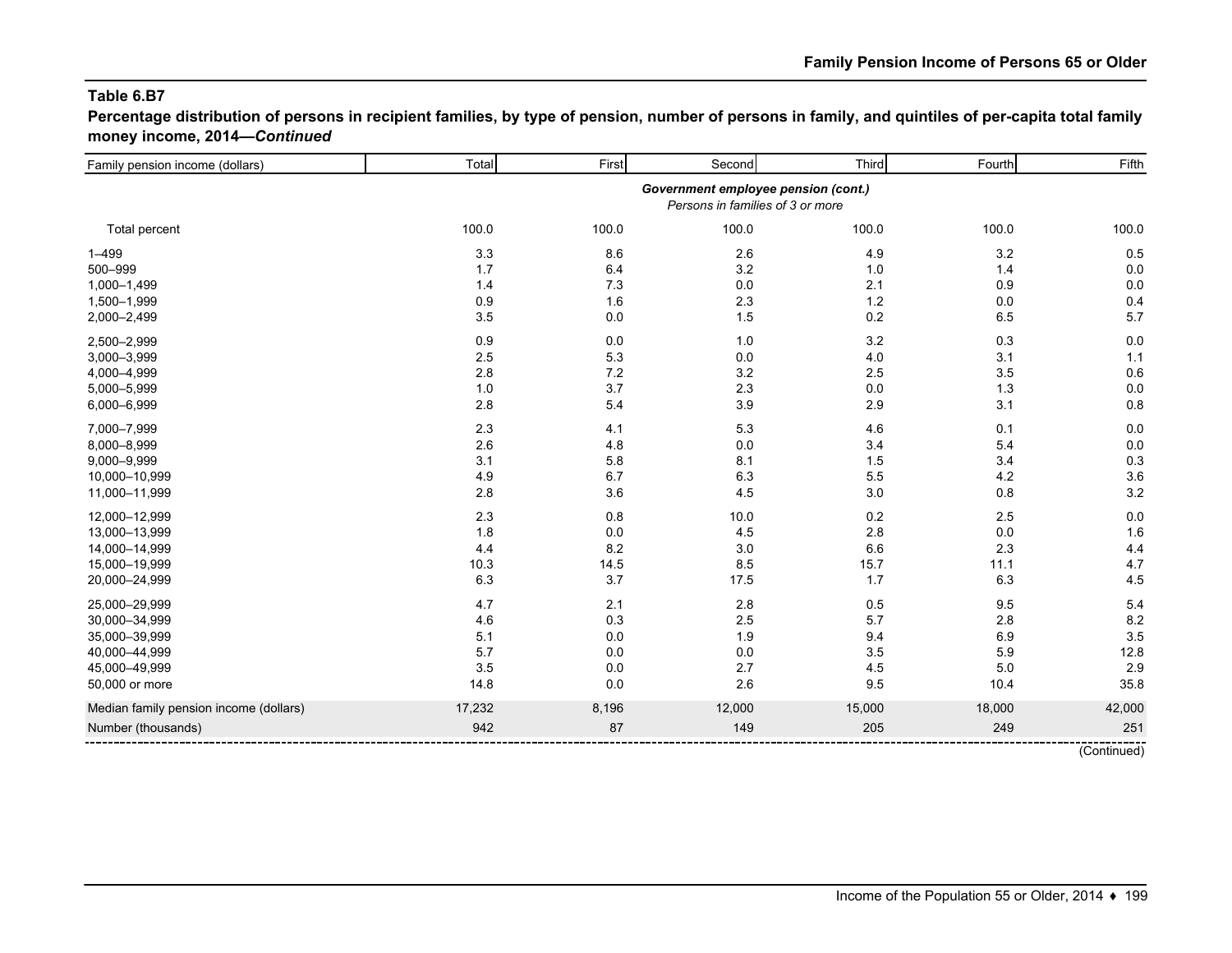**Percentage distribution of persons in recipient families, by type of pension, number of persons in family, and quintiles of per-capita total family money income, 2014—***Continued*

| Family pension income (dollars)        | Total   | First | Second                                                            | Third   | Fourth | Fifth       |
|----------------------------------------|---------|-------|-------------------------------------------------------------------|---------|--------|-------------|
|                                        |         |       | <b>Private pension or annuity</b><br>Persons in 1-person families |         |        |             |
| Total percent                          | 100.0   | 100.0 | 100.0                                                             | 100.0   | 100.0  | 100.0       |
| $1 - 499$                              | 4.2     | 20.3  | 6.9                                                               | 5.1     | 2.6    | 1.6         |
| 500-999                                | 5.2     | 12.6  | 12.6                                                              | 5.1     | 3.6    | 2.4         |
| 1,000-1,499                            | 4.2     | 15.9  | 13.3                                                              | 4.5     | 1.7    | 0.8         |
| 1,500-1,999                            | 4.2     | 5.4   | 11.7                                                              | 3.6     | 4.0    | 1.3         |
| 2,000-2,499                            | 4.1     | 3.1   | 10.8                                                              | 5.2     | 1.6    | 2.6         |
| 2,500-2,999                            | 2.9     | 3.4   | 7.3                                                               | 4.0     | 2.1    | 0.8         |
| 3,000-3,999                            | 6.1     | 13.4  | 13.3                                                              | 7.7     | 3.2    | 3.6         |
| 4,000-4,999                            | 6.2     | 5.3   | 9.5                                                               | 11.4    | 2.5    | 4.2         |
| 5,000-5,999                            | 3.9     | 3.2   | 3.5                                                               | 7.4     | 3.6    | 1.7         |
| 6,000-6,999                            | 6.7     | 8.7   | 4.4                                                               | 13.3    | 3.7    | 4.8         |
| 7,000-7,999                            | 5.4     | 4.3   | 2.9                                                               | 8.2     | 5.6    | 4.1         |
| 8,000-8,999                            | 3.1     | 0.7   | 0.4                                                               | 5.5     | 4.0    | 1.7         |
| 9,000-9,999                            | 2.7     | 0.1   | 0.1                                                               | $3.0\,$ | 3.5    | 3.1         |
| 10,000-10,999                          | 3.9     | 1.1   | 0.5                                                               | 5.2     | 6.4    | 2.2         |
| 11,000-11,999                          | 2.0     | 0.9   | 0.4                                                               | 1.7     | 3.7    | 1.4         |
| 12,000-12,999                          | 3.2     | 1.5   | 1.8                                                               | 3.7     | 5.0    | 1.9         |
| 13,000-13,999                          | 2.1     | 0.0   | 0.0                                                               | 1.9     | 3.9    | 1.6         |
| 14,000-14,999                          | $2.5\,$ | 0.0   | 0.0                                                               | 0.4     | 5.8    | 2.4         |
| 15,000-19,999                          | 8.0     | 0.0   | 0.6                                                               | 2.4     | 18.6   | $6.6\,$     |
| 20,000-24,999                          | 5.5     | 0.0   | 0.0                                                               | 0.5     | 9.9    | 8.7         |
| 25,000-29,999                          | 2.8     | 0.0   | 0.0                                                               | $0.0\,$ | 3.2    | 6.5         |
| 30,000-34,999                          | 2.5     | 0.0   | 0.0                                                               | $0.0\,$ | 1.5    | 7.1         |
| 35,000-39,999                          | 2.0     | 0.0   | 0.0                                                               | $0.0\,$ | 0.1    | 6.5         |
| 40,000-44,999                          | 1.4     | 0.0   | 0.0                                                               | $0.0\,$ | 0.0    | 4.7         |
| 45,000-49,999                          | 0.7     | 0.0   | 0.0                                                               | $0.0\,$ | 0.0    | 2.5         |
| 50,000 or more                         | 4.4     | 0.0   | 0.0                                                               | 0.0     | 0.0    | 15.1        |
| Median family pension income (dollars) | 7,200   | 1,600 | 2,352                                                             | 5,304   | 11,535 | 20,400      |
| Number (thousands)                     | 5,153   | 201   | 685                                                               | 1,258   | 1,498  | 1,511       |
|                                        |         |       |                                                                   |         |        | (Continued) |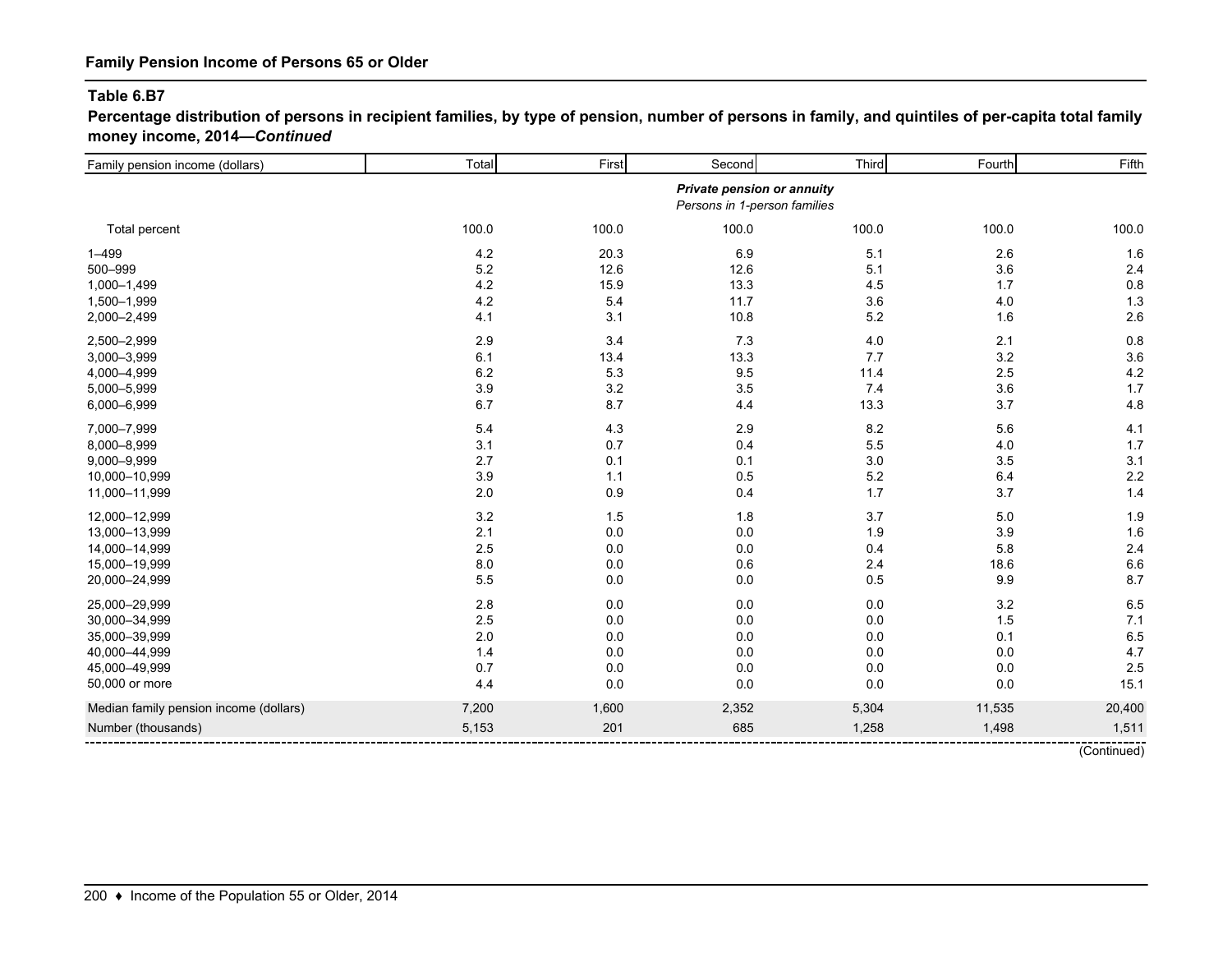**Percentage distribution of persons in recipient families, by type of pension, number of persons in family, and quintiles of per-capita total family money income, 2014—***Continued*

| Family pension income (dollars)        | Total                                                              | First | Second | Third  | Fourth  | Fifth  |
|----------------------------------------|--------------------------------------------------------------------|-------|--------|--------|---------|--------|
|                                        | Private pension or annuity (cont.)<br>Persons in 2-person families |       |        |        |         |        |
| Total percent                          | 100.0                                                              | 100.0 | 100.0  | 100.0  | 100.0   | 100.0  |
| $1 - 499$                              | 2.6                                                                | 7.5   | 2.8    | 1.8    | 2.3     | 2.9    |
| 500-999                                | 2.3                                                                | 12.1  | 4.3    | 2.2    | 1.7     | 0.8    |
| 1,000-1,499                            | 3.0                                                                | 8.1   | 8.5    | 2.3    | 2.1     | $1.2$  |
| 1,500-1,999                            | 2.5                                                                | $7.2$ | 4.1    | 2.6    | 2.1     | $1.2$  |
| 2,000-2,499                            | 3.9                                                                | 12.7  | 7.7    | 3.2    | 3.3     | 2.0    |
| 2,500-2,999                            | 1.5                                                                | 0.5   | 5.9    | 2.0    | 0.4     | 0.2    |
| 3,000-3,999                            | 5.1                                                                | 11.3  | 10.7   | 4.5    | 4.1     | 3.2    |
| 4,000-4,999                            | 4.0                                                                | 3.5   | 10.8   | 4.5    | 2.1     | 2.2    |
| 5,000-5,999                            | 3.6                                                                | 5.1   | 5.7    | 4.5    | $3.2\,$ | 1.9    |
| 6,000-6,999                            | 4.2                                                                | 5.9   | 9.6    | 4.8    | 2.7     | 2.4    |
| 7,000-7,999                            | 3.4                                                                | 6.9   | 3.7    | 4.5    | 3.3     | 1.9    |
| 8,000-8,999                            | 3.4                                                                | 2.0   | 4.7    | 5.2    | 1.9     | 2.7    |
| 9,000-9,999                            | 3.1                                                                | 3.1   | 4.5    | 4.4    | 2.5     | 2.0    |
| 10,000-10,999                          | 2.8                                                                | 2.3   | 3.0    | 4.9    | 1.7     | 2.0    |
| 11,000-11,999                          | 2.1                                                                | 0.0   | 1.2    | 4.2    | 1.8     | 1.2    |
| 12,000-12,999                          | 3.4                                                                | 4.4   | 2.4    | 4.9    | 3.8     | 1.9    |
| 13,000-13,999                          | 2.4                                                                | 0.5   | 0.9    | 3.6    | 3.0     | 1.7    |
| 14,000-14,999                          | 3.1                                                                | 0.8   | 2.6    | 4.2    | 2.5     | 3.2    |
| 15,000-19,999                          | 10.3                                                               | 4.0   | 5.1    | 13.6   | 14.4    | 6.5    |
| 20,000-24,999                          | 7.9                                                                | 2.1   | 1.3    | 9.1    | 11.2    | 7.6    |
| 25,000-29,999                          | 4.6                                                                | 0.0   | 0.4    | 5.9    | 6.4     | 4.4    |
| 30,000-34,999                          | 4.3                                                                | 0.0   | 0.2    | 1.9    | 7.5     | 5.8    |
| 35,000-39,999                          | 2.9                                                                | 0.0   | 0.0    | 0.2    | 6.6     | 3.5    |
| 40,000-44,999                          | 2.2                                                                | 0.0   | 0.0    | 0.7    | 2.9     | 4.4    |
| 45,000-49,999                          | 1.8                                                                | 0.0   | 0.0    | 0.0    | 2.7     | 3.8    |
| 50,000 or more                         | 9.5                                                                | 0.0   | 0.0    | 0.5    | 3.6     | 29.5   |
| Median family pension income (dollars) | 12,200                                                             | 3,000 | 4,596  | 10,800 | 16,800  | 26,400 |
| Number (thousands)                     | 11,393                                                             | 436   | 1,610  | 2,881  | 3,246   | 3,221  |